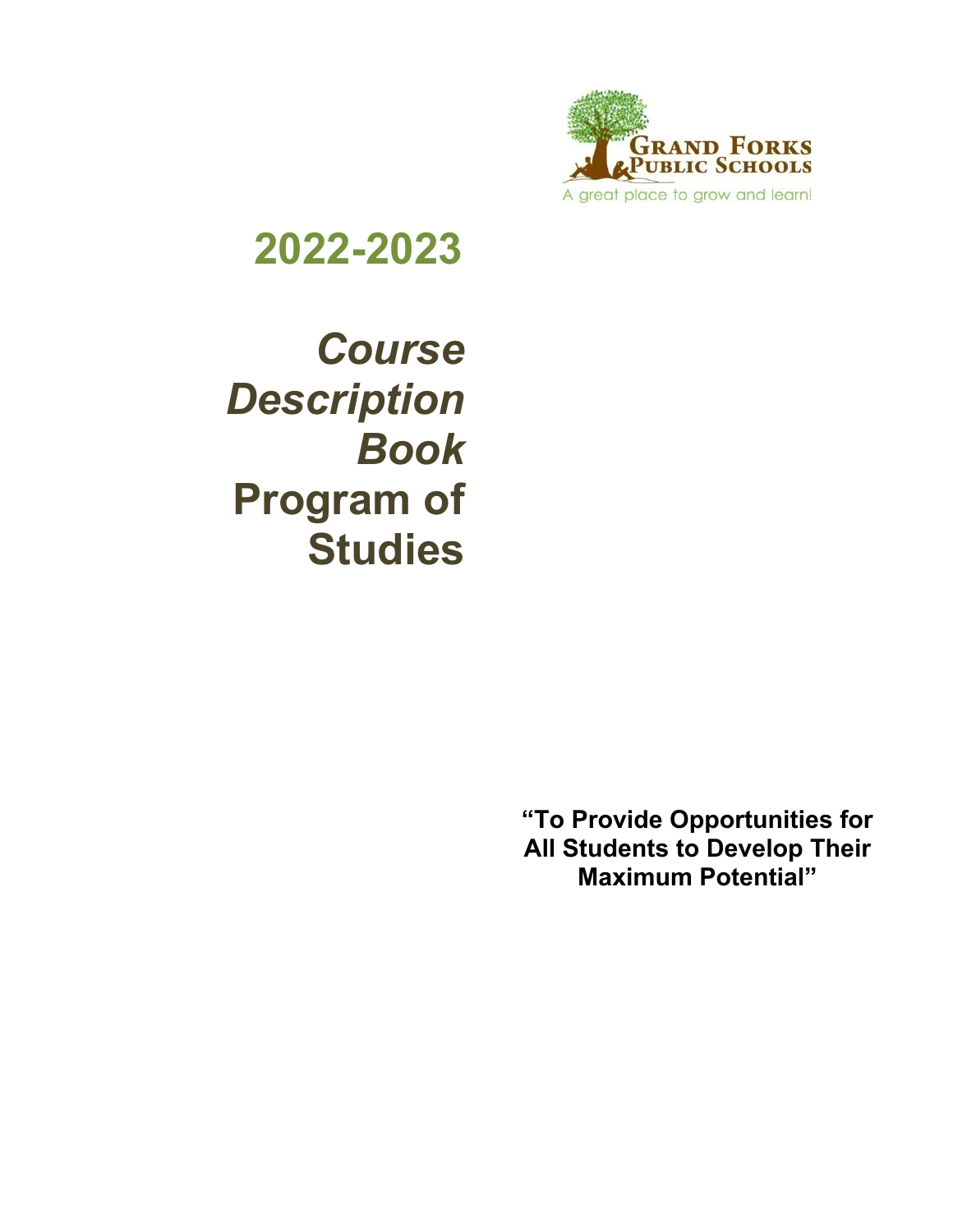### **TABLE OF CONTENTS**

| <b>High School Graduation Course Requirements</b><br>Post-Secondary Admission Criteria<br>Programs and Course Offerings/Dual Credit<br><b>Common Grading/Weighted Grades</b><br>North Dakota Scholarship Opportunities |                                                        |          |  |  |
|------------------------------------------------------------------------------------------------------------------------------------------------------------------------------------------------------------------------|--------------------------------------------------------|----------|--|--|
|                                                                                                                                                                                                                        | <b>NCAA Freshman-Eligibility Standards</b>             | 10       |  |  |
| ENGLISH                                                                                                                                                                                                                |                                                        |          |  |  |
|                                                                                                                                                                                                                        | 11101A English IA                                      | 11       |  |  |
|                                                                                                                                                                                                                        | 11101B English IB                                      | 12       |  |  |
|                                                                                                                                                                                                                        | 11201A English IIA                                     | 12       |  |  |
|                                                                                                                                                                                                                        | 11201B English IIB                                     | 12       |  |  |
|                                                                                                                                                                                                                        | 11301A English IIIA                                    | 12       |  |  |
|                                                                                                                                                                                                                        | 11301B English IIIB                                    | 12       |  |  |
| 11401                                                                                                                                                                                                                  | English IV Composition I                               | 12       |  |  |
|                                                                                                                                                                                                                        | 11401DCEnglish IV Composition I                        | 13       |  |  |
|                                                                                                                                                                                                                        | 11411DCEnglish IV Composition II                       | 13       |  |  |
|                                                                                                                                                                                                                        | 11402 English IV Literature                            | 13       |  |  |
|                                                                                                                                                                                                                        | 11404A English IV: Practical Applications of English A | 13       |  |  |
|                                                                                                                                                                                                                        | 11404B English IV: Practical Applications of English B | 13       |  |  |
| 11501                                                                                                                                                                                                                  | <b>Speech Communications</b>                           | 13       |  |  |
|                                                                                                                                                                                                                        | 11501DCDual Credit Speech                              | 13       |  |  |
|                                                                                                                                                                                                                        | 11601 Film Study<br>11603 Creative Writing             | 14       |  |  |
|                                                                                                                                                                                                                        |                                                        | 14       |  |  |
|                                                                                                                                                                                                                        | 11605 Innovations I                                    | 14       |  |  |
|                                                                                                                                                                                                                        | 11606 Innovations II                                   | 14       |  |  |
|                                                                                                                                                                                                                        | 11610A Journalism IA                                   | 14       |  |  |
|                                                                                                                                                                                                                        | 11610B Journalism IB                                   | 14       |  |  |
|                                                                                                                                                                                                                        | 11611A Journalism IIA                                  | 14       |  |  |
|                                                                                                                                                                                                                        | 11611B Journalism IIB                                  | 14       |  |  |
|                                                                                                                                                                                                                        | 11612 Journalism III                                   | 14       |  |  |
|                                                                                                                                                                                                                        | 11701A Advanced Placement Language & Comp A            | 15<br>15 |  |  |
|                                                                                                                                                                                                                        | 11701B Advanced Placement Language & Comp B            | 15       |  |  |
|                                                                                                                                                                                                                        | 11801A Advanced Placement Literature & Comp A          | 15       |  |  |
| 11901                                                                                                                                                                                                                  | 11801B Advanced Placement Literature & Comp B          | 15       |  |  |
|                                                                                                                                                                                                                        | <b>English Assistant</b>                               |          |  |  |
| <b>MATHEMATICS</b>                                                                                                                                                                                                     |                                                        |          |  |  |
|                                                                                                                                                                                                                        | 12500A Algebra I A Enhancement                         | 17       |  |  |
|                                                                                                                                                                                                                        | 12500B Algebra I B Enhancement                         | 17       |  |  |
|                                                                                                                                                                                                                        | 12501A Introduction to Algebra I A                     | 17       |  |  |
|                                                                                                                                                                                                                        | 12501B Introduction to Algebra I B                     | 17       |  |  |
|                                                                                                                                                                                                                        | 12502A Conclusion to Algebra I A                       | 17       |  |  |
|                                                                                                                                                                                                                        |                                                        |          |  |  |

12502B Conclusion to Algebra I B 17<br>12503A Algebra I A 17 12503A Algebra I A 12503B Algebra I B 18 125808DC College Algebra 18 12510A Informal Geometry A 18 12510B Informal Geometry B 18 12511A Geometry A 18<br>12511B Geometry B 18 12511B Geometry B<br>12512A Enriched Geometry A 18 12512A Enriched Geometry A 18<br>12512B Enriched Geometry B 19 12512B Enriched Geometry B 12515A Intermediate Algebra A<br>12515B Intermediate Algebra B 19 12515B Intermediate Algebra B 19<br>12504A Algebra II A 19 12504A Algebra II A 19<br>12504B Algebra II B 19 19 19 19 19 12504B Algebra II B 19 12505A Enriched Algebra II A<br>12505B Enriched Algebra II B 1999 1999 1999 12505B Enriched Algebra II B 12520A Applied Mathematics A<br>12520B Applied Mathematics B 20

12520B Applied Mathematics B 20<br>12601A Regular Pre-Calculus A 20 12601A Regular Pre-Calculus A

|                |                | 12601B Regular Pre-Calculus B<br>12602A Enriched Pre-Calculus A<br>12602B Enriched Pre-Calculus B<br>12605A Calculus A<br>12605B Calculus B<br>12610 Discrete Mathematics<br>12611 Probability & Statistics<br>12615A Advanced Placement Statistics A<br>12615B Advanced Placement Statistics B<br>12801A Advanced Placement Calculus A | 20<br>20<br>21<br>21<br>21<br>21<br>21<br>22<br>22<br>22 |
|----------------|----------------|-----------------------------------------------------------------------------------------------------------------------------------------------------------------------------------------------------------------------------------------------------------------------------------------------------------------------------------------|----------------------------------------------------------|
|                |                | 12801B Advanced Placement Calculus B                                                                                                                                                                                                                                                                                                    | 22                                                       |
|                |                | 12901 Mathematics Assistant                                                                                                                                                                                                                                                                                                             | 22                                                       |
|                |                |                                                                                                                                                                                                                                                                                                                                         |                                                          |
| 21.21.21.21.31 | <b>SCIENCE</b> |                                                                                                                                                                                                                                                                                                                                         |                                                          |
|                |                | 13101A Physical Science A                                                                                                                                                                                                                                                                                                               | 24                                                       |
|                |                | 13101B Physical Science B                                                                                                                                                                                                                                                                                                               | 24                                                       |
| 3              |                | 13201A Basic Biology A                                                                                                                                                                                                                                                                                                                  | 24                                                       |
| 3<br>3         |                | 13201B Basic Biology B                                                                                                                                                                                                                                                                                                                  | 24                                                       |
|                |                | 13202A Biology A                                                                                                                                                                                                                                                                                                                        | 24                                                       |
| 3              |                | 13202B Biology B                                                                                                                                                                                                                                                                                                                        | 24                                                       |
|                |                | 13600A Advanced Placement Chemistry A                                                                                                                                                                                                                                                                                                   | 25                                                       |
| 3              |                | 13600B Advanced Placement Chemistry B                                                                                                                                                                                                                                                                                                   | 25                                                       |
| į              |                | 13601A Chemistry A                                                                                                                                                                                                                                                                                                                      | 25                                                       |
| Į<br>l         |                | 13601B Chemistry B<br>13602A Enriched Chemistry A                                                                                                                                                                                                                                                                                       | 25<br>25                                                 |
|                |                | 13602B Enriched Chemistry B                                                                                                                                                                                                                                                                                                             | 25                                                       |
| l              |                | 13603A Geology A                                                                                                                                                                                                                                                                                                                        | 26                                                       |
|                |                | 13603B Geology B                                                                                                                                                                                                                                                                                                                        | 26                                                       |
| l              |                | 13604A Physiology/Anatomy A                                                                                                                                                                                                                                                                                                             | 26                                                       |
| l              |                | 13604B Physiology/Anatomy B                                                                                                                                                                                                                                                                                                             | 26                                                       |
| l              |                | 13605A Physics A                                                                                                                                                                                                                                                                                                                        | 26                                                       |
|                |                | 13605B Physics B                                                                                                                                                                                                                                                                                                                        | 26                                                       |
| ううう            |                | 13606A Field Biology A                                                                                                                                                                                                                                                                                                                  | 27                                                       |
|                |                | 13606B Field Biology B                                                                                                                                                                                                                                                                                                                  | 27                                                       |
|                |                | 13607A Applied Biology/Chemistry A                                                                                                                                                                                                                                                                                                      | 27                                                       |
|                |                | 13607B Applied Biology/Chemistry B                                                                                                                                                                                                                                                                                                      | 27                                                       |
|                |                | 13801A Advanced Placement Biology A                                                                                                                                                                                                                                                                                                     | 27                                                       |
| 7              |                | 13801B Advanced Placement Biology B<br>13801DCADual Credit Biology A                                                                                                                                                                                                                                                                    | 27<br>27                                                 |
| 7              |                | 13801DCBDual Credit Biology B                                                                                                                                                                                                                                                                                                           | 28                                                       |
| 7              |                | 13805A Advanced Placement Environmental Science A 28                                                                                                                                                                                                                                                                                    |                                                          |
| 7              |                | 13805B Advanced Placement Environmental Science B 28                                                                                                                                                                                                                                                                                    |                                                          |
| 7              |                | 13901A Science Lab Technician A                                                                                                                                                                                                                                                                                                         | 28                                                       |
|                |                | 13901B Science Lab Technician B                                                                                                                                                                                                                                                                                                         | 28                                                       |
|                |                | 13902A Field Biology Lab Technician A                                                                                                                                                                                                                                                                                                   | 29                                                       |
| 3              |                | 13902B Field Biology Lab Technician B                                                                                                                                                                                                                                                                                                   | 29                                                       |
|                |                |                                                                                                                                                                                                                                                                                                                                         |                                                          |
| 333333         |                | <b>SOCIAL STUDIES</b>                                                                                                                                                                                                                                                                                                                   |                                                          |
|                |                | 14101A World History A                                                                                                                                                                                                                                                                                                                  | 30                                                       |
|                |                | 14101B World History B                                                                                                                                                                                                                                                                                                                  | 30                                                       |
|                |                | 14301A United States History A                                                                                                                                                                                                                                                                                                          | 31<br>31                                                 |
| )              |                | 14301B United States History B<br>14801A Advanced Placement United States History A                                                                                                                                                                                                                                                     | 31                                                       |
| )              |                | 14801B Advanced Placement United States History B                                                                                                                                                                                                                                                                                       | 31                                                       |
| €              |                | 14801DCADual Credit United States History A                                                                                                                                                                                                                                                                                             | 31                                                       |
| J              |                | 14801DCBDual Credit United States History B                                                                                                                                                                                                                                                                                             | 31                                                       |
| €              | 14401          | American Government                                                                                                                                                                                                                                                                                                                     | 31                                                       |
| J              | 14802          | <b>Advanced Placement Government</b>                                                                                                                                                                                                                                                                                                    | 32                                                       |
| J              |                | 14401DC Dual Credit American Government                                                                                                                                                                                                                                                                                                 | 32                                                       |
| )              | 14402          | Economics                                                                                                                                                                                                                                                                                                                               | 32                                                       |
|                |                | 14803 Advanced Placement Economics                                                                                                                                                                                                                                                                                                      | 32                                                       |
|                | 14602          | North Dakota Studies                                                                                                                                                                                                                                                                                                                    | 32                                                       |
|                |                |                                                                                                                                                                                                                                                                                                                                         |                                                          |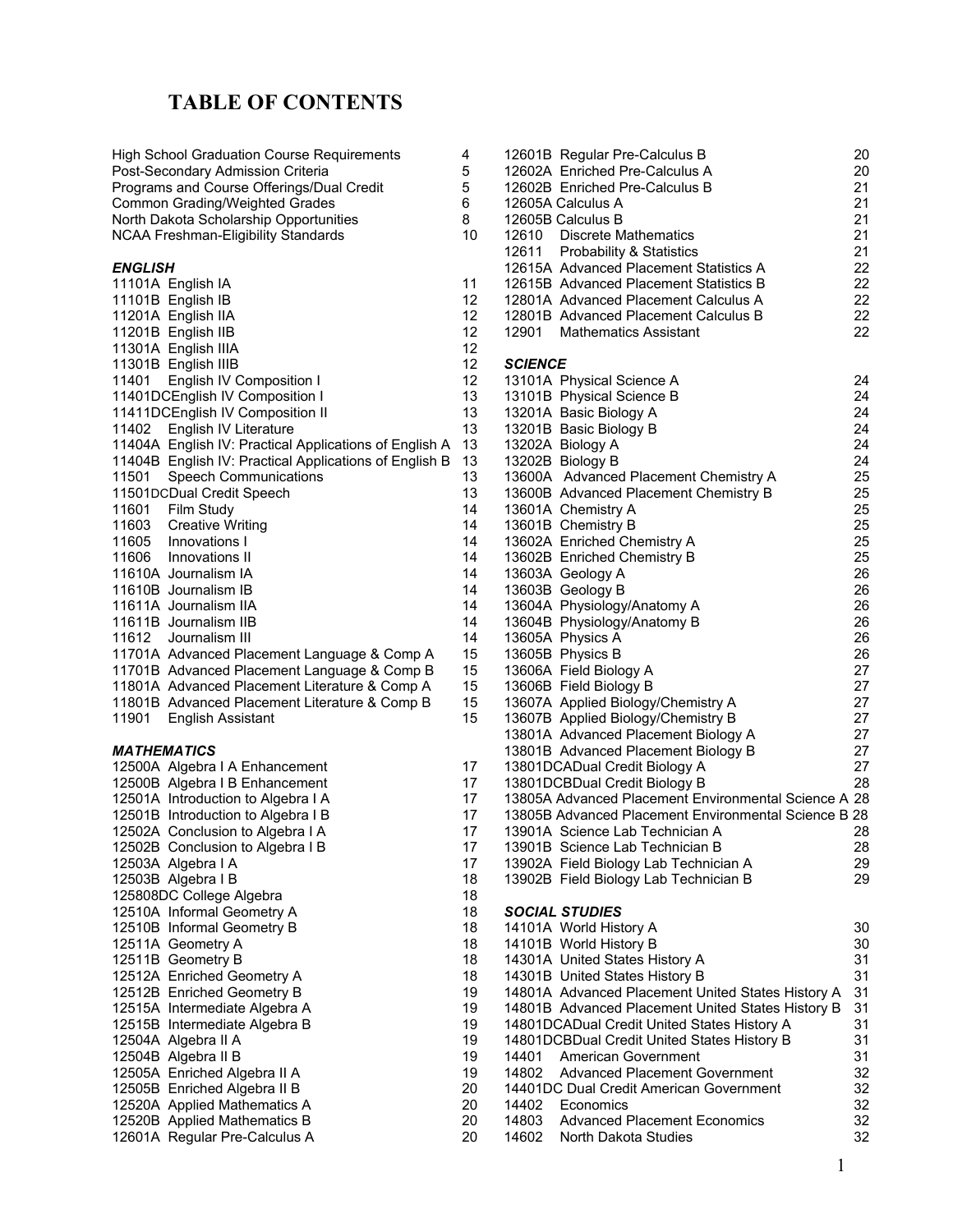- 14603 The Great Wars 32<br>14604 Current Events and the 21<sup>st</sup> Century 33 14604 Current Events and the 21<sup>st</sup> Century 33<br>14611 Psychology I 33 14611 Psychology I 33<br>14621 Sociology 14621 33 14621 Sociology<br>14804A Advanced Placement Psvchology A 33 14804A Advanced Placement Psychology A 33<br>14804B Advanced Placement Psychology B 33 14804B Advanced Placement Psychology B 14806DC Dual Credit Intro to American Indian Studies 33 14631 Japanese Studies 33 14805A Advanced Placement World History A 34<br>14805B Advanced Placement World History B 34 14805B Advanced Placement World History B 34<br>14901 Social Studies Assistant 34 14901 Social Studies Assistant<br>18668A Advanced Placement Art History A 34 18668A Advanced Placement Art History A 34<br>18668B Advanced Placement Art History B 34 18668B Advanced Placement Art History B *HEALTH/PHYSICAL EDUCATION* 15001 Adaptive Physical Education 35<br>15105 Foundations of Fitness 35 15105 Foundations of Fitness 35<br>15202 Health 36
- 15202 Health 36<br>15601 Personal Wellness 36 36 15601 Personal Wellness<br>15602 Strength and Conditioning 1980 1980 36 15602 Strength and Conditioning 36 1560 Team Sports<br>Advanced Strength and Conditioning 1560 Strength and Conditioning 15612 Advanced Strength and Conditioning 36<br>15622 Advanced Aquatics 36 Advanced Aquatics 15623 Aerobics/Group Exercise 36 15624 Sports and Games 36 15625 Dance 36<br>15626 Breathe & Stretch and Cardio Training 37 15626 Breathe & Stretch and Cardio Training 37<br>15627 Advanced Physical Training 37 15627 Advanced Physical Training<br>15635 General Physical Education 37 15635 General Physical Education<br>15635 Unified Physical Education 37 15635 Unified Physical Education 37
- Lifetime Fitness and Wellness
- 15901 Physical Education Assistant 37

### **CAREER/TECHNICAL EDUCATION**

### *BUSINESS EDUCATION*

| 16605 | Microsoft Office Essentials                      | 38 |
|-------|--------------------------------------------------|----|
| 16610 | Introduction to Personal Finance                 | 38 |
| 16611 | Accounting I                                     | 38 |
| 16612 | Accounting II                                    | 39 |
| 16617 | <b>Business Communications</b>                   | 39 |
| 16618 | Video Production I                               | 39 |
| 16619 | Video Production II                              | 39 |
| 16620 | Microsoft Word                                   | 39 |
| 16621 | Web Design                                       | 39 |
| 16622 | Microsoft Excel                                  | 40 |
| 16623 | Microsoft PowerPoint & Publisher                 | 40 |
| 16625 | Multimedia                                       | 40 |
| 16627 | Advanced Personal Finance                        | 40 |
| 16901 | <b>Business Education Assistant</b>              | 40 |
|       | <b>MARKETING EDUCATION</b>                       |    |
| 16602 | Introduction to Marketing                        | 41 |
| 16630 | Marketing I                                      | 41 |
| 16631 | Marketing II                                     | 41 |
| 16632 | Model School Store                               | 41 |
| 16902 | <b>Marketing Education Assistant</b>             | 41 |
|       | <b>INFORMATION TECHNOLOGY EDUCATION</b>          |    |
| 16640 | Introduction to Computing Essentials             | 42 |
| 16641 | Computer Hardware & Operating Systems I          | 42 |
|       |                                                  | 42 |
|       | 16641DC Dual Credit Computer Hardware&OpSystem I |    |

| 16642 Computer Hardware & Operating System II       | 42  |
|-----------------------------------------------------|-----|
| 16642DCDual Credit Computer Hardware&Op System II43 |     |
| 16645 Networking Essentials                         | 43  |
| 16645DC Dual Credit Networking Essentials           | 43. |

| 16647 | <b>Cybersecurity Essentials</b>                         | 43 |
|-------|---------------------------------------------------------|----|
|       | 16647DC Dual Credit Cybersecurity Essentials            | 43 |
| 16648 | <b>Programming Essentials I</b>                         | 43 |
| 16649 | <b>Programming Essentials II</b>                        | 44 |
| 16910 | Technology Help Desk Internship                         | 44 |
|       | <b>TECHNOLOGY AND ENGINEERING EDUCATION</b>             |    |
| 16656 | Robotics                                                | 45 |
| 16661 | Introduction to Power Technology                        | 45 |
| 16674 | Engineering Essentials (PLTW Course)                    | 45 |
| 16677 | Introduction to Eng. Design (PLTW Course)               | 45 |
| 16678 | Civil Engineering and Arch (PLTW Course)                | 46 |
| 16679 | Principles of Engineering (PLTW Course)                 | 46 |
| 16904 | <b>Technology and Trades Assistant</b>                  | 46 |
|       | <b>TRADES AND INDUSTRY</b>                              |    |
| 16652 | <b>Aviation Technology I</b>                            | 47 |
| 16653 | <b>Aviation Technology II</b>                           | 47 |
| 16662 | Automotive Technology I                                 | 47 |
| 16663 | Automotive Technology II                                | 47 |
| 16668 | Introduction to Building Trades                         | 48 |
| 16671 | Woodworking                                             | 48 |
| 16672 | <b>Building Trades</b>                                  | 48 |
| 16680 | Introduction to Graphic Arts                            | 48 |
| 16681 | Graphic Arts I                                          | 48 |
| 16682 | <b>Graphic Arts II</b>                                  | 48 |
|       |                                                         | 48 |
| 16904 | <b>Technology and Trades Assistant</b>                  |    |
|       | <b>FAMILY AND CONSUMER SCIENCES</b>                     |    |
| 16701 | Life Skills                                             | 49 |
| 16702 | <b>Child Development</b>                                | 49 |
| 16703 | <b>Child Guidance</b>                                   | 49 |
| 16704 | Independent Living                                      | 49 |
| 16705 | Food for Today                                          | 49 |
| 16706 | <b>Specialty Foods</b>                                  | 49 |
| 16712 | Jr. Educators of Tomorrow (JET)                         | 50 |
| 16715 | <b>Interior Design</b>                                  | 50 |
| 16717 | Fashion Styling and Design                              | 50 |
| 16718 | <b>Textile Arts</b>                                     | 50 |
| 16905 | Family and Consumer Sciences Assistant                  | 50 |
|       |                                                         |    |
|       | <b>MEDICAL CAREERS</b>                                  |    |
| 16720 | Introduction to Medical Careers                         | 51 |
| 16721 | Certified Nursing Assistant (CNA)                       | 51 |
| 16722 | Medical Careers                                         | 51 |
| 16906 | <b>Medical Careers Assistant</b>                        | 51 |
| 16723 | Medical Terminology (Online Only)                       | 52 |
|       | 16723DC Dual Credit Medical Terminology(Online Only) 52 |    |
|       | <b>FOREIGN LANGUAGES</b>                                |    |
| 17611 | French I                                                | 53 |
| 17612 | French II                                               | 53 |
| 17613 | French III                                              | 54 |
|       | 17614 French IV                                         | 54 |
| 17621 | Spanish I                                               | 53 |
| 17622 | Spanish II                                              | 53 |
| 17623 | Spanish III                                             | 54 |
| 17624 | Spanish IV                                              | 54 |
| 17631 | German I                                                | 53 |
| 17632 | German II                                               | 53 |
| 17633 | German III                                              | 54 |
| 17634 | German IV                                               | 54 |
| 17901 | Foreign Language Assistant                              | 54 |
|       |                                                         |    |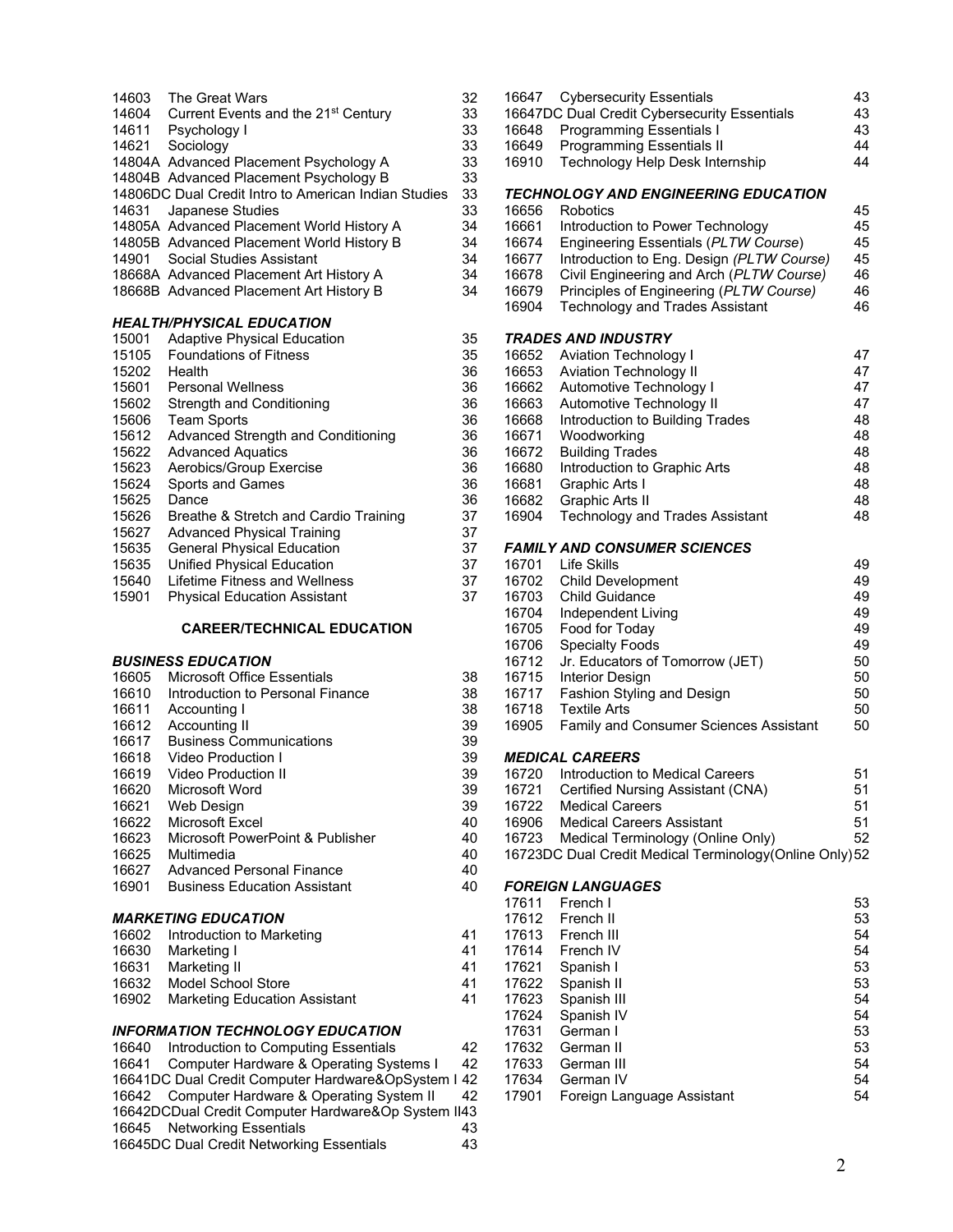|              | <b>FINE ARTS</b>            |    | 18669 | 3D Sculpture and Form                | 59 |
|--------------|-----------------------------|----|-------|--------------------------------------|----|
| <b>MUSIC</b> |                             |    | 18902 | <b>Art Assistant</b>                 | 59 |
| 18611        | Choir I                     | 55 |       |                                      |    |
| 18612        | Choir II                    | 55 |       | <b>THEATRE ARTS</b>                  |    |
| 18613        | Choir III                   | 56 |       | 18671A Theatre Arts   A              | 60 |
| 18614        | Choir IV                    | 56 |       | 18671B Theatre Arts I B              | 66 |
| 18616        | Chamber Choir I             | 56 |       | 18672A Theatre Arts II A             | 60 |
| 18617        | <b>Chamber Choir II</b>     | 56 |       | 18672B Theatre Arts II B             | 60 |
| 18621        | Harmony                     | 56 |       | 18673A Theatre Arts III A            | 60 |
| 18631        | Band I                      | 56 |       | 18673B Theatre Arts III B            | 60 |
| 18632        | Band II                     | 56 | 18903 | Theatre Arts Assistant               | 61 |
| 18633        | Band III                    | 56 |       |                                      |    |
| 18641        | Jazz Band I                 | 57 |       | <b>MILITARY SCIENCE</b>              |    |
| 18642        | Jazz Band II                | 57 | 18681 | <b>JROTC I</b>                       | 62 |
| 18643        | Jazz Band III               | 57 | 18682 | <b>JROTC II</b>                      | 62 |
| 18651        | Orchestra I                 | 57 | 18683 | <b>JROTC III</b>                     | 62 |
| 18652        | Orchestra II                | 57 | 18684 | <b>JROTC IV</b>                      | 62 |
| 18653        | <b>String Chamber Music</b> | 57 | 18904 | <b>JROTC Assistant</b>               | 62 |
| 18655        | Intro to Guitar             | 57 |       |                                      |    |
| 18656        | Intermediate Guitar         | 57 |       | <b>OFFICE - LIBRARY - COUNSELING</b> |    |
| 18901        | Music Assistant             | 58 | 19901 | <b>Office Assistant</b>              | 63 |
|              |                             |    | 19902 | Library Assistant                    | 63 |
| <b>ART</b>   |                             |    | 19903 | <b>Counselor Assistant</b>           | 63 |
| 18661        | Art I                       | 59 |       |                                      |    |
| 18662        | Art II                      | 59 |       | <b>OFFICE - STUDENT LEADERSHIP</b>   |    |
| 18663        | Art III                     | 59 | 20066 | Student Leadership                   | 64 |
| 18664        | Art IV                      | 59 |       |                                      |    |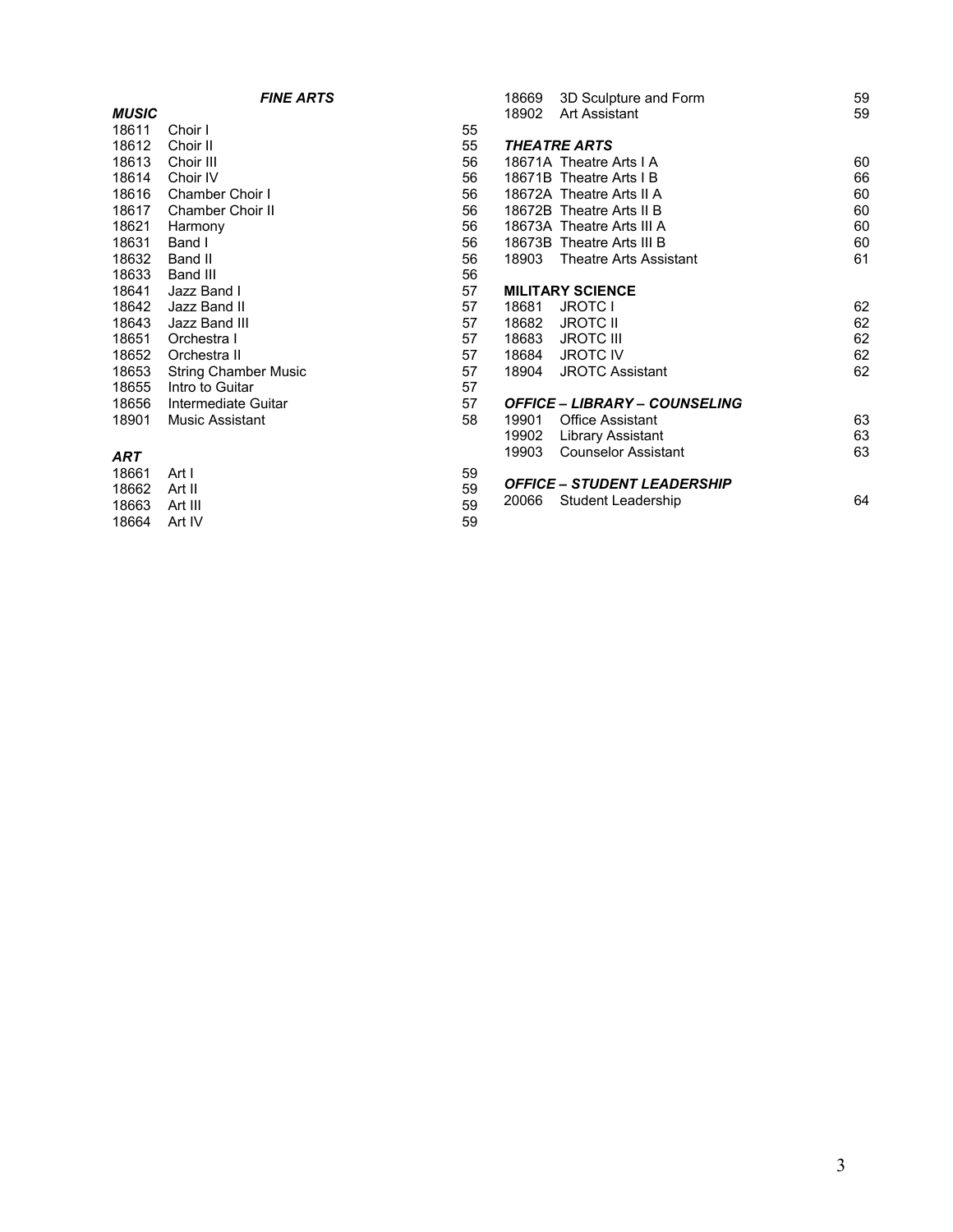# **High School Graduation Course Requirements**

| Units of<br><b>Credit</b> | <b>Subject</b>                          | <b>Course Requirements</b>                                                                                                          |
|---------------------------|-----------------------------------------|-------------------------------------------------------------------------------------------------------------------------------------|
| 4                         | English                                 | English I A<br>English I B<br>English II A<br>English II B<br>English III A<br>English III B<br>English IV - Literature/Composition |
| .5                        | Speech                                  | Speech                                                                                                                              |
| 3                         | Math                                    | Algebra I or Introduction to Algebra I Conclusion<br>Two (2) Other Math Courses                                                     |
| 3                         | Science                                 | Physical Science A/B<br>Biology A/B<br>One (1) Other Science Course A/B                                                             |
| 3                         | <b>Social Studies</b>                   | <b>Global Education A/B</b><br>U.S. History A/B<br>Government/Economics                                                             |
| 1.5                       | <b>Physical Education</b>               | <b>Foundations of Fitness</b><br>Two (2) Other Physical Education Courses                                                           |
| $.5\,$                    | Health                                  | Health                                                                                                                              |
| 3                         | <b>Required Electives</b>               | Foreign Language, Fine Arts, or Career & Technical Education                                                                        |
| 5.5                       | <b>Additional Electives</b>             |                                                                                                                                     |
| 24.0                      | Minimum credits required for graduation |                                                                                                                                     |

### **Recommended Course Registration by Grade**

| CR<br>СR<br>СR<br>Grade 12<br>English I A/B<br>English II A/B<br>English III A/B<br>Eng. IV Literature<br>Global Education A/B<br>Eng. IV Composition<br>US History A/B<br>Math<br>Economics<br>Math<br>Biology A/B<br>Speech<br><b>Physical Education</b><br>Physical Science A/B<br>Health<br>⅓<br>Government<br>Other Science and Math 1<br><b>Foundation of Fitness</b><br><b>Physical Education</b><br>$\frac{1}{2}$<br>$\frac{1}{2}$<br>Electives<br><b>Electives</b><br>$2\frac{1}{2}$<br>Electives<br>Electives | <b>Recommended Credits 7</b> | <b>Required Credits</b> | <b>Required Credits</b> | 6 | <b>Required Credits</b>    |               |
|-------------------------------------------------------------------------------------------------------------------------------------------------------------------------------------------------------------------------------------------------------------------------------------------------------------------------------------------------------------------------------------------------------------------------------------------------------------------------------------------------------------------------|------------------------------|-------------------------|-------------------------|---|----------------------------|---------------|
|                                                                                                                                                                                                                                                                                                                                                                                                                                                                                                                         |                              |                         |                         |   |                            |               |
|                                                                                                                                                                                                                                                                                                                                                                                                                                                                                                                         |                              |                         |                         |   | Other Science and/or Math1 |               |
|                                                                                                                                                                                                                                                                                                                                                                                                                                                                                                                         |                              |                         |                         |   |                            | $\frac{1}{2}$ |
|                                                                                                                                                                                                                                                                                                                                                                                                                                                                                                                         |                              |                         |                         |   |                            | $\frac{1}{2}$ |
|                                                                                                                                                                                                                                                                                                                                                                                                                                                                                                                         |                              |                         |                         |   |                            | $\frac{1}{2}$ |
|                                                                                                                                                                                                                                                                                                                                                                                                                                                                                                                         |                              |                         |                         |   |                            | $\frac{1}{2}$ |
|                                                                                                                                                                                                                                                                                                                                                                                                                                                                                                                         | Grade 9                      | Grade 10                | Grade 11                |   |                            | CR.           |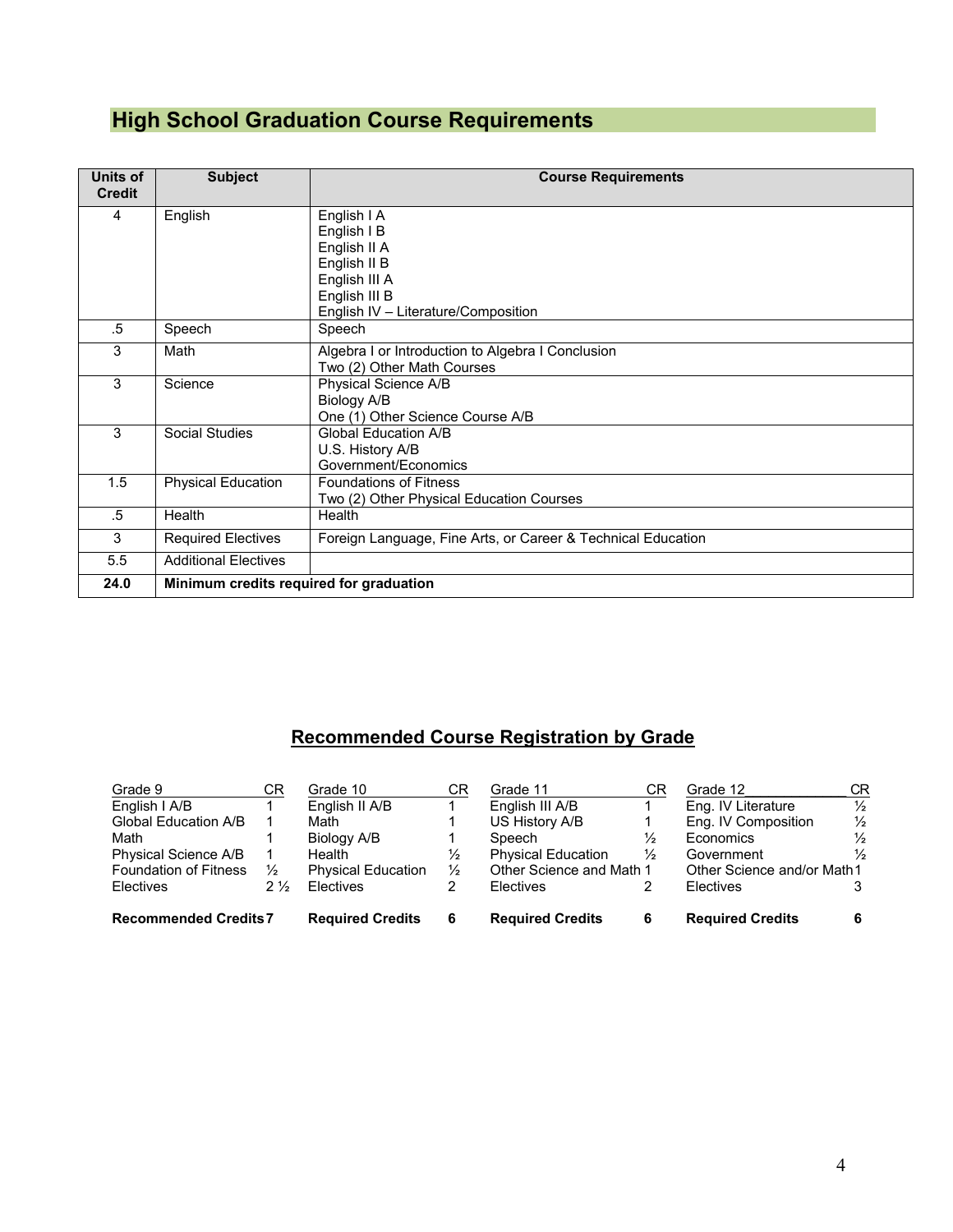#### **Post-Secondary Admission Criteria**

### **Post-Secondary Admissions**

Students planning to attend either a technical college or university must pay very careful attention to admission requirements prior to selecting their high school courses. In most cases, college requirements exceed the minimum requirements needed to graduate from high school. Admission requirements vary considerably depending upon the college or university that the student plans to attend and the major field of study that he/she plans to pursue. **It is essential that students and parent(s)/guardian(s) check specific college entrance requirements with the college of interest.** 

### **College Entrance Tests**

Most colleges/universities require either the American College Test (ACT) or the Scholastic Achievement Test (SAT) as a college entrance exam. Most colleges in the Midwest prefer the ACT. However, **all North Dakota two- and four-year colleges require the ACT.** It is recommended that students take the ACT and/or the SAT in the spring of their junior year. This gives them the opportunity to retake the test(s) as needed for admission, scholarships, and early decision programs. Additionally, the NCAA requires ACT or SAT scores to participate in freshman athletics at Division I/II colleges and some selective colleges also require SAT II (subject tests) and/or the ACT writing test. Questions concerning which test to take could be addressed by a school counselor or career counselor or by checking the college catalogue of interest.

#### **Advanced Placement Program**

#### **Programs and Course Offerings**

The College Board's Advanced Placement (AP) Program is an opportunity for students to pursue college-level studies while still in secondary school and to receive advanced placement credit. By challenging and stimulating students, the AP Program provides access to high quality education by accelerating learning, rewarding achievement and enhancing both high school and college programs.

### **Benefits of Advanced Placement Classes**

The AP Program benefits students in many different ways. Here are a few examples:

- Students may receive college credit or placement for satisfactory test scores.
- Students learn how to manage their time while dealing with college level work.
- Students improve their chances of being accepted by the college of their choice.
- AP courses encourage critical and creative thought and fine tunes analytical skills.
- Students may be granted sophomore standing in college.
- Students study material in greater depth and develop independent study skills.

### **Advanced Placement Courses in the Grand Forks Public Schools**

| AP Biology                  | AP Calculus               | AP Economics     | AP Chemistry   |
|-----------------------------|---------------------------|------------------|----------------|
| AP United States History    | AP Psychology             | AP Government    | AP Art History |
| AP Literature & Composition | AP Language & Composition | AP World History |                |

### **Articulation Program**

The Articulation Program coordinates the linking of two or more educational systems within a community to help students make a smooth transition from one level to another without experiencing delays, duplication of courses, loss of credit, or the need to prove competency through a post-secondary testing requirement.

The Grand Forks Public Schools provides the opportunity for students to receive credit for courses taken in high school in order that competency mastery need not be repeated at certain post-secondary schools. Articulated courses are identified in the course summary of each curriculum area.

### **College Level Examination Program**

The College Level Examination Program (CLEP) is offered by the College Entrance Examination Board, which also provides the Preliminary Scholastic Aptitude Test (PSAT), Scholastic Achievement Test (SAT), and the Advanced Placement Program.

The College Board designed the CLEP services to serve a variety of purposes. The purpose most important to Grand Forks students is that scores on these tests are used in admission, placement, and guidance of students. Each college or university makes its own decision about how it will use and interpret test scores. College catalogs often describe their particular use of the tests.

These exams are available to anyone who wants to take them for a fee at test centers throughout the United States. **The University of North Dakota is the nearest center for Grand Forks students**.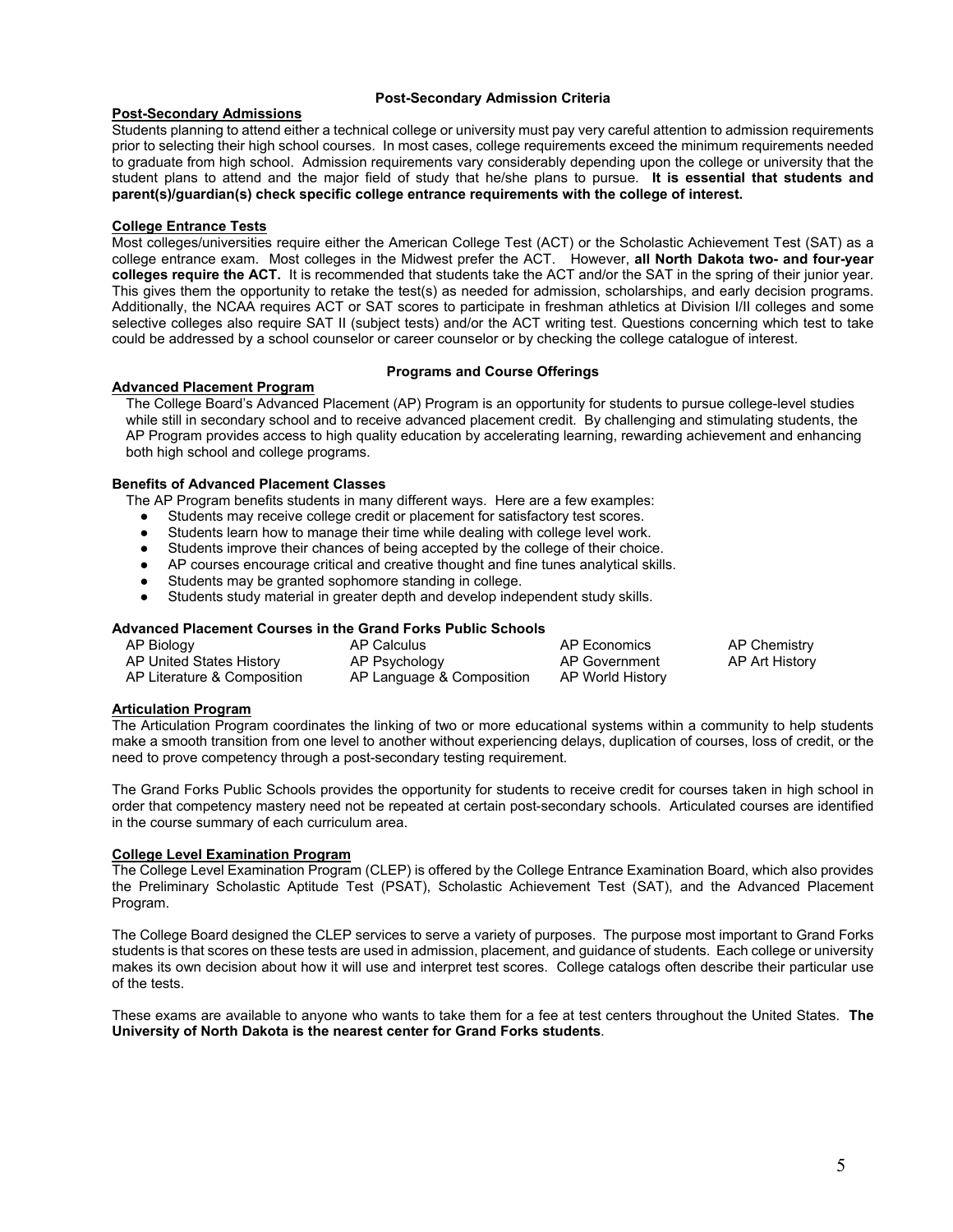#### **Dual Credit Program**

#### *Students interested in participating in the Dual Credit Program should see their assigned counselors for more information.*

The dual credit program allows sophomores, juniors and seniors in North Dakota's public schools to take courses offered by an approved post-secondary institution for both high school and post-secondary credit. The program provides students with a greater variety of class offerings and the opportunity to pursue more challenging course work.

| <b>Eligible Students</b>                                 | Any North Dakota student enrolled in grade ten, eleven or twelve in public high<br>school who has received permission from his or her school principal and who has<br>a cumulative GPA of at least 3.0 will be considered.                                                                                    |  |  |  |  |
|----------------------------------------------------------|---------------------------------------------------------------------------------------------------------------------------------------------------------------------------------------------------------------------------------------------------------------------------------------------------------------|--|--|--|--|
| <b>How to Participate</b><br><b>Permission to Enroll</b> | The student must obtain written approval from his or her school principal before                                                                                                                                                                                                                              |  |  |  |  |
|                                                          | enrolling in a course for dual credit.                                                                                                                                                                                                                                                                        |  |  |  |  |
| <b>Credits</b>                                           | A three-semester hour course offered by a post-secondary institution is equivalent<br>to a $\frac{1}{2}$ high school credit. The law does not specify the number of credits a student<br>may earn.                                                                                                            |  |  |  |  |
| Cost                                                     | The student and the student's parent(s) or legal guardian(s) are responsible for all<br>costs related to receiving post-secondary credit. Costs include tuition, fees,<br>textbooks, materials, equipment, and other necessary charges related to receiving<br>post-secondary credit, such as transportation. |  |  |  |  |
| <b>Extracurricular Activities</b>                        | Enrollment in dual credit courses does not reduce a student's eligibility to<br>participate in high school extracurricular activities.                                                                                                                                                                        |  |  |  |  |
|                                                          | Transferring Post-Secondary Credits Transferring post-secondary credits to another institution will depend on the new<br>institution; however, credit earned at regionally accredited institutions will generally<br>transfer.                                                                                |  |  |  |  |
| <b>Withdrawal or Failure</b>                             | The student who withdraws from a course must inform the post-secondary<br>institution and the high school right away. Students must follow established post-<br>secondary college procedures when withdrawing from or failing a course.                                                                       |  |  |  |  |

#### **Grading**

#### **Common Grading**

A common grading system is used to provide more consistency between teachers and departments. The grading scale is:

 $A = 100 - 92%$  $B = 91 - 84%$  $C = 83-74%$ <br>D = 73-64%

Grades will be rounded up to the next percent at .5 and above.

### **Weighted Grades**

Students graduating from the Grand Forks Public School's high schools will have both a regular GPA and weighted GPA on their academic transcripts.

"Weighting" a grade adds to the grade point value earned in certain courses. The grades earned in weighted classes will earn an extra grade point. Therefore, an "A" in a weighted class will yield 5 grade points (4 points for the "A" and 1 more point as a weighted "bonus", a "B" will yield 4 grade points, and a "C" will yield 3 grade points, etc.)

GPA is a student's "Grade Point Average." A GPA is a number calculated using two factors: credits earned and "grade points," which are awarded to letter grades. Grade points are assigned to letter grades as follows:  $A = 4$ ,  $B = 3$ ,  $C = 2$ ,  $D = 1$ 1, F = 0. Credits are generally based upon hours of classroom instruction. Most yearlong courses earn 1.000 credit. Most semester courses earn .500 credit. GPA is calculated by dividing the total number of grade points by the credits earned.

Advanced Placement (AP) courses and enriched courses will be weighted. Also, dual credit courses, which are transferable to 4-year colleges or universities and are either taught at the high school or university and are part of a sequence which is not available/attainable within the home high school, will be weighted. For students moving into the school district, grades from AP, International Baccalaureate (IB) and dual credit classes will be considered for weighting based on the previous schools weighting policy.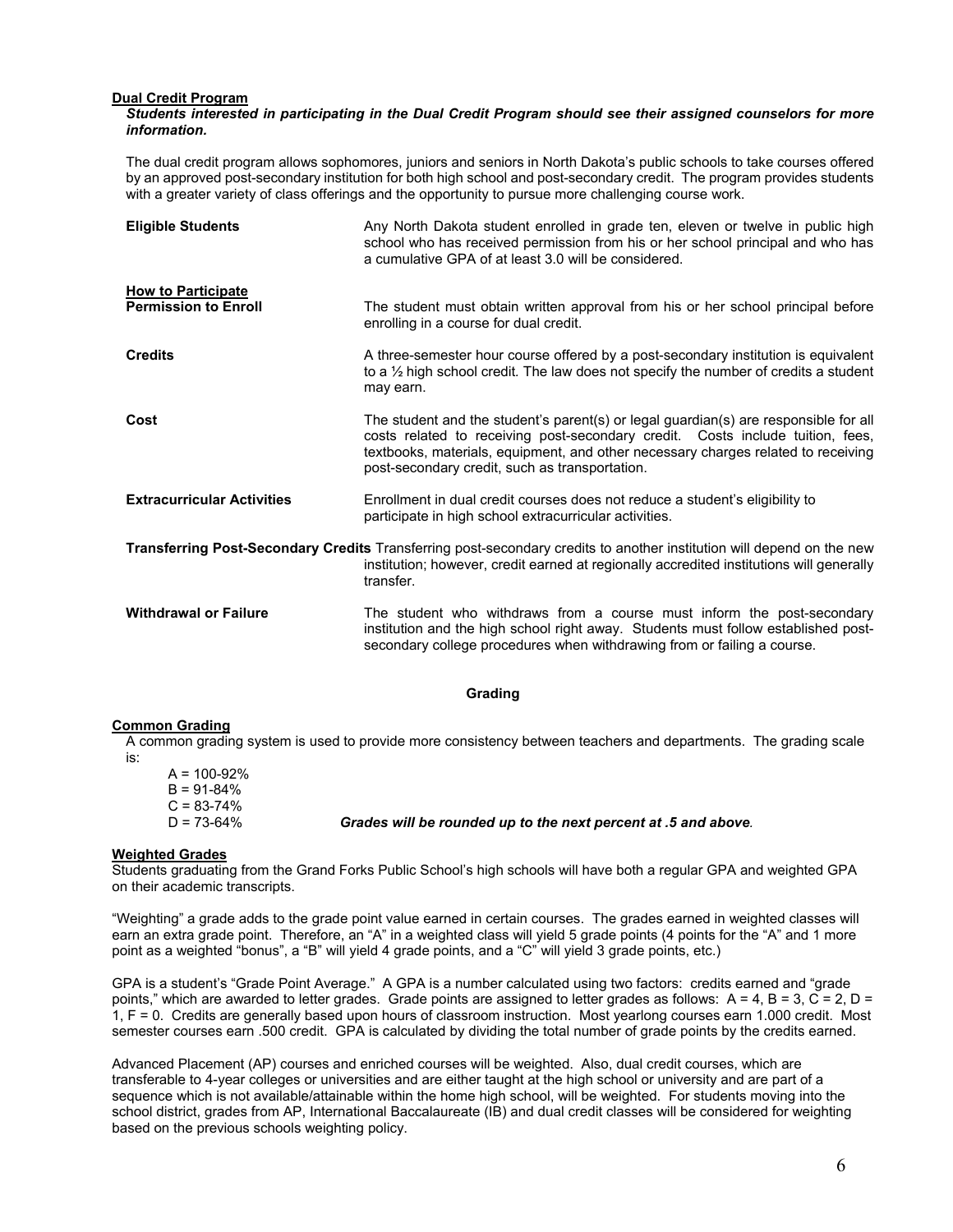### Example of Weighted Grading

Below is a sample report card for a senior. This student is taking a rigorous course load. Three courses qualify for "weighted grades" (Enriched Algebra II, AP U. S. History, and AP Biology).

### **Report Card with Regular GPA**

| <b>Course</b>                | Grade | Grade<br><b>Points</b>                             | <b>Credits</b> | <b>Total</b><br>Points |  |  |  |
|------------------------------|-------|----------------------------------------------------|----------------|------------------------|--|--|--|
| English                      | В     | 3                                                  | 1              | 3                      |  |  |  |
| German II                    | A     | 4                                                  | 1              | 4                      |  |  |  |
| Physical Ed.                 | В     | 3                                                  | .5             | 1.5                    |  |  |  |
| Enriched Alg II              | А     | 4                                                  | 1              | 4                      |  |  |  |
| AP History A/B               | B     | 3                                                  | 1              | 3                      |  |  |  |
| AP Biology A/B               | В     | 3                                                  | 1              | 3                      |  |  |  |
| <b>Concert Band</b>          | A     | 4                                                  |                | 4                      |  |  |  |
| <b>Totals</b><br>6.5<br>22.5 |       |                                                    |                |                        |  |  |  |
|                              |       | <b>Regular GPA</b><br>22.5 divided by $6.5 = 3.46$ |                |                        |  |  |  |

### **Report Card with Weighted GPA**

| <b>Course</b>                | Grade                                            | Grade<br><b>Points</b> | <b>Credits</b> | <b>Total</b><br><b>Points</b> |  |  |
|------------------------------|--------------------------------------------------|------------------------|----------------|-------------------------------|--|--|
| English                      | в                                                | 3                      |                | 3                             |  |  |
| German II                    | A                                                | 4                      |                | 4                             |  |  |
| Physical Ed.                 | в                                                | 3                      | .5             | 1.5                           |  |  |
| Enriched Alg II              | A                                                | 5                      | 1              | 5                             |  |  |
| AP History A/B               | В                                                | 4                      |                | 4                             |  |  |
| AP Biology A/B               | в                                                | 4                      |                | 4                             |  |  |
| <b>Concert Band</b>          | А                                                | 4                      |                | 4                             |  |  |
| <b>Totals</b><br>6.5<br>25.5 |                                                  |                        |                |                               |  |  |
|                              | <b>Regular GPA</b><br>25.5 divided by 6.5 = 3.92 |                        |                |                               |  |  |

Please contact your high school counselor if you have questions or want additional information.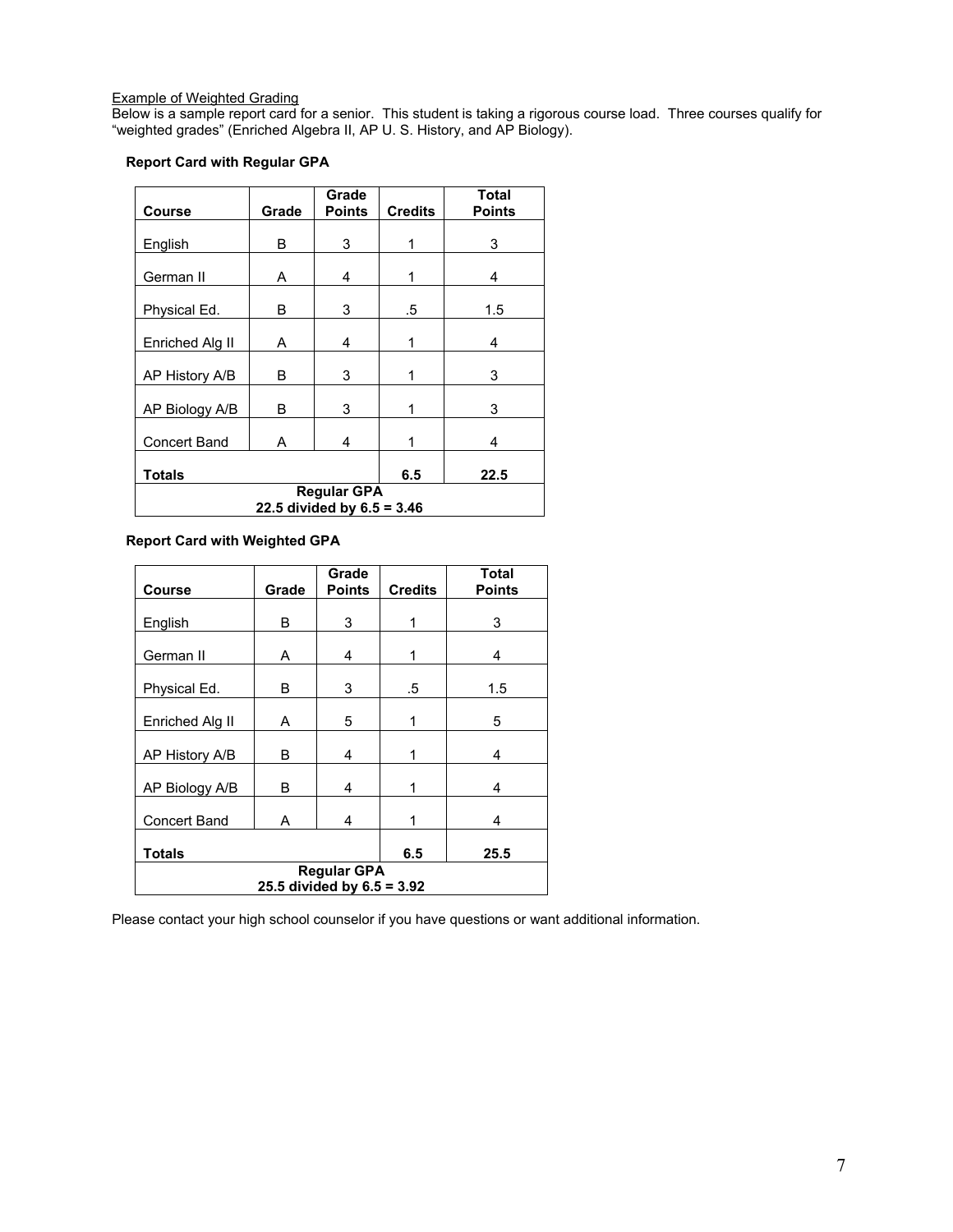### **North Dakota State Scholarship Opportunities**

The North Dakota state legislature passed legislation establishing two scholarship programs. Any resident student who graduates from high school and meets the criteria is eligible to apply for a *North Dakota Academic Scholarship* or a *North Dakota Career and Technical Education Scholarship* in the amount of \$750 per semester, or \$500 per quarter, for a total annual payment of \$1,500 based on full-time enrollment in an accredited higher education institution in North Dakota, both public and private.

The scholarships are renewable provided the student is enrolled full time (12 credits the first two terms and 15 credits each term thereafter) and maintains a 2.75 GPA based on a 4.0 scale, reviewed each semester. The total value of the scholarship is \$6,000. Students not attending college or university in the fall may defer payment until the time of attendance. The payment will be available during the six years following high school graduation. Students may use the funds within the 6-year period for graduate school in North Dakota.

A student may use either the *North Dakota Academic Scholarship* or the *North Dakota Career and Technical Education Scholarship* at the following institutions:

Dickinson State University Bismarck State College<br>Mayville State University Cankdeska Cikana Com Minot State University<br>
Minot State University<br>
North Dakota State University<br>
Community Co

Jamestown College United Tribes Technical College Med Center One College of Nursing Rasmussen College Trinity Bible College University of Mary

### **State Universities: Two-Year Colleges:**

Mayville State University Cankdeska Cikana Community College<br>Minot State University Dakota College at Bottineau North Dakota State University **Fort Berthold Community College**<br>University of North Dakota **For all and State Region State College** Lake Region State College Valley City State University North Dakota State College of Science Sitting Bull College Turtle Mountain Community College **Private Colleges:** Williston State College

*--------------------------------------------------------------------------------------------------------------------------*

#### *ND Academic Scholarship Eligibility Requirements*

- Graduate from high school in North Dakota.
- Obtain a grade of at least a C in each course required for the diploma and scholarship.
- Earn a cumulative grade point average of B (3.0).
- Course requirements:
	- o 1 credit of Algebra II
	- o 1 credit of mathematics for which Algebra II is a prerequisite
	- $\circ$  2 credits of same foreign language, Native American language, or sign language or 2 credits of CTE from a coordinated plan of study
	- o 1 credit of fine arts, career and technical education, or foreign, Native American, or American Sign language
	- $\circ$  1 credit of an AP course and completion of the AP exam in that course or either  $\frac{1}{2}$  credit or 1 credit in a dual credit course

• Receive a composite score of at least a 24 on an ACT. Any ACT official test results taken later than the February testing date, must be sent to DPI by the student. For more information go to **www.actstudent.org**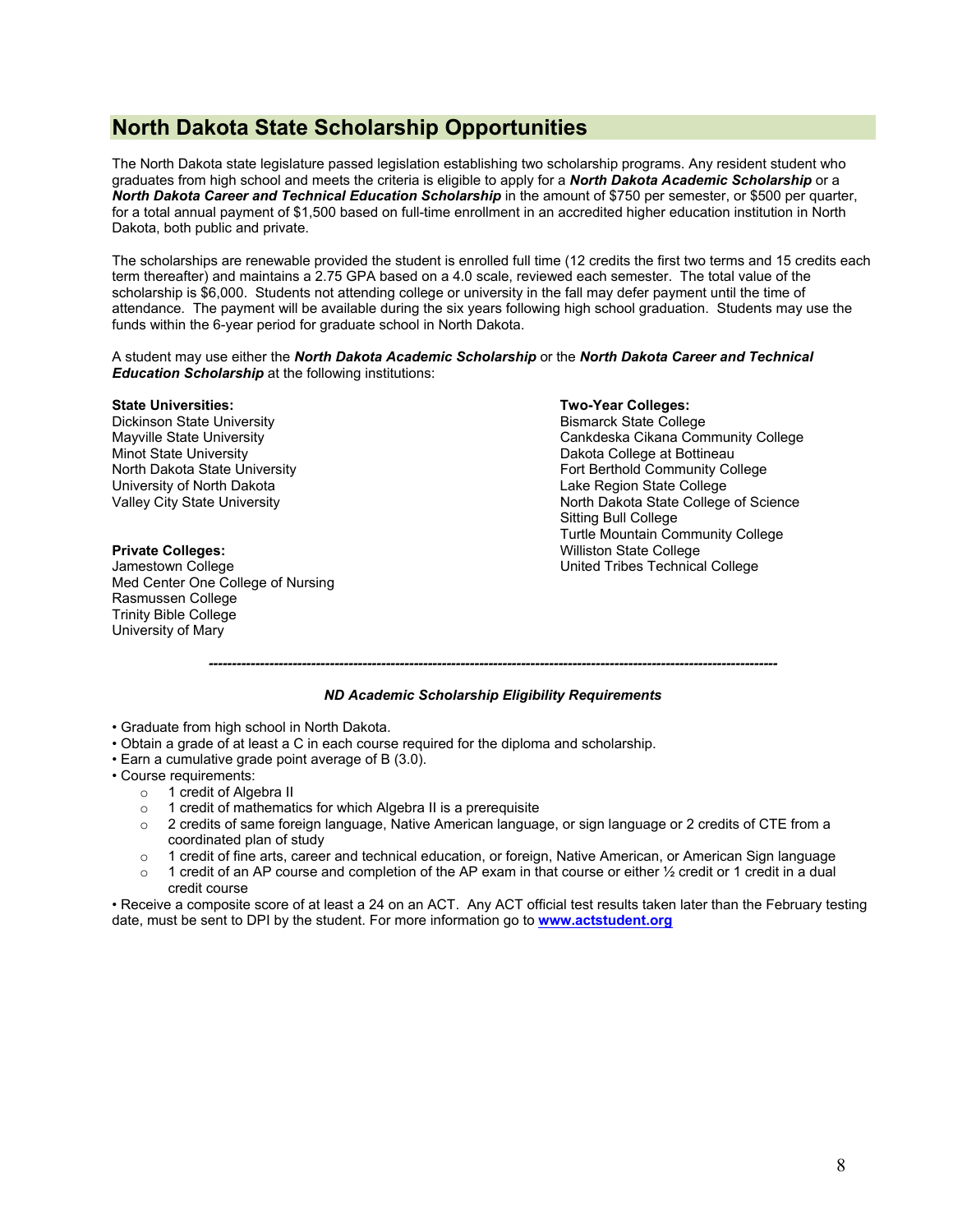### *North Dakota Career and Technical Education Scholarship Eligibility Requirements*

- Graduate from high school in North Dakota.
- Obtain a grade of at least a C in each course required for the diploma and scholarship.
- Earn a cumulative grade point average of B (3.0).
- Course requirements:
	- o 1 credit of Algebra II
	- $\circ$  4 credits of CTE in which two credits must be in a coordinated plan of study
		- o Grand Forks Public Schools' Coordinated Plans of Study can be viewed on the GFPS Website under the Career & Technical Education department page (*example provided below*)
	- o 1 credit selected from foreign languages, Native American languages, American Sign language, fine arts, or Career and Technical Education
- Receive a composite score of at least a 24 on an ACT or a score of at least a 5 on each of the three **WorkKeys assessments (Workplace Documents, Graphic Literacy, Applied Mathematics)**. Please visit with your counselor on available WorkKeys testing locations, testing dates, and cost.

• For more information on the WorkKeys assessments go to: **www.act.org/workkeys**.

• Students who are eligible for the Career and Technical Education Scholarship due to scores earned on the WorkKeys assessments must also send a copy of their reports to the ND Department of Public Instruction, 600 East Boulevard Avenue, Bismarck, ND 58505-0440.

*School counselors strive to assist students in their pursuit of academic success. However, ultimately it is the responsibility of students and their families to ensure completion of the requirements necessary to earn the North Dakota Academic and / or the North Dakota Career and Technical Education scholarships. Specific questions should be directed to the ND Department of Public Instruction at 701-328-2260.*

| <b>CTE Coordinated Plans of Study - Example</b>                                              |                              |                |                     |                              |                |
|----------------------------------------------------------------------------------------------|------------------------------|----------------|---------------------|------------------------------|----------------|
| Hospitality & Tourism Career Cluster<br>Arts, A/V Technology & Communications Career Cluster |                              |                |                     |                              |                |
| Restaurants & Food/Beverage Services Pathway                                                 |                              |                | Visual Arts Pathway |                              |                |
| Course #                                                                                     | <b>Course Title</b>          | <b>Credits</b> | Course#             | <b>Course Title</b>          | <b>Credits</b> |
| 16701                                                                                        | Life Skills I                |                | 16701               | Life Skills I                |                |
| 16704                                                                                        | Independent Living           | .5             | 16704               | Independent Living           | .5             |
| 16705                                                                                        | Food for Today               | .5             | 16710               | Fashion Merchandising        |                |
| 16706                                                                                        | Specialty Foods              | .5             |                     |                              |                |
|                                                                                              | Must take at least 2 credits |                |                     | Must take at least 2 credits |                |
| To View All Coordinated Plans of Study                                                       |                              |                |                     |                              |                |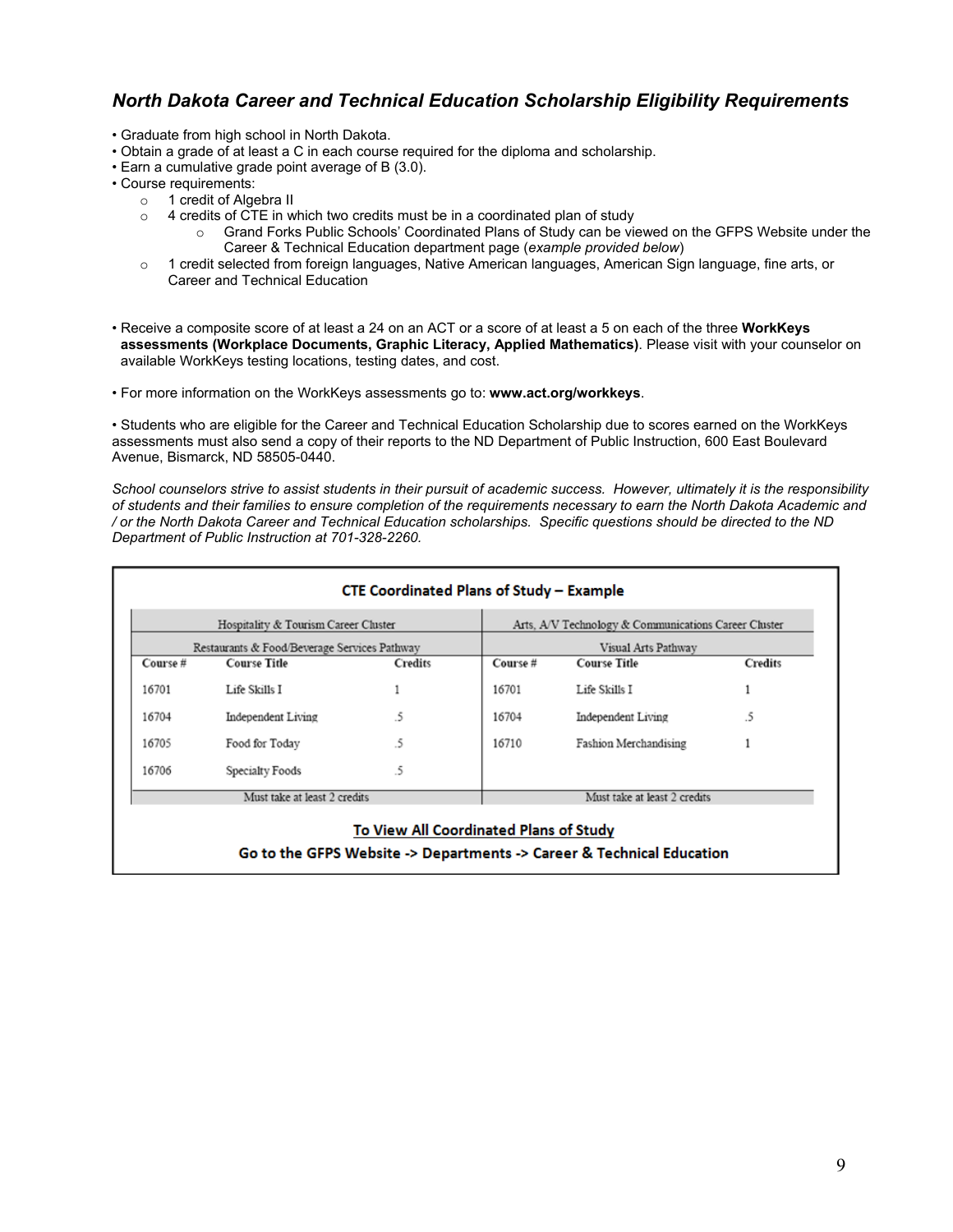# **Divisions I and II Initial-Eligibility Requirements**

### **Academic Requirements**

To play sports at a Division I or II school, you must graduate from high school, complete 16 NCAA-approved core courses, earn a minimum GPA and earn an ACT or SAT score that matches your core-course GPA.

### **Core Courses**

Only core courses that appear on your high school's list of NCAA core courses will count toward the 16 core-course requirement. Visit eligibilitycenter.org/courselist for a full list of your high school's approved core courses. See table below for a list of these courses.

### **Grade Point Average**

The NCAA Eligibility Center calculates your grade-point average based only on the grades you earn in NCA-approved core courses.

- Division I requires a minimum 2.3 GPA
- Division II requires a minimum 2.2 GPA

### **Test Scores**

You may take the SAT or ACT an unlimited number of times before you enroll full time in college. Every time you register for the SAT or ACT, use the NCAA Eligibility Center code 9999 to send your scores directly to us from the testing agency. If you take either test more than once, the best subscore from either test are used to give you the best possible score.

### **Sliding Scale**

Divisions I and II use sliding scales to match test scores and GPAs to determine eligibility. The sliding scale balances your test score with your GPA. If you have a low test score, you need a higher GPA to be eligible. Find more information about test scores at ncaa.org/test-scores.

| <b>DIVISION I</b>                   | <b>DIVISION II</b>                  |
|-------------------------------------|-------------------------------------|
| <b>16 Core Courses</b>              | Core Courses (2013 and After)       |
| 4 years of English.                 | 3 years of English.                 |
| 3 years of mathematics (Algebra I   | 2 years of mathematics (Algebra I   |
| or higher).                         | or higher).                         |
| 2 years of natural/physical science | 2 years of natural/physical science |
| (1 year of lab if offered by high   | (1 year of lab if offered by high   |
| school).                            | school).                            |
| 1 year of additional English,       | 3 years of additional English,      |
| mathematics or natural/physical     | mathematics or natural/physical     |
| science.                            | science.                            |
| 2 years of social science.          | 2 years of social science.          |
| 4 years of additional courses (from | 4 years of additional courses (from |
| any area above, foreign language    | any area above, foreign language    |
| or comparative                      | or comparative                      |
| religion/philosophy).               | religion/philosophy).               |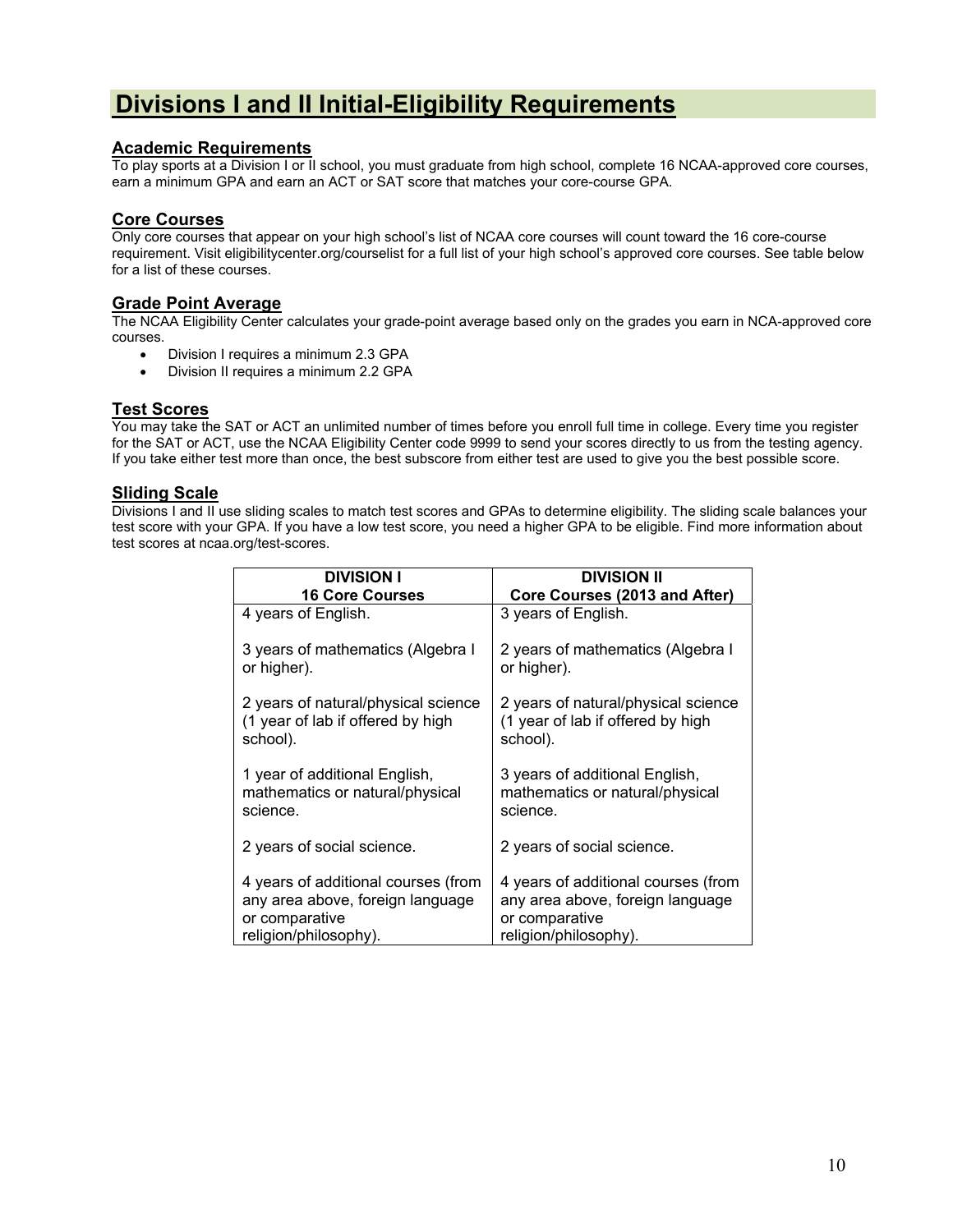### **ENGLISH**

The English program of study is designed to offer students an opportunity to develop their language potential through a curriculum that invites active engagement in the critical applications of language. A four-year sequence of English courses emphasizes the acquisition and development of reading, writing, and speaking skills. Freshman and sophomore courses focus on fundamental competencies of language arts development. The junior and senior courses refine and reinforce skills previously introduced, as well as lead students to more advanced language applications. The English program of study facilitates growth in written and spoken self-expression and in critical responsiveness to important works of literature, providing students with a solid base for successful pursuit of higher education and careers.

| <b>Credit</b>            | Course # | <b>Course Title</b>                             | <b>Prerequisite</b>                                         | Grade           |
|--------------------------|----------|-------------------------------------------------|-------------------------------------------------------------|-----------------|
| $\frac{1}{2}$            | 11101A   | English I A                                     | None                                                        | 9               |
| $\frac{1}{2}$            | 11101B   | English I B                                     | English I A                                                 | 9               |
| $\frac{1}{2}$            | 11201A   | English II A                                    | English I A, English I B                                    | 10              |
| $\frac{1}{2}$            | 11201B   | English II B                                    | English I A, English I B, English II A                      | 10              |
| $\frac{1}{2}$            | 11301A   | English III A                                   | English I A, English I B, English II A,                     | $\overline{11}$ |
|                          |          |                                                 | English II B                                                |                 |
| $\frac{1}{2}$            | 11301B   | English III B                                   | English I A, English I B, English II A,                     | 11              |
|                          |          |                                                 | English II B, English III A                                 |                 |
| $\frac{1}{2}$            | 11401    | English IV Composition I                        | English I, II, & III                                        | 12              |
| $\frac{1}{2}$            | 11401DC  | Dual Credit English IV Composition I            | English 3.0 GPA, English III                                | 12              |
| $\frac{1}{2}$            | 11411DC  | Dual Credit English IV Composition II           | English 3.0 GPA, English I, II, III and                     | 12              |
|                          |          |                                                 | Dual Credit English IV Composition I                        |                 |
| $\frac{1}{2}$            | 11402    | English IV Literature                           | English I, II, & III                                        | 12              |
| $\overline{\frac{1}{2}}$ | 11404A   | English IV: Practical Applications of English A | English I, II, & III                                        | 12              |
| $\frac{1}{2}$            | 11404B   | English IV: Practical Applications of English B | English I, II, & III, English IVA                           | 12              |
| $\frac{1}{2}$            | 11501    | <b>Speech Communications</b>                    | None                                                        | $11 - 12$       |
| $\frac{1}{2}$            | 11501DC  | Dual Credit Speech                              | Overall 3.0 GPA                                             | $11 - 12$       |
| $\frac{1}{2}$            | 11601    | Film Study                                      | None                                                        | $10-12$         |
| $\frac{1}{2}$            | 11603    | <b>Creative Writing</b>                         | None                                                        | $9-12$          |
| $\frac{1}{2}$            | 11605    | Innovations I                                   | None (Does not fulfill required English<br>credit)          | $10-12$         |
| $\frac{1}{2}$            | 11606    | Innovations II                                  | Innovations I (Does not fulfill required<br>English credit) | $10-12$         |
| $\frac{1}{2}$            | 11610A   | Journalism I A                                  | None                                                        | $9 - 12$        |
| $\frac{1}{2}$            | 11610B   | Journalism I B                                  | Journalism IA                                               | $9-12$          |
| $\frac{1}{2}$            | 11611A   | Journalism IIA                                  | Journalism IA, Journalism IB                                | $10-12$         |
| $\frac{1}{2}$            | 11611B   | Journalism IIB                                  | Journalism IA, Journalism IB                                |                 |
| $\frac{1}{2}$            | 11612    | Journalism III                                  | Journalism I or rec. by counselor/                          | $9 - 12$        |
|                          |          |                                                 | teacher                                                     |                 |
| $\frac{1}{2}$            | 11701A   | Adv. Placement Language & Composition A         | English I A/B, English II A/B                               | 11              |
| $\frac{1}{2}$            | 11701B   | Adv. Placement Language & Composition B         | English I A/B, English II A/B, Ad.                          | $\overline{11}$ |
|                          |          |                                                 | Placement Lang & Comp A                                     |                 |
| $\frac{1}{2}$            | 11801A   | Adv. Placement Literature & Composition A       | English I A/B, English II A/B, English III                  | $\overline{12}$ |
|                          |          |                                                 | A/B or Adv. Placement & Comp A/B                            |                 |
| $\frac{1}{2}$            | 11801B   | Adv. Placement Literature & Composition B       | English I A/B, English II A/B, English III                  | $\overline{12}$ |
|                          |          |                                                 | A/B, or Ad. Placement Lang & Comp                           |                 |
|                          |          |                                                 | A/B, Adv Placement Lit & Comp A                             |                 |
| $\frac{1}{2}$            | 11901    | <b>English Assistant</b>                        | Principal Approval                                          | $\blacksquare$  |

# **11101A – ENGLISH I A**

Semester, 1/2 credit

English I A integrates academic writing, critical reading, and speech communication, providing students with an introduction to effective patterns for examining ideas and a solid basis for successful pursuit of higher education and careers. The first semester focuses on informational reading and writing, with a focus on writing skills that will be used across all content areas. Literary selections include nonfiction pieces and independent novels. Study of the elements of language includes grammar, usage, and punctuation. Students will engage in daily independent reading and word study. The ability to engage in collaborative discussions, evaluate a speaker's claim, rhetoric, and strategy, present findings, and incorporate presentation and multimedia components is ongoing throughout the course.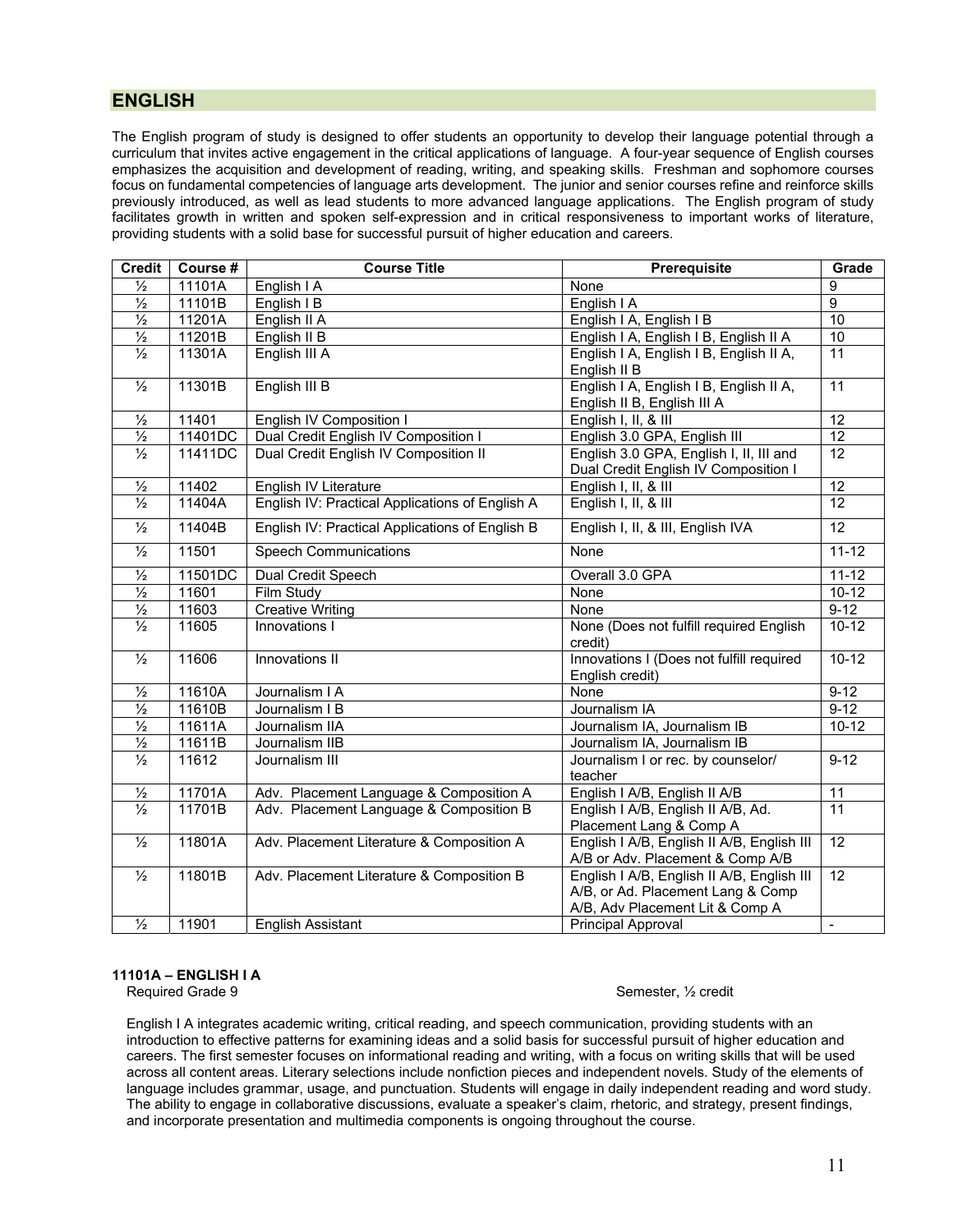**11101B – ENGLISH I B** Required Grade 9 Semester, 1/2 credit Prerequisite: English I A

English I B builds on the foundations of reading, academic composition, and speech communication established in English A. The second semester focuses on argumentative reading and writing, as well as researched-based writing. Literary selections include nonfiction, drama, and novels. Study of the elements of language includes grammar, usage, and punctuation. The ability to engage in collaborative discussions, evaluate a speaker's claim, rhetoric, and strategy, present findings, and incorporate presentation and multimedia components is ongoing throughout the course.

### **11201A – ENGLISH II A**

Required Grade 10 Semester, 1/2 credit entitled and the Semester, 1/2 credit Prerequisite: English I A, English I B

English II A integrates literature, composition, and speech composition to provide students with a continuation in the study of an effective pattern for examining ideas and a solid basis for successful pursuit of higher education and careers. The first semester focuses on narrative reading and writing. Literary selections include short stories, poetry, and novels. Study of the elements of language includes grammar, usage, and punctuation. The ability to engage in collaborative discussions, evaluate main ideas, present findings, and incorporate presentation and multimedia components is ongoing throughout the course.

### **11201B – ENGLISH II B**

Required Grade 10 Semester, 1/2 credit entitled at the Semester, 1/2 credit Prerequisite: English I A, English I B, English II A

English II B builds on the foundations of literature, composition, and speech communication established in English II A. The second semester focuses on narrative and argumentative reading and writing. Literary selections include short stories, nonfiction, poetry, drama, and novels. Study of the elements of language includes grammar, usage, and punctuation. The ability to engage in collaborative discussions, evaluate a speaker's claim, rhetoric, and strategy, present findings, and incorporate presentation and multimedia components is ongoing throughout the course.

### **11301A – ENGLISH III A**

Required Grade 11 Semester, 1/2 credit Prerequisite: English I A, English I B, English II A, English II B

English III A emphasizes the critical reading of American literature as it reflects the American identity and culture. Analysis of American literary genres and themes from the nation's history will enhance self-awareness and depict the student's heritage. The first semester focuses on narrative reading and writing, as well as informational reading and writing. Literary selections include short stories, nonfiction, poetry, drama, and novels. Study of the elements of language includes grammar, usage, and punctuation. The ability to engage in collaborative discussions, evaluate a speaker's claim, rhetoric, and strategy, present findings, and incorporate presentation and multimedia components is ongoing throughout the course.

### **11301B– ENGLISH III B**

Required Grade 11 Semester, 1/2 credit Prerequisite: English I A, English I B, English II A, English II B, English III A

English III B builds upon the foundations established in English A, as students continue an analysis of American literary genres and themes from the nation's history that will enhance self-awareness and depict the student's heritage. The second semester focuses on argumentative reading and writing, as well as researched-based writing. Literary selections include short stories, nonfiction, poetry, drama, and novels. Study of the elements of language includes grammar, usage, and punctuation. The ability to engage in collaborative discussions, evaluate a speaker's claim, rhetoric, and strategy, present findings, and incorporate presentation and multimedia components is ongoing throughout the course.

# **11401 – ENGLISH IV COMPOSITION I**

Prerequisite: English IA, IB, IIA, IIB, & IIIA, IIIB

English IV Composition integrates the extensive practice and refinement of the principles of writing and rhetoric through emphasis of the writing process. The curriculum focuses on the patterns of organization, development, and style expected in the modes of discourse to assist students in achieving the competence and performance levels required in college courses, business presentations, and technical reports. Class sessions consist of the review and strategic use of the conventions of written language, the analysis and critique of student works and professional models, and workshops requiring writing. Accrued skills culminate in a district required persuasive/argumentative composition.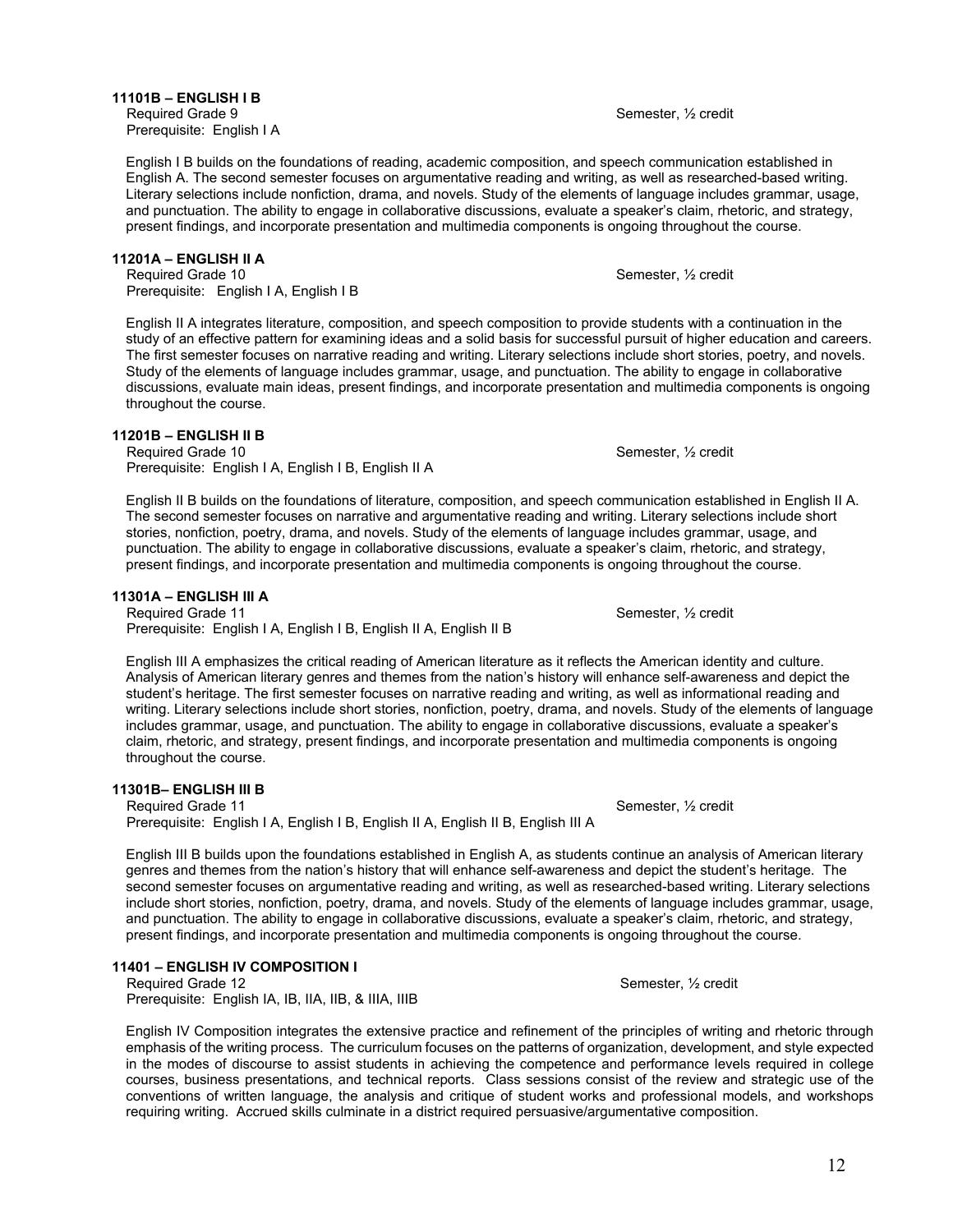### **11401DC –DUAL CREDIT ENGLISH IV COMPOSITION I**

13

Required Grade 12 Semester, 1/2 credit Prerequisite: English IA, IB, IIA, IIB, & IIIA, IIIB, Overall English GPA of 3.0; 18 or higher on ACT English subtest. Fulfills English IV Comp requirement

3 credits at Lake Region State College (COMP 110)

Guided practice in college-level reading, writing, and critical thinking.

Dual Credit Composition is an English class that emphasizes written communication. Students study and practice the principles of composition in order to learn how to express themselves effectively in writing. While the course is writing intensive, we also integrate examples of good writing to serve as catalysts for creative expression and to model good writing. In Dual Credit Composition, the emphasis is on writing descriptive and narrative prose with self-reflection.

### **11411DC –DUAL CREDIT ENGLISH IV COMPOSITION II**

Grade 12 Semester, 1/2 credit Prerequisite: English IA, IB, IIA, IIB, & IIIA, IIIB DC English IV Composition I, Overall English GPA 3.0; 18 or higher on ACT English subtest

3 credits at Lake Region State College (COMP 120)

Dual Credit Composition II (120) is an English class that emphasizes written communication. In this course, the student applies the skills and principles learned in Dual Credit Composition I (COMP 110), along with an introduction to expository writing, the development of research papers, argument, and literary criticism. Composition II will serve as an English elective for seniors who desire a head start on their college course work.

### **11402 – ENGLISH IV LITERATURE**

Required Grade 12 Semester, 1/2 credit Prerequisite: English IA, IB, IIA, IIB, & IIIA, IIIB

English IV Literature fosters understanding of novels, dramas, short stories, poems, and nonfiction of Western civilization. Students examine and apply philosophy, political theory, history, psychology and mythology as tools to analyze the nature of personality, human motivation, responses to conflicts and crisis, problem solving, and search for identity. The course requires extensive, in-depth reading of literature and theory, as well as analytical papers on the literature.

### **11404 – ENGLISH IV: PRACTICAL APPLICATIONS OF ENGLISH A**

Required in Grade 12 Semester, 1/2 credit

Practical Applications of English is an alternative class for those students who are planning on attending a two-year technical college or a trade program, going right into the work force, or for students who are unsure of their educational path after high school. This course exposes students to real world experiences and teaches them how to use writing in practical ways. It also allows students the chance to read a wide variety of non-fiction texts, conduct informal research, and develop beneficial skills to help in pursuit of a career.

### **11404 – ENGLISH IV: PRACTICAL APPLICATIONS OF ENGLISH B**

Required in Grade 12 Semester, ½ credit

Practical Applications of English is an alternative class for those students who are planning on attending a two-year technical college or a trade program, going right into the work force, or for students who are unsure of their educational path after high school. This course exposes students to real world experiences and teaches them how to use writing in practical ways. It also allows students the chance to read a wide variety of non-fiction texts, conduct informal research, and develop beneficial skills to help in pursuit of a career.

### **11501 – SPEECH COMMUNICATIONS**

Required in Grade 11 or 12 Semester, 1/2 credit

Speech Communications is designed to develop students' confidence, poise, and analytical ability. Included in this performance/participation class are formal and informal speeches, group presentation, and studies in interpersonal communication. Speech communication enhances students' ability to express themselves orally.

### **11501DC – DUAL CREDIT SPEECH**

Grade 11 or 12 Semester, 1/2 credit Prerequisite: Content Area GPA of 3.0. Fulfills Speech Communications requirement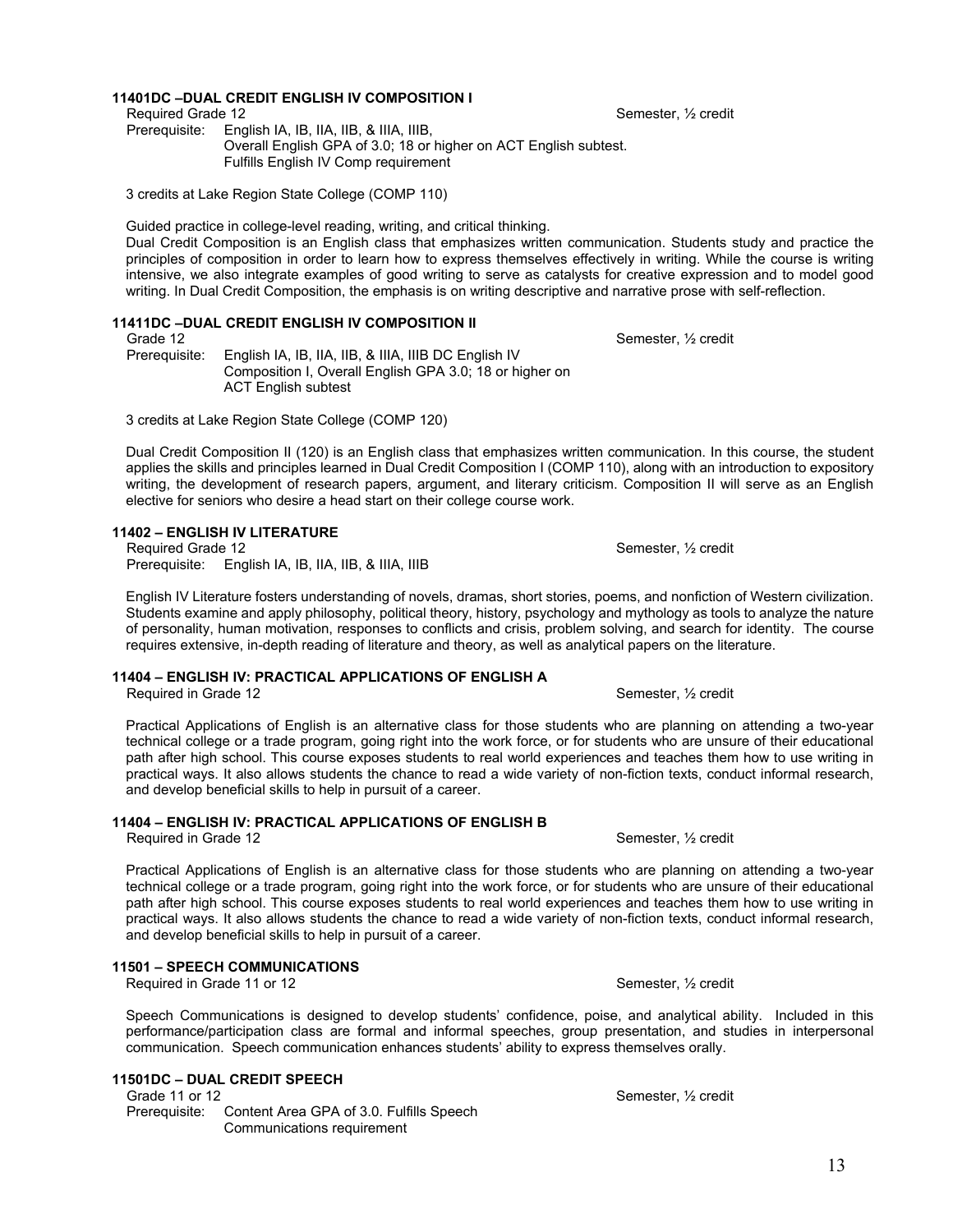The theory and practice of public speaking with emphasis on content, organization, language, delivery and critical evaluation of messages. Basic principles of speech from the viewpoint of composition and delivery. Emphasis on student performance stressing original thinking, effective organization and direct communication of ideas.

Semester, 1/2 credit

Literature and film are analogous in many ways (theme, plot, symbols, etc.). This course is designed to analyze modern film for its content, value, and significance. Technical aspects of filmmaking are also discussed.

#### **11603 – CREATIVE WRITING**

**11601 – FILM STUDY**

Grades 9-12 Semester, 1/2 credit (*Does not fulfill required English credit)*

*(Does not fulfill required English credit)*

Students will develop and refine their creative skills in a writing workshop classroom. Various types of writing, including poetry and short stories as well as a number of writing techniques, will be studied.

### **11605 – INNOVATIONS I**

Grades 10-12 Semester, ½ credit (*Does not fulfill required English credit)*

Innovations is a course where students will never ask, "When will we use this in real life?" Instead it offers real-life opportunities to apply school knowledge to the world around them in the form of writing, public speaking, creating and carrying out projects in the community/world. Students take the lead in this class, designing and learning from their project as they develop it.

### **11606 – INNOVATIONS II**

Grades 10-12 Semester,  $\frac{1}{2}$  credit (*Does not fulfill required English credit)* Prerequisite: Innovations I

Innovations II takes the foundations built in Innovations I and offers real-life opportunities to apply school knowledge to the world, build on those skills in areas of your choosing, and learn from mentors outside of the classroom. Above all this class will be a place for students to participate in a collaborative and creative space in order to find interesting problems in the world and seek innovative ways to solve them.

### **11610A – JOURNALISM I A**

Grades 9-12 Semester, 1/2 credit *(Does not fulfill required English credit)*

This course introduces the student to journalistic writing. Students will experience writing news stories, features, sports, reviews, editorials, and columns. Students will also gain instruction in journalistic writing, editing, and design layout.

#### **11610B – JOURNALISM I B**

Grades 9-12 Semester, 1/2 credit Prerequisite: Journalism I A *(Does not fulfill required English credit)*

This course introduces the student to journalistic writing. Students will experience writing news stories, features, sports, reviews, editorials, and columns. Students will also gain instruction in journalistic writing, editing, and design layout.

### **11611A – JOURNALISM II A (Newspaper)**

Grades 10-12 Semester,  $\frac{1}{2}$  credit

Prerequisite: Journalism I A, Journalism I B (Does not fulfil English credit required)

This course produces the school newspaper. In addition to writing, you will learn about layout and design.

### **11611B – JOURNALISM II B (Newspaper)**

Grades 10-12 Semester, 1/2 credit Prerequisite: Journalism IA, Journalism IB, Journalism II A (Does not fulfill required English credit)

This course produces the school newspaper. In addition to writing, you will learn about layout and design

### **11612 – JOURNALISM III (Yearbook)**

Grades 9-12 2nd Semester, 1/2 credit Prerequisite: Journalism I or recommended by counselor and teacher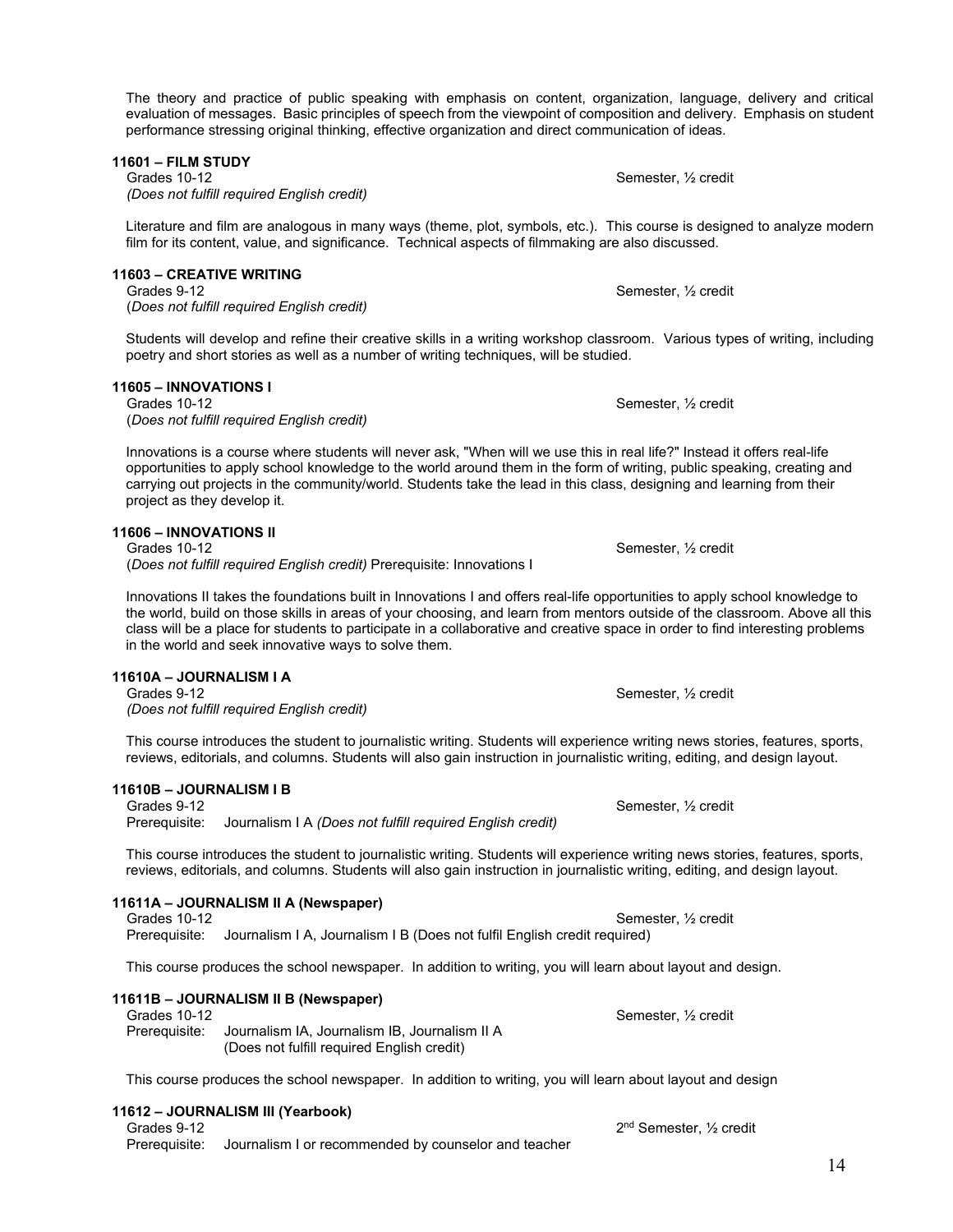Students will be responsible for all aspects of yearbook publication. Students will study and write articles, summaries, reports, profiles, commentaries, letters, and editorials for publication. Students will also design layout pages using current technologies to include desktop publishing software. Digital photography will be introduced, as students will take pictures at various events during the year.

### **11701A – ADVANCED PLACEMENT LANGUAGE AND COMPOSITION A**

Grade 11 Semester, 1/2 credit

Prerequisite: English I A/B, English II A/B (Fulfills junior English requirement)

An AP course in English Language and Composition engages students in becoming skilled readers of prose written in a variety of rhetorical contexts, and in becoming skilled writers who compose for a variety of purposes. Both their writing and their reading should make students aware of the interactions among a writer's purposes, audience expectations, and subjects, as well as the way genre conventions and the resources of language contribute to effectiveness in writing.

As this class is an alternative to English III (American Literature), so a focus of the writings will be on American authors and various genres they used to convey the American experience.

### **11701B – ADVANCED PLACEMENT LANGUAGE AND COMPOSITION B**

Grade 11 Semester, 1/2 credit entitled to the semester of the Semester, 1/2 credit

Prerequisite: English I A/B, English II A/B, AP Lang & Comp A (Fulfills junior English requirement)

An AP course in English Language and Composition engages students in becoming skilled readers of prose written in a variety of rhetorical contexts, and in becoming skilled writers who compose for a variety of purposes. Both their writing and their reading should make students aware of the interactions among a writers purposes, audience expectations, and subjects, as well as the way genre conventions and the resources of language contribute to effectiveness in writing.

As this class is an alternative to English III (American Literature), so a focus of the writings will be on American authors and various genres they used to convey the American experience.

### **11801A – ADVANCED PLACEMENT LITERATURE & COMPOSITION A**

Grade 12 Semester, 1/2 Credit enterprise of the Semester, 1/2 Credit enterprise of the Semester, 1/2 Credit

Prerequisite: English I A/B, English II A/B, English III A/B or Advanced Placement & Comp A/B *(Fulfills senior English requirement for literature and composition)*

This college-level course is designed to develop advanced composition skills, to emphasize critical reading in a variety of literary genres, to analyze and apply techniques of literary criticism, and to develop individual writing styles appropriate for college-level writing. Students may elect to take an advanced placement test to gain college credit.

#### **11801B– ADVANCED PLACEMENT LITERATURE & COMPOSITION B** Grade 12 Semester, 1/2 credit entitled and the Semester, 1/2 credit entitled and the Semester, 1/2 credit

Prerequisite: English I A/B, English II A/B, English III A/B, or Advanced Placement Lang & Comp A/B, Adv Placement Lit & Comp A *(Fulfills senior English requirement for literature and composition)*

This college-level course is designed to develop advanced composition skills, to emphasize critical reading in a variety of literary genres, to analyze and apply techniques of literary criticism, and to develop individual writing styles appropriate for college-level writing. Students may elect to take an advanced placement test to gain college credit.

# **11901 – ENGLISH ASSISTANT**

Semester, 1/<sub>2</sub> credit (*S/U Grading*) The student will assist the classroom teacher. This course does not count toward the eligibility requirement.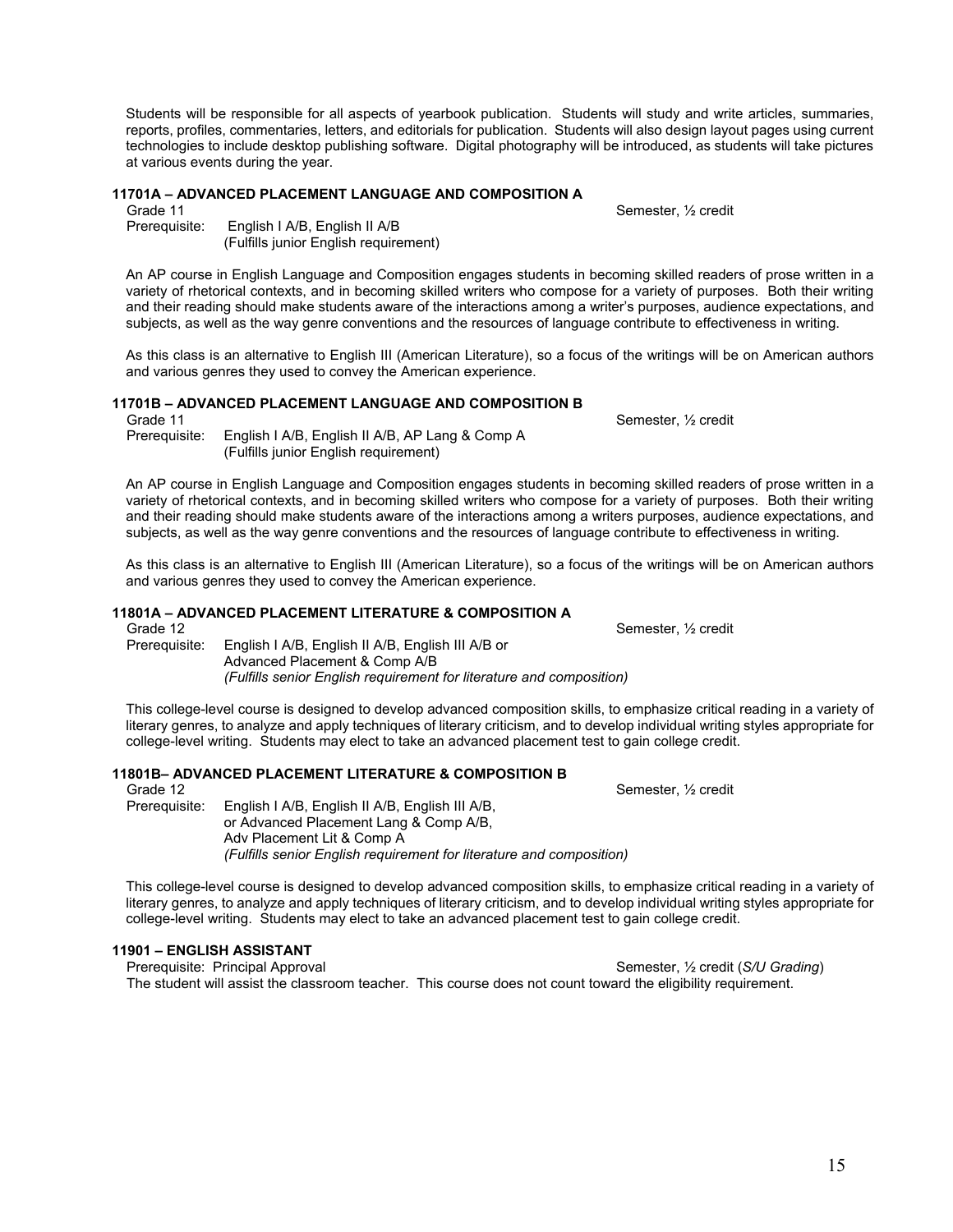### **MATHEMATICS**

The Grand Forks School District requires that a student have three credits of mathematics. One of those credits must be in Algebra and the second one in Geometry or Informal Geometry. The Applied Mathematics course cannot be taken unless the student is a senior.

Any student enrolling in an enriched level course should realize that these courses are difficult and require a commitment on their behalf. They are meant to be challenging and will offer the best preparation for careers requiring a strong mathematics background. Students in these classes should have a scientific calculator and if possible a graphing calculator. The school will make available a classroom set of graphing calculators but it is most helpful if the students have their own for use at home.

All students enrolled in mathematics classes should have a scientific calculator in order to get the most out of their mathematics experience (at the Algebra II level and above, a graphing calculator is desirable). The Informal Geometry class is not ample preparation to ensure success in an Algebra II class. Students enrolling in a course at the Geometry level and above must be committed to working on a daily basis or they will experience difficulty in completing these courses satisfactorily.

| <b>Credit</b>            | Course # | <b>Course Title</b>            | Prerequisite                                                                                                                                           | Grade     |
|--------------------------|----------|--------------------------------|--------------------------------------------------------------------------------------------------------------------------------------------------------|-----------|
| $\overline{\frac{1}{2}}$ | 12500A   | Algebra I Enhancement A        | <b>Instructor Approval</b>                                                                                                                             | $9-12$    |
| $\frac{1}{2}$            | 12500B   | Algebra I Enhancement B        | Instructor Approval & Algebra Enhancement A                                                                                                            | $9-12$    |
| $\frac{1}{2}$            | 12400A   | Informal Algebra A             | 8 <sup>th</sup> grade Math                                                                                                                             | $9-12$    |
| $\frac{1}{2}$            | 12400B   | Informal Algebra B             | Informal Algebra A                                                                                                                                     | $9 - 12$  |
| $\frac{1}{2}$            | 12503A   | Algebra I A                    | 8 <sup>th</sup> grade Math                                                                                                                             | $9-12$    |
| $\frac{1}{2}$            | 12503B   | Algebra I B                    | 8 <sup>th</sup> grade Math, Algebra I A                                                                                                                | $9-12$    |
| $\frac{1}{2}$            | 12508DC  | DC College Algebra             | Algebra 1, Geometry, Algebra 2, an overall GPA of<br>3.00 and a score of 22 or higher on the ACT<br>mathematics subtest                                | $11 - 12$ |
| $\frac{1}{2}$            | 12510A   | Informal Geometry A            | Algebra I A & B                                                                                                                                        | $10-12$   |
| $\frac{1}{2}$            | 12510B   | <b>Informal Geometry B</b>     | Algebra I A & B, Informal Geometry A                                                                                                                   | $10-12$   |
| $\frac{1}{2}$            | 12511A   | Geometry A                     | Algebra I A & B                                                                                                                                        | $9-12$    |
| $\frac{1}{2}$            | 12511B   | Geometry B                     | Algebra I A & B, Geometry A                                                                                                                            | $9-12$    |
| $\frac{1}{2}$            | 12512A   | <b>Enriched Geometry A</b>     | Algebra I                                                                                                                                              | $9-12$    |
| $\frac{1}{2}$            | 12512B   | <b>Enriched Geometry B</b>     | Algebra I, Enriched Geometry A                                                                                                                         | $9-12$    |
| $\frac{1}{2}$            | 12515A   | Intermediate Algebra A         | Algebra I A & B, Geometry A & B or Informal<br>Geometry A & B                                                                                          | $11 - 12$ |
| $\frac{1}{2}$            | 12515B   | Intermediate Algebra B         | Algebra I A & B, Geometry A & B or Informal<br>Geometry A & B, Intermediate Algebra A                                                                  | $11 - 12$ |
| $\frac{1}{2}$            | 12504A   | Algebra II A                   | Algebra I A & B and Geometry A & B or Informal<br>Geometry A & B and consent of instructor                                                             | $9-12$    |
| $\frac{1}{2}$            | 12504B   | Algebra II B                   | Algebra I A & B, Geometry A & B or Informal<br>Geometry A & B and consent of instructor, Algebra II<br>A                                               | $9 - 12$  |
| $\frac{1}{2}$            | 12505A   | Enriched Algebra II A          | Algebra I A & B, Enriched Geometry A & B or Regular<br>Geometry A & B and consent of instructor                                                        | $9 - 11$  |
| $\frac{1}{2}$            | 12505B   | Enriched Algebra II B          | Algebra I, Enriched Geometry or Regular Geometry<br>and consent of instructor, Enriched Algebra II A                                                   | $9 - 11$  |
| $\frac{1}{2}$            | 12520A   | <b>Applied Mathematics A</b>   | Senior, or junior with consent of instructor                                                                                                           | $11 - 12$ |
| $\frac{1}{2}$            | 12520B   | <b>Applied Mathematics B</b>   | Senior, or junior with consent of instructor                                                                                                           | $11 - 12$ |
| $\frac{1}{2}$            | 12601A   | Regular Pre-Calculus A         | Algebra I A & B, Geometry A & B, & Algebra II A & B                                                                                                    | $11 - 12$ |
| $\frac{1}{2}$            | 12601B   | Regular Pre-Calculus B         | Algebra I A & B, Geometry A & B, Algebra II A & B, &<br>Regular Pre-Calculus A                                                                         | $11 - 12$ |
| $\frac{1}{2}$            | 12602A   | <b>Enriched Pre-Calculus A</b> | Algebra I, Enriched Geometry A & B & Enriched<br>Algebra II A & B or Regular Algebra II A & B with<br>consent of instructor                            | $11 - 12$ |
| $\frac{1}{2}$            | 12602B   | <b>Enriched Pre-Calculus B</b> | Algebra I, Enriched Geometry A & B & Enriched<br>Algebra II A & B or Regular Algebra II A & B with<br>consent of instructor, & Enriched Pre-Calculus A | $11 - 12$ |
| $\frac{1}{2}$            | 12605A   | Calculus A                     | Algebra I, Enriched Geometry A & B, Enriched<br>Algebra II A & B, & Enriched Pre-Calculus or Regular<br>Pre-Calculus A & B                             | $11 - 12$ |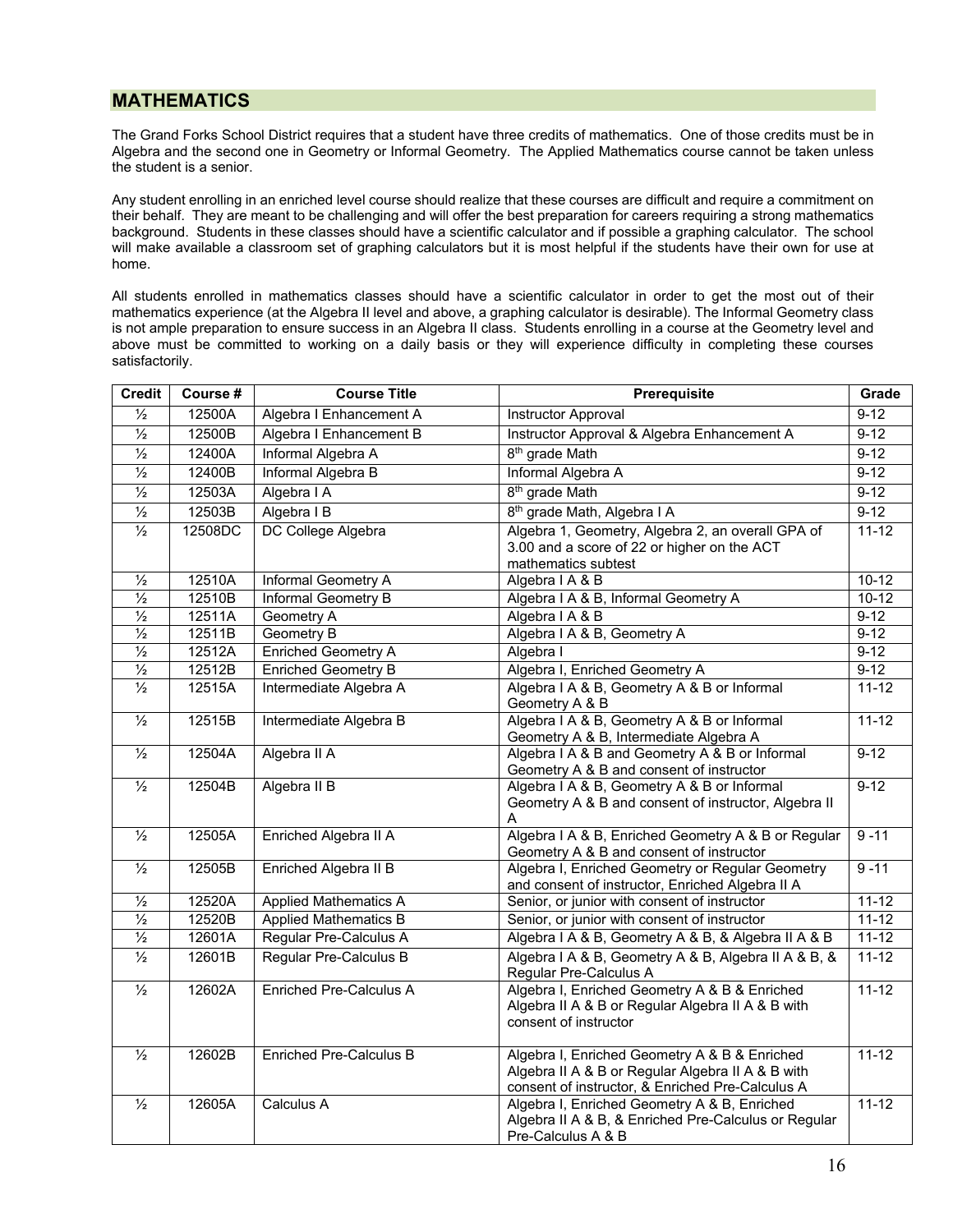| $\frac{1}{2}$ | 12605B | Calculus B                          | Algebra I, Enriched Geometry A & B, Enriched<br>Algebra II A & B, & Enriched Pre-Calculus or Regular                                                                              | $11 - 12$ |
|---------------|--------|-------------------------------------|-----------------------------------------------------------------------------------------------------------------------------------------------------------------------------------|-----------|
|               |        |                                     | Pre-Calculus A & B, Regular Calculus A                                                                                                                                            |           |
| $\frac{1}{2}$ | 12610  | Discrete Mathematics                | Algebra I A & B, Geometry A & B, & Algebra II A & B                                                                                                                               | $11 - 12$ |
| $\frac{1}{2}$ | 12611  | <b>Probability &amp; Statistics</b> | Algebra I A & B, Geometry A & B, & Algebra II A & B                                                                                                                               | $11 - 12$ |
| $\frac{1}{2}$ | 12615A | Advanced Placement Statistics A     | Algebra I A & B, Geometry A & B, Algebra II A & B                                                                                                                                 | $10 - 12$ |
| $\frac{1}{2}$ | 12615B | Advanced Placement Statistics B     | Algebra I A & B, Geometry A & B, Algebra II A & B,<br><b>AP Statistics A</b>                                                                                                      | $10-12$   |
| $\frac{1}{2}$ | 12801A | AP Calculus A                       | Algebra I, Enriched Geometry A & B, Enriched<br>Algebra II A & B, & Enriched Pre-Calculus A & B or<br>Regular Pre Calculus A & B with consent of instructor                       | $11 - 12$ |
| $\frac{1}{2}$ | 12801B | AP Calculus B                       | Algebra I, Enriched Geometry A & B, Enriched<br>Algebra II A & B, & Enriched Pre-Calculus A & B or<br>Regular Pre Calculus A & B with consent of<br>instructor, and AP Calculus A | $11 - 12$ |
| 1/2           | 12901  | <b>Mathematics Assistant</b>        | <b>Principal Approval</b>                                                                                                                                                         |           |

### **12500A – ALGEBRA I ENHANCEMENT A**

Grades 9-12 Semester, 1/2 credit (elective credit) Semester, 1/2 credit (elective credit) Prerequisite: Instructor Approval

This is an elective course targeting those students who have either failed or experienced significant difficulty with 8th grade mathematics. It is designed as a complement and support to the Algebra I course in which the student is concurrently enrolled. Enrollment requires consent of the instructor and is contingent upon test scores and academic records. This course reinforces and applies concepts from the Algebra I course through hands-on activities, problem solving, technology, pre- and re-teaching of skills, and homework support. (Does not count as one of the 3 required math credits needed for graduation).

### **12500B – ALGEBRA I ENHANCEMENT B**

Prerequisite: Instructor Approval, Algebra I Enhancement

This is the second semester of Algebra I Enhancement. It is designed as a complement and support to the Algebra I course in which the student is concurrently enrolled. This course reinforces and applies concepts from the Algebra I course through hands-on activities, problem solving, technology, pre- and re-teaching of skills, and homework support. (Does not count as one of the 3 required math credits needed for graduation).

### **12400A – INFORMAL ALGEBRA A**

Grades 9-12 Semester,  $\frac{1}{2}$  credit Prerequisite: Had difficulty in 8th grade Math or consent of instructor

This course is designed for students who have experienced significant difficulty finding success in previous math courses and need to be taught Algebra at a slower pace and less in depth. Consent of the  $8<sup>th</sup>$  grade Mathematics instructor or previous year's teacher is required for enrollment in this course. Semester A of the course includes foundational Algebra concepts, solving linear equations and inequalities, exploring functions, looking for patterns and descriptors of lines, graphing lines and writing the equations of the line.

### **12400B – INFORMAL ALGEBRA B**

Prerequisite: Had difficulty with 8th grade Math or consent of instructor

This is designed for students who have experienced significant difficulty finding success in previous math courses and need to be taught Algebra at a slower pace and less in depth. Semester B of the course includes representing and solving systems of linear equations, relationships in simplifying, exponential expressions, graphing basic exponential functions, polynomial operations, simplifying square roots, and an introduction to quadratics.

| 12503A - ALGEBRA I A |  |  |  |  |
|----------------------|--|--|--|--|
|                      |  |  |  |  |

Grades 9-12 Semester, 1/2 credit<br>Prerequisite: Completion of 8th grade Math Completion of 8th grade Math

The study of algebra establishes the formal background of algebraic concepts and skills necessary for success in future mathematics classes and for application to real-world problem-solving situations.

Grades 9-12 Semester,  $\frac{1}{2}$  credit (elective credit)

Grades 9-12 Semester,  $\frac{1}{2}$  credit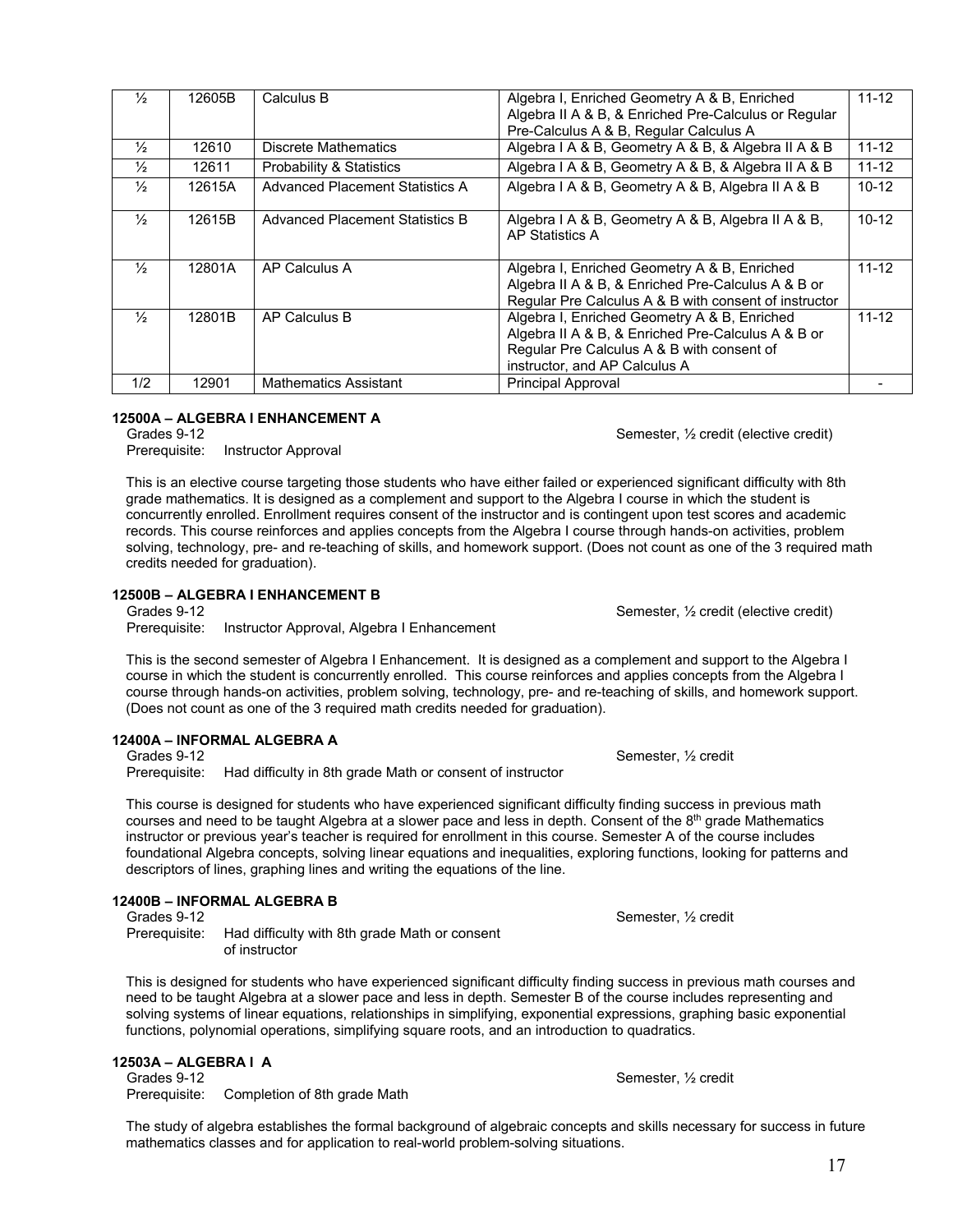Semester A topics include algebraic expressions, solving linear equations and inequalities, functions and function notation, a complete study of linear functions, and systems of linear equations and inequalities.

**12503B – ALGEBRA I B**

Prerequisite: Algebra I A

Semester B topics include exponents and exponential functions, sequences, operations on polynomials, factoring, simplifying radicals, and an introduction to quadratics.

### **12508DC – COLLEGE ALGEBRA**

Grades 11-12 Semester, ½ credit Prerequisite: Algebra I, Geometry, Algebra 2, an overall GPA

of 3.0 and score of 21 or higher on ACT math subtest or 255 or higher on Accuplacer.

College algebra includes relations and functions, equations and inequalities, complex numbers; polynomial, rational, exponential and logarithmic functions and systems of equations. 3 credits at Lake Region State College (Math 103)

### **12510A – INFORMAL GEOMETRY A**

Grades 10-12 Semester, ½ credit Prerequisite: Algebra I A & B or Informal Algebra A & B and teacher recommendation

Informal Geometry is designed for those students who would probably have difficulty with the regular course in Geometry. Any student earning a grade of a "D" in Algebra I should take Informal Geometry. This course emphasizes intuitive development of proof rather than formal development. This class does not meet the requirements necessary for enrollment in Algebra II class. Semester A includes studying universal vocabulary of geometry, properties of segments and angles, analysis of parallel and perpendicular lines, triangle relationships, transformation in the coordinate plane, and congruent triangles.

### **12510B – INFORMAL GEOMETRY B**

Grades 10-12 Semester,  $\frac{1}{2}$  credit

Prerequisite: Algebra I A & B, Informal Algebra A & B and teacher recommendation and Informal Geometry A.

Semester B includes studying similar polygons (primarily triangles) quadrilaterals, perimeter and area of triangles and quadrilaterals, circumference and area of circles, interior and exterior angle measures of polygons, surface area and volume of solids, trigonometry and segments, lines, angles and arcs related to a circle.

### **12511A – GEOMETRY A**

Grades 9-12 Semester, 1/2 credit Prerequisite: Algebra I A & B Recommendation: At least a "C" average in Algebra I B

Geometry is the study of visual patterns, measurement, and the applications of properties of various two and threedimensional shapes to the real world. Semester A of the course investigates, analyzes, applies, and justifies the relationships found in basic geometric figures, parallel and perpendicular lines, triangles, transformations and congruence. A good understanding of concepts from Algebra I is required for Regular Geometry. This class is a prerequisite for Geometry B.

# **12511B – GEOMETRY B**

Prerequisite: Geometry A Recommendation: At least a "C" average in Geometry A

Geometry is the study of visual patterns, measurement, and the applications of properties of various two and threedimensional shapes to the real world. Semester B of the course investigates, analyzes, applies, and justifies the relationships found in quadrilaterals and circles similarity; right triangle trigonometry; perimeter, circumference, area, surface area, and volume; logic and probability. A thorough understanding of concepts from Geometry A is required for Geometry B. This class is a prerequisite for Algebra II.

### **12512A – ENRICHED GEOMETRY A**

Grades 9-11 Semester, 1/2 credit

Semester, 1/2 credit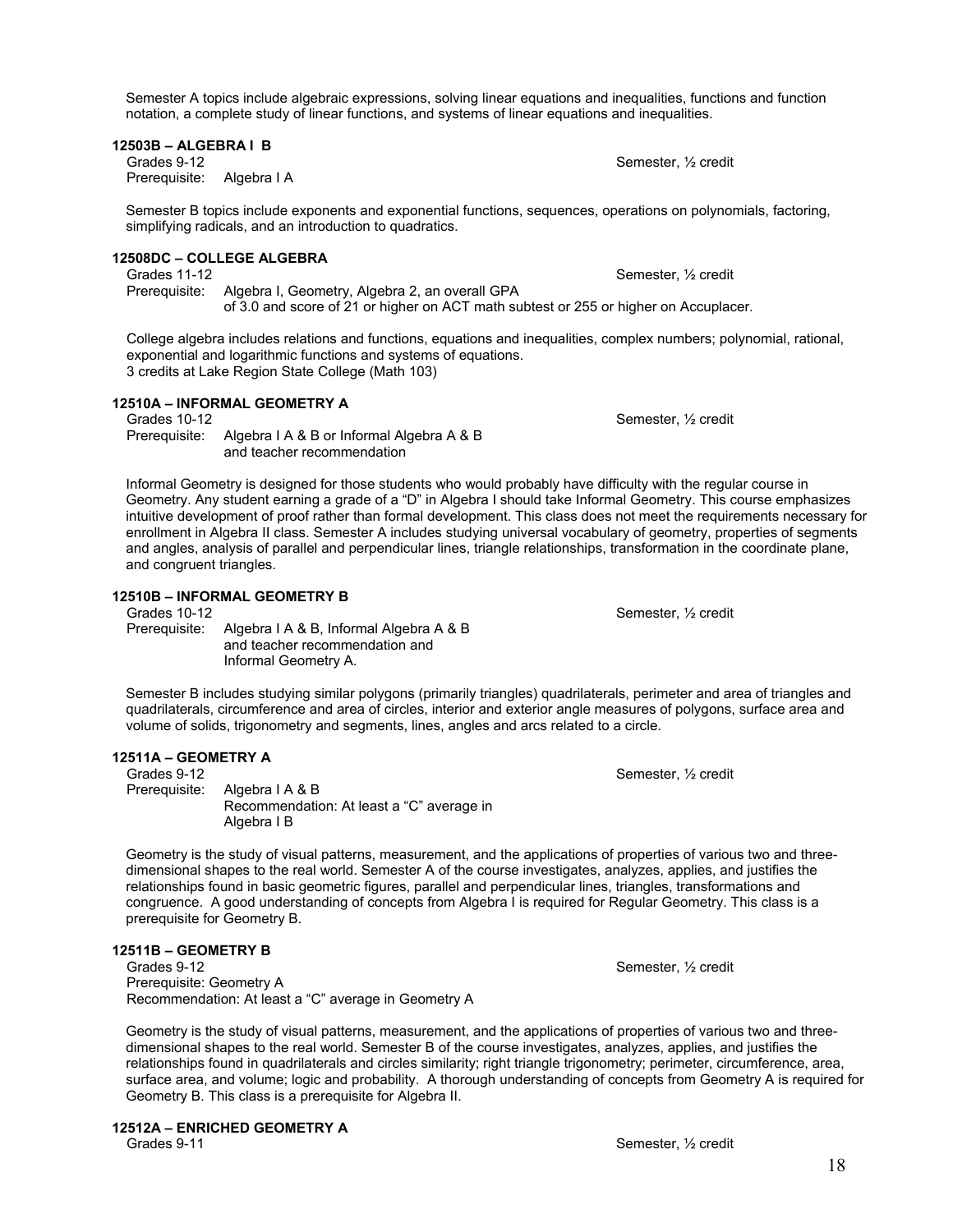### Prerequisite: Algebra I

Enriched Geometry is an elective class for recommended students who have completed and had good success in Algebra I. This is an accelerated class designed for students with high math ability recommended for this class by their Algebra I teacher. Enriched Geometry is the study of two or three-dimensional figures. Logical reasoning patterns are developed by exploring the relationships between these figures. Topics in semester A include the fundamentals of geometry (basic definitions and properties), reasoning skills and formal proof introduction, relationships involving parallel and perpendicular lines, extensive study of triangles including congruence and inequalities, special parts of triangles, and quadrilaterals. A review of algebraic skills is intermingled to help prepare students for enriched algebra II.

### **12512B – ENRICHED GEOMETRY B**

Grades 9-11 Semester, 1/2 credit Prerequisite: Algebra I and Enriched Geometry A

The 2nd semester of enriched geometry is a continuation of semester A. Thorough and successful completion of Enriched Geometry A is required. Topics include proportionality and similarity of figures, right triangle relationships and trigonometry, transformation and symmetry, circles and relationships of chords, secants, and tangents, area and volume, and probability. Algebraic skills continue to be emphasized throughout the semester.

### **12515A – INTERMEDIATE ALGEBRA A**

Grades 11-12 Semester, ½ credit Algebra I A and B, Informal Geometry A & B or Geometry A and B with consent of instructor

This course is designed to be a bridge between Geometry and Algebra II. This class is designed to rebuild and strengthen the student's basic algebra base after completing Algebra I (or Introduction to Algebra I and Conclusion to Algebra I) and informal geometry. The course is designed to fill in gaps in Algebra I skills to prepare students to be successful in Algebra II. Topics covered in semester A include orders of operations, fractions, linear equations and systems of equations.

### **12515B – INTERMEDIATE ALGEBRA B**

Grades 11-12 Semester, 1/2 credit Prerequisite: Algebra I A and B, Informal Geometry A and B (or Geometry A and B with consent of instructor), Intermediate Algebra A

Second semester of math modeling focuses on introducing students to concepts taught in the Algebra II curriculum. Students will explore applications of linear relationships, graphing and solving quadratics by multiple methods, polynomials, exponential functions and rules, logarithms, and trigonometry. Upon successful completion of Intermediate Algebra B students could enroll in Algebra II.

### **12504A – ALGEBRA II A**

Grades 10-12 Semester,  $\frac{1}{2}$  credit Prerequisite: Algebra I A and B and Geometry A and B (or Informal Geometry A and B with consent of instructor)

Algebra II is the next step after Algebra I and Geometry, and before a higher-level math. Algebra II A begins with a review of the concepts of Algebra I and then moves into new concepts, which are reinforced throughout the year. Semester A topics include function transformations, linear systems, factoring, quadratic functions, complex numbers, and polynomial functions. Students need a firm foundation in Algebra I and excellent work habits in order to be successful in this course. This course is recommended for all college bound-students.

# **12504B – ALGEBRA II B**

Grades 10-12<br>Prerequisite: Algebra I A and B, Geometry A and B<br>Prerequisite: Algebra I A and B, Geometry A and B Algebra I A and B, Geometry A and B (or Informal Geometry A and B with consent of instructor, and Algebra II A

Algebra II B continues with reinforcing the idea of transformations and expands to include radical functions, trigonometry, exponentials, logarithms, and rational functions. Students need a firm foundation in Algebra II part A and excellent work habits in order to be successful in this course. This course is recommended for all college-bound students.

### **12505A - ENRICHED ALGEBRA IIA**

Grades 9-11 Semester, ½ credit Prerequisite: Algebra I and Enriched Geometry A & B or Regular Geometry A & B and consent of instructor

19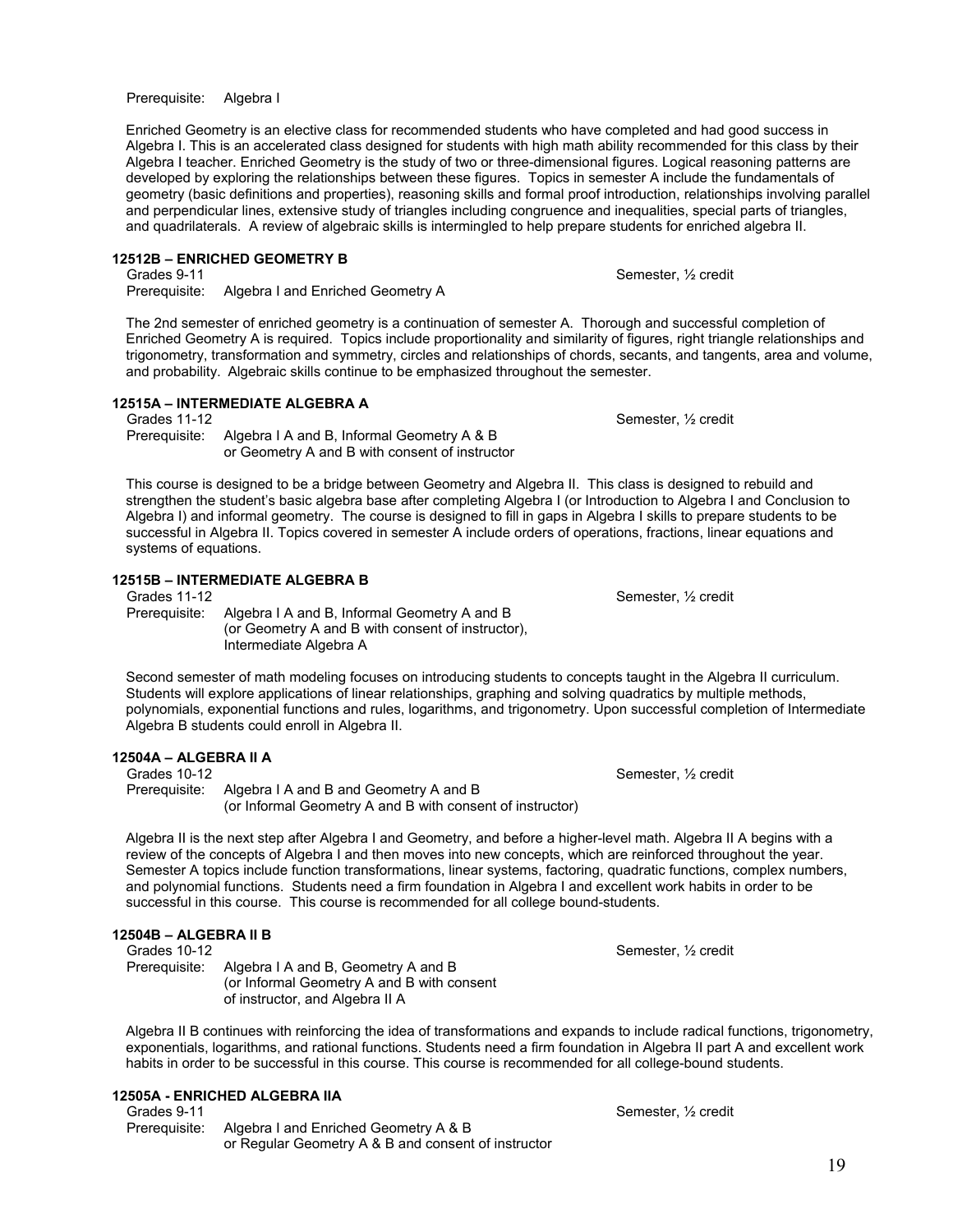This course is designed for students with an excellent background in Algebra and Geometry who wish to expand their math knowledge by solving equations, inequalities and graphing functions. Other topics explored in this first semester include linear functions including linear programming, quadratic functions and relations, polynomials, polynomial functions and advanced graphing techniques through the use of the TI-84 graphing calculator.

### **12505B - ENRICHED ALEGBRA II B**

Grades 9-11 Semester, 1/2 credit Prerequisite: Algebra I, Enriched Geometry A & B or Regular Geometry A & B and consent of instructor, and Enriched Algebra II A

This course is the second semester of Enriched Algebra II and is designed for students with an excellent background in Algebra and Geometry who wish to expand their math knowledge. Topics covered in this semester include inverses, radicals, exponentials, logarithms, rational expressions, conic sections, probability & statistics, triangle and circular trigonometry, and advanced graphing techniques through the use of the TI-84 graphing calculator. This class will cover those topics necessary for students to continue in the enriched sequence of math courses following this course, Enriched Pre-Calculus and Advanced Placement Calculus.

### **12520A – APPLIED MATHEMATICS A**

Grade 11-12 Semester, 1/2 credit<br>Prerequisite: Any Senior or a junior with consent of instructor. Any Senior or a junior with consent of instructor.

Applied Mathematics can serve, along with Algebra 1, as one of the three mathematics credits required by the school district. Students who experienced difficulty in Algebra I and Geometry can also take Applied Mathematics for a third mathematics credit. However, this course will not fulfill the math admissions requirement for most four-year colleges.

This class will focus on basic math survival skills and essential consumer topics such as personal finance, buying food, shopping for clothes, managing a household, buying and maintaining a car, and working with food. Students will be placed in this course on the basis of interest, prior mathematics grades, and counselor and teacher recommendation.

### **12520B – APPLIED MATHEMATICS B**

Grade 11-12 Semester, 1/2 credit Prerequisite: Any Senior, or a junior with consent of instructor.

Students will be placed in this course on the basis of interest, prior mathematics grades, and counselor and teacher recommendation. Topics include home improvement, traveling, budgeting your money, banking and investing, paying taxes, and preparing for careers.

### **12601A – REGULAR PRE-CALCULUS A**

Grades 11-12 Semester, ½ credit Prerequisite: Algebra I A & B, Geometry A & B, and Enriched or Regular Algebra II A & B

Pre-Calculus is a course designed to strengthen concepts of the relationship between Geometry and Algebra II. It will also acquaint students with more advanced topics on analysis of functions and their graphs, polynomial and rational functions (including solving higher-order equations), exponential and logarithmic functions, and an introduction to trigonometry. The course is designed and intended for students who want to broaden their understanding of Algebra and other Pre-Calculus math concepts, before entering college mathematics or calculus.

### **12601B – REGULAR PRE-CALCULUS B**

Grades 11-12 Semester, 1/2 credit Prerequisite: Algebra I A & B, Geometry A & B, Enriched or Regular Algebra II A & B, and Regular Pre-Calculus A

Pre-Calculus is a course designed to strengthen concepts of the relationship between Geometry and Algebra II. It will also acquaint students with more advanced topics in trigonometry, sequences and series, conic sections, and introduces the limit concepts of calculus. The course is designed and intended for students who want to broaden their understanding of Algebra and other Pre-Calculus math concepts, with emphasis on trigonometry, before entering college mathematics or calculus.

### **12602A – ENRICHED PRE-CALCULUS A**

Grades 11-12 Semester, 1/2 credit Prerequisite: Algebra I, Enriched Geometry A & B or Regular Geometry A & B and Enriched Algebra II A & B or Regular Algebra II A & B with consent of instructor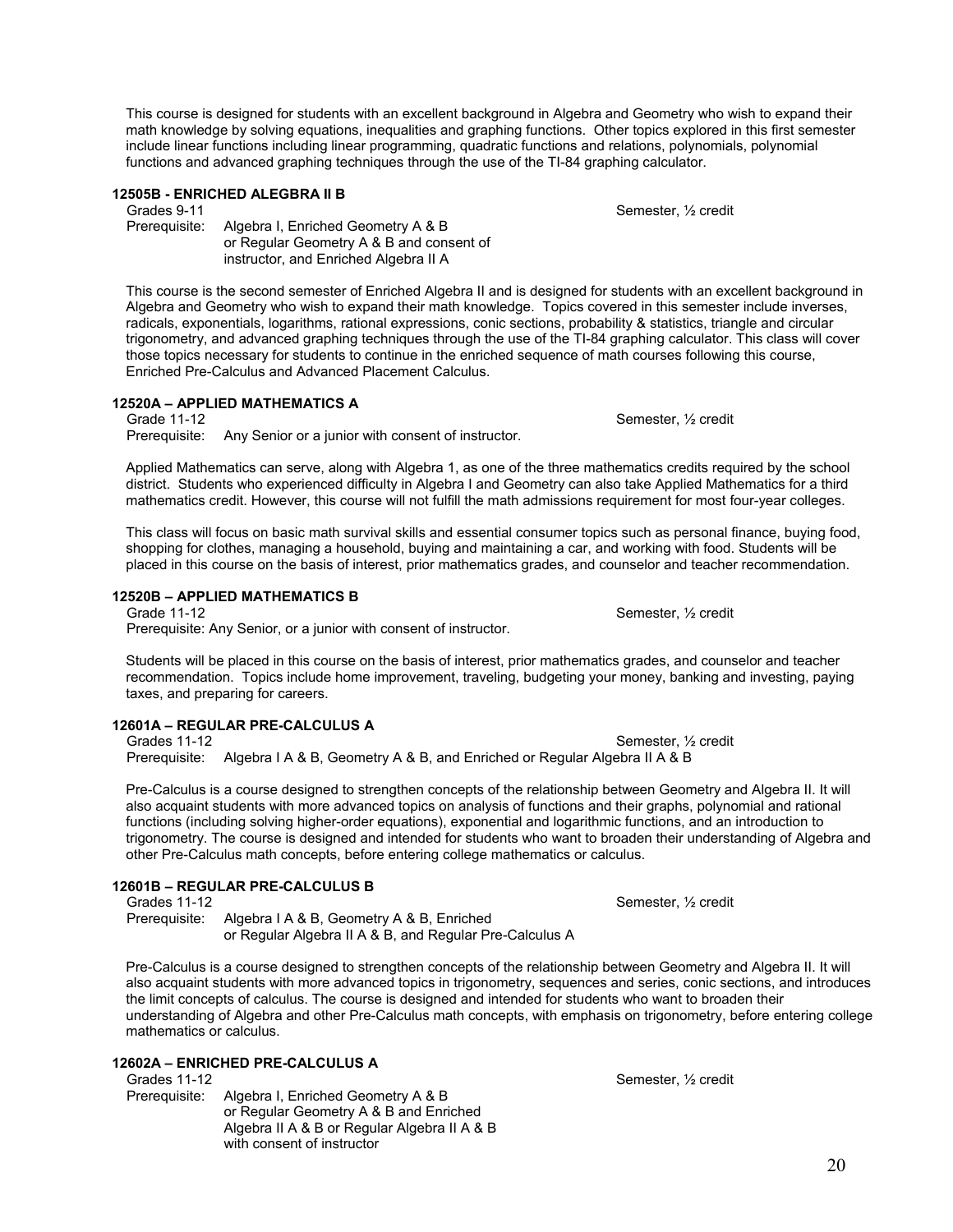The first semester of Enriched Pre-Calculus is designed to begin to prepare college-bound students for a first course in calculus. The topics presented are prerequisites for calculus. The presentation of these topics develops an intuitive base and some of the working tools for the study of more advanced mathematics. The format and development provide a transition between high school and college texts. Advanced topics such as limits, polynomial functions, exponential functions, logarithmic functions, right-triangle trigonometry, unit-circle trigonometry, inverse trigonometric functions, and graphing techniques will be covered. The TI-84 graphing calculator will be employed throughout this course to explore the above topics in greater detail.

### **12602B – ENRICHED PRE-CALCULUS B**

Grades 11-12 Semester, ½ credit Prerequisite: Algebra I, Enriched Geometry A & B or Regular Geometry A & B and Enriched Algebra II A & B or Regular Algebra II A & B with consent of instructor, and Enriched Pre-Calculus A

The second semester of Enriched Pre-Calculus is designed to finalize the preparation of college-bound students for a first course in calculus. Topics included in this second semester include conic sections, vectors, sequence and series, and calculus topics, such as rate of change and integrals. The TI-84 graphing calculator will be employed throughout this course to explore the above topics in greater detail. The course is intended for students wanting the best mathematics background possible in order to pursue post-secondary fields of study requiring a strong mathematics background.

### **12605A – CALCULUS A Grades 11-12,**

Grades 11-12 **Contained Semester, 12 credit** Semester, 12 credit<br>Prerequisite: Algebra I, Enriched Geometry A & B. Algebra I, Enriched Geometry A & B, Enriched Algebra II A & B, & Enriched Pre-Calculus or Regular Pre-Calculus A & B

Regular Calculus is designed to develop the students' understanding of the major concepts of calculus (limits, derivatives, indefinite integrals and definite integrals). It is intended to be challenging and demanding and will fulfill the content of the College Board AB Calculus syllabus. Students enrolling in this class should have a thorough knowledge of pre-calculus mathematics, including algebra, analytic geometry, trigonometry, and elementary functions (linear, polynomial, rational, exponential, logarithmic, trigonometric, inverse trigonometric, and piecewise defined). Technology is an integral part of this course, and students are encouraged to have a graphing calculator available for their use throughout the semester. First semester topics include limits, differentiation, applications of differentiation

### **12605B – CALCULUS B Grades 11-12,**

Grades 11-12 Semester, ½ credit Prerequisite: Algebra I, Enriched Geometry A & B, Enriched Algebra II A & B, & Enriched Pre-Calculus or Regular Pre-Calculus A & B and Regular Calculus A

The second semester of Regular Calculus includes the discussion and study of integral calculus. Both basic and advanced techniques for integration are investigated in order to prepare students for the national Advanced Placement Calculus exam in May, for which students can earn college credit. Technology is an integral part of Regular Calculus B, and students are encouraged to have a graphing calculator available for their use throughout the semester.

### **12610 – DISCRETE MATHEMATICS**

Grades 11-12 Semester, 1/2 credit Prerequisite: Algebra I A & B, Geometry A & B, Algebra II A & B

This course focuses on the most current topics in mathematics. Less theoretical and more practical in its approach, this course offers insight into the math at work in a digital world. In Discrete Mathematics, students play with problems in business management, computer science, social science, and other fields. The course is intended for seniors and juniors wanting to take more mathematics before college and will help prepare them for careers in business, computer science, education, law, science, engineering, the social sciences, and mathematics. Topics include graph theory (networks and circuits), scheduling, voting, fair division, and codes.

### **12611 – PROBABILITY & STATISTICS**

Grades 11-12 Semester,  $\frac{1}{2}$  Semester,  $\frac{1}{2}$  credit Prerequisite: Algebra I A & B, Geometry A & B, & Algebra II A & B

This course is designed to meet the needs of college-bound students who are interested in careers in psychology, sociology, computer science, biology, nursing, business, linguistics, economics, political science, education, premedicine, pre-law, criminal justice, or mathematics. Even those students who will not specifically take a post secondary statistics course would benefit from such a course, as citizens today are constantly bombarded with statistical information. Topics will include collection and organization of data, measures of central tendency and variation,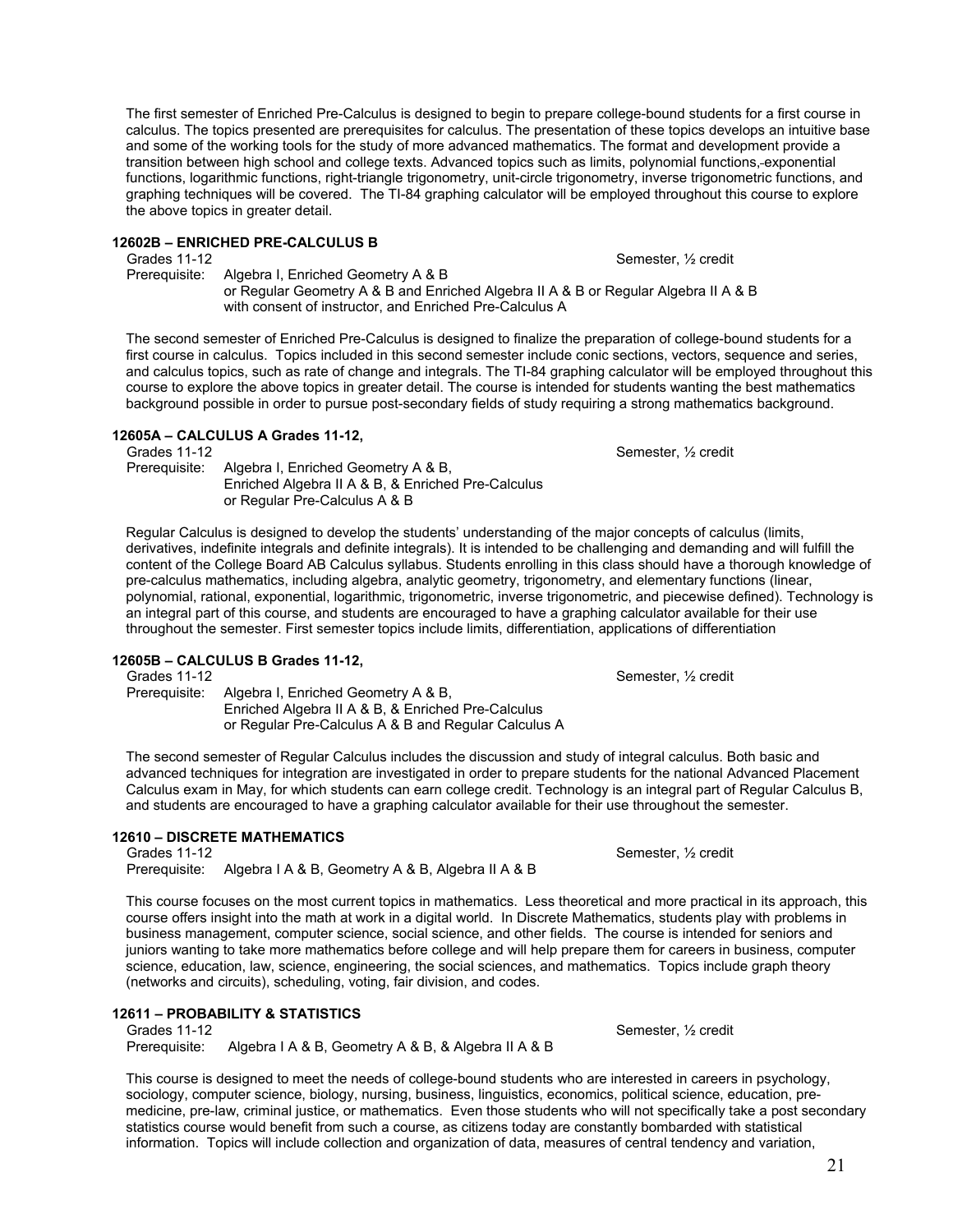elementary probability theory, the binomial distribution, normal distributions, sampling distributions and the central limit theorem, confidence intervals, hypothesis testing, regression and correlation, chi-square, and F distributions. Students can expect to use computers and graphing calculators with statistical capabilities on a regular basis.

# **12615A – ADVANCED PLACEMENT STATISTICS A**

Prerequisite: Algebra I A & B, Geometry A & B, & Algebra II A & B

This course is designed to offer a continued study of quantitative thinking in the areas of statistics and probability. It covers the topics needed for the American College Board AP Statistics exam. The purpose of AP statistics is to introduce students to the major concepts and tools of collecting, analyzing and drawing conclusions from data. Students will be exposed to four broad conceptual themes: (1) exploring data: describing patterns and departures from patterns, (2) sampling and experimentation: planning and conducting a study, (3) anticipating patterns: exploring random phenomena using probability and simulation, and (4) statistical inference: estimating population parameters and testing hypotheses. This course reflects the content of a typical introductory college level statistics course.

### **12615B – ADVANCED PLACEMENT STATISTICS B**

Grades 10-12  $\blacksquare$  Semester,  $\frac{1}{2}$  credit Prerequisite: Algebra I A & B, Geometry A & B, & Algebra II A & B, Advanced Placement Statistics A

This semester continues to expose students to the four broad conceptual themes: (1) exploring data: describing patterns and departures from patterns, (2) sampling and experimentation: planning and conducting a study, (3) anticipating patterns: exploring random phenomena using probability and simulation, and (4) statistical inference: estimating population parameters and testing hypotheses. Technology is an integral part of this course, and students are encouraged to have a graphing calculator available for their use throughout the semester. Students who successfully complete the course and AP exam may receive credit, advanced placement or both for a one-semester introductory college statistics course.

# **12801A – ADVANCED PLACEMENT CALCULUS A**

Grades 11-12 Semester, 1/2 credit<br>Prerequisite: Algebra I, Enriched or Regular Geometry A & B, Enriched Algebra I, Enriched or Regular Geometry A & B, Enriched or Regular Algebra II A & B, & Enriched or Regular Pre-Calculus

Advanced Placement Calculus A consists of a semester of work in calculus comparable to courses in college and universities. This course is designed to develop the students' understanding of the major concepts of calculus (limits, derivatives, indefinite integrals and definite integrals). It is intended to be challenging and demanding and will fulfill the content of the College Board AB Calculus syllabus. This course emphasizes instruction of calculus with the "Rule of Four": concepts, results and problems are expressed graphically, numerically, analytically, and verbally. Students enrolling in this class should have a thorough knowledge of pre-calculus mathematics, including algebra, analytic geometry, trigonometry, and elementary functions (linear, polynomial, rational, exponential, logarithmic, trigonometric, inverse trigonometric, and piecewise defined). Technology is an integral part of this course, and students are encouraged to have a graphing calculator available for their use throughout the semester. First semester topics include limits, differentiation, and an introduction to integration.

# **12801B – ADVANCED PLACEMENT CALCULUS B**

Semester, 1/2 credit

Semester, 1/2 credit

Prerequisite: Algebra I, Enriched or Regular Geometry A/B, Enriched or Regular Algebra II A & B, Enriched or Regular Pre-Calculus A/B and Advanced Placement Calculus A

The second semester of AP Calculus continues the discussion and study of integral calculus. Both basic and advanced techniques for integration are investigated in depth in order to prepare students for the national Advanced Placement Calculus exam in May, for which students can earn college credit. Technology is an integral part of Advanced Placement Calculus B, and students are encouraged to have a graphing calculator available for their use throughout the semester.

# **12901 – MATHEMATICS ASSISTANT**

Semester, 1/<sub>2</sub> credit (*S/U Grading*) The student will assist the classroom teacher. This course does not count toward the eligibility requirement.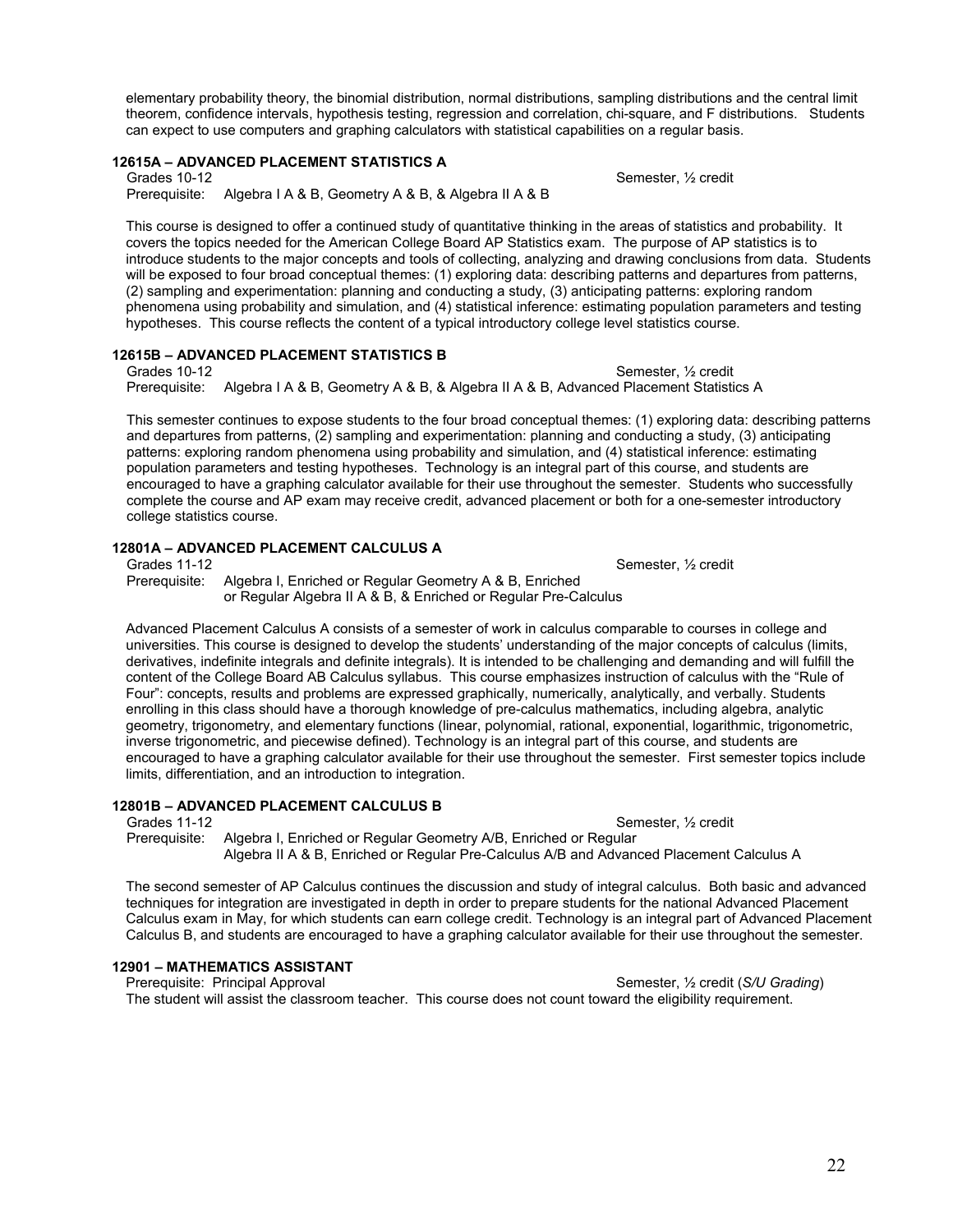### **SCIENCE**

The courses offered in science are intended to meet the needs of all types of students at all ability levels and at a variety of grade levels. One credit must be earned in physical science and one credit in a biology course. All science courses at Grand Forks Public Schools are lab sciences.

| <b>Credit</b> | Course # | <b>Course Title</b>                                         | <b>Prerequisite</b>                                                                                                                                | Grade     |
|---------------|----------|-------------------------------------------------------------|----------------------------------------------------------------------------------------------------------------------------------------------------|-----------|
| $\frac{1}{2}$ | 13101A   | Physical Science A                                          | None                                                                                                                                               | 9         |
| $\frac{1}{2}$ | 13101B   | Physical Science B                                          | Physical Science A                                                                                                                                 | 9         |
| $\frac{1}{2}$ | 13201A   | <b>Basic Biology A</b>                                      | Physical Science A/B; Recommend<br>Teacher/Counselor approval                                                                                      | $10 - 11$ |
| $\frac{1}{2}$ | 13201B   | Basic Biology B                                             | Physical Science A/B; Basic Biology A;<br>Recommend Teacher/Counselor approval                                                                     | $10 - 11$ |
| $\frac{1}{2}$ | 13202A   | <b>Biology A</b>                                            | Physical Science A/B                                                                                                                               | $10 - 11$ |
| $\frac{1}{2}$ | 13202B   | <b>Biology B</b>                                            | Physical Science A/B; Biology A                                                                                                                    | $10 - 11$ |
| $\frac{1}{2}$ | 13600A   | <b>Advanced Placement</b><br>Chemistry A                    | General Chemistry A/B or Enriched Chemistry A/B                                                                                                    | $10-12$   |
| $\frac{1}{2}$ | 13600B   | <b>Advanced Placement</b><br>Chemistry B                    | <b>AP Chemistry A</b>                                                                                                                              | $10-12$   |
| $\frac{1}{2}$ | 13601A   | Chemistry A                                                 | Physical Science A/B, Biology A/B& Algebra I,<br>Geometry, Recommend: Algebra II or enrolled)                                                      | $11 - 12$ |
| $\frac{1}{2}$ | 13601B   | Chemistry B                                                 | Physical Science A/B, Biology A/B& Algebra I,<br>Geometry, Chemistry A, Recommend: Algebra II<br>or enrolled)                                      | $11 - 12$ |
| $\frac{1}{2}$ | 13602A   | <b>Enriched Chemistry A</b>                                 | Physical Science A/B, Algebra I Recommend:<br>Algebra II                                                                                           | $9 - 12$  |
| $\frac{1}{2}$ | 13602 B  | <b>Enriched Chemistry B</b>                                 | Physical Science A/B, Algebra I Recommend:<br>Algebra II                                                                                           | $9-12$    |
| $\frac{1}{2}$ | 13603A   | Geology A                                                   | Physical Science A/B, Biology A/B or Basic<br><b>Biology A/B</b>                                                                                   | $11 - 12$ |
| $\frac{1}{2}$ | 13603B   | Geology B                                                   | Physical Science A/B, Biology A/B or Basic<br>Biology A/B, Geology A                                                                               | $11 - 12$ |
| $\frac{1}{2}$ | 13604A   | Physiology/Anatomy A                                        | Physical Science A/B, Biology A/B, Chemistry A/B                                                                                                   | $11 - 12$ |
| $\frac{1}{2}$ | 13604B   | Physiology/Anatomy B                                        | Physical Science A/B, Biology A/B, Chemistry<br>A/B, Physiology/Anatomy A                                                                          | $11 - 12$ |
| $\frac{1}{2}$ | 13605A   | <b>Physics A</b>                                            | Physical Science A/B, Biology A/B, Chemistry A/B<br>or Enriched Chemistry A/B; Algebra II<br>Recommend Geometry or Advanced Math course            | $11 - 12$ |
| $\frac{1}{2}$ | 13605B   | <b>Physics B</b>                                            | Physical Science A/B, Biology A/B, Chemistry A/B<br>or Enriched Chemistry A/B; Algebra II; Physics A<br>Recommend Geometry or Advanced Math course | $11 - 12$ |
| $\frac{1}{2}$ | 13606A   | <b>Field Biology A</b>                                      | Physical Science A/B, Biology A/B or Basic<br><b>Biology A/B</b>                                                                                   | $11 - 12$ |
| $\frac{1}{2}$ | 13606B   | <b>Field Biology B</b>                                      | Physical Science A/B, Biology A/B or Basic<br>Biology A/B; Field Biology A                                                                         | $11 - 12$ |
| $\frac{1}{2}$ | 13607A   | Applied Biology/Chemistry<br>A                              | Physical Science A/B, Basic Biology A/B and/or<br>Biology A/B, with recommendation by<br>teacher/counselor                                         | $11 - 12$ |
| $\frac{1}{2}$ | 13607B   | Applied Biology/Chemistry<br>В                              | Physical Science A/B, Basic Biology A/B and/or<br>Biology A/B, Applied Biology/Chemistry A with<br>recommendation by teacher/counselor;            |           |
| $\frac{1}{2}$ | 13801A   | <b>Advanced Placement</b><br>Biology A                      | Physical Science A/B & Enriched Chemistry A/B                                                                                                      | $11 - 12$ |
| $\frac{1}{2}$ | 13801B   | <b>Advanced Placement</b><br><b>Biology B</b>               | Physical Science A/B & Enriched Chemistry A/B<br>Advanced Placement Biology A                                                                      | $11 - 12$ |
| $\frac{1}{2}$ | 13801DCA | Dual Credit Biology A                                       | Physical Science, Enriched Chemistry, and 3.0<br>cumulative GPA                                                                                    | $11 - 12$ |
| $\frac{1}{2}$ | 13801DCB | Dual Credit Biology B                                       | Physical Science, Enriched Chemistry, 3.0<br>cumulative GPA and Dual Credit Biology, sem. 1                                                        | $11 - 12$ |
| $\frac{1}{2}$ | 13805A   | <b>Advanced Placement</b><br>Environmental Science A        | Biology A/B plus one (1) additional science credit                                                                                                 | $11 - 12$ |
| $\frac{1}{2}$ | 13805B   | <b>Advanced Placement</b><br><b>Environmental Science B</b> | AP Environmental Science A                                                                                                                         | $11 - 12$ |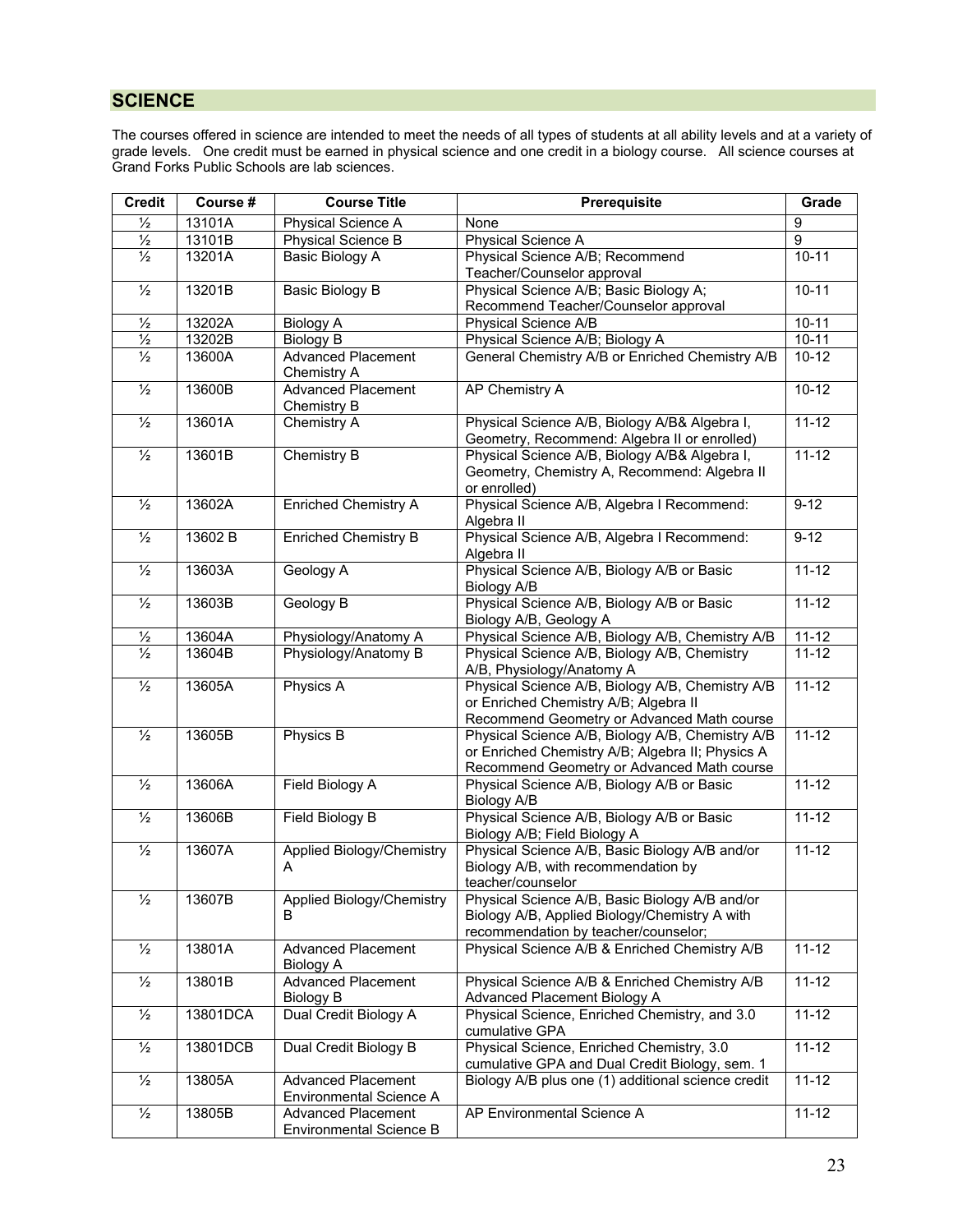| $\frac{1}{2}$ | 13901A | Science Lab Technician A   | Chemistry A/B or Biology A/B; teacher approval | $11 - 12$ |
|---------------|--------|----------------------------|------------------------------------------------|-----------|
| $\frac{1}{2}$ | 13901B | Science Lab Technician B   | Chemistry A/B or Biology A/B; Science Lab      | $11 - 12$ |
|               |        |                            | Technician A; teacher approval                 |           |
| $\frac{1}{2}$ | 13902A | Field Biology Technician A | Field Biology A/B & teacher approval           | $11 - 12$ |
| $\frac{1}{2}$ | 13902B | Field Biology Technician B | Field Biology A/B & teacher approval; Field    | $11 - 12$ |
|               |        |                            | Biology Technician A                           |           |

# **13101A – PHYSICAL SCIENCE A**

Prerequisite: None

Physical Science A provides an exploration of the basic concepts and principles of physics. Students will study matter, energy, motion, and the laws of physics in the course. The course includes activities such as manipulating equipment, observing, measuring, classifying, and interpreting data leading the student toward the achievement of scientific knowledge. Physical Science A enables students to realize that many technological advances are applications of basic scientific principles.

### **13101B – PHYSICAL SCIENCE B**

Grade 9 Semester,  $\frac{1}{2}$  credit Prerequisite: Physical Science A

Physical Science B provides an exploration of the basic concepts and principles of chemistry. Students will learn about the atom, its structure, periodic table, bonding and chemical reactions. The course includes activities such as manipulating equipment, observing, measuring, classifying, and interpreting data leading the student toward the achievement of scientific knowledge. Physical Science B enables students to realize that many technological advances are applications of basic scientific principles.

### **13201A – BASIC BIOLOGY A**

Grades 10-11 Semester, 1/2 credit entitled by the Semester, 1/2 credit entitled by Semester, 1/2 credit Prerequisite: Physical Science A/B; Recommend Teacher/Counselor Approval

Basic Biology A is a general course, concerned mainly with giving the student an understanding of the basic concepts of Biology. In this subject, we will review and enhance all of the concepts introduced in life science. The emphasis in this class is on being able to apply biological concepts to future life experiences. The student will get an overview of cells structures, genetics, and the chemistry of life. Students enrolled in this class may have experienced difficulty in previous science classes.

### **13201B– BASIC BIOLOGY B**

Grades 10-11 Semester, 1/2 credit<br>Prerequisite: Physical Science A/B, Basic Biology A, Physical Science A/B, Basic Biology A, Recommend: Teacher/Counselor Approval

Basic Biology B is a general course, concerned mainly with giving the student an understanding of the basic concepts of Biology. In this subject, we will review and enhance all of the concepts introduced in life science. The emphasis in this class is on being able to apply biological concepts to future life experiences. The student will get an overview of human anatomy/physiology, zoology, botany and ecology. Students enrolled in this class may have experienced difficulty in previous science classes.

# **13202A – BIOLOGY A**

Prerequisite: Physical Science A/B

Biology A is the branch of science devoted to life. In this course the student will study the relationships between organisms and their environments and the molecular and cellular nature of life. Some areas of study may include: cell structure, cell dynamics, genetics, and general science skills. Laboratory activity is an integral part of this course.

# **13202B – BIOLOGY B**

Prerequisite: Physical Science A/B; Biology A

Biology B is the branch of science devoted to life. Some areas of study may include: ecology, evolution, biotechnology, human biology, vertebrates and invertebrates, and plants. Laboratory activity is integral part of this course.

Semester, 1/2 credit

Semester, 1/2 credit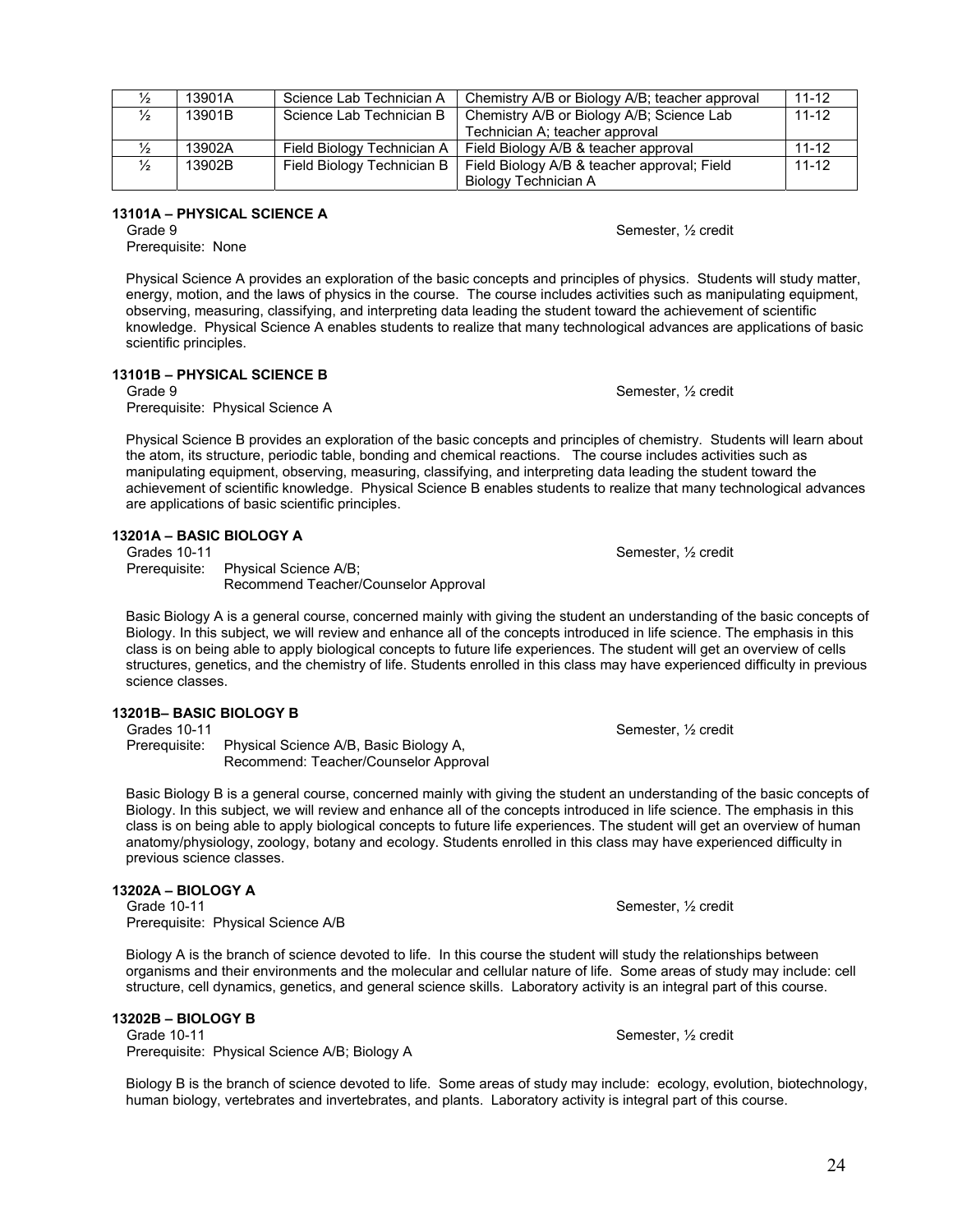**13600A - ADVANCED PLACEMENT CHEMISTRY A** Grades 10-12 Semester,  $\frac{1}{2}$  credit

Prerequisite: General Chemistry A/B or Enriched Chemistry A/B

The Advanced Placement Chemistry course provides students with a college-level foundation to support future advanced coursework in chemistry. Students cultivate their understanding of chemistry through inquiry-based investigations, as they explore topics such as: atomic structure, intermolecular forces and bonding, chemical reactions, kinetics, thermodynamics, and equilibrium. Created by the AP Chemistry Development Committee, the course curriculum is compatible with many Chemistry courses in colleges and universities.

Students who take AP Chemistry will develop advanced inquiry and reasoning skills, such as designing a plan for collecting data, analyzing data, applying mathematical routines, and connecting concepts in and across domains. First semester subjects will include Stoichiometry, Types of Chemical Reactions, Thermochemistry, Bonding, and Properties of Solutions.

### **13600B - ADVANCED CHEMISTRY B**

Grades 10-12 Semester,  $\frac{1}{2}$  credit Prerequisite: Advanced Placement Chemistry A

The AP Chemistry course is designed to be taken only after the successful completion AP Second semester subjects will include Chemical Kinetics, Equilibrium, Acids & Bases, Electrochemistry, Organic Chemistry and Amino Acids.

### **13601A – CHEMISTRY A**

Grades 11-12 Semester,  $\frac{1}{2}$  credit Prerequisite: Physical Science A/B, Biology A/B & Alg. I, Geometry Recommend Algebra II or enrolled

Chemistry A is designed to help students better understand and appreciate the importance of chemistry and how it affects their everyday lives while giving them a preparation for college science courses. It is a systematic approach to problem solving that involves both thinking and doing. As much time as possible is spent on laboratory investigations in order to help the student appreciate and understand the laboratory and the experimental nature of science. Topics included: Properties of Matter, Atomic Structure, The Periodic Table, Chemical Bonding, and Chemical Reactions.

### **13601B – CHEMISTRY B**

Prerequisite: Physical Science A/B, Biology A/B & Alg. I, Geometry, Chemistry A Recommend Algebra II or enrolled

Chemistry B is designed to help students better understand and appreciate the importance of chemistry and how it affects their everyday lives while giving them a preparation for college science courses. It is a systematic approach to problem solving that involves both thinking and doing. As much time as possible is spent on laboratory investigations in order to help the student appreciate and understand the laboratory and the experimental nature of science. Topics included: The Mole Concept, Mathematical Analysis of Matter, States of Matter, Acids & Bases, Hydrocarbons, and Nuclear Chemistry.

### **13602A – ENRICHED CHEMISTRY A**

Grades 9-12 Semester,  $\frac{1}{2}$  credit Prerequisite: Physical Science A/B, Algebra I Recommend Algebra II (or presently enrolled)

This course is a math intensive, fast-paced, rigorous course designed to help students better understand and appreciate the importance of chemistry and how it affects their everyday lives while giving them a preparation for college science courses. Enriched chemistry is more in-depth than General Chemistry and also includes more topics. It is a systematic approach to problem solving that involves both thinking and doing. As much time as possible is spent on laboratory investigations in order to help the student appreciate and understand the laboratory and the experimental nature of science. Topics included: Properties of Matter, Atomic Structure, The Periodic Table, Chemical Bonding, Chemical Reactions and Chemical Quantities. This class is a prerequisite for AP Biology.

This course is a math intensive, fast-paced, rigorous course designed to help students better understand and appreciate

### **13602B– ENRICHED CHEMISTRY B**

Prerequisite: Physical Science A/B, Algebra I, Enriched Chemistry A Recommend: Algebra II (or presently enrolled),

Grades 9-12 Semester, 1/2 credit

Grades 11-12 Semester, 1/2 credit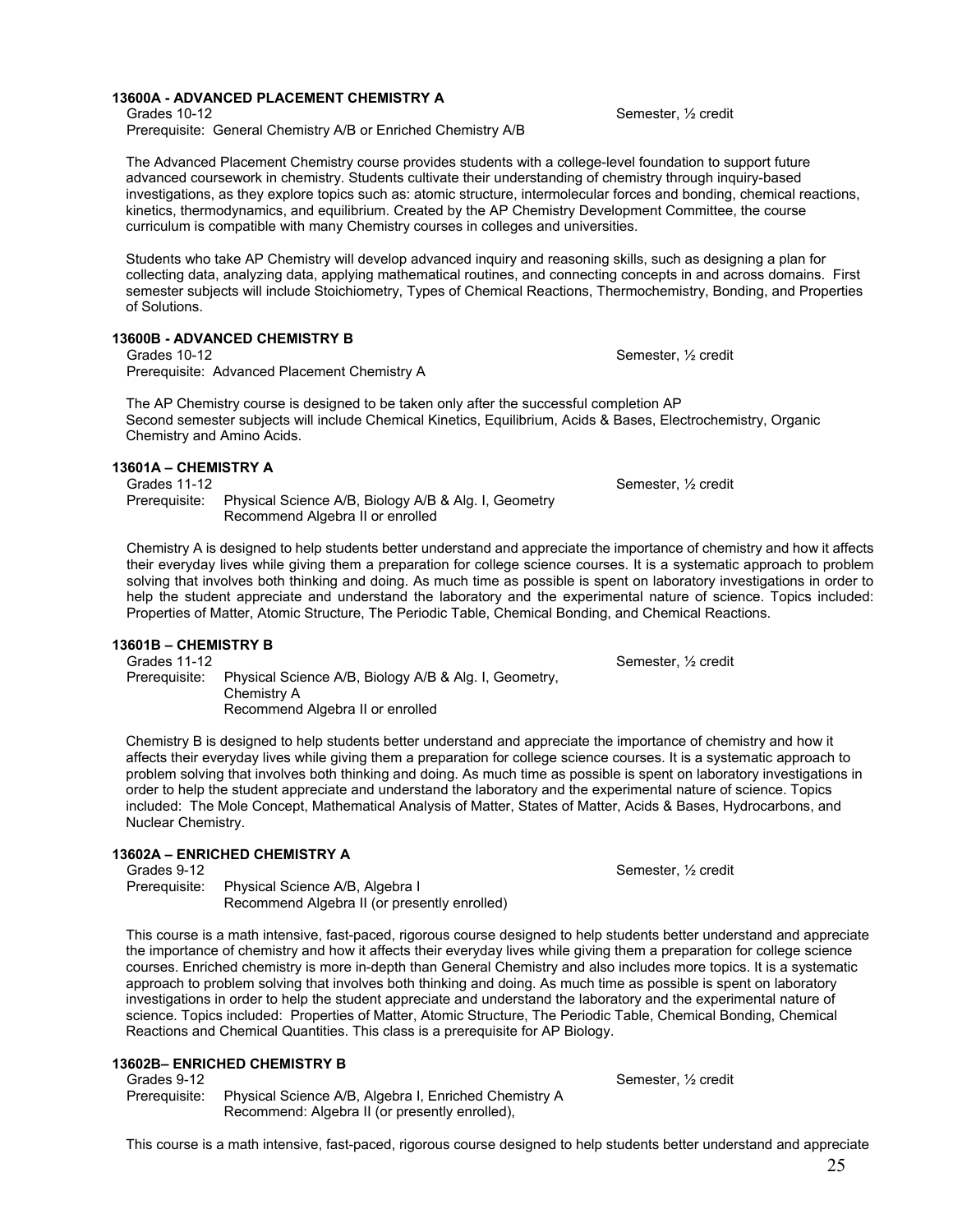the importance of chemistry and how it affects their everyday lives while giving them a preparation for college science courses. Enriched chemistry is more in-depth than General Chemistry and also includes more topics. It is a systematic approach to problem solving that involves both thinking and doing. As much time as possible is spent on laboratory investigations in order to help the student appreciate and understand the laboratory and the experimental nature of science. Topics included: Stoichiometry, States of Matter, Gas Laws, Thermochemistry, Acids & Bases, Organic Chemistry, and Nuclear Chemistry. This class is a prerequisite for AP Biology.

### **13603A – GEOLOGY A**

Grades 11-12 Semester, *1* Semester, *1* Semester, *1* Semester, *1* Semester, *1* Semester, *1* Semester, *1* Semester, *1* Semester, *1* Semester, *1* Semester, *1* Semester, *1* Semester, *1* Semester, *1* Semester, *1* 

Prerequisite: Physical Science A/B, Biology A/B, or Basic Biology A/B

In Geology A, the formation and identification of rocks and minerals are studied. Plate tectonics is covered along with earthquakes, volcanoes, mass wasting and mountain building processes. Weathering processes and soil formation are also taught during this semester.

### **13603B– GEOLOGY B**

Grades 11-12 Semester,  $\frac{1}{2}$  credit Prerequisite: Physical Science A/B, Biology A/B or Basic Biology A/B, Geology A

In Geology B, topics related to water and its' effect on earth are studied including; ground water, river systems, glaciers, and meteorology. Fossils and their place in geologic time are also taught in this semester.

### **13604A – PHYSIOLOGY/ANATOMY A**

Grades 11-12 Semester,  $\frac{1}{2}$  credit Prerequisite: Physical Science A/B, Biology A/B, Chemistry A/B

Physiology/Anatomy A is designed for the student who is interested in further study of the human body. The course will assist in preparation for college-level courses in the medically related fields and will aid the students in better understanding of functions of the human body. Topics covered include: Medical Terminology, Introduction to Anatomy, Cells, Biochemistry, Integument, Skeletal System/Joints & The Muscular System.

#### **13604B– PHYSIOLOGY/ANATOMY B**

Grades 11-12 Semester, 1/2 Credit Control of the Semester, 1/2 Credit Credit Credit Credit Credit Credit Credit Credit Credit Credit Credit Credit Credit Credit Credit Credit Credit Credit Credit Credit Credit Credit Credi

Prerequisite: Physical Science A/B, Biology A/B, Chemistry A/B, Physiology/Anatomy A

Physiology/Anatomy B is designed for the student who is interested in further study of the human body. The course will assist in preparation for college-level courses in the medically related fields and will aid the students in better understanding of functions of the human body. Topics covered include: Neurology, Special Senses, Digestive System, Cardiovascular System, Lymphatic System, Respiratory System, Urinary System & Endocrine System.

### **13605A – PHYSICS A**

Grades 11-12 Semester,  $\frac{1}{2}$  credit Prerequisite: Physical Science A/B, Biology A/B, Chemistry A/B or Enriched Chemistry A/B, Algebra II Recommend: Geometry, concurrently enrolled in an advanced math

Physics A deals with matter, energy, and the conservation of energy. Specific topics include the study of motion, forces, work & energy, collisions, and fluid dynamics. Physics is intended not only for the college-bound students planning to enter science, mathematics, engineering, or medicine, but also for students who wish to better understand nature's physical laws and thus be better able to cope with our increasingly technical society.

# **13605B– PHYSICS B**

Grades 11-12<br>Prerequisite: Physical Science A/B, Biology A/B, Superveyor Semester, 1/2 credit Physical Science A/B, Biology A/B, Chemistry A/B or Enriched Chemistry A/B Algebra II, Physics A Recommend: Geometry, concurrently enrolled in an advanced math

Physics B deals with matter, energy, and the conservation of energy. Specific topics include the study of thermodynamics, waves, sound, light, electricity, magnetism, atomic physics and astronomy. Physics is intended not only for the college-bound students planning to enter science, mathematics, engineering, or medicine, but also for students who wish to better understand nature's physical laws and thus be better able to cope with our increasingly technical society.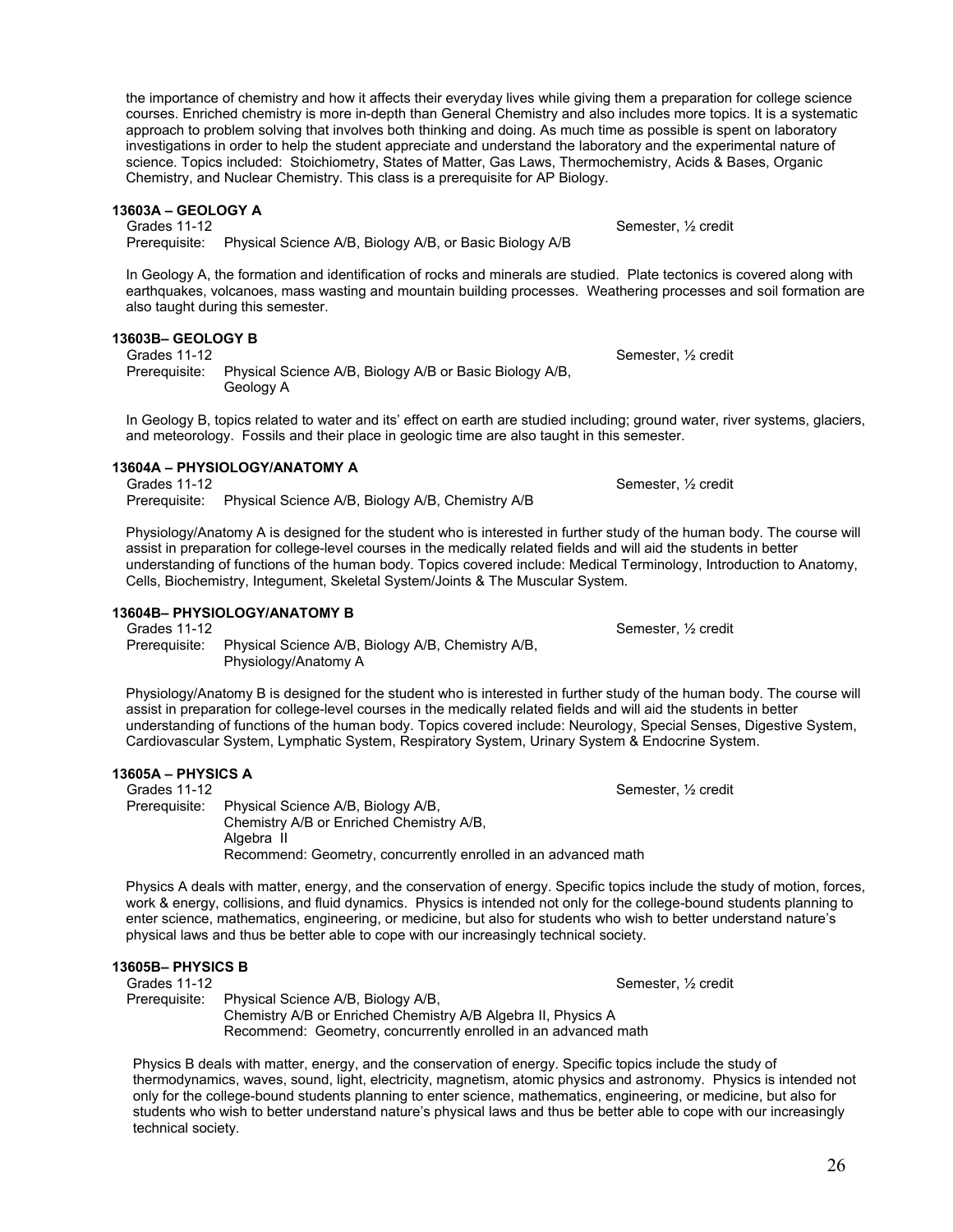### **13606A – FIELD BIOLOGY A**

Grades 11-12 Semester,  $\frac{1}{2}$  credit Prerequisite: Physical Science A/B, Basic Biology A/B or Biology A/B

Field Biology A is for students with a serious interest in plants, wildlife, and the natural environment. The course is career orientated for wildlife management, game warden, environmental engineering, and horticultural degrees. Fieldwork concentrates on plants, birds, and mammals. Classroom work will concentrate on background information, plant, bird and mammal identification and ecological principles.

### **13606B – FIELD BIOLOGY B**

Grades 11-12 Semester, ½ credit

Prerequisite: Physical Science A/B, Basic Biology A/B or Biology A/B, Field Biology A

Field Biology B is for students with a serious interest in plants, wildlife, and the natural environment. The course is career orientated for wildlife management, game warden, environmental engineering, and horticultural degrees. Fieldwork concentrates on weather, clouds, and stars. Classroom work will concentrate on background information, meteorology, astronomy, fish, landscaping, and taxidermy work.

### **13607A – APPLIED BIOLOGY/CHEMISTRY A**

Grades 11-12 Semester, ½ credit Prerequisite: Physical Science A/B, Basic Biology A/B or Biology A/B and/or recommended by counselor and teacher

Applied Biology/Chemistry A is a general course, concerned with providing the student an understanding of chemistry and biology. The units provide foundations for real world applications through inquiry and hands on activities assisting in the development of personal skills. Some areas of study include solutions, human systems, bridge building, organic compounds, forensics, microbes, horticulture, and science and society.

### **13607B– APPLIED BIOLOGY/CHEMISTRY B**

Grades 11-12 Semester, 1/2 credit

Prerequisite: Physical Science A/B, Basic Biology A/B or Biology A/B, Applied Biology/Chemistry A and/or recommended by counselor and teacher

Applied Biology/Chemistry B is a general course, concerned with providing the student an understanding of chemistry and biology. The units provide foundations for real world applications through inquiry and hands on activities assisting in the development of personal skills. Some areas of study include solutions, human systems, bridge building, organic compounds, forensics, microbes, horticulture, and science and society.

### **13801A – ADVANCED PLACEMENT BIOLOGY A**

Grades 11-12 Semester,  $\frac{1}{2}$  Semester,  $\frac{1}{2}$  credit

Prerequisite: Physical Science A/B, Enriched Chemistry A/B

Advanced Placement Biology A is designed to be the equivalent to a college introductory course in terms of textbook used, range and depth of topics covered, the kind of laboratory work done, and the time and effort required of students. Areas of study include: biochemistry, cellular biology, photosynthesis and cellular respiration, cell reproduction and heredity. Students may elect to take an advanced placement exam to gain college credit.

### **13801B – ADVANCED PLACEMENT BIOLOGY B**

Grades 11-12 Semester,  $\frac{1}{2}$  credit Prerequisite: Physical Science A/B, Enriched Chemistry A/B

Advanced Placement Biology B is designed to be the equivalent to a college introductory course in terms of textbook used, range and depth of topics covered, the kind of laboratory work done, and the time and effort required of students. Areas of study include: genetics, evolution, phylogenetic classification of organisms, ecology, and human biology. Students may elect to take an advanced placement exam to gain college credit.

### **13801DCA – DUAL CREDIT BIOLOGY A**

Grades 11-12 Semester, ½ credit Prerequisite: Physical Science A/B, Enriched Chemistry A/B, and 3.0 cumulative GPA General Biology (BIOL 150) 4 credits at Lake Region State College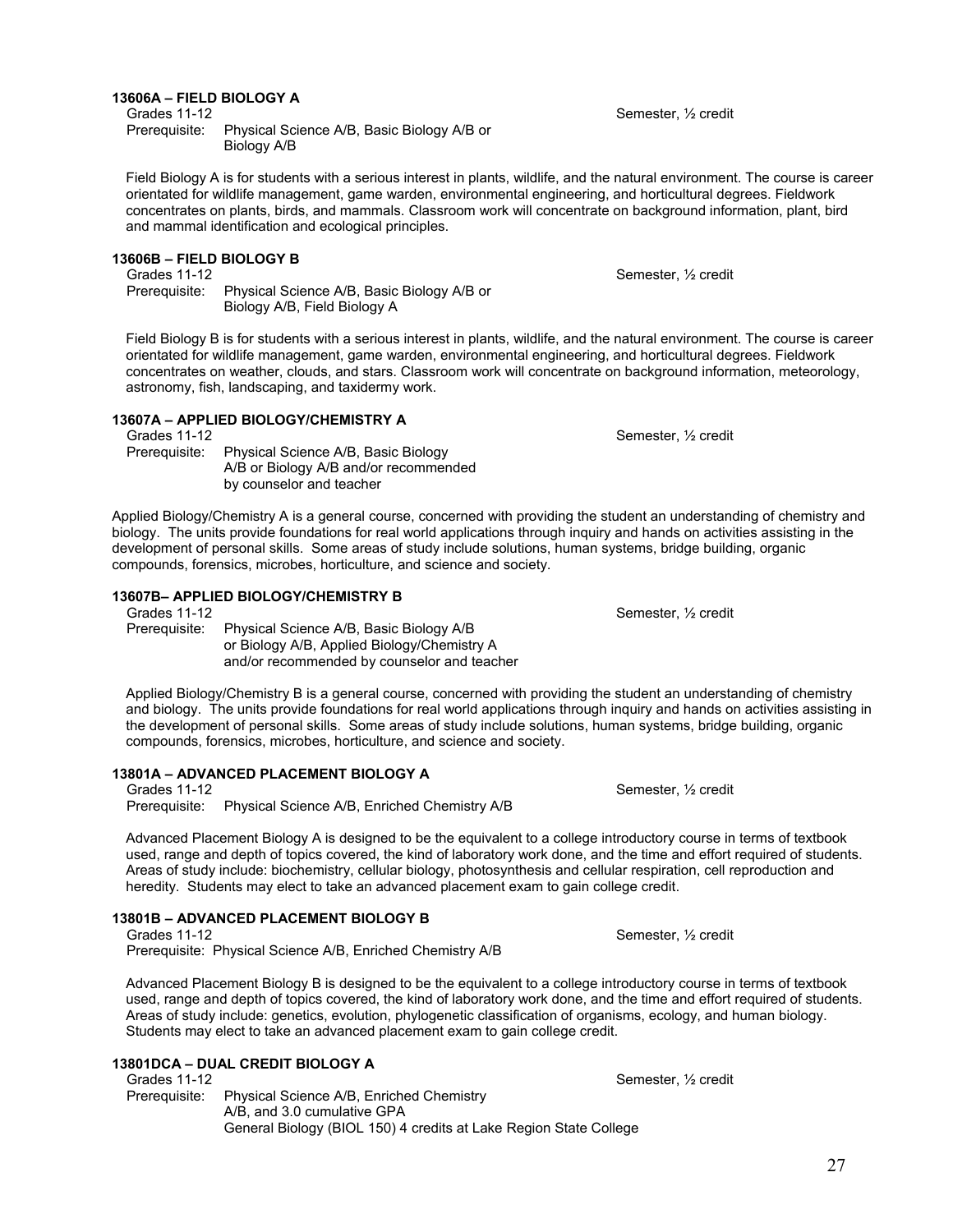Basic concepts in biology, general chemistry, biochemistry, cellular biology, membrane transport, phylogenetic systems of plants and animal classification, photosynthesis and cellular respiration, enzymes, energy, and cell reproduction. The course is broadly designed to satisfy the requirements for lecture/laboratory curricula in biological pre-professional careers. Three hours per week laboratory included.

### **13801DCB – DUAL CREDIT BIOLOGY B**

Grades 11-12 Semester, ½ credit

Prerequisite: Physical Science A/B, Enriched Chemistry A/B, and 3.0 cumulative GPA and Dual Credit ,Biology A General Biology (BIOL 151) 4 credits at Lake Region State College

Study of cell reproduction, genetics, botany, and zoology. The basic laws of genetics, techniques, and applications are studied and applied to all organisms. Botany involves study of photosynthesis, phylogenetic classification of plants, structure, function, and ecology of higher plants. Zoology encompasses the classification of all invertebrates and vertebrates with detailed examination of their structures, functions, and ecology. Three hours per week laboratory included.

### **13805A - ADVANCED PLACEMENT ENVIRONMENTAL SCIENCE A**

Grades 11-12 Semester, ½ credit Prerequisite: Biology A/B plus one (1) additional science credit

The Advanced Placement Environmental Science course is designed to be the equivalent of a one-semester, introductory college course in environmental science. The goal of the AP Environmental Science course is to provide students with the scientific principles, concepts, and methodologies required to understand the interrelationships of the natural world, to identify and analyze environmental problems both natural and human-made, to evaluate the risks associated with these problems, and examine alternative solutions for resolving or preventing them.

Environmental science is interdisciplinary; it embraces a wide variety of topics from different areas of study. Topics covered will include Earth Systems and Resources, The Living World, Population, Land and Water Use, Energy Resources and Consumption, Pollution, and Global Change.

### **13805B - ADVANCED PLACEMENT ENVIRONMENTAL SCIENCE B**

Grades 11-12 Semester, ½ credit Prerequisite: AP Environmental Science A

The Advanced Placement Environmental Science course is designed to be the equivalent of a one-semester, introductory college course in environmental science. The goal of the AP Environmental Science course is to provide students with the scientific principles, concepts, and methodologies required to understand the interrelationships of the natural world, to identify and analyze environmental problems both natural and human-made, to evaluate the risks associated with these problems, and examine alternative solutions for resolving or preventing them.

Environmental science is interdisciplinary; it embraces a wide variety of topics from different areas of study. Topics covered will include Earth Systems and Resources, The Living World, Population, Land and Water Use, Energy Resources and Consumption, Pollution, and Global Change.

### **13901A –SCIENCE LAB TECHNICIAN A**

Grades 11-12 Semester, ½ credit

Prerequisite: Chemistry A/B (for chemistry tech), Biology A/B (for biology tech) and teacher approval.

In this course, the student will assist the science teacher in the preparation and disposal of materials for laboratory exercises. The student must be able to prepare solutions as described by the instructor. The lab tech will also assist the teacher in the lab and check lab reports.

# **13901B–SCIENCE LAB TECHNICIAN B**

Grades 11-12 Chemistry A/B (for chemistry tech), Semester, 1/2 credit Semester, 1/2 credit Chemistry A/B (for chemistry tech), Biology A/B (for biology tech); Science Lab Technician A, teacher approval

In this course, the student will assist the science teacher in the preparation and disposal of materials for laboratory exercises. The student must be able to prepare solutions as described by the instructor. The lab tech will also assist the teacher in the lab and check lab reports.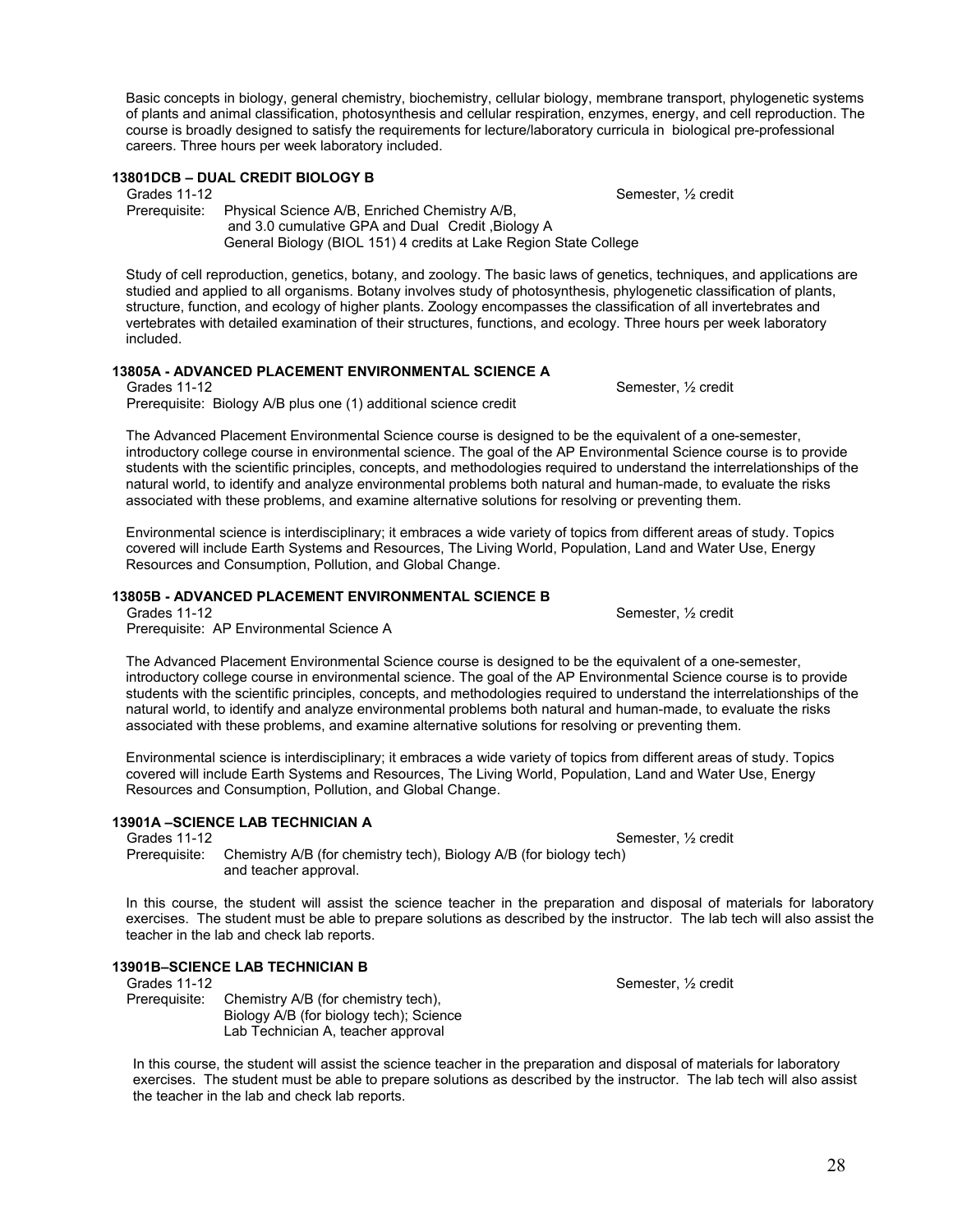# **13902A – FIELD BIOLOGY TECHNICIAN A**

Grades 11-12 **Semester, 12** credit Prerequisite: Field Biology A/B & approval of Field Biology A/B & approval of the Field Biology instructor

The student will assist the classroom teacher in laboratory and field trip exercises. The student must take the same-cored curriculum as the first year student, however, with a higher level of understanding and comprehension.

### **13902B – FIELD BIOLOGY TECHNICIAN B**

Prerequisite: Field Biology A/B & approval of the Field Biology instructor; Field Biology Technician A

Grades 11-12 Semester, ½ credit

The student will assist the classroom teacher in laboratory and field trip exercises. The student must take the same-cored curriculum as the first year student, however, with a higher level of understanding and comprehension.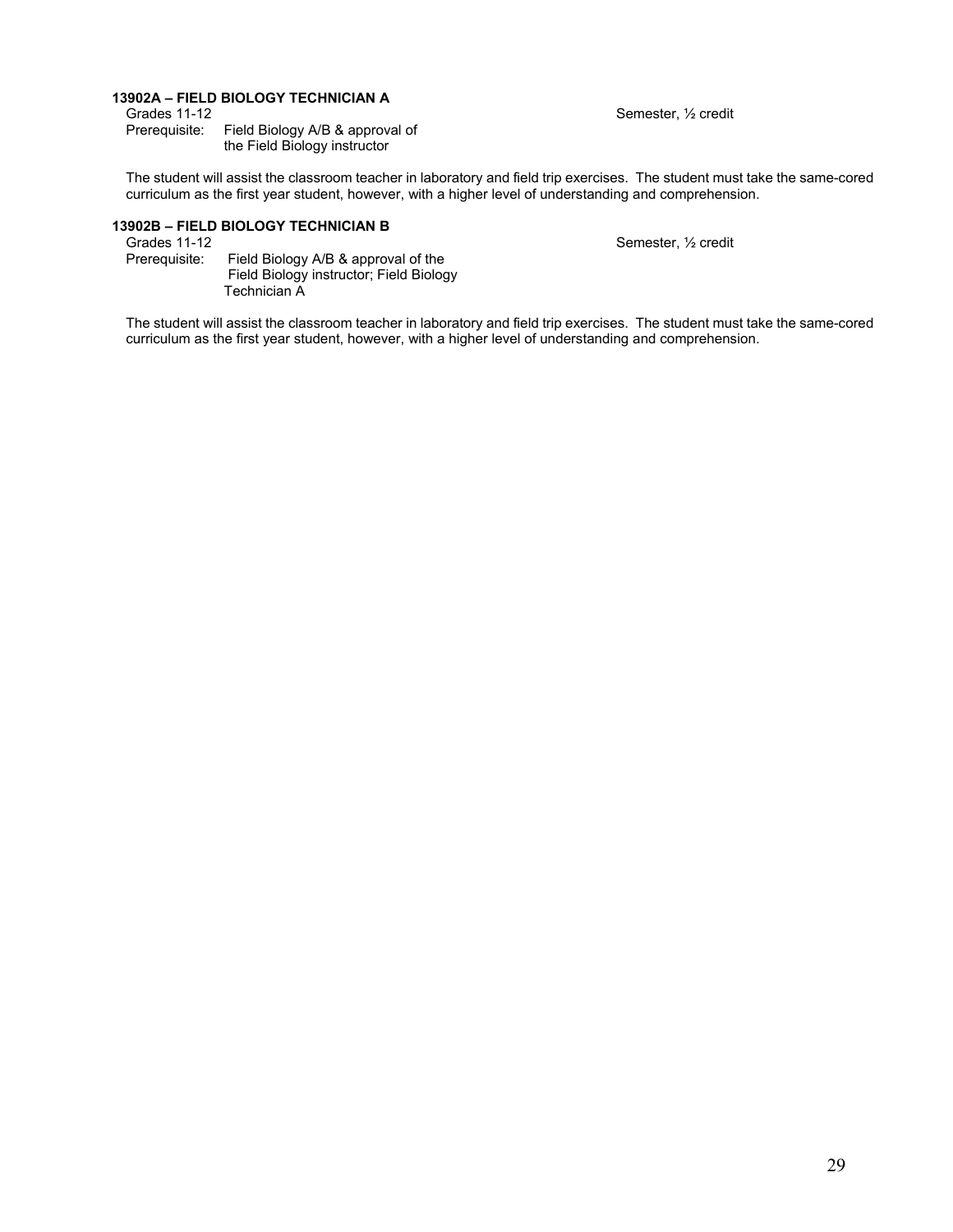### **SOCIAL STUDIES**

Three social studies credits are needed for graduation. The usual sequence is to take the required courses as follows:

- Global Education A & B (1 credit) as a freshman or sophomore.
- ♦ United States History A & B, AP United States A & B History or Dual Credit United States History A & B (1 credit) as a junior.
- ♦ Government, AP Government or Dual Credit Government (1/2 credit) and Economics or AP Economics (1/2 credit) as a senior.

| <b>Credit</b>            | Course # | <b>Course Title</b>                                         | <b>Prerequisite</b>                                      | Grade            |
|--------------------------|----------|-------------------------------------------------------------|----------------------------------------------------------|------------------|
| $\frac{1}{2}$            | 14101A   | World History A                                             | None                                                     | $\boldsymbol{9}$ |
| $\frac{1}{2}$            | 14101B   | World History B                                             | World History A                                          | $\overline{9}$   |
| $\frac{1}{2}$            | 14301A   | United States History A                                     | World History A/B                                        | 11               |
| $\frac{1}{2}$            | 14301B   | United States History B                                     | World History A/B                                        | $\overline{11}$  |
| $\frac{1}{2}$            | 14801A   | <b>Advanced Placement United States</b><br><b>History A</b> | World History A/B                                        | $\overline{11}$  |
| $\overline{\frac{1}{2}}$ | 14801B   | <b>Advanced Placement United States</b><br><b>History B</b> | World History A/B                                        | $\overline{11}$  |
| $\overline{\frac{1}{2}}$ | 14801DCA | Dual Credit United States History A                         | World History A/B will be<br>considered                  | $\overline{11}$  |
| $\frac{1}{2}$            | 14801DCB | Dual Credit United States History B                         | World History A/B, GPA will be<br>considered             | $\overline{11}$  |
| $\overline{\frac{1}{2}}$ | 14401    | American Government                                         | World History A/B, US History A/B                        | 12               |
| $\frac{1}{2}$            | 14802    | <b>Advanced Placement Government</b>                        | World History A/B, US History A/B                        | $\overline{12}$  |
| $\frac{1}{2}$            | 14401DC  | Dual Credit American Government                             | World History A/B, US History.<br>GPA will be considered | 12               |
| $\frac{1}{2}$            | 14402    | Economics                                                   | World History A/B, US History A/B                        | $\overline{12}$  |
| $\frac{1}{2}$            | 14803    | <b>Advanced Placement Economics</b>                         | World History A/B, US History A/B                        | $\overline{12}$  |
| $\frac{1}{2}$            | 14602    | North Dakota Studies                                        | None                                                     | $9-12$           |
| $\frac{1}{2}$            | 14603    | The Great Wars                                              | World History A/B                                        | $10-12$          |
| $\frac{1}{2}$            | 14604    | Current Events and the 21 <sup>st</sup> Century             | None                                                     | $9 - 12$         |
| $\frac{1}{2}$            | 14611    | Psychology I                                                | None                                                     | $10-12$          |
| $\frac{1}{2}$            | 14621    | Sociology                                                   | None                                                     | $10-12$          |
| $\frac{1}{2}$            | 14804A   | <b>Advanced Placement Psychology A</b>                      | None                                                     | $10-12$          |
| $\frac{1}{2}$            | 14804B   | Advanced Placement Psychology B                             | AP Psychology A                                          | $10 - 12$        |
| $\frac{1}{2}$            | 14806DC  | Dual Credit Intro to American Indian<br><b>Studies</b>      | None                                                     | $10 - 12$        |
| $\frac{1}{2}$            | 14631    | Japanese Studies                                            | None                                                     | $9 - 12$         |
| $\frac{1}{2}$            | 14805A   | Advanced Placement World History A                          | Permission required for Freshman                         | $9 - 12$         |
| $\frac{1}{2}$            | 14805B   | Advanced Placement World History B                          | AP World History A                                       | $9 - 12$         |
| $\frac{1}{2}$            | 14901    | Social Studies Assistant                                    | <b>Principal Approval</b>                                |                  |
| $\frac{1}{2}$            | 18668A   | <b>Advanced Placement Art History</b>                       | World History A/B or AP World<br><b>History A/B</b>      | $10-12$          |
| $\frac{1}{2}$            | 18668B   | Advanced Placement Art History                              | AP Art History A                                         | $10 - 12$        |

### **14101A – WORLD HISTORY A**

Grades 9 Semester, <sup>1/2</sup> credit

In order to understand today's world, students must learn about the geographical and historical backgrounds of major world regions, as well as the ever-increasing inter-dependence of people and the accelerating globalization of culture. World History combines the historical background, geographical setting, economic and political background, traditions, values, and beliefs of the major regions of the world into one course of study. Regions of study are: Asia, the Middle East and North Africa, Russia, and Europe. Considerable attention is also given to current world problems. This course satisfies the World History requirement for graduation.

### **14101B – WORLD HISTORY B**

Grades 9 Semester, <sup>1</sup>/<sub>2</sub> credit **Contract 2** Semester, <sup>1</sup>/<sub>2</sub> credit

In order to understand today's world, students must learn about the geographical and historical backgrounds of major world regions, as well as the ever-increasing inter-dependence of people and the accelerating globalization of culture. World History combines the historical background, geographical setting, economic and political background, traditions, values, and beliefs of the major regions of the world into one course of study. Regions of study are: Asia, the Middle East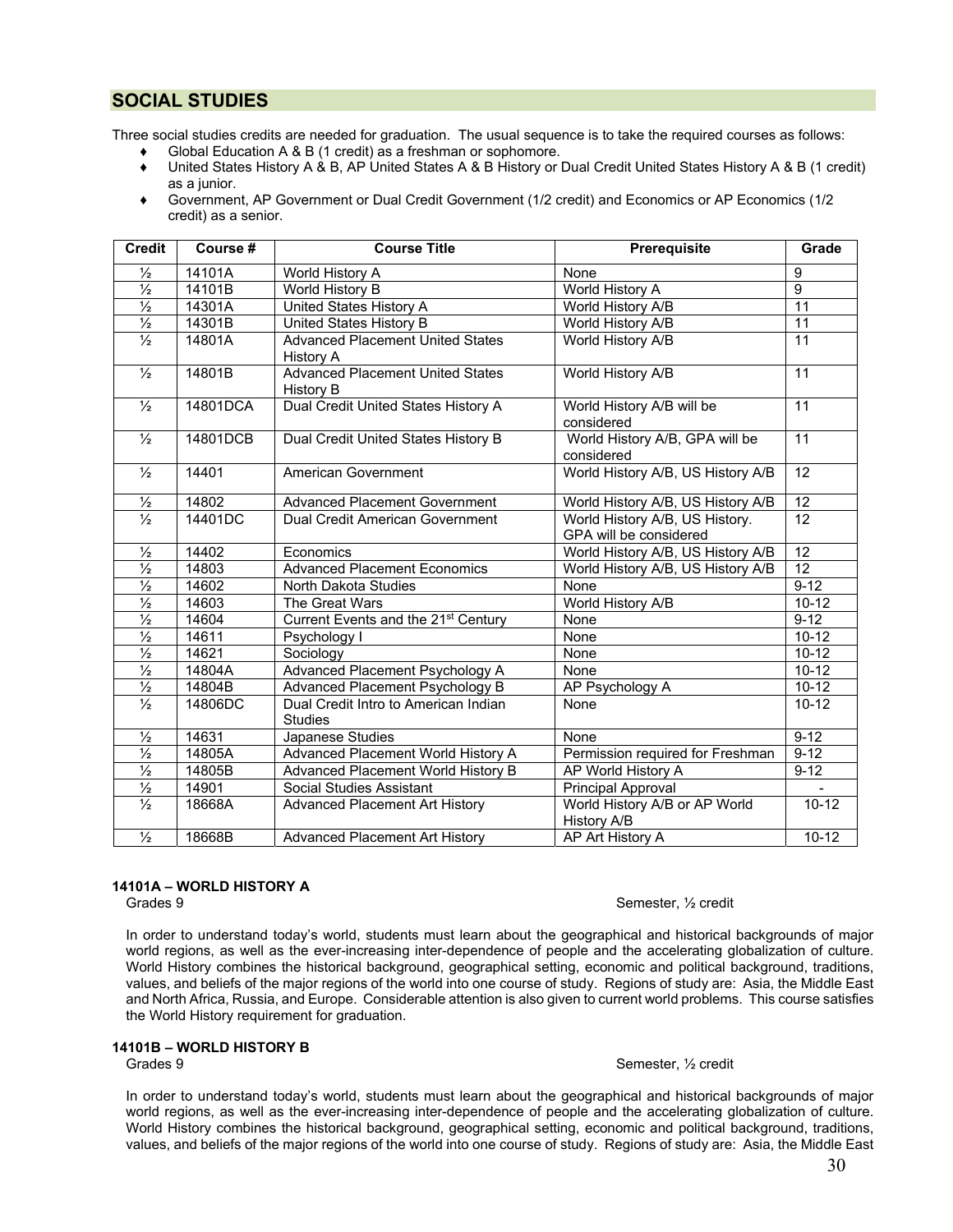and North Africa, Russia, and Europe. Considerable attention is also given to current world problems. This course satisfies the World History requirement for graduation.

# **14301A – UNITED STATES HISTORY A**

Prerequisite: World History A/B

This course provides students with a short review of events leading up to and including the Civil War. The course then develops a detailed chronological approach beginning with Reconstruction, and ending in the late  $20<sup>th</sup>$  Century. A variety of topics will be covered using a wide variety of instructional methods. An emphasis will be made to correlate what is being taught to what is happening today, bringing relevancy to the course.

### **14301B – UNITED STATES HISTORY B**

Grade 11 Semester, 1/2 credit

Prerequisite: World History A/B

This course provides students with a short review of events leading up to and including the Civil War. The course then develops a detailed chronological approach beginning with Reconstruction, and ending in the late 20<sup>th</sup> Century. A variety of topics will be covered using a wide variety of instructional methods. An emphasis will be made to correlate what is being taught to what is happening today, bringing relevancy to the course.

### **14801A– ADVANCED PLACEMENT UNITED STATES HISTORY A**

Grade 11 Semester, 1/2 credit entitled by the semester of the Semester, 1/2 credit Prerequisite: World History A/B

The advanced placement program in American History is designed to provide students with the analytic skills and factual knowledge necessary to deal critically with the problems and materials in American History. The program prepares students for intermediate and advanced college courses by making demands upon them equivalent to those of full year introductory college courses. First semester covers U. S History to the Civil War. Second semester covers Civil War to the present day.

### **14801B– ADVANCED PLACEMENT UNITED STATES HISTORY B**

Grade 11 Semester, 1/2 credit Prerequisite: World History A/B

The advanced placement program in American History is designed to provide students with the analytic skills and factual knowledge necessary to deal critically with the problems and materials in American History. The program prepares students for intermediate and advanced college courses by making demands upon them equivalent to those of full year introductory college courses.

### **14801DCA – DUAL CREDIT UNITED STATES HISTORY A**

Grade 11 Semester, 1/2 credit Prerequisite: World History A/B, GPA will be considered, 3 credits HIST 103, HIST 104 Lake Region State College

This course will be a combination of two college classes, HIST 103 (US to 1877) and HIST 104 (US since 1877) from Lake Region State College. In the first semester, students will study early colonial America, The Revolution era, growth of the United States, sectionalism leading to the Civil War, and ending with Reconstruction. During the second semester, students will look at the major economic, political, intellectual, and social developments that took place in the United States since the end of Reconstruction. Emphasis will be placed on the study of the 20<sup>th</sup> and 21<sup>st</sup> Centuries, especially World War I, the Roaring Twenties, the Great Depression, World War II, the Cold War, Reagan Era, and ending with the current world issues and conflicts.

# **14801DCB– DUAL CREDIT UNITED STATES HISTORY B**

Semester, 1/2 credit Prerequisite: World History A/B, GPA will be considered; 3 credits, HIST 104 Lake Region State College

This course will be HIST 103 (US to 1877) and HIST 104 (US since 1877) from Lake Region State College. In the 2nd semester, students will look at the major economic, political, intellectual, and social developments that took place in the United States since the end of Reconstruction. Emphasis will be placed on the study of the 20<sup>th</sup> and 21<sup>st</sup> Centuries, especially World War I, the Roaring Twenties, the Great Depression, World War II, the Cold War, Reagan Era, and ending with the current world issues and conflicts.

### **14401 – AMERICAN GOVERNMENT**

Grade 12 Semester, 1/2 credit Prerequisite: World History A/B, US History A/B

31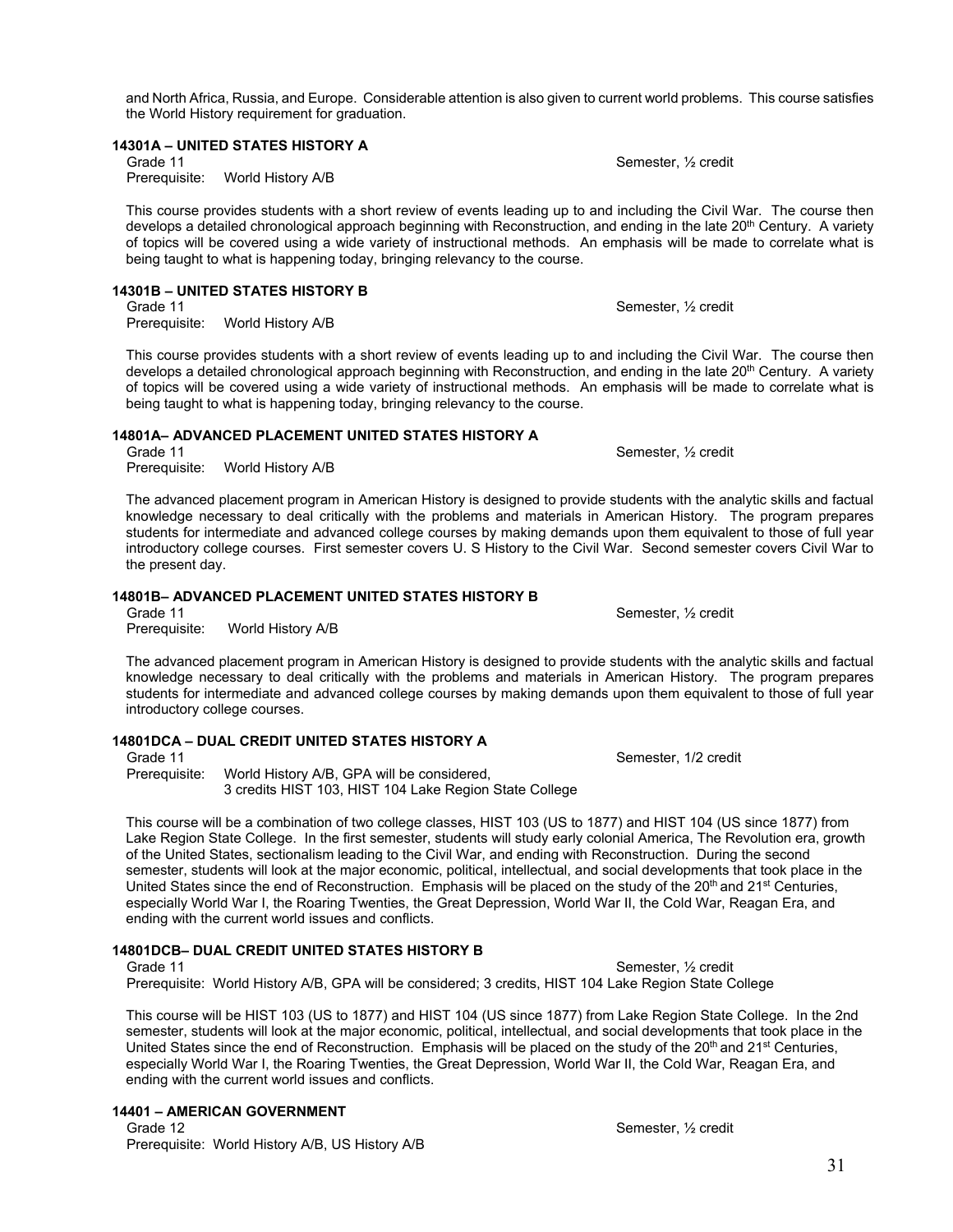American Government studies the politics and structure of government in the United States. The study will focus on the Constitution, political campaigns, voting behavior, and the organization of the national and state governments. Current issues will also be emphasized as they relate to and illustrate the political process.

### **14802 – ADVANCED PLACEMENT GOVERNMENT**

Prerequisite: World History A/B, US History A/B

This advanced placement course is designed to be the equivalent of a college course and prepares the student for the AP exam and potential college credit. The course will cover the topics typical of a college course including a study of the Constitution, political beliefs and behavior, political parties, interest groups, the mass media in politics, civil rights and liberties, public policy, and the institutions of government. This course will provide students with a more complete and indepth study of the values of our free society and its institutions.

### **14401DC – DUAL CREDIT AMERICAN GOVERNMENT**

Grade 12 Semester, 1/2 credit/ Prerequisite: World History A/B, US History A/B, GPA will be considered 3 Credits POLS 115 Lake Region State College

This course will discover the purpose, value, and operation of government as practiced in the United States. The era of globalization and interdependence of citizens and nations across the world is a modern reality that affects our government and nation. We will probe the relationship between individual freedoms and personal security in the United States. The relationship between individual freedom and social equality as reflected in government policies will be examined. The students will have an understanding of the three branches of our federal government and their responsibilities to the people they govern.

# **14402 – ECONOMICS**

Prerequisite: World History A/B, US History A/B

Economics is the study of how individuals and societies utilize scarce resources in an attempt to best meet its wants and needs. The course will cover topics such as supply and demand, competition and business structure, the financial markets, government spending and taxation, stabilization policies, and the role of the United States in the world markets and global economy. Current events will be incorporated when appropriate.

### **14803 – ADVANCED PLACEMENT ECONOMICS**

Grade 12 Semester,  $\frac{1}{2}$  credit

Prerequisite: World History A/B, US History A/B

The purpose of an advanced placement course in macroeconomics is to give students a thorough understanding of the principles of economics that apply to an economic system as a whole. Such a course places particular emphasis on the study of national income and price determination, and also develops student's familiarity with economic performance measures, economic growth, and international economics. This course offers students an opportunity to earn college credit in high school and will fulfill the high school economics requirement.

### **14602 – NORTH DAKOTA STUDIES**

It is the aim of this course to help students develop an understanding and appreciation for North Dakota. The geography and history of North Dakota will be reviewed, with the emphasis focused on the study of government, economics and a historical analysis from statehood to present. Related topics will include renewable and nonrenewable resources, water, tourism, population, hunting and conservation, agriculture, current issues and North Dakota's important role in the global economy.

### **14603 – THE GREAT WARS**

Grades 10-12 Semester,  $\frac{1}{2}$  credit Prerequisite: World History A/B

This course is a comprehensive study of the two largest conflicts of the  $20<sup>th</sup>$  Century. Using a variety of instructional methods, the course covers the causes and effects of WWI and WWII. The first part of the course focuses on the causes of the "Great War" rooted in European colonialism and made worse through the trench warfare, culminating in the Treaty of Versailles. The second part of the class concentrates on locations and events from both the Eastern and Western fronts of WWII concluding with the surrender of Japan.

Semester, 1/2 credit

Grades 9-12 Semester,  $\frac{1}{2}$  credit

Grade 12 Semester, 1/2 credit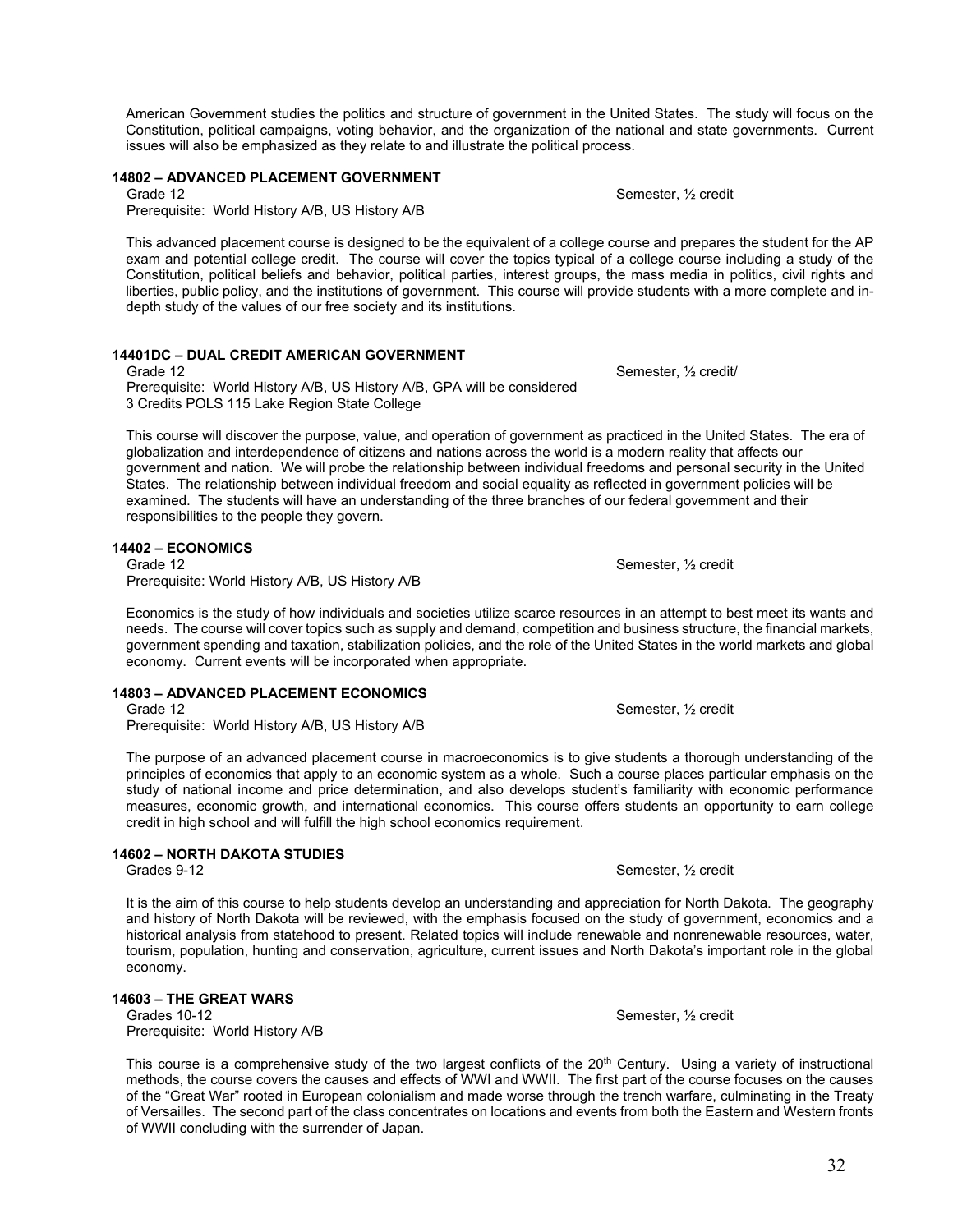### **14604 – CURRENT EVENTS AND THE 21ST CENTURY**

Prerequisite: None

An interactive, issue-based semester course that focuses on the global events in the world today. This course centers around the interactions between world events and the countries that create them, the significance of technology, trade, geography, the conflict and how these pieces fit together to shape our world and the impact these developments will have on the future.

### **14611 – PSYCHOLOGY I**

Grades 10-12 Semester,  $\frac{1}{2}$  credit

Psychology I is an introductory course in the science of human behavior. It is a study of the psychological and environmental factors, which influence the behavior of the individual. Specific areas of study include the history of Psychology, personality, learning, development, abnormal behavior, and treatment of psychological disorders. Due to the nature of this course, Psychology is useful to most students regardless of future plans.

# **14621 – SOCIOLOGY**

Sociology is the study of human and social relationships, which exist within, and impact upon a society. This course will provide students with an understanding of the various social problems and how they impact upon the social system. Specific topics of study include culture, social structure, stratification within society, deviance, criminology, social problems, the family and its role within society, and collective behavior. Due to the nature of this course, Sociology is beneficial for most students regardless of future plans.

### **14804A – ADVANCED PLACEMENT PSYCHOLOGY A**

Grades 10-12 Semester,  $\frac{1}{2}$  credit Prerequisite: Sophomores with approval

The Advanced Placement Psychology course will introduce students to the scientific study of the behavior and mental processes of human beings and animals. The course will cover the following subject areas: history of psychology, biological bases of behavior, sensation and perception, states of consciousness, learning, cognition, motivation and emotion, development, personality, abnormal behavior, treatment of psychological disorders, and social behavior. This is a course that will require students to meet the same demands as an introductory course at the college level. The computer will be used for research and experimental simulations.

# **14804B – ADVANCED PLACEMENT PSYCHOLOGY B**

Prerequisite: AP Psychology A

The Advanced Placement Psychology course will introduce students to the scientific study of the behavior and mental processes of human beings and animals. The course will cover the following subject areas: history of psychology, biological bases of behavior, sensation and perception, states of consciousness, learning, cognition, motivation and emotion, development, personality, abnormal behavior, treatment of psychological disorders, and social behavior. This is a course that will require students to meet the same demands as an introductory course at the college level. The computer will be used for research and experimental simulations.

### **14806DC – DUAL CREDIT INTRODUCTION TO AMERICAN INDIAN STUDIES**

Grades 10-12 Semester,  $\frac{1}{2}$  credit Prerequisite: None

This course explores the history and culture of the Native Americans of North Dakota, from their origins to today. It focuses primarily on the last two hundred years. The course gives a timeline for this history, explores the context of events, and addresses some cultural issues. The course addresses social organization, economies, religion, kinship, diplomacy, and the reasons, motivations, consequences for cultural change. This class introduces students to the complexities of Native cultures in the northern Plains.

### **14631 – JAPANESE STUDIES**

Grades 9-12 Semester,  $\frac{1}{2}$  credit *Offered at Red River High School Only*

This course is designed to meet the needs of students interested in the study of Japanese culture. Students will have the opportunity to explore Japanese culture and customs that will enhance their knowledge of multi-cultural disciplines. Topics will include a study of cultural, economic, political, historical and social aspects of Japanese culture. This course will make

Grades 9 -12 Semester, 1/2 credit

Semester, 1/2 credit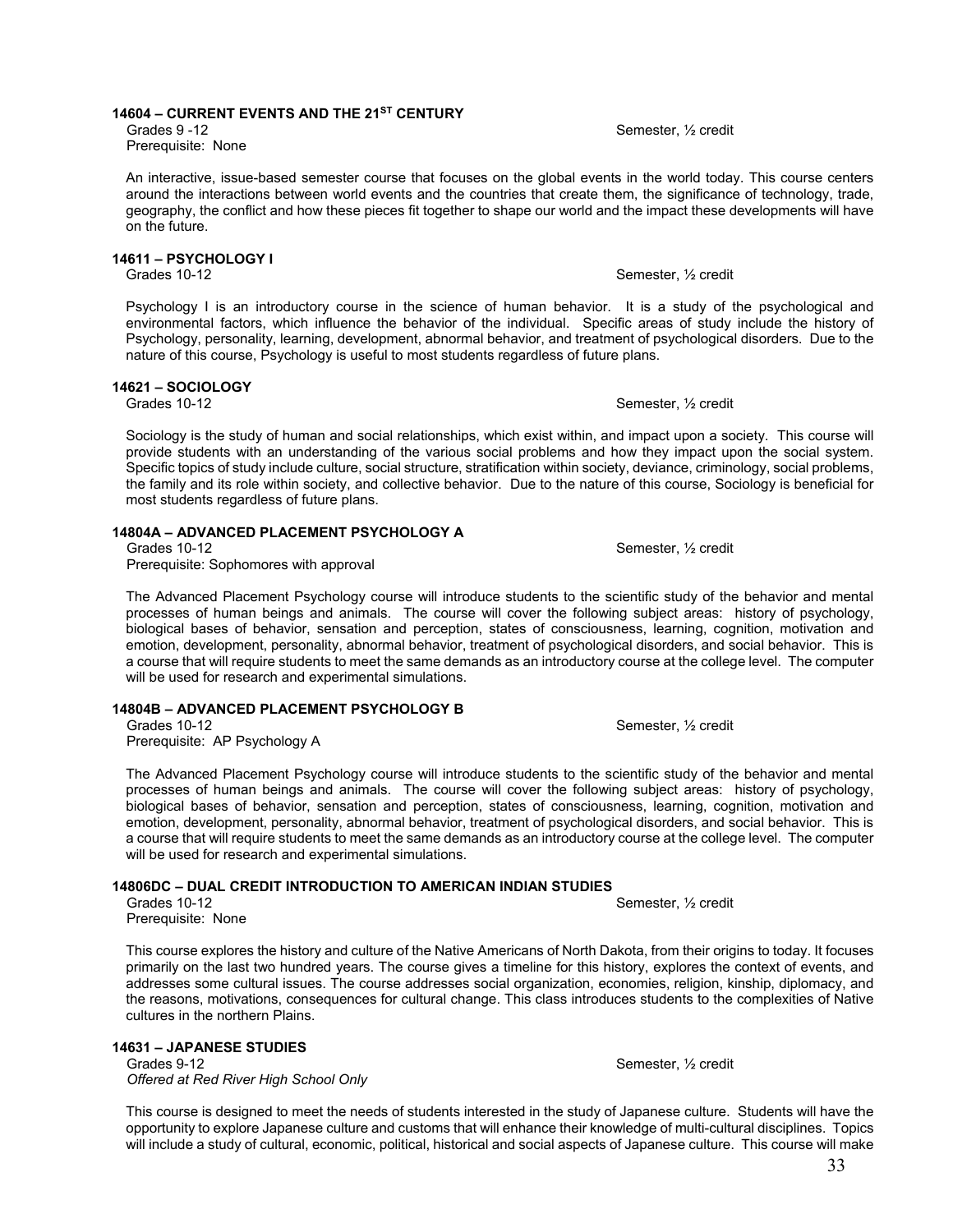students aware of the variety of global connections in both the business and cultural world between major world powers. This course will employ a variety of instructional methods such as: presentations, research, Internet activities, test assessments and other methods.

# **14805A – ADVANCED PLACEMENT WORLD HISTORY A**

Semester, 1/2 credit

Semester, 1/2 credit

Prerequisite: Permission required for freshman

*\*This course satisfies the freshman Global Education requirement and can be used as an elective credit for students that have completed Global Education as a freshman.* 

The AP World History course focuses on developing students' understanding of the world history from approximately 8000 BCE to the present. This college-level course has students investigate the content of world history for significant events, individuals, developments, and processes in six historical periods, and develop and use the same thinking skills and methods (analyzing primary and secondary sources, making historical comparisons, chronological reasoning, and argumentation) employed by historians when they study the past. The course also provides five themes (interaction between humans and the environment; development and interaction of cultures; state building, expansions, and conflict; creation, expansion, and interaction of economic systems; development and transformation of social structures) that students explore throughout the course in order to make connections among historical developments in different times and places encompassing the five major geographical regions of the globe: Africa, the Americas, Asia, Europe, and Oceania.

# **14805B – ADVANCED PLACEMENT WORLD HISTORY B**

Prerequisite: Permission required for freshman, A/P World History A

*\*This course satisfies the freshman Global Education requirement and can be used as an elective credit for students that have completed Global Education as a freshman.* 

The AP World History course focuses on developing students' understanding of the world history from approximately 8000 BCE to the present. This college-level course has students investigate the content of world history for significant events, individuals, developments, and processes in six historical periods, and develop and use the same thinking skills and methods (analyzing primary and secondary sources, making historical comparisons, chronological reasoning, and argumentation) employed by historians when they study the past. The course also provides five themes (interaction between humans and the environment; development and interaction of cultures; state building, expansions, and conflict; creation, expansion, and interaction of economic systems; development and transformation of social structures) that students explore throughout the course in order to make connections among historical developments in different times and places encompassing the five major geographical regions of the globe: Africa, the Americas, Asia, Europe, and Oceania.

# **14901 – SOCIAL STUDIES ASSISTANT**

Semester, 1/<sub>2</sub> credit (*S/U Grading*) The student will assist the classroom teacher. This course does not count toward the eligibility requirement.

### **18668A – ADVANCED PLACEMENT ART HISTORY A**

Grades 10-12 Semester,  $\frac{1}{2}$  credit Prerequisite: World History A/B or Advanced Placement World History A/B

AP Art History is an introductory college-level Art History course. Students cultivate their understanding of art history through analyzing works of art and placing them in historical context as they explore concepts like culture and culture interactions, theories and interpretations of art, the impact of materials, processes, and techniques on art and art making, and understanding purpose and audience in art historical analysis. Content covered will include examples of art and architecture from prehistory to the present in both eastern and western civilizations, as well as the cultural and political landscapes that influenced these works.

# **18668B – ADVANCED PLACEMENT ART HISTORY B**

Prerequisite: World History A/B or Advanced Placement World History A/B, AP Art History A

AP Art History is an introductory college-level Art History course. Students cultivate their understanding of art history through analyzing works of art and placing them in historical context as they explore concepts like culture and culture interactions, theories and interpretations of art, the impact of materials, processes, and techniques on art and art making, and understanding purpose and audience in art historical analysis. Content covered will include examples of art and architecture from prehistory to the present in both eastern and western civilizations, as well as the cultural and political landscapes that influenced these works.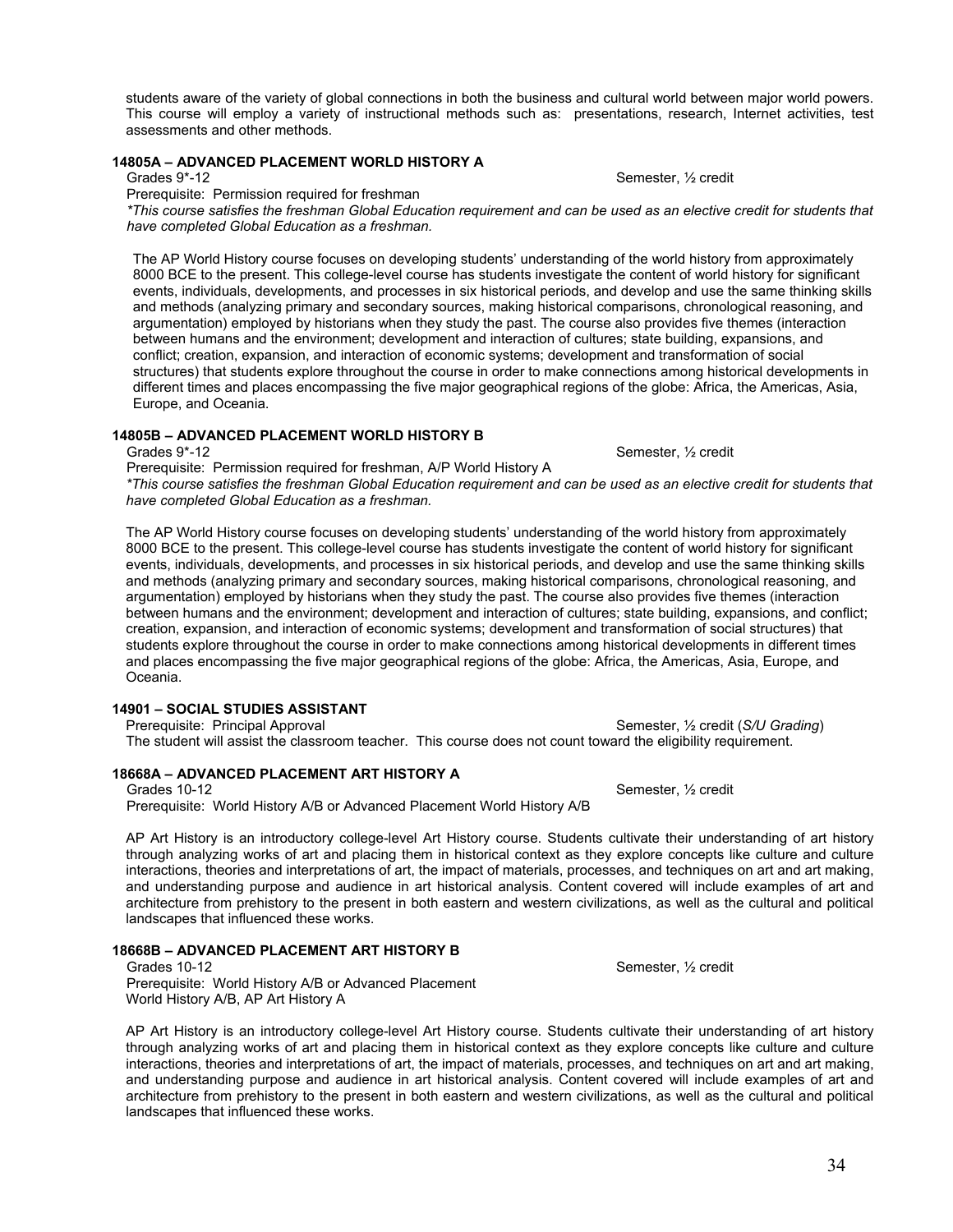### **HEALTH AND PHYSICAL EDUCATION**

The objective of health and physical education curriculum is to promote an understanding and appreciation of the importance of physical activity and the concepts of personal health in the development of the whole person. Key components are an emphasis on efficiency of movement, body control, and consistency within an exercise program so as to learn and enjoy lifetime skills and activities.

| <b>Credit</b> | Course # | <b>Course Title</b>                   | Prerequisite                                                                      | Grade     |
|---------------|----------|---------------------------------------|-----------------------------------------------------------------------------------|-----------|
| $\frac{1}{2}$ | 15001    | <b>Adaptive Physical Education</b>    | None                                                                              | $10 - 12$ |
| $\frac{1}{2}$ | 15105    | <b>Foundations of Fitness</b>         | None                                                                              | 9         |
| $\frac{1}{2}$ | 15202    | Health                                | None                                                                              | $10 - 12$ |
| $\frac{1}{2}$ | 15601    | <b>Personal Wellness</b>              | <b>Foundations of Fitness</b>                                                     | $10 - 12$ |
| $\frac{1}{2}$ | 15602    | Strength and Conditioning             | <b>Foundations of Fitness</b>                                                     | $10 - 12$ |
| $\frac{1}{2}$ | 15606    | Team Sports                           | <b>Foundations of Fitness</b>                                                     | $10 - 12$ |
| $\frac{1}{2}$ | 15612    | Advanced Strength and Conditioning    | Foundations of Fitness,<br>Strength & Conditioning,<br>and/or Instructor Approval | $10 - 12$ |
| $\frac{1}{2}$ | 15623    | Aerobics/Group Exercise               | <b>Foundations of Fitness</b>                                                     | $10 - 12$ |
| $\frac{1}{2}$ | 15624    | Sports and Games                      | <b>Foundations of Fitness</b>                                                     | $10 - 12$ |
| $\frac{1}{2}$ | 15625    | Dance                                 | <b>Foundation of Fitness</b>                                                      | $10 - 12$ |
| $\frac{1}{2}$ | 15626    | Breathe & Stretch and Cardio Training | <b>Foundations of Fitness</b>                                                     | $10 - 12$ |
| $\frac{1}{2}$ | 15627    | <b>Advanced Physical Training</b>     | <b>Foundations of Fitness</b>                                                     | $10 - 12$ |
| $\frac{1}{2}$ | 15635    | <b>General Physical Education</b>     | <b>Foundations of Fitness</b>                                                     | $10 - 12$ |
| $\frac{1}{2}$ | 15635    | Unified Physical Education            | Foundations of Fitness,<br>Application and<br>Recommendation                      | $10 - 12$ |
| $\frac{1}{2}$ | 15641    | Lifetime Fitness and Wellness         | None                                                                              | $11 - 12$ |
| $\frac{1}{2}$ | 15901    | <b>Physical Education Assistant</b>   | Principal Approval                                                                |           |

1 ½ credits of Physical Education and ½ credit in Health are required for graduation. The usual sequence is to take the required courses as follows:

| Grade 9        | Foundations for Fitness - #15105                    | $\frac{1}{2}$ credit                         |
|----------------|-----------------------------------------------------|----------------------------------------------|
| Grade 10       | Health - #15202<br>One course #15601 through #15635 | $\frac{1}{2}$ credit<br>$\frac{1}{2}$ credit |
| Grade 11 or 12 | One course #15601 through #15635                    | $\frac{1}{2}$ credit                         |

**Each Physical Education course can be only taken for a total of one (1) credit throughout High School. If a student takes more than one half credit (1/2) of PE in a given school year, one half credit will be used to meet graduation requirements and the other(s) will be used toward elective credits for graduation.** 

### **15001 – ADAPTIVE PHYSICAL EDUCATION**

Prerequisite: Foundations of Fitness

Class is designed for students with special needs who qualify and are on an IEP.

# **15105 – FOUNDATIONS OF FITNESS**

The Foundations of Fitness course is a comprehensive concept-based program. It is designed to help students take responsibility for their own activity, fitness, and health and to prepare them to be physically active and healthy throughout their adult lives. Students will work in activity and classroom settings. Assessment of personal fitness, the development of a personal activity plan, aquatics, individual, dual and team activities are major components of the course.

Grades 10-12 Semester,  $\frac{1}{2}$  credit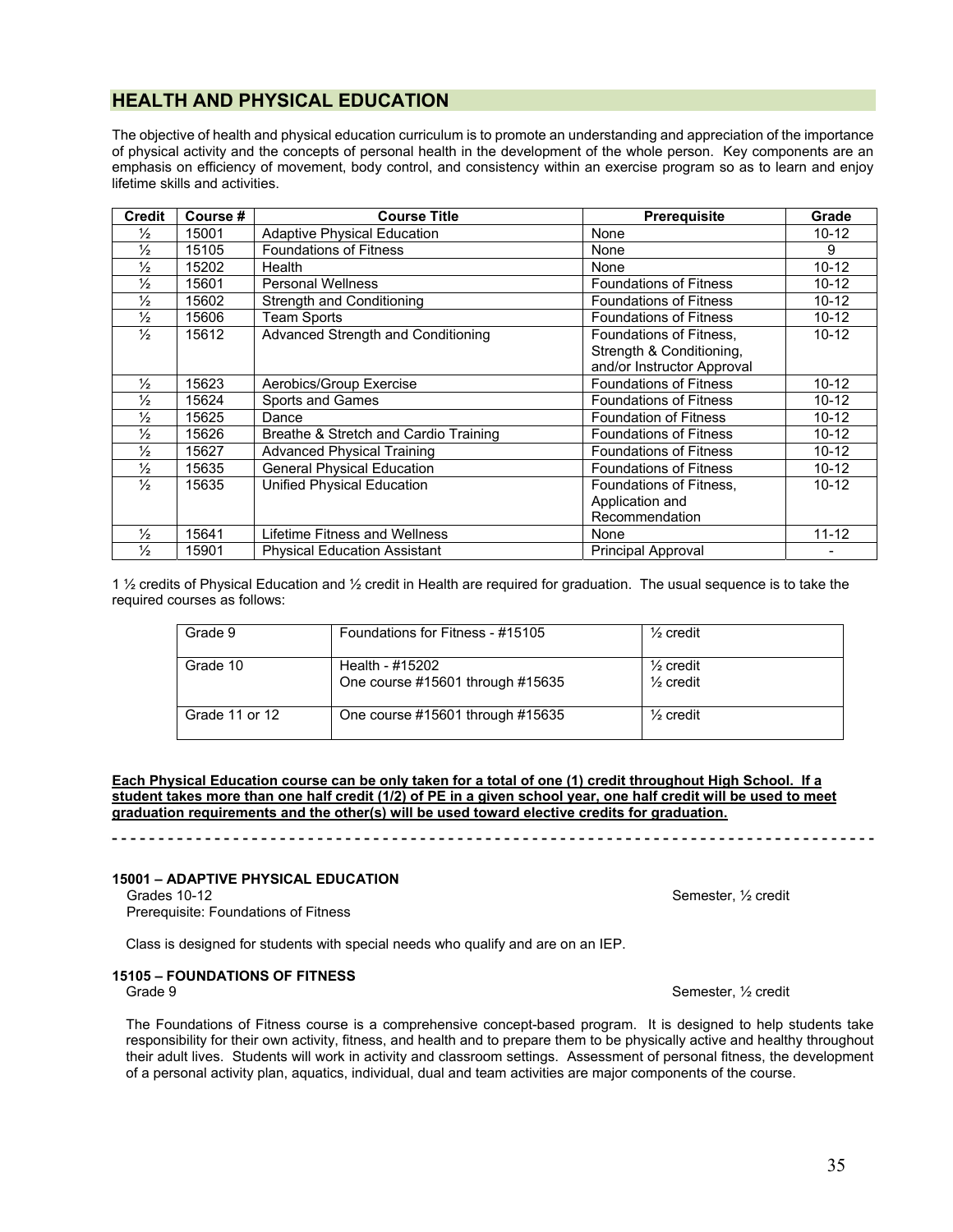Grade 10-12 Semester,  $\frac{1}{2}$  credit

Health provides practical information for students to use as a base for their health decisions. The course objective is to assist students in understanding the six components of health. Within the curriculum are opportunities for students to learn information, assess own behaviors and apply the healthiest solutions. Some of the units covered are: the importance of health, mental health issues, depression, nutrition, stress management, suicide prevention, medicines, alcohol, drug use/abuse, relationships, human sexuality, CPR & AED training and sexually transmitted infections/diseases.

### **15601 – PERSONAL WELLNESS**

**15202 – HEALTH** 

Grades 10-12 Semester,  $\frac{1}{2}$  credit Prerequisite: Foundations of Fitness

This course is an introduction to basic strength training, aerobics, yoga, walking/jogging, and water aerobics. Students will work independently, set personal goals, and revise their personal activity plan.

# **15602 – STRENGTH AND CONDITIONING**

Prerequisite: Foundations of Fitness

This course is designed to teach strength training, stretching, cardio-respiratory activities and agility exercises. Students will learn proper lifting techniques, improve strength, increase flexibility, agility, and improve conditioning. Activities include functional strength exercises, using equipment such as the selectorized machines, dumbbells, and free weights. Cardiorespiratory and flexibility training will be used to enhance strength development.

### **15606 – TEAM SPORTS**

Grades 10-12 Semester,  $\frac{1}{2}$  credit Prerequisite: Foundations of Fitness

Students will participate in activities designed using the Sports Education Model. This class will include floor hockey, football, basketball, and combative games. Additional activities may include lacrosse, team handball, baseball, and aquatic games. Students will work cooperatively to develop individual skill, in addition to offensive and defensive strategies.

### **15612 – ADVANCED STRENGTH AND CONDITIONING**

Grades 10-12 Semester, ½ credit Prerequisite: Foundations of Fitness, Strength and Conditioning and/or Instructor Approval

This course is more advanced than Strength and Conditioning. Exercises will include functional strength exercises, selectorized machines, dumbbells, and free weights. Students will also learn Olympic lifts and basic plyometric training principles to increase fitness. Cardio-respiratory conditioning and flexibility training will be used to enhance strength development.

### **15623 – AEROBICS/GROUP EXERCISE**

Grades 10-12 Semester,  $\frac{1}{2}$  credit Prerequisite: Foundations of Fitness

This course is more advanced than Personal Wellness. Activities with increased intensity such as kickboxing, Pilates, floor aerobics, stability ball, Tae Bo, step aerobics, and Bosu training will be learned. Students will work independently and as a group to improve fitness, set personal and class goals, and revise their personal activity plan.

### **15624 – SPORTS AND GAMES**

Grades 10-12  $\blacksquare$  Semester,  $\frac{1}{2}$  credit Prerequisite: Foundations of Fitness

Students will participate in activities designed using the Sports Education Model. This class will include volleyball, badminton softball, basketball and soccer. Additional activities may include team handball, aquatic games, broomball, pickle ball, and eclipse ball. Students will work cooperatively to develop individual skill, in addition to offensive and defensive strategies.

### **15625 –DANCE**

Grades 10-12 Semester,  $\frac{1}{2}$  credit Prerequisite: Foundations of Fitness

This course aims to develop the student's ability to create, perform, and appreciate dance. Students will learn a variety of styles and genres. Special emphasis will be to challenge and develop movement techniques, rhythm, and coordination.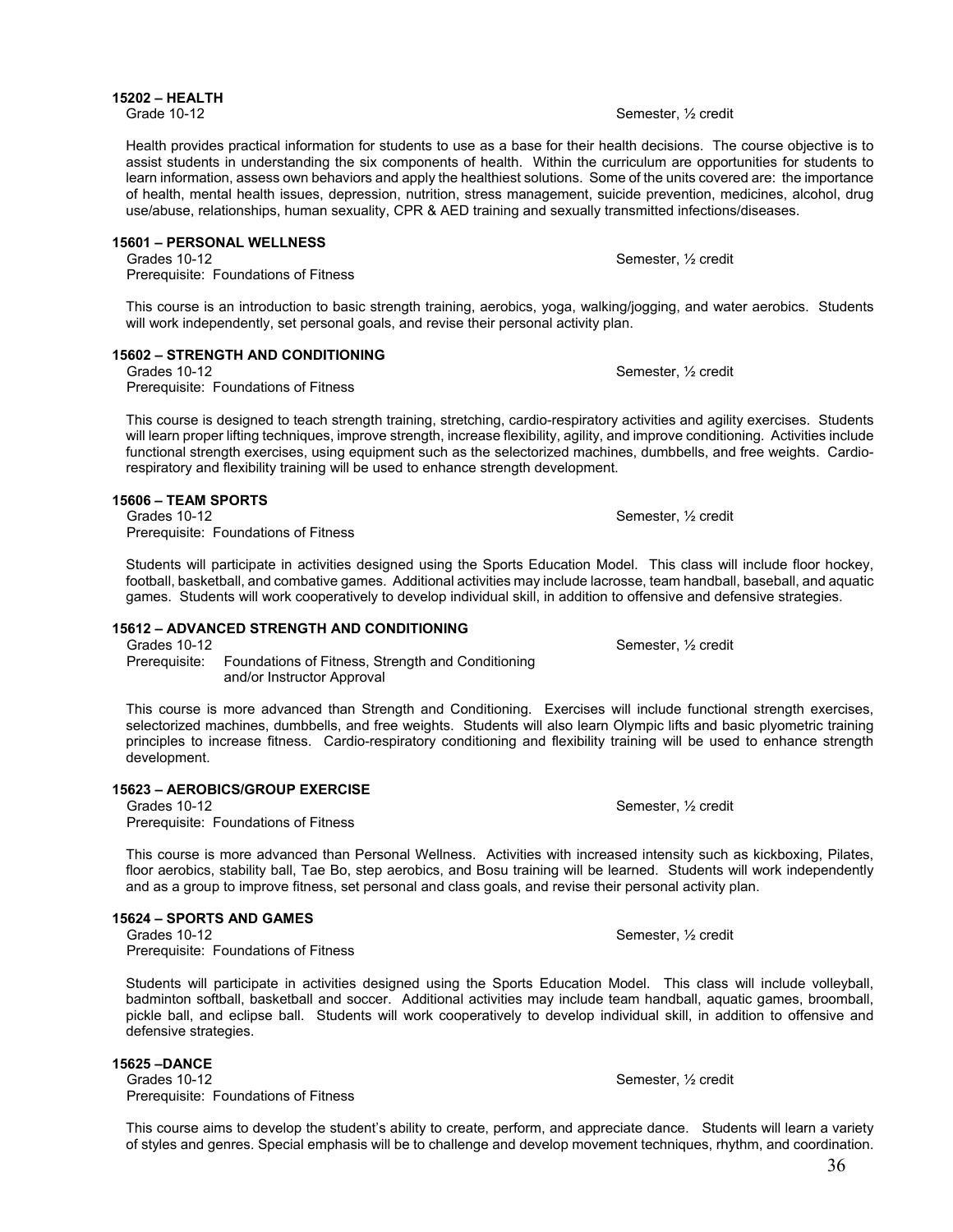### **15626 –BREATHE & STRETCH AND CARDIO TRAINING**

Grades 10-12 Semester,  $\frac{1}{2}$  credit Prerequisite: Foundations of Fitness

This course is designed to improve the student's muscular strength, endurance, flexibility, and cardio-respiratory health. Activities will include walking, jogging, yoga, and the use of cardio equipment.

### **15627 – ADVANCED PHYSICAL TRAINING**

Grades 10-12 Semester,  $\frac{1}{2}$  credit Prerequisite: Foundations of Fitness

Activities will be advanced in nature and is designed for athletes, military bound students or those who want a physical challenge. Activities will include strength training, plyometrics, balance training, circuit training, and cardio-respiratory training.

# **15635 – GENERAL PHYSICAL EDUCATION**

Prerequisite: Foundations of Fitness

Students will learn concepts that promote physical fitness. Activities may include team, dual, and individual sports and aquatics. Students will develop social skills as they interact with other classmates in cooperative and competitive activities.

### **15635 – UNIFIED PHYSICAL EDUCATION**

Grades 10-12 Semester,  $\frac{1}{2}$  credit Prerequisite: *Peer Partner:* Foundations of Fitness, Application, Recommend former PE teacher & approval from Unified PE teacher

*Student w/Disability*: Consult or direct service minutes for adapted PE (IEP), Approval from Unified PE teacher

Unified Physical Education brings together students with and without disabilities in an inclusive setting where all students are challenged to improve their skills and physical fitness level. Curriculum would consist of a variety of lifetime activities and sports skills. In this class, peer partners will participate in class and assist the teacher through modeling, teaching, and coaching functioning as both teammates and partners. This course fulfills a portion of the required 1.5 PE credits for graduation.

### **15641 – LIFETIME FITNESS and WELLNESS**

Grades 11-12 Semester,  $\frac{1}{2}$  credit Prerequisite: None.

This class is designed for seniors so they will understand the need for and assume the responsibility of maintaining a healthy lifestyle. Students will gain knowledge of current health issues through classroom and movement-based activities. These activities will include fitness and wellness practice activities that will enrich their quality of life and preparedness post-high school.

### **15901 – PHYSICAL EDUCATION ASSISTANT**

Prerequisite: Principal Approval **Semester, <sup>1</sup>/<sub>2</sub>** credit *(S/U Grading)* **Semester,** <sup>1</sup>/<sub>2</sub> credit *(S/U Grading) Semester,* 

The student will assist the classroom teacher. This course does not count toward the eligibility requirement.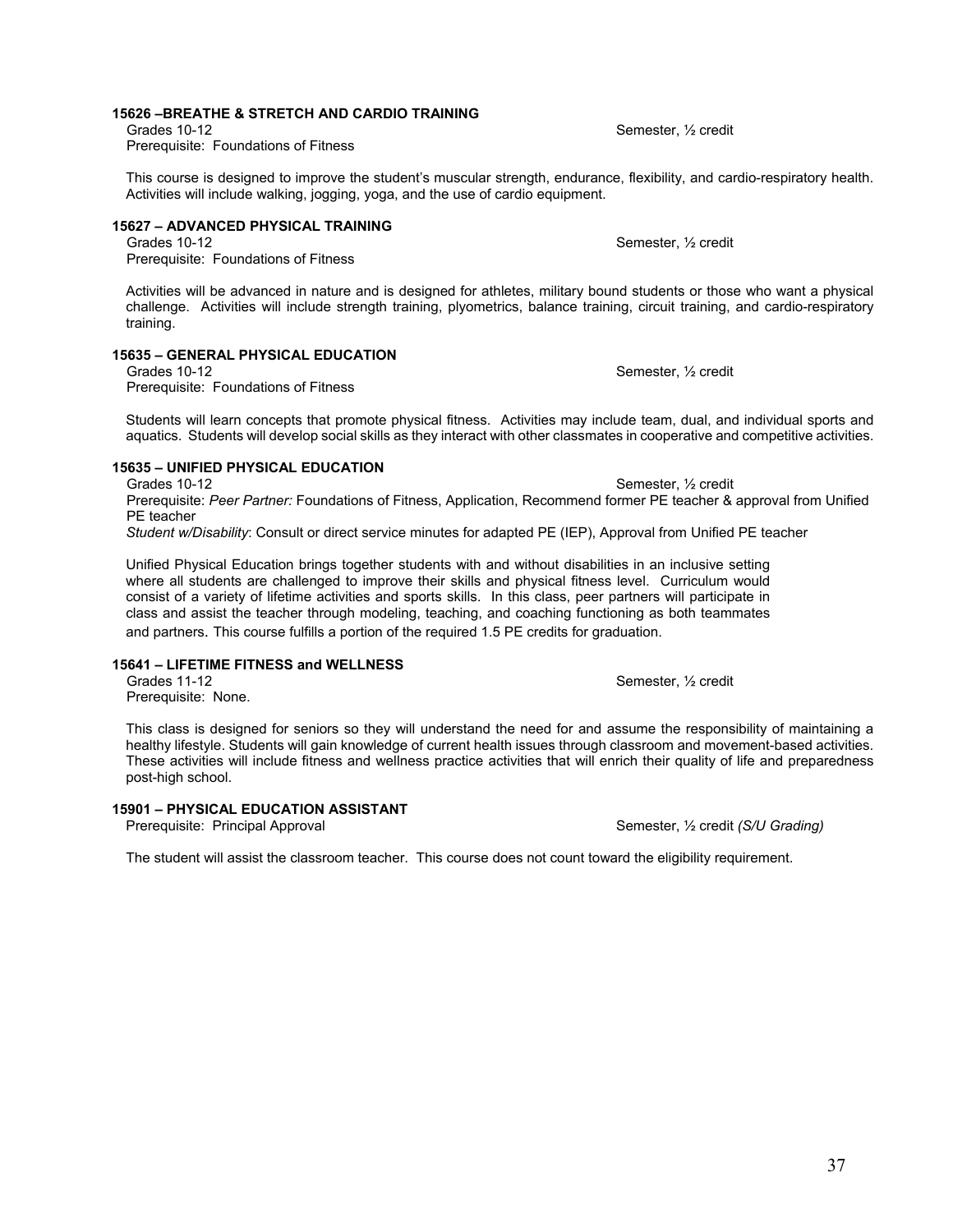### **BUSINESS EDUCATION**

Courses in the Business Education Department are designed to educate students for and about business. Education for business focuses on the development of occupational knowledge, attitudes, and skills essential for a business career. Education about business assists all students in understanding business skills related to business occupations and in personal planning and decision-making.

Business education courses appeal to students with a variety of career interests, abilities, and educational goals. Students who enroll in business education courses find them to be extremely practical, with emphasis on computer technology and education for employment. Explore the many opportunities available and set your sights on a more productive and successful future.

| <b>Credit</b> | Course # | <b>Course Title</b>                 | <b>Prerequisite</b>                     | Grade     |
|---------------|----------|-------------------------------------|-----------------------------------------|-----------|
| $\frac{1}{2}$ | 16605    | <b>Microsoft Office Essentials</b>  | None                                    | $9 - 12$  |
| $\frac{1}{2}$ | 16610    | <b>Personal Finance</b>             | None                                    | $9 - 12$  |
|               | 16611    | Accounting I                        | None                                    | $10 - 12$ |
|               | 16612    | Accounting II                       | Accounting I                            | $11 - 12$ |
| $\frac{1}{2}$ | 16615    | Personal & Business Law             | None                                    | $10 - 12$ |
| $\frac{1}{2}$ | 16617    | <b>Business Communication</b>       | None                                    | $10 - 12$ |
|               | 16618    | Video Production I                  | None                                    | $9 - 12$  |
|               | 16619    | Video Production II                 | Video Production I                      | $10 - 12$ |
| $\frac{1}{2}$ | 16620    | +Microsoft Word                     | Microsoft Office Essentials recommended | $9 - 12$  |
| $\frac{1}{2}$ | 16621    | Web Design                          | Microsoft Office Essentials recommended | $9 - 12$  |
| $\frac{1}{2}$ | 16622    | +Microsoft Excel                    | MS Word or Microsoft Office Essentials  | $9 - 12$  |
|               |          |                                     | recommended                             |           |
| $\frac{1}{2}$ | 16623    | +Microsoft PowerPoint & Publisher   | MS Word or Microsoft Office Essentials  | $9 - 12$  |
|               |          |                                     | recommended                             |           |
| $\frac{1}{2}$ | 16625    | Multimedia                          | Microsoft Office Essentials recommended | $9 - 12$  |
| $\frac{1}{2}$ | 16901    | <b>Business Education Assistant</b> | <b>Principal Approval</b>               |           |

#### *+ Certification available.*

### **16605– MICROSOFT OFFICE ESSENTIALS**

Grades 9-12 Semester,  $\frac{1}{2}$  credit

Microsoft Office Essentials is a course which allows students to develop advanced practices, and enhance their skills in word processing, spreadsheets, and presentation software using Microsoft Office (WORD, EXCEL, and POWERPOINT). Designed for students who want an introductory, yet solid foundation in this integrated software package, this course is good for both college preparation and personal use. It will include development of formatting skills for basic business documents.

#### **16610 – INTRODUCTION TO PERSONAL FINANCE**

Grades 9-12 or Special Approval Semester, 1/2 credit

This course introduces students to personal finance topics and encourages students to take control of their finances. This course is designed for 9-10 grade students and is one semester in length. Topics covered include: basics of checking/savings accounts, credit, budgeting, finding a job, insurance, investing and more. The course provides real-life scenarios that allow students the opportunity to interact with and learn from topics before having to actually apply them in financial situations. Students who take this course are also encouraged to take the advanced course at some point in their high school career.

### **16611 – ACCOUNTING I**

Grades 10-12 **Full year, 1 credit** example of the state of the state of the state of the state of the state of the state of the state of the state of the state of the state of the state of the state of the state of the sta

Accounting I is a preparatory class designed to provide students with a thorough background in basic accounting procedures. This class prepares students to understand the basic concepts necessary to manage the finances, sales, and expenses of a business. Accounting I students will learn about journals, general ledgers, automated accounting systems, balance sheets, income statements, and payroll systems for both a proprietorship and a corporation. This course is recommended for students wanting an introductory foundation in bookkeeping for a business and is good for both college preparation and personal use.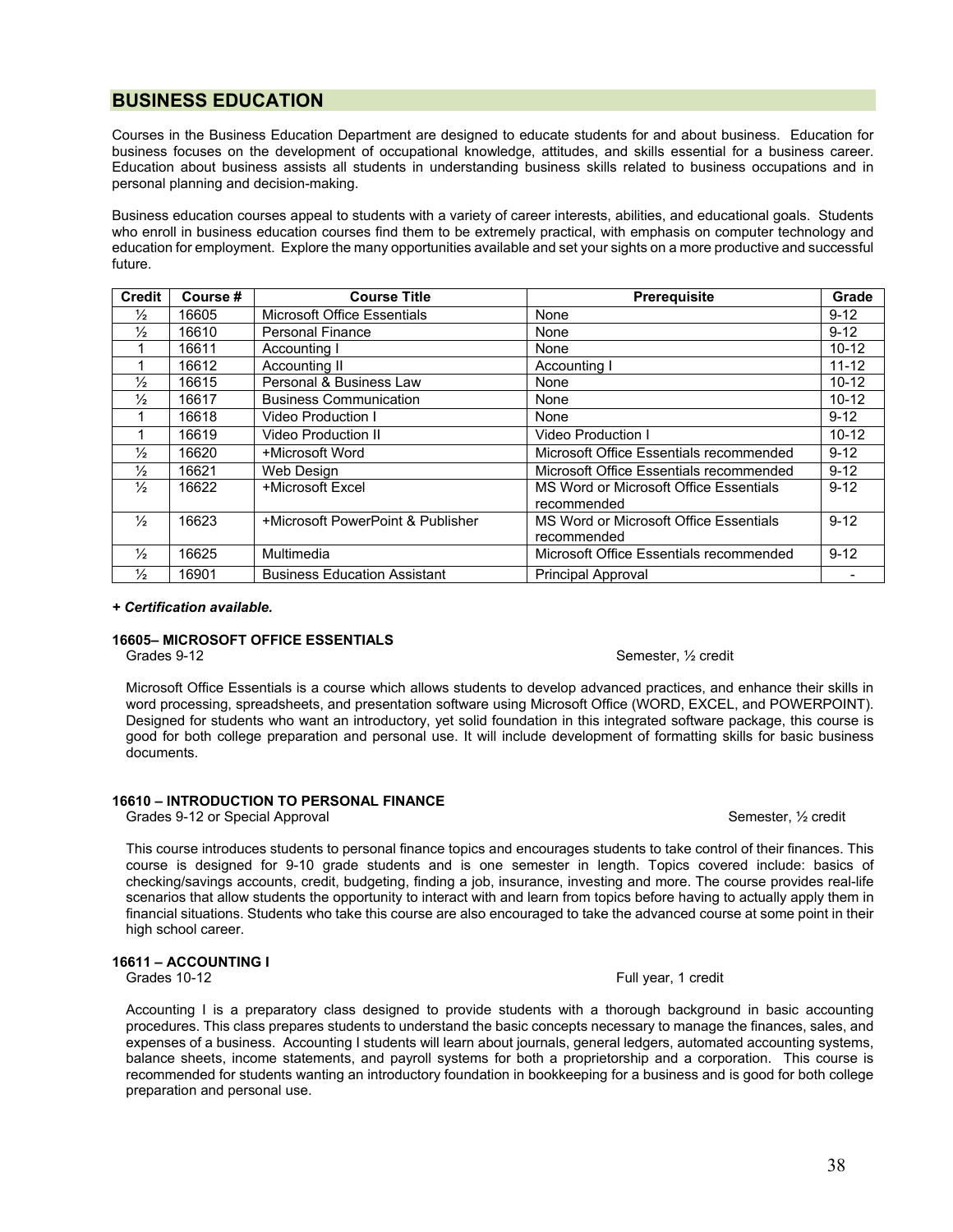**16612 – ACCOUNTING II** Grades 11-12 **Full year, 1 credit** Prerequisite: Accounting I

Accounting II is designed as a continuation of the study of accounting principles for those interested in businesses and retail college degrees. Students will develop and demonstrate skills on the computer. Also, advanced accounting principles will be presented including depreciation, inventory, accruals, deferrals, notes, and tax related forms.

### **16617 – BUSINESS COMMUNICATIONS**

Grades 10-12 Semester,  $\frac{1}{2}$  credit

This course is designed to teach students to use oral and written communication in a clear, courteous, concise, and complete manner on both personal and professional levels. Listening skills, learning styles, and activities will be incorporated to provide the student with a solid base so they are able to communicate effectively. Topics covered include but are not limited to- proper business & business letter writing; proper business & personal email writing; proper technology use in business/personal; interviewing professionals in career interest areas, career research, and cyber security awareness. Students will actively write and create products to use in real-life scenarios. The topics include many practical life applications and are intended to all students, not just those who think they want to pursue business in their future.

### **16618 – VIDEO PRODUCTION I**

This course is course designed to provide students with the basic knowledge and skills related to the video production industry. Emphasis is placed on proper use and application of communication technology to achieve specific objectives. Students are actively involved in both field and studio productions with a variety of purposes. The student will learn how to operate digital video cameras, lighting and audio equipment, and editing software.

# **16619 – VIDEO PRODUCTION II**

Prerequisite: Video Production I

This course provides students with the opportunity to build on the skills learned in Video Production I. Emphasis is placed on direction and production using program proposals, scripts, and story boards to produce refined professional productions.

### **MICROSOFT OFFICE SPECIALIST PROGRAM**

This program provides the opportunity for students to take one, two, or three classes designed to prepare students to take the Microsoft Office Specialist (MOS) exams.

| Course                           | <b>MOS Exam</b> |
|----------------------------------|-----------------|
| Microsoft Word                   | Word            |
| Microsoft Fxcel                  | Fxcel           |
| Microsoft PowerPoint & Publisher | PowerPoint      |

Upon passing the exam, students are then certified as a Microsoft Office Specialist for that particular area. Being a Microsoft Office Specialist provides a valuable industry credential that proves the student has the application skills required by employers.

### **16620 – MICROSOFT WORD**

Grades 9-12  $\blacksquare$  Semester,  $\frac{1}{2}$  credit Prerequisite: Microsoft Office Essentials recommended

This course continues instruction and practice in document composition, formatting, proofreading, and editing skills, which will improve efficiency and productivity. This course also will teach the advanced components and applications of the program to provide an expert level in this program. Students enrolled in this course may obtain the Microsoft Certified Application Specialist in Word to certify their skills for industry and to obtain advanced career placement opportunities.

### **16621 –WEB DESIGN**

Grades 9-12 Semester,  $\frac{1}{2}$  credit Prerequisite: Microsoft Office Essentials recommended

This course is designed to guide students in a project-based environment in the development of up-to-date concepts and skills that are used in the development of today's websites. Students will learn the fundamentals of how the internet works. They will learn and use the basic building blocks of the World Wide Web; HTML5 coding and Cascading Style Sheets

Grades 9-12 Full year, 1 credit

Full year, 1 credit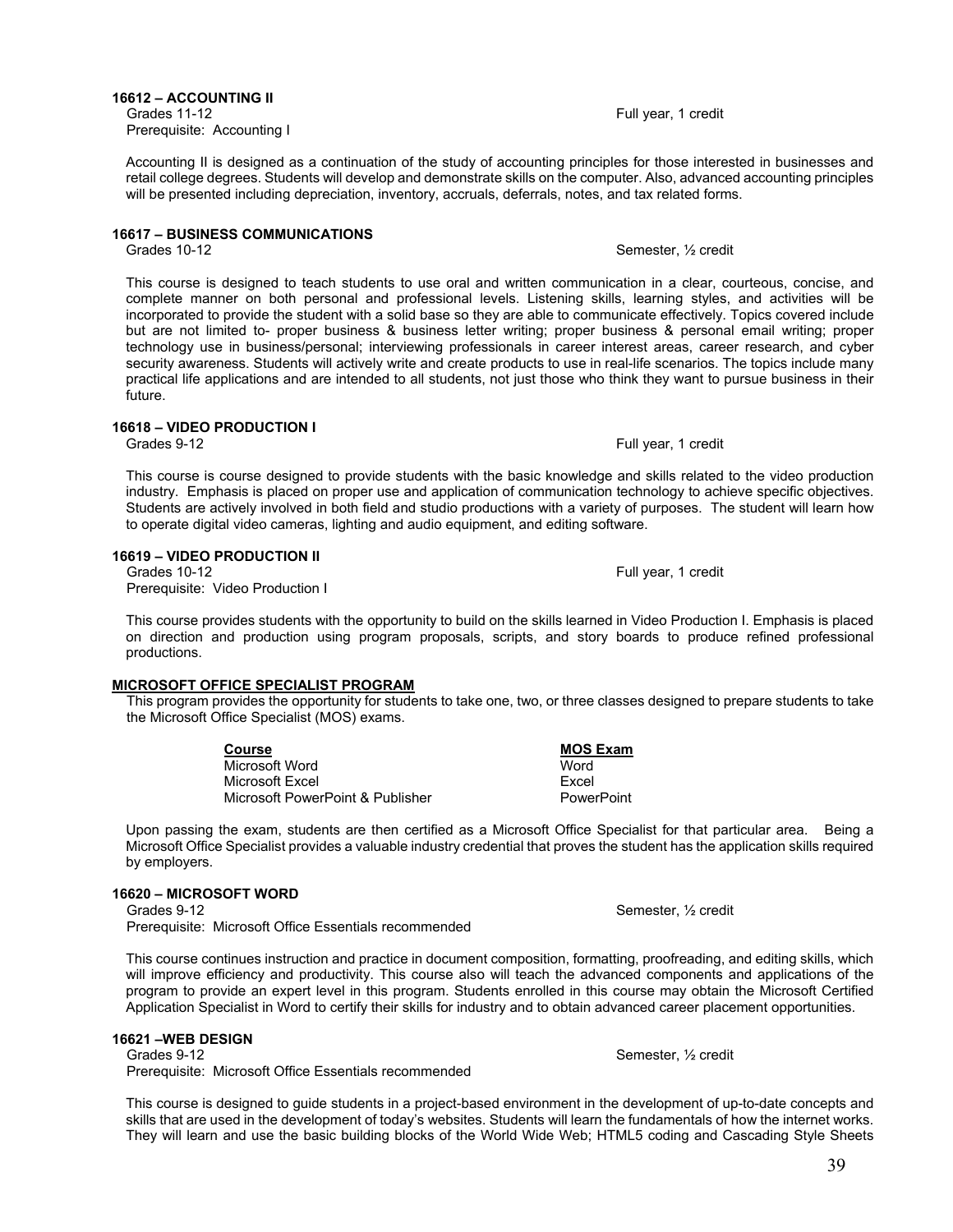(CSS). Students follow the steps to create a website by planning, designing, developing, deploying, and maintaining of the website projects. Students will learn and use different scripting technologies to create more dynamic and interactive websites. They will learn what it takes for a career in Web Development as they complete projects and create their own website(s).

### **16622 – MICROSOFT EXCEL**

Grades 9-12 Semester, 1/2 credit Prerequisite: MS Word or Microsoft Office Essentials recommended

Students will use the operating system and spreadsheet software to analyze business trends and solve problems for business and personal use. This course will develop skills in designing worksheets, writing formulas, analyzing data, charting data, collaborating, managing data, pivot charts/tables, macros and web pages. Students enrolled in this course may obtain the Microsoft Certified Application Specialist in Excel to certify their skills for industry and to obtain advanced career placement opportunities.

### **16623 – MICROSOFT POWERPOINT AND PUBLISHER**

Grades 9-12 Semester,  $\frac{1}{2}$  credit Prerequisite: MS Word/ Microsoft Office Essentials recommended

Students will use the presentation software, PowerPoint, to create colorful and effective business presentations. Students will earn advanced features (e.g. video, web pages, hyperlinks, action buttons, customization features, etc.) of the presentation software and how to present materials correctly to diversified audiences. Students enrolled in this course may obtain the Microsoft Certified Application Specialist in PowerPoint to certify their skills for industry and to obtain advanced career placement opportunities.

### **16625 – MULTIMEDIA**

Grades 9-12 Semester,  $\frac{1}{2}$  credit Prerequisite: Microsoft Office Essentials recommended

This course will provide students the opportunity to use their digital images and videos to create meaningful documentation and production. This course examines the use of software to create images, logos, backgrounds, and control buttons for digital display in multimedia and Internet applications. Students will learn image-editing, animations, file compression, digital audio/video editing, and planning for multimedia applications.

### **16627 – ADVANCED PERSONAL FINANCE**

Prerequisite: None

This course reviews basic personal finance topics, goes more in-depth on advanced personal finance topics and encourages students to take control of their finances. This course is designed for 11-12 grade students, is one semester in length, and does not have any prerequisites, although students who took the introductory course would still greatly benefit from this course. Advanced topics include: exploring post-secondary options, paying for post-secondary options, taxes, investing and IRAs/Roths, insurance, budgeting, credit, and financial pitfalls many adults face. This course provides real-life scenarios that allow students the opportunity to interact with and learn from topics before having to actually apply them in financial situations.

### **16901 – BUSINESS EDUCATION ASSISTANT**

Prerequisite: Principal Approval Semester, <sup>12</sup> credit (*S/U Grading*)

The student will assist the classroom teacher. This course does not count toward the eligibility requirement.

Grades 11-12 Semester, ½ credit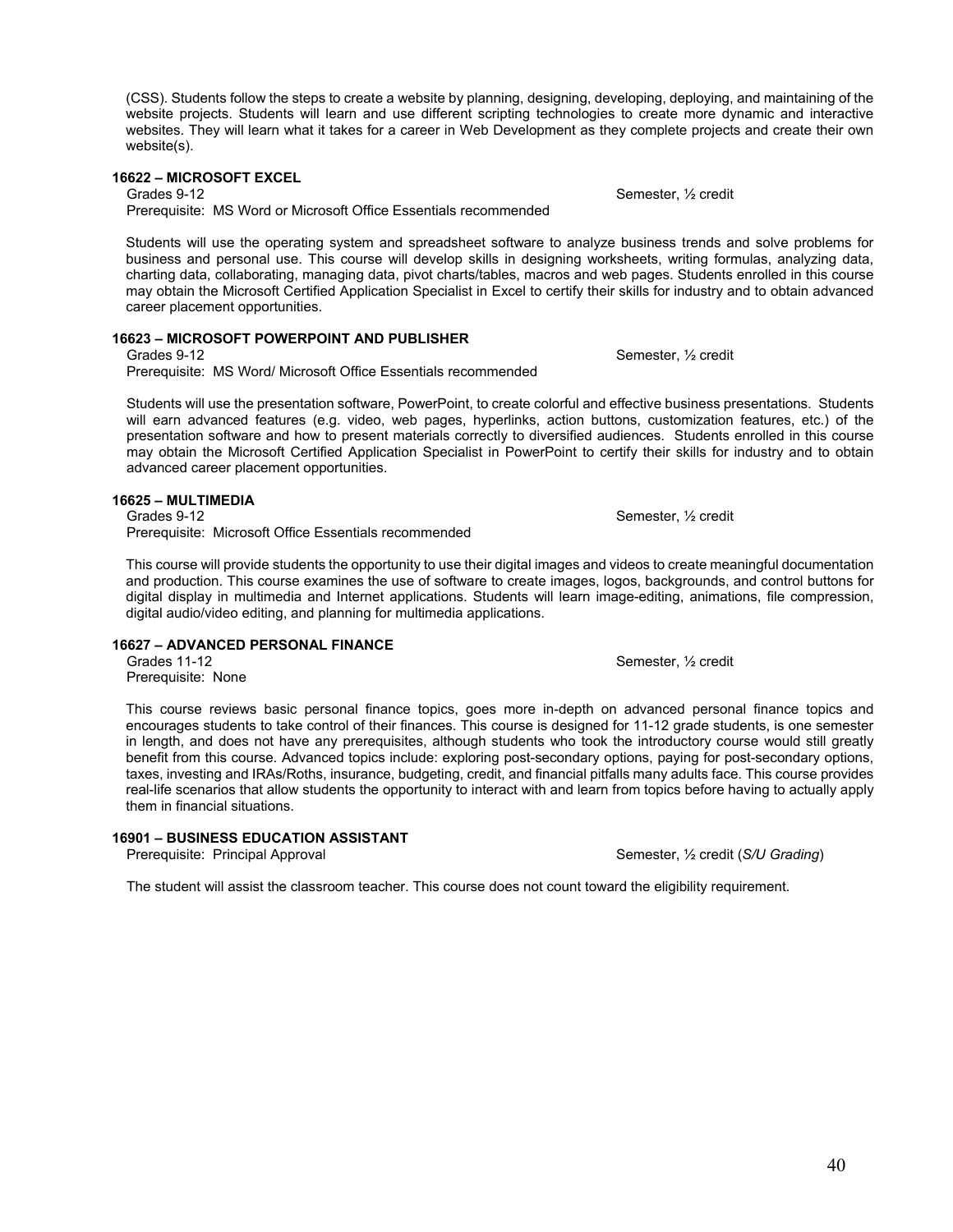### **MARKETING EDUCATION**

The Marketing Education program provides students with instruction in retailing, marketing, management and entrepreneurship. This along with the supervised work experience, working in the school store, computer simulations, and DECA activities makes this program one that might be just for you.

| <b>Credit</b>            | Course # | <b>Course Title</b>                  | <b>Prereguisite</b>                    | Grade                    |
|--------------------------|----------|--------------------------------------|----------------------------------------|--------------------------|
| $\frac{1}{2}$            | 16602    | Introduction to Marketing            | None                                   | $9 - 12$                 |
|                          | 16630    | Marketing I                          | None                                   | $10 - 12$                |
|                          | 16631    | Marketing II                         | Marketing I or instructor approval     | $11 - 12$                |
| $\frac{1}{2}$ or $\cdot$ | 16632    | Model School Store                   | Enrolled or completion of Marketing II | $11 - 12$                |
| 1/2                      | 16902    | <b>Marketing Education Assistant</b> | <b>Principal Approval</b>              | $\overline{\phantom{0}}$ |

# **16602 – INTRODUCTION TO MARKETING**

Introduction to Marketing & Business is designed as an introductory class on the basic concepts of business and marketing as it relates to our society and us. Students will learn about the fundamental business activities and factors affecting business, basic marketing strategies, develop verbal and written communication skills, understand job-seeking strategies and career planning. DECA is the student organization affiliated with this class.

# **16630 – MARKETING I**

Marketing I deals with the fundamentals of a broad range of topics including: advertising, pricing, promotion, human relations, communications, retailing, market research, technical sales and leadership skills. Through the use of computer simulations and class projects students will develop a better understanding of the marketing activities. Throughout the course, students are presented problem-solving situations in which they must use academic and critical-thinking skills. Marketing I also benefits those students planning on attending college by giving them a solid business background. DECA is the student organization affiliated with this course.

### **16631 – MARKETING II**

Grades 11-12 Full year, 1 credit Prerequisite: Enrolled in or completion of Marketing I or Instructor approval

Marketing II furthers students understanding and skills in various marketing functions. This course will emphasize business management and entrepreneurship and all students will complete a start-up business plan. DECA Chapter and School Store activities are an integral part of this course, along with computerized business simulations.

### **16632 – MODEL SCHOOL STORE**

Grades 11-12 Semester, 1/2 credit or Full year, 1 credit Prerequisite: Enrolled in or completion of Marketing II or instructor approval

Students gain practical experience by performing all necessary duties associated with the school store.

### **16902 – MARKETING EDUCATION ASSISTANT**

Prerequisite: Principal Approval Semester, <sup>12</sup> credit (*S/U Grading*)

The student will assist the classroom teacher. This course does not count toward the eligibility requirement.

Full year, 1 credit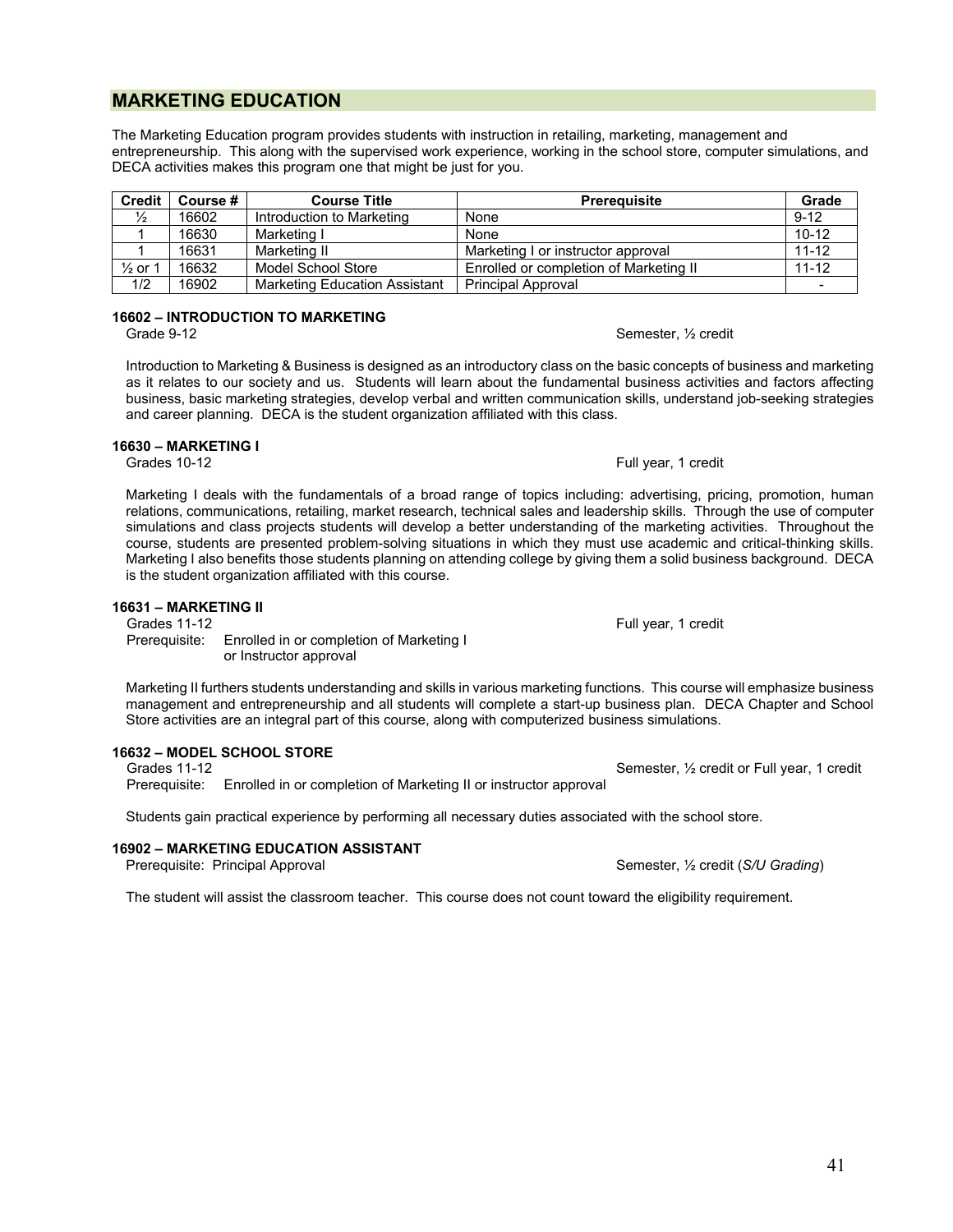### **INFORMATION TECHNOLOGY EDUCATION**

The nature of work and life has changed with rapid technological growth. Labor reports point to the fact that over 90% of high growth jobs will require technology fluency. This means students need to have technology competencies beyond word processing.

Students need to prepare themselves to be network savvy, have technology troubleshooting abilities, and engage in learning and keeping up with technological advances. Women and minorities are under-represented in this field. North Dakota's successful progress into the Informational Economy hinges heavily on the preparation and skill of our students and future workforce.

| <b>Credit</b>      | Course # | <b>Course Title</b>                        | <b>Prerequisite</b>                      | Grade     |
|--------------------|----------|--------------------------------------------|------------------------------------------|-----------|
| ⅓                  | 16640    | Introduction to Computing Essentials       | None                                     | $9 - 12$  |
| $\frac{1}{2}$      | 16641    | +Computer Hardware & Operating Systems I   | None                                     | $10 - 12$ |
| $\frac{1}{2}$      | 16641DC  | +Dual Credit Computer Hardware & Operating | Overall 3.0 GPA                          | $10 - 12$ |
|                    |          | Systems I                                  |                                          |           |
| $\frac{1}{2}$      | 16642    | +Computer Hardware & Operating Systems II  | <b>Computer &amp; Hardware Operating</b> | $10 - 12$ |
|                    |          |                                            | Systems I                                |           |
| $\frac{1}{2}$      | 16642DC  | +Dual Credit Computer Hardware & Operating | Overall 3.0 GPA, Computer                | $10 - 12$ |
|                    |          | Systems II                                 | Hardware & Operating System I            |           |
| $\frac{1}{2}$      | 16645    | +Networking Essentials                     | None                                     | $10 - 12$ |
| $\frac{1}{2}$      | 16645DC  | +Dual Credit Networking Essentials         | Overall 3.0 GPA                          | $10 - 12$ |
| $\frac{1}{2}$      | 16647    | <b>Cybersecurity Essentials</b>            | <b>Networking Essentials</b>             | $10 - 12$ |
| $\frac{1}{2}$      | 16647DC  | Dual Credit Cybersecurity Essentials       | <b>Networking Essentials</b>             | $10 - 12$ |
| $\frac{1}{2}$      | 16648    | <b>Programming Essentials I</b>            | None                                     | $10 - 12$ |
| $\frac{1}{2}$      | 16649    | <b>Programming Essentials II</b>           | <b>Programming Essentials I</b>          | $10 - 12$ |
| $\frac{1}{2}$ or 1 | 16910    | Technology Help Desk Internship            | Instructor Permission                    | 11/12     |

Some of these courses provide opportunities to more specific IT certification programs.

### *+ Certification Available*

### **16640 – INTRODUCTION TO COMPUTING ESSENTIALS**

Grades 9-12 Semester, 1/2 credit

Introduction to Computing Essentials is an exploratory level course that provides students to an exposure to careers and issues related to the emerging area of information technology. Students will gain hands-on experience in three major IT areas, including: Networking, Computer Troubleshooting, and Programming/Computer Science.

### **16641 – COMPUTER HARDWARE & OPERATING SYSTEMS I**

Grades 10-12 Semester,  $\frac{1}{2}$  credit

Computer Hardware and Operating Systems I introduces basic skills and safety procedures required to become an A+ Certified Technician. Emphasis will be on skills needed to build, upgrade, configure, and troubleshoot computers, peripherals, and operating systems. Internet resources are an integral part of instruction, troubleshooting, and research in the classroom. The work-based strategy appropriate for this course is job shadowing.

# **16641DC – DUAL CREDIT COMPUTER HARDWARE & OPERATING SYSTEMS I**

Semester,  $\frac{1}{2}$  credit

3 Credits (CIS 128 Microcomputer Hardware) at Lake Region State College

Computer Hardware and Operating Systems I introduces basic skills and safety procedures required to become an A+ Certified Technician. Emphasis will be on skills needed to build, upgrade, configure, and troubleshoot computers, peripherals, and operating systems. Internet resources are an integral part of instruction, troubleshooting, and research in the classroom. The work-based strategy appropriate for this course is job shadowing.

### **16642 – COMPUTER HARDWARE & OPERATING SYSTEMS II**

Grades 10-12 Semester,  $\frac{1}{2}$  credit Prerequisite: Computer Hardware & Operating Systems I

Computer Hardware and Operating Systems II offers advanced hands-on training and theory to enhance skills introduced Computer Engineering I. New topics include printers, portable systems, networks, Internet, and customer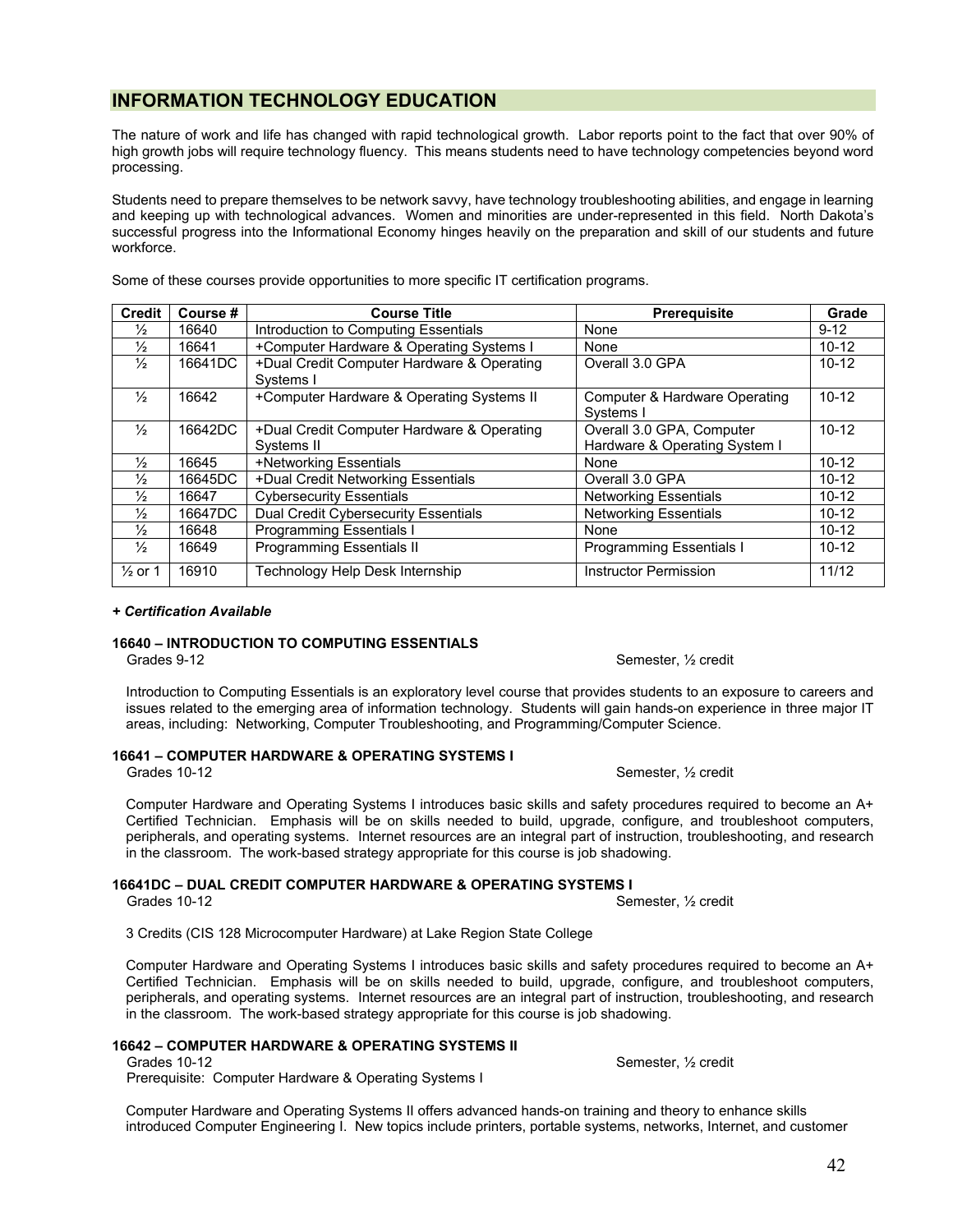interaction. Course content follows industry guidelines for A+ Certification. Work-based strategies appropriate for this course are job shadowing, internship, cooperative education, and apprenticeship

### **16642DC – DUAL CREDIT COMPUTER HARDWARE & OPERATING SYSTEMS II**

Grades 10-12 Semester, 1/2 credit Prerequisite: Computer Hardware & Operating Systems I

3 Credits (CIS 129 Microcomputer Hardware) at Lake Region State College

Computer Hardware and Operating Systems II offers advanced hands-on training and theory to enhance skills introduced Computer Engineering I. New topics include printers, portable systems, networks, Internet, and customer interaction. Course content follows industry guidelines for A+ Certification. Work-based strategies appropriate for this course are job shadowing, internship, cooperative education, and apprenticeship

### **16645 – NETWORKING ESSENTIALS**

Networking Essentials covers basic networking concepts within the context of home and small business networks. Students will develop hands-on networking skills and understand the role networks play in our lives. Through interactive, multimedia content, lab activities, and multi-industry case studies, this course introduces students to networking careers and prepares them for further study. Major units include, planning and installing real network equipment, troubleshooting network connectivity, recognizing and mitigating security threats, configuring basic IP and sharing services.

### **16645DC – DUAL CREDIT NETWORKING ESSENTIALS**

Grades 10-12 Semester,  $\frac{1}{2}$  credit

3 Credits (CIS 224 Networking I) at Lake Region State College

Networking Essentials covers basic networking concepts within the context of home and small business networks. Students will develop hands-on networking skills and understand the role networks play in our lives. Through interactive, multimedia content, lab activities, and multi-industry case studies, this course introduces students to networking careers and prepares them for further study. Major units include, planning and installing real network equipment, troubleshooting network connectivity, recognizing and mitigating security threats, configuring basic IP and sharing services.

### **16647 – CYBERSECURITY ESSENTIALS**

Grades 10-12 Semester, ½ credit Prerequisite: Networking Essentials

The Cybersecurity Essentials course develops basic understanding of information and network security. The course introduces students to characteristics of cybercrime, security principles, technologies, and procedures to defend networks. Through interactive, multimedia content, lab activities, and multi-industry case studies, students build technical and professional skills to pursue careers in cybersecurity. Major units include, implementing procedures to protect data confidentiality and integrity, configuring security controls on networks, servers and workstations, understanding security principles and policies that comply with cyber security laws.

### **16647DC – DUAL CREDIT CYBERSECURITY ESSENTIALS**

Prerequisite: Networking Essentials

3 Credits (CIS 141 Introduction to Cybersecurity) at Lake Region State College

The Cybersecurity Essentials course develops basic understanding of information and network security. The course introduces students to characteristics of cybercrime, security principles, technologies, and procedures to defend networks. Through interactive, multimedia content, lab activities, and multi-industry case studies, students build technical and professional skills to pursue careers in cybersecurity. Major units include, implementing procedures to protect data confidentiality and integrity, configuring security controls on networks, servers and workstations, understanding security principles and policies that comply with cyber security laws.

### **16648 – PROGRAMMING ESSENTIALS I**

Grades 10-12  $\blacksquare$ 

Basic programming concepts are presented which are transferable to other programming languages. Foundational concepts and fundamentals of computer programming including logic, design, coding, structure, and controls are addressed. Careers in programming are explored and students are provided with opportunities to increase their communications, teamwork, and critical thinking skills. Business and technical projects are used to develop programming skills.

Grades 10-12 Semester, 1/2 credit

Grades 10-12 Semester, ½ credit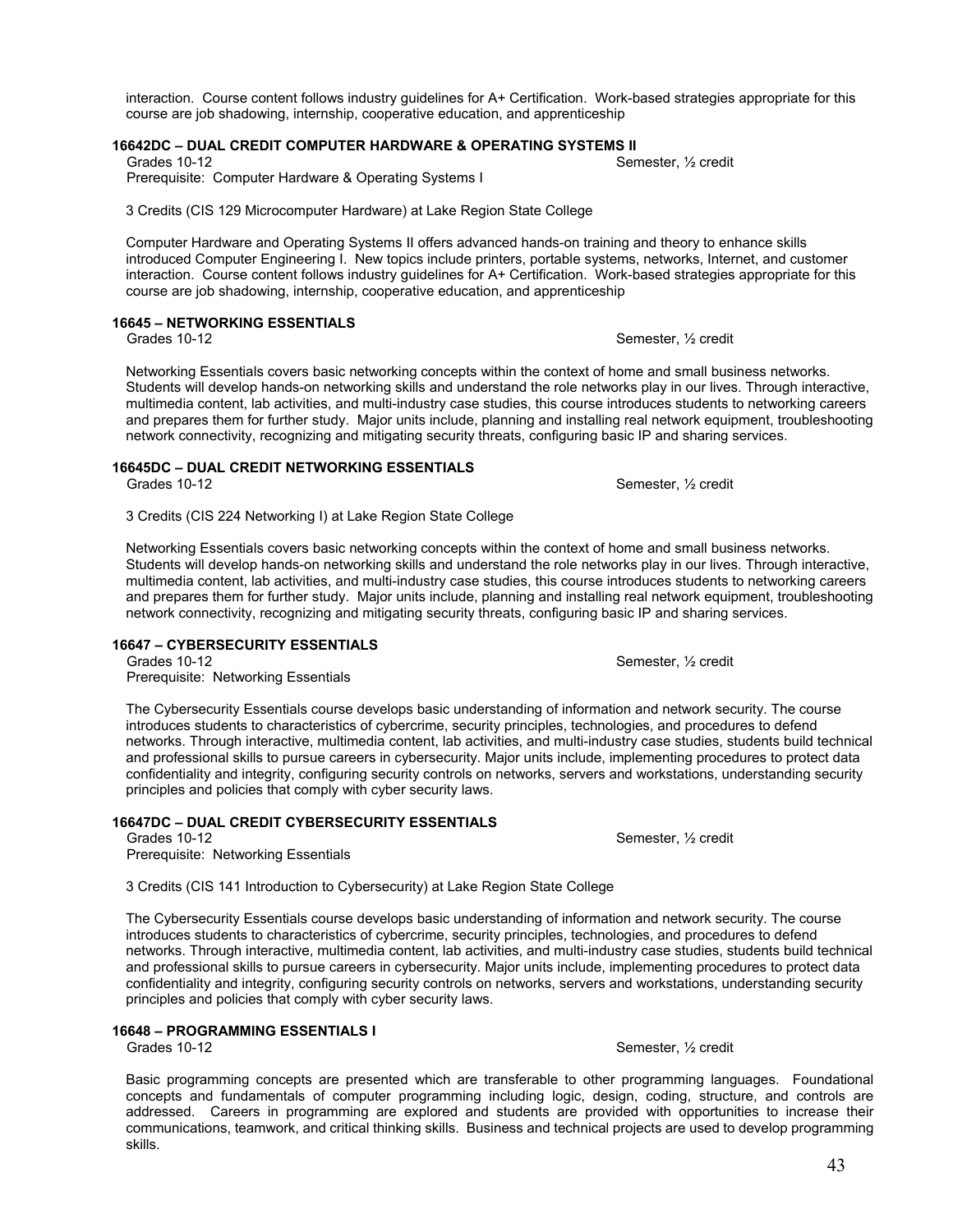# **16649 – PROGRAMMING ESSENTIALS II**

Prerequisite: Programming Essentials I

Semester, 1/2 credit

This course will build upon the fundamental programming concepts learned in Programming Essentials I. Crucial programming skills of logic, design, coding, structure, and controls are expanded and enhanced. Using Visual Basic .NET, students will learn about arrays, classes, bubble sorts, file streams, inheritance and polymorphism. Students will create advanced programming projects including MDI applications and ASP .NET applications working with database management and SQL features. This course will also present units on JAVA and C++. Within each unit of the respective language, students will be introduced how to use conditional control structures, data types, and object oriented development.

### **16910 – TECHNOLOGY HELP DESK INTERNSHIP**

Grades 11-12 Semester, ½ credit or Full Year, 1 credit Prerequisite: Instructor Approval (*S/U Grading*)

The Technology Help Desk Internship class prepares students to interact with users providing first-line technical support resolving general device problems. Students primarily will serve in a help desk role troubleshooting hardware, establishing network configurations, supporting new technologies, repairing devices, and learning the importance of customer service in today's world of technology. When students are not supporting students and/or faculty/staff technology needs, they work on a variety of independent pathways. These pathways allow the ability to explore and develop skills in a variety of technology subjects including computer programming, networking, app development, and web design. This class will be used to help prepare students for one of three certifications: IT Fundamental Certification, CompTIA A+, CCNA or CCENT Certification. This course may be taken for 1/2 or 1 credit and may be repeated. This course is graded and can be used to help meet the credit requirements of the North Dakota Academic and CTE Scholarships. Students requesting to take this class must get instructor permission prior to registration.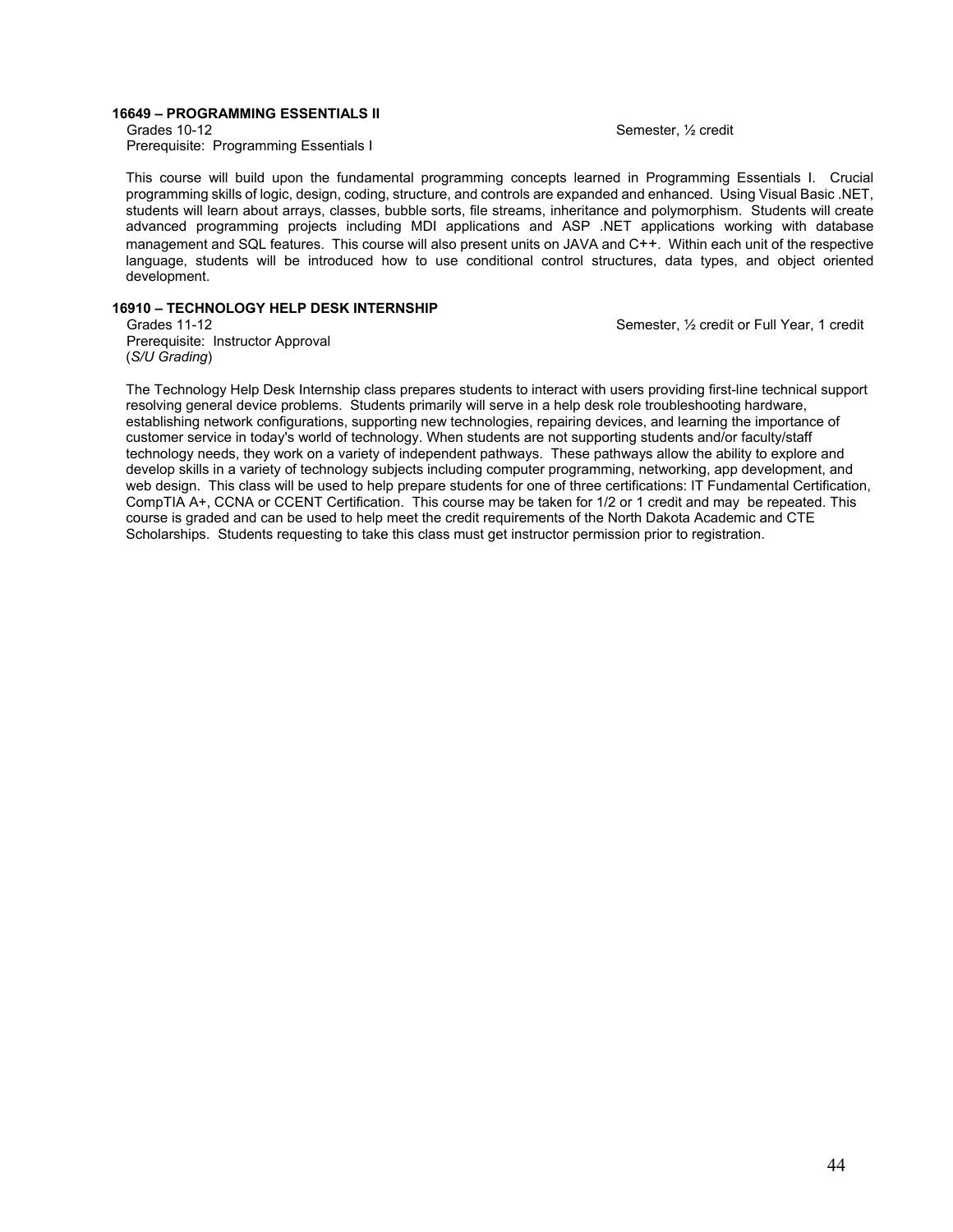### **TECHNOLOGY AND ENGINEERING EDUCATION**

If you enjoy working with your hands and take pride in personal accomplishments you will find many opportunities for success in the various technology education programs.

Remember that changing technology has created a growing need for young people in many technical career fields. Whether you are planning to go to college, technical school or right into the world-of-work you can gain information and preparation for your future. All technology courses are electives.

In courses denoted as PLTW, students engage in open-ended problem solving, learn and apply the engineering design process, and use the same industry-leading technology and software as are used in the world's top companies. Students are provided an opportunity to learn about different engineering disciplines before beginning post-secondary education or careers

| <b>Credit</b> | Course # | <b>Course Title</b>                       | Prerequisite                  | Grade     |
|---------------|----------|-------------------------------------------|-------------------------------|-----------|
|               | 16656    | <b>Robotics</b>                           | Intro to Engineering Design   | $10 - 12$ |
|               |          |                                           | Recommended                   |           |
| $\frac{1}{2}$ | 16661    | Introduction to Power Technology          | None                          | $9 - 12$  |
| $\frac{1}{2}$ | 16674    | Engineering Essentials (A PLTW Course)    | None                          | $9 - 12$  |
|               | 16677    | Introduction to Engineering Design (A     | <b>Engineering Essentials</b> | $10 - 12$ |
|               |          | PLTW Course)                              | Recommended                   |           |
|               | 16678    | Civil Engineering and Architecture (A     | Intro to Engineering Design   | $10 - 12$ |
|               |          | PLTW Course)                              | Recommended                   |           |
|               | 16679    | Principles of Engineering (A PLTW Course) | Intro to Engineering Design   | $10 - 12$ |
|               |          |                                           | Recommended                   |           |
| $\frac{1}{2}$ | 16904    | Technology & Trades Assistant             | <b>Principal Approval</b>     |           |

### **16656 – ROBOTICS**

Grades 10-12 Full year, 1 credit Prerequisite: Introduction to Engineering Design Recommended

The study of Robotics is a class in which students apply STEM related learning in a competitive environment while having fun. Class members learn teamwork, critical thinking and problem solving skills. Topics of equilibrium, motion, momentum, energy conversion, electromagnetism, and optical phenomena is presented in current, real-world applications through an engaging, hands-on manner that helps challenge, motivate, and inspire students. Science, technology, engineering, math concepts and skills come together in order for students to build the best robot possible. The class will use VEX Robotic kits as a core unit and then modify the robots to improve their function based on the current game rules and game pieces. Students will learn to write programming code and apply engineering principles for gear ratios, electrical loads, leverage, motion etc.

# **16661 – INTRODUCTION TO POWER TECHNOLOGY**

Students study the theory and operation of small engines and wind energy. Classroom activities include small engine exploration and repair and various experiments with other power systems. This course is an introduction to Automotive Technology.

### **16674 – ENGINEERING ESSENTIALS (***A PLTW Course***)**

Grades 9-12 Semester, 1/2 credit

Engineering Essentials provides students opportunities to explore the various engineering careers as they solve engaging and challenging real world problems. The course is intended to be a high school student's first exposure to the Project Lead The Way (PLTW) Engineering pathway. PLTW Engineering courses empower students to step into the role of an engineer, adopt a problem-solving mind set, and make the leap from dreamers to doers. The program's courses engage students and challenge them to become better collaborators and thinkers. Students take from the course in demand knowledge and skills they will use in high school and the rest of their lives, on any career path they take.

### **16677 – INTRODUCTION TO ENGINEERING DESIGN** *(A PLTW Course)*

Grades 10-12 Full year, 1 credit with the state of the state of the state of the state of the state of the state of the state of the state of the state of the state of the state of the state of the state of the state of th

Prerequisite: Engineering Essentials Recommended

The major focus of the course is learning how to take an idea through a design process that will eventually be manufactured or produced. Students will learn about various aspects of Mechanical Engineering and Engineering Design. The course covers the following: The Role of an Engineer, The Design Process, Product Design, and Product Analysis and

Semester, 1/2 credit

45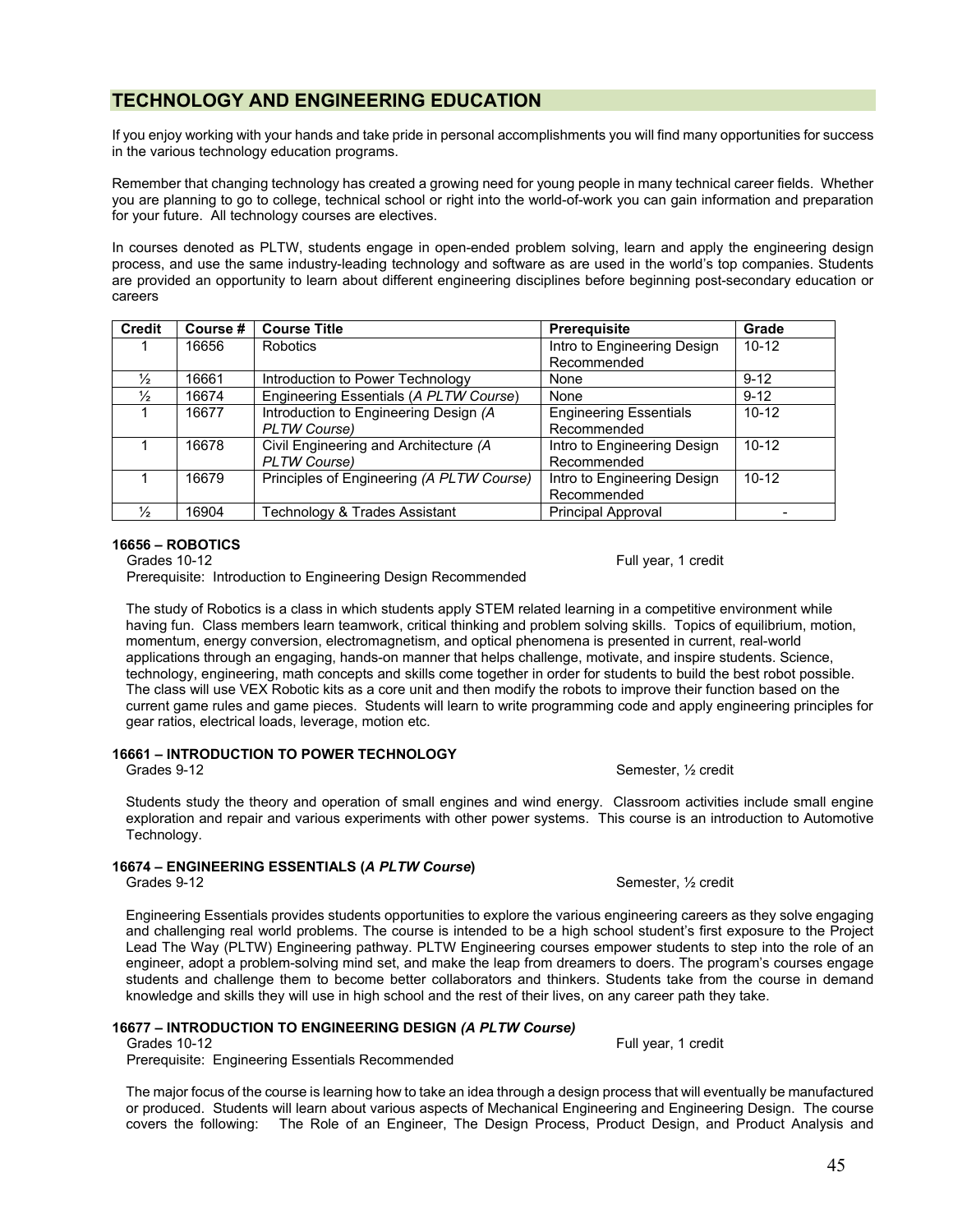Improvement. Students will use a state of the art 3-D design software package to complete projects. Working in teams, you will learn about documenting solutions, solving problems, and communicating solutions to other students.

# **16678 – CIVIL ENGINEERING AND ARCHITECTURE** *(A PLTW Course)*

Prerequisite: Introduction to Engineering Design Recommended

The major focus of the course is a long-term project that involves the development of a property site. Students will learn about various aspects of civil engineering and architecture. The course covers the following: The Roles of Civil Engineers and Architects, Project Planning, Site Planning, and Building Design. Students will use a state of the art 3-D design software package to complete projects. Working in teams, students will learn about documenting projects, solving problems, and communicating solutions to other students.

### **16679 – PRINCIPLES OF ENGINEERING** *(A PLTW Course)*

Grades 10-12 Full year, 1 credit

Prerequisite: Introduction to Engineering Design Recommended

The class focuses on the major concepts of engineering. Students will have an opportunity to investigate engineering and high tech careers. This course covers the following topics: mechanisms, energy sources and applications, machine control, fluid power, statics, material properties and testing, and kinematics. Working in teams, students will develop problem-solving skills and apply their knowledge to research and design to create solutions to various challenges, document their work, and communicate solutions to other students.

### **16904 - TECHNOLOGY AND TRADES ASSISTANT**

Prerequisite: Principal Approval Semester, <sup>1</sup>/<sub>2</sub> credit (*S/U Grading*) Semester, <sup>1</sup>/<sub>2</sub> credit (*S/U Grading*)

The student will assist the classroom teacher. This course does not count toward the eligibility requirement

Full year, 1 credit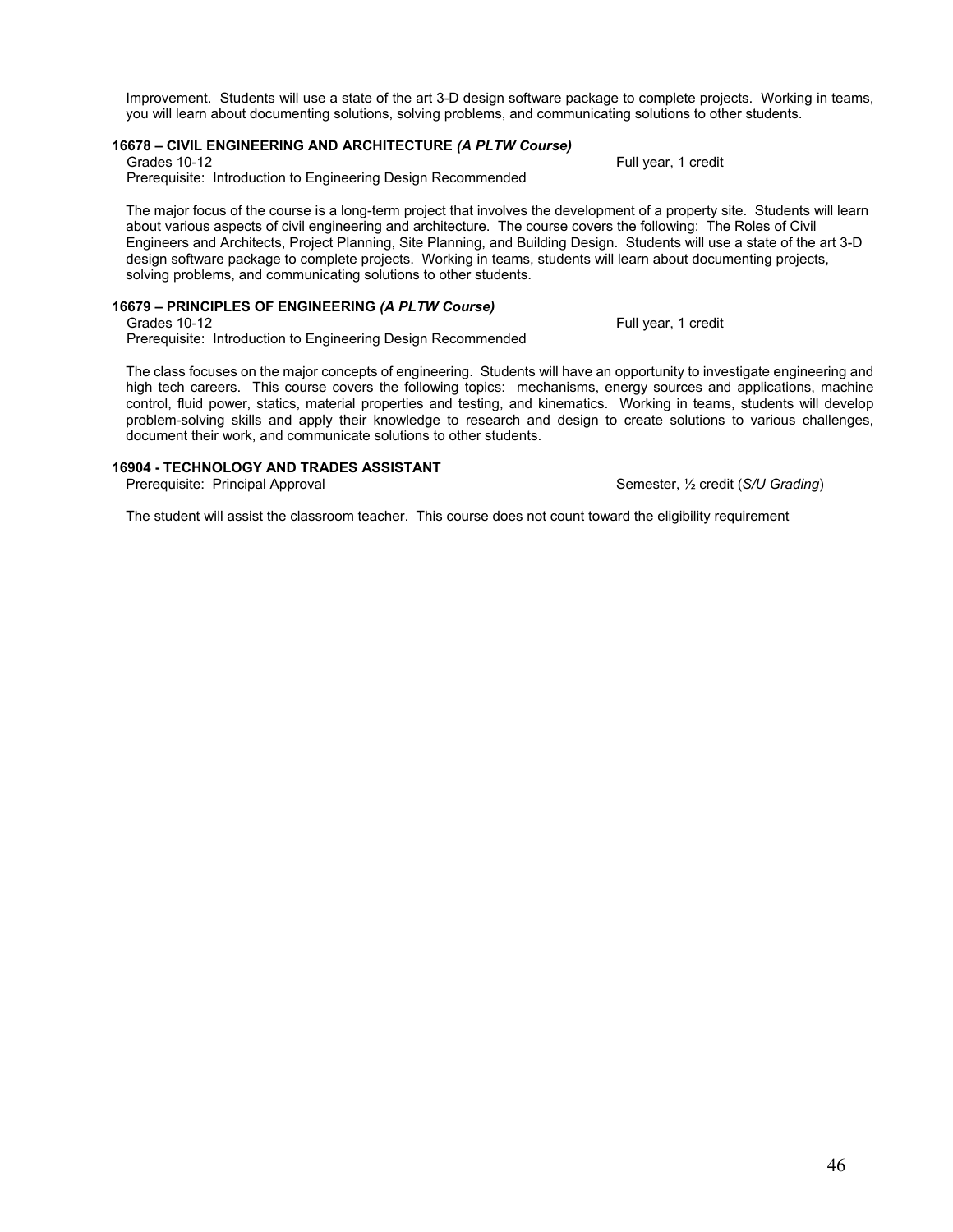### **TRADES AND INDUSTRY**

This group of courses builds on the information, concepts and skills learned in the Technology and Engineering Education courses. So once again if you enjoy working with your hands and take pride in personal accomplishments you will find many opportunities for success in the various Trades, Industry and Technical education programs.

Remember that changing technology has created a growing need for young people in many technical career fields. Whether you are planning to go to college, technical school or right into the world-of-work you can gain information and preparation for your future. All Trades and Industry education courses are electives.

While some of these classes are taught at only one school, they are open to all Grand Forks students who wish to enroll. Transportation between schools is the responsibility of the student.

| <b>Credit</b>  | Course # | <b>Course Title</b>             | <b>Prerequisite</b>          | Grade           |
|----------------|----------|---------------------------------|------------------------------|-----------------|
|                | 16652    | <b>Aviation Technology I</b>    | None                         | $10 - 12$       |
| 1              | 16653    | <b>Aviation Technology II</b>   | <b>Aviation Technology I</b> | $11 - 12$       |
| 1              | 16662    | Automotive Technology I         | None                         | $10 - 12$       |
| 2              | 16663    | Automotive Technology II        | Automotive Technology I      | $11 - 12$       |
|                | 16668    | Introduction to Building Trades | None                         | $9 - 12$        |
|                | 16671    | Woodworking                     | None                         | $10 - 12$       |
| $\mathfrak{p}$ | 16672    | <b>Building Trades</b>          | Intro to Building Trades     | $11 - 12$       |
|                | 16680    | Introduction to Graphic Arts    | None                         | $10 - 12$       |
|                | 16681    | Graphic Arts I                  | Intro to Graphic Arts        | $11 - 12$       |
|                | 16682    | Graphic Arts II                 | Graphic Arts I               | 12 <sup>2</sup> |
| 1/2            | 16904    | Technology & Trades Assistant   | <b>Principal Approval</b>    |                 |

#### **16652 – AVIATION TECHNOLOGY I (***Taught at Red River)* Grade 10-12 Full year, 1 credit

This course covers fundamentals of flight, flight operations, aviation weather, performance and navigation. The course also explores careers in air traffic control, flight dispatching and airport management. Units of instruction include; safety of flight, airport layout, aeronautical charts, radar, radio procedures, airplane power plant, aerodynamics, weather patterns and hazards. Emphasis on applied academics in math and science are integrated throughout the curriculum along with decision-making principles as it applies to flight-related factors.

### **16653 – AVIATION TECHNOLOGY II (***Taught at Red River)*

Grade 11-12 **Full year, 1 credit** example of the state of the state of the state of the state of the state of the state of the state of the state of the state of the state of the state of the state of the state of the stat Prerequisite: Aviation Technology I

Students will be preparing to pass the Federal Aviation Administration, FAA, private pilot written exam. Course will cover advanced flight topics including complete special units related to the Unmanned Aerial System (UAS) and instrument procedures.

### **16662 –AUTOMOTIVE TECHNOLOGY I** *(Taught at Red River)*

Grades 10-12 Full year, 1 credit with the state of the state of the state of the state of the state of the state of the state of the state of the state of the state of the state of the state of the state of the state of th Requirement: Students will be required to bring in their own vehicles to work on.

The General Service Technology program begins with an orientation to the eight areas of NATEF standardized programming - Engine Repair, Automatic Transmissions, Manual Drive, Suspension and Steering, Brakes, Electrical/Electronic Systems, Heating and Air Conditioning, and Engine Performance. This is a sequential course and is a prerequisite to Automotive General Service Technology II.

# **16663 –AUTOMOTIVE TECHNOLOGY II (***Taught at Red River)*

Prerequisite: Automotive Technology I.

Full year, 2 credits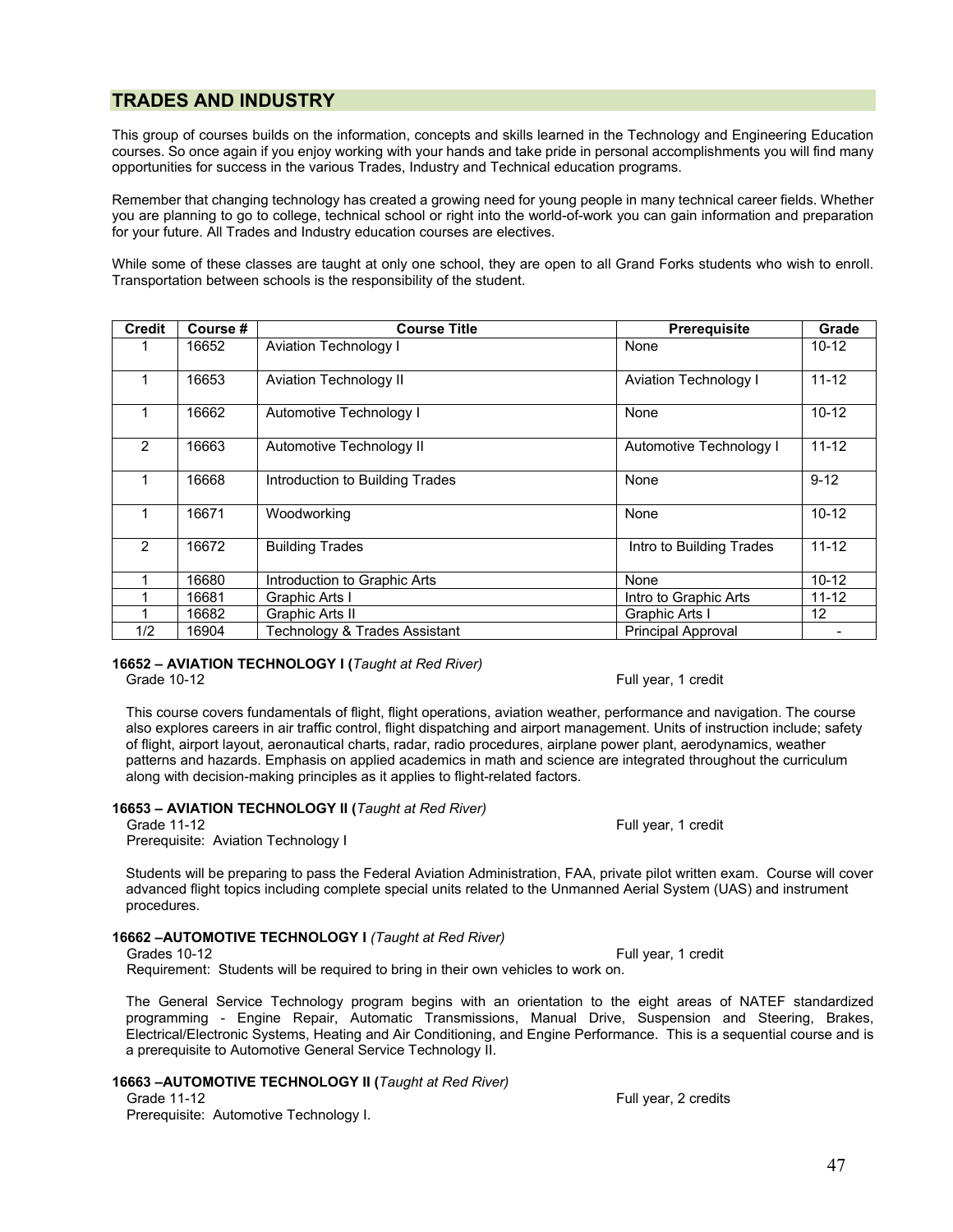The second year General Service Technology consists of a two-hour course continuing orientation to Engine Repair, Automatic Transmissions, Manual Drive, Suspension and Steering, Brakes, Electrical/Electronic Systems, Heating and Air Conditioning, and Engine Performance. Automotive General Service Technology is a preparatory program to enter college Automotive Technology and does prepare students to be eligible for the national ASE certification.

### **16668 – INTRODUCTION TO BUILDING TRADES**

This course is designed to provide the student with basic construction work experience through classroom and hands-on instruction. Basic residential carpentry, roofing and siding installation are studied and experienced through building a garden shed. Emphasis on safety, care and use of hand and power tools, building materials, material applications and costs are some of the units included in this course. Additional traded studied include: electrical wiring, plumbing, HVAC, blue print, and more. After taking Introduction to Building Trades, students will have an excellent knowledge base and be prepared to take Wood Working and also Building Trades class in which a house is constructed from start to finish.

### **16671 – WOODWORKING**

Grades 10-12 **Full year, 1 credit** example of the state of the state of the state of the state of the state of the state of the state of the state of the state of the state of the state of the state of the state of the sta

This course will provide students with an introduction to production concepts. The students will learn to operate and safely use a variety of hand and power tools. These present day tools will be used in the production of parts, projects, and products from wood and plastic. Students will also be introduced to the use of computer software to design a project to be cut on a CNC carving machine. If you are interested in tools, equipment, and working with your hands, this class is a good choice.

#### **16672 – BUILDING TRADES** *(House constructed on site)*

Grades 11-12 **Full year, 2 credits** Prerequisite: Introduction to Building Trades or Instructor Approval

This course is designed to provide basic work experience through classroom instruction and hands-on experience. Basic residential carpentry, plumbing, electrical, drywall, and other related aspects of the trades are studied and experienced by constructing a house. Whenever possible the similarities between residential and commercial construction will be noted. Students are responsible for transportation to construction site.

### **16680 – INTRODUCTION TO GRAPHIC ARTS** *(Taught at Central)*

The course centers on comprehensive graphic arts production skills used to create and reproduce imagery on different types of media. These include typography, layout and design, electronic typesetting and page make-up on paper media. Imagery is also created by sand carving, screen printing, and vinyl applications. The emphasis is on completing the various processes by modeling the methods and equipment used in the graphics industry. This is accomplished through a competency-based curriculum, where students progress at their own speed and work on "live" production work.

### **16681 – GRAPHIC ARTS I** *(Taught at Central)*

Prerequisite: Introduction to Graphic Arts

This course is a continuation of the competency-based Introduction to Graphic Arts. Further emphasis will be placed on the hands-on application of the skills and the information acquired in Introduction to Graphic Arts. with the addition of more complexity. All projects and techniques used involve the use of additional colors and the layering and registration required for replication. Students will research and investigate opportunities in careers related to Graphic Design.

#### **16682 – GRAPHIC ARTS II** *(Taught at Central)*

Grade 12 Full year, 1 credit with the state of the state of the state of the Sun of the Sun of the Sun of the Sun of the Sun of the Sun of the Sun of the Sun of the Sun of the Sun of the Sun of the Sun of the Sun of the Su Prerequisite: Graphic Arts I

This course is a continuation of the competency- based Graphic Arts I. The emphasis is to expand on the acquired skills and take them to the next level. Students will be introduced to the digital side of Graphic Design, including website design/redesign, digital displays and social media graphics. There is a work experience component available.

### **16904 – TECHNOLOGY & TRADES ASSISTANT**

Prerequisite: Principal Approval Semester, <sup>1</sup>/<sub>2</sub> credit (*S/U Grading*) Semester, <sup>1</sup>/<sub>2</sub> credit (*S/U Grading*)

The student will assist the classroom teacher. This course does not count toward the eligibility requirement.

Grade 11-12 **Full year, 1 credit** example of the state of the state of the state of the state of the state of the state of the state of the state of the state of the state of the state of the state of the state of the stat

Grades 10-12 **Full year, 1 credit** example of the state of the state of the state of the state of the state of the state of the state of the state of the state of the state of the state of the state of the state of the sta

Grades 9-12 **Full year, 1 credit** example of the state of the state of the state of the state of the state of the state of the state of the state of the state of the state of the state of the state of the state of the stat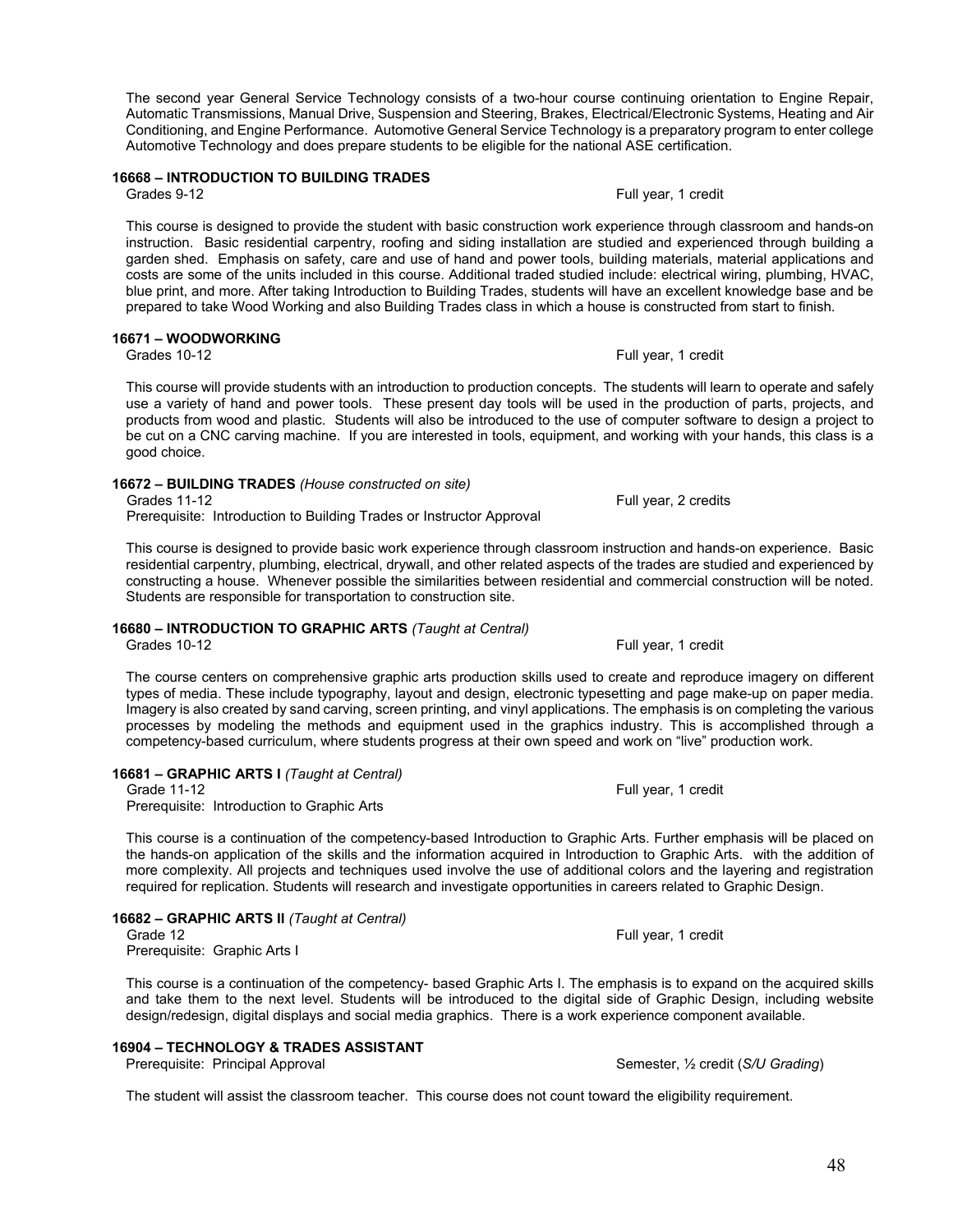### **FAMILY AND CONSUMER SCIENCES**

Consumer Life Skills classes provide the tools and skills a young adult needs to cope in today's changing world. These classes help to transfer reading, writing, and math to real life situations and help students adjust to new technology and living independently. The classes are geared to the maturity and changing interests of a senior high student.

| <b>Credit</b>      | Course # | <b>Course Title</b>                          | <b>Prerequisite</b>        | Grade     |
|--------------------|----------|----------------------------------------------|----------------------------|-----------|
|                    |          |                                              |                            |           |
|                    | 16701    | Life Skills                                  | None                       | $9 - 10$  |
| $\frac{1}{2}$      | 16702    | <b>Child Development</b>                     | None                       | $10 - 12$ |
| $\frac{1}{2}$      | 16703    | <b>Child Guidance</b>                        | None                       | $10 - 12$ |
| $\frac{1}{2}$      | 16704    | Independent Living                           | None                       | $11 - 12$ |
| $\frac{1}{2}$      | 16705    | Food for Today                               | None                       | $10 - 12$ |
| $\frac{1}{2}$      | 16706    | <b>Specialty Foods</b>                       | None                       | $10 - 12$ |
| $\frac{1}{2}$      | 16715    | <b>Interior Design</b>                       | None                       | $10 - 12$ |
| $\frac{1}{2}$      | 16717    | Fashion Styling and Design                   | None                       | $10 - 12$ |
| $\frac{1}{2}$      | 16718    | <b>Textile Arts</b>                          | None                       | $10 - 12$ |
| $\frac{1}{2}$ or 1 | 16712    | Junior Educators of Tomorrow (JET)           | <b>Instructor Approval</b> | $11 - 12$ |
| $\frac{1}{2}$      | 16905    | <b>Family and Consumer Science Assistant</b> | <b>Principal Approval</b>  |           |

### **16701 – LIFE SKILLS**

Grades 9-10 **Full year, 1** credit

This course is an introduction to food and nutrition, relationships, communication skills, child development, basic sewing, housing and money management. Labs and projects are an important part of the learning in this class.

# **16702 – CHILD DEVELOPMENT**

This course is designed for students who want to learn about pregnancy and prenatal development as well as physical, emotional, social, and intellectual development of newborns through age 1. Topics will include brain development, teen pregnancy, sexually transmitted infections, birth defects, child birth preparation, labor and delivery process and current practices. An important part of this course will relate to appropriate infant care and development with a focus on safety considerations to promote the overall health and wellbeing of the child. RealCare infant simulator experience is a required part of this course.

# **16703 – CHILD GUIDANCE**

This course will provide the opportunity to study the development of children from age one through age six. Physical, social, emotional, and intellectual development of toddlers, preschoolers, and school-aged children will be discussed. Other topics covered include safety issues, discipline, abuse and neglect, parenting, social skills, school readiness, special needs, and current events.

### **16704 – INDEPENDENT LIVING**

Grades 11-12 Semester, 1/2 credit

This course is designed to provide skills and knowledge to live successfully after high school. The class covers financial decision making, understanding and managing credit, housing, insurance, communication skills, and consumer rights and responsibilities.

# **16705 – FOOD FOR TODAY**

This course covers the basics of food preparation in the areas of fruits, vegetables, grains, dairy foods, eggs, meat, poultry, and baking basics. Nutrition, special dietary considerations and consumer information will be discussed. Students will have the opportunity to participate in labs which will give them the skills to prepare a variety of foods on their own.

### **16706 – SPECIALTY FOODS**

This course the students the opportunity to participate in culinary lab experiences, related to the preparation of desserts, appetizers, soups, sauces, salads, main dishes, and breads. Special focus is placed on cultural cuisine, advanced cooking terminology and techniques, knife skills, and food presentation.

# Semester, 1/2 credit

Semester, 1/2 credit

Semester, 1/2 credit

Grades 10-12 Semester,  $\frac{1}{2}$  credit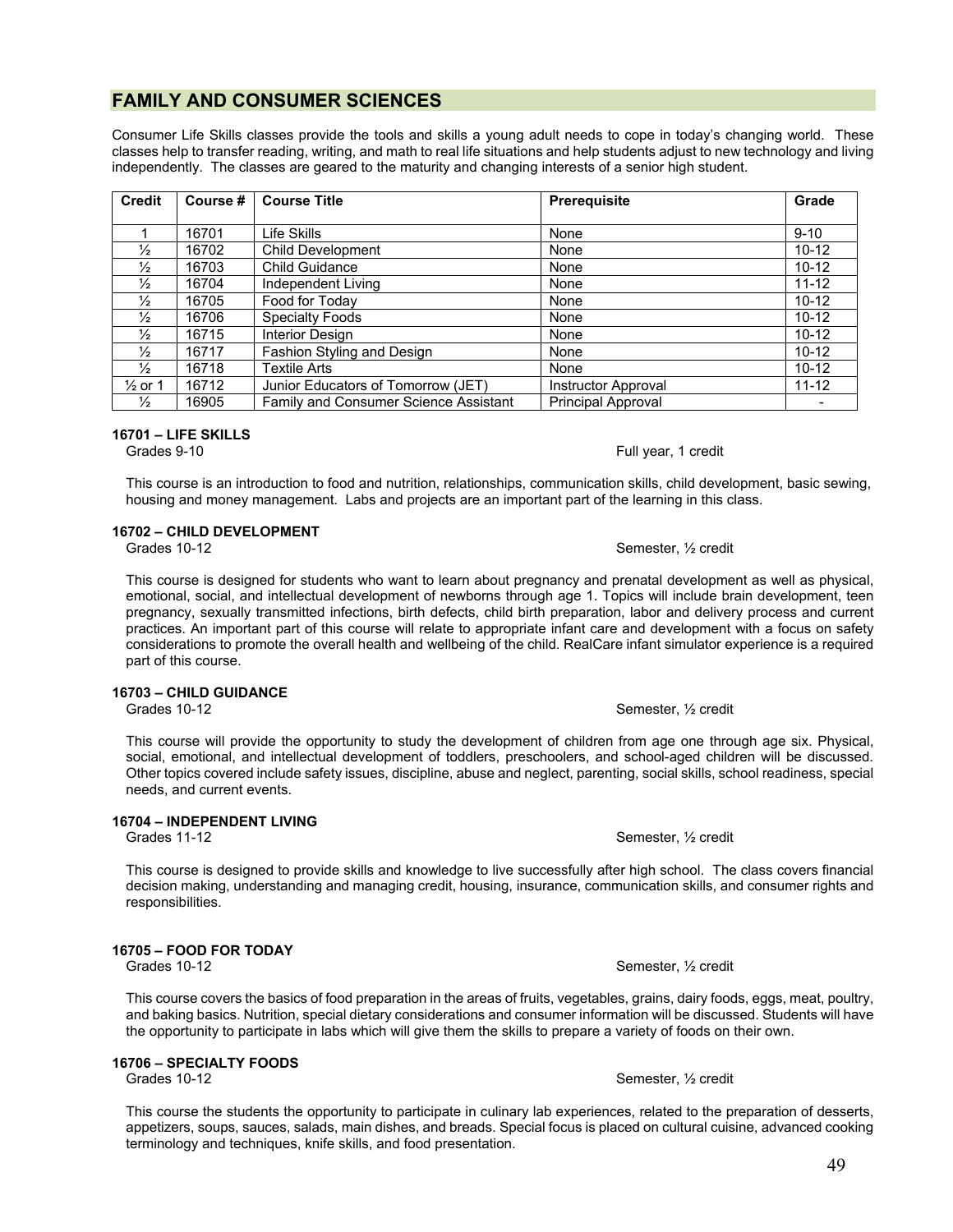### **16712 – JUNIOR EDUCATORS OF TOMORROW (JET)**

 Prerequisites: Principal and Instructor Approval. Student career goals related to education, GPA of at least 3.0, and registered for at least five (5) other classes at the high school.

Recommended: Child Development and Child Guidance

Each JET student will be assigned to a cooperating elementary school teacher and will spend a minimum of one hour in the classroom each day school is in session. Students will meet with the supervising high school teacher at least three times per quarter. Students will provide their own transportation to and from the cooperating elementary school site. Regular journal assignments and in-school assignments will be expected.

### **16715 – INTERIOR DESIGN**

Grades 10-12 Semester,  $\frac{1}{2}$  credit

Interior Design provides students with the opportunity to study the elements required to create attractive and functional living spaces. Students will study factors or selection and cost, as well as interior decoration based on art principles and personal choice. The class will also focus on current trends in housing and interior design. Creativity and application of the elements and principles of design are emphasized, through the creation of hand-on projects and activities. Careers in interior design and related occupations will be explored.

### **16717 – FASHION STYLING AND DESIGN**

Grades 10-12 Semester,  $\frac{1}{2}$  credit

The purpose of this course is to introduce students to basic fashion design. Design terminology for apparel and recognition of design styles are also included as components of the course. Students work on developing and editing collections, studying current fashion trends, fashion history and designers. Students will be required to demonstrate creative use of inspiration and design experimentation through various projects.

### **16718 – TEXTILE ARTS**

Grades 10-12 Semester,  $\frac{1}{2}$  credit

This course will develop the creativity and personal expression of each student utilizing a variety of art, craft and fabric media. Using fiber and textile media and techniques, students will create unique projects. Fiber and textile processes may include: weaving, knitting, fabric printing, tie dying, quilting, batik, and mixed media. Cultural, historic, and aesthetic aspects of these processes will be incorporated into the course. The course will also include a study of textiles and fibers, their properties, care, usage and history.

### **16905 – FAMILY AND CONSUMER SCIENCE ASSISTANT**

Prerequisite: Principal Approval Semester, <sup>1</sup>/<sub>2</sub> credit (*S/U Grading*) Semester, <sup>1</sup>/<sub>2</sub> credit (*S/U Grading*)

The student will assist the classroom teacher. This course does not count toward the eligibility requirement.

Grades 11-12 Grades 11-12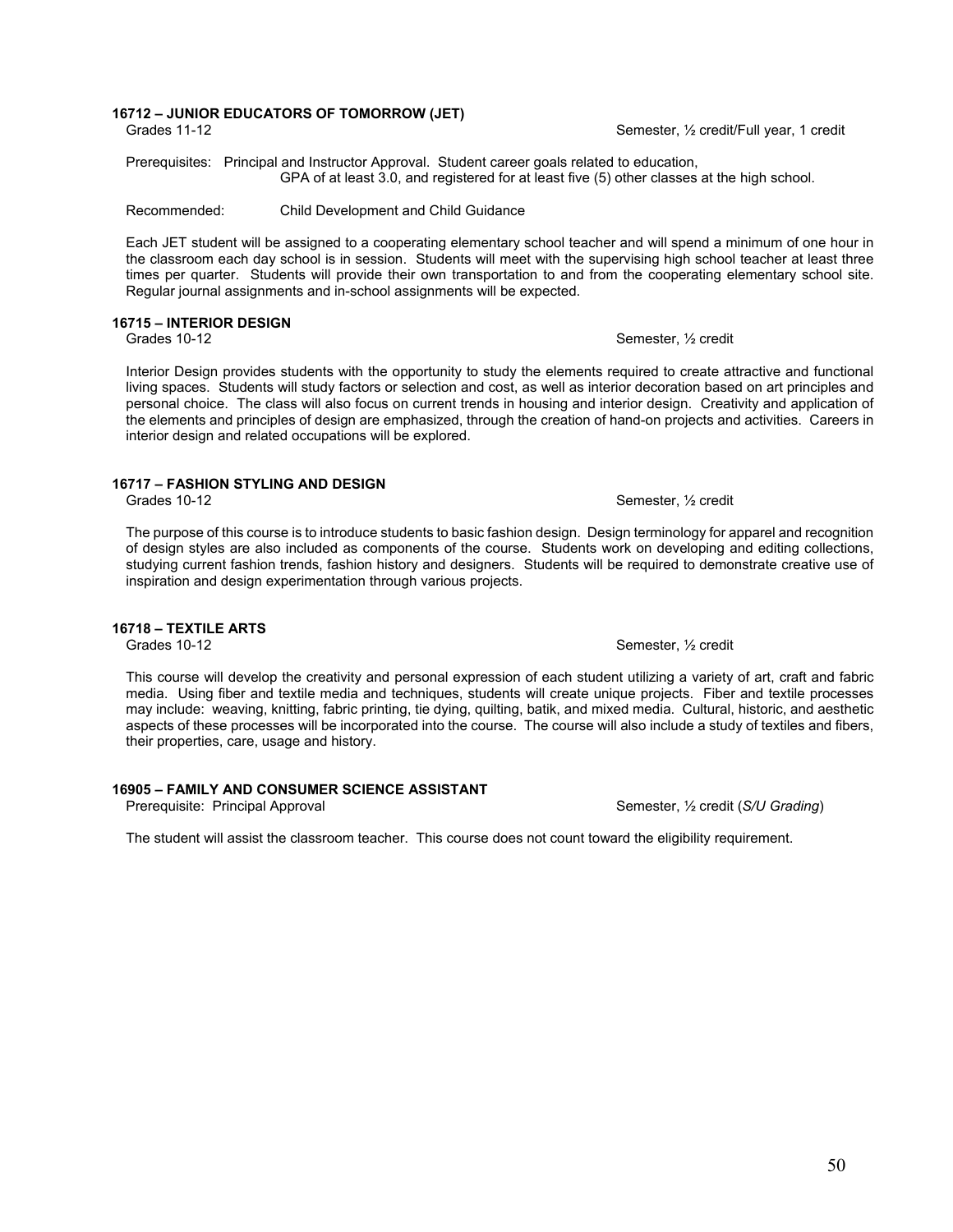### **MEDICAL CAREERS**

The Medical Careers Program has been developed to provide students, interested in the medical field, assistance in determining an occupation that will best suite their capabilities and interests.

| <b>Credit</b> | Course # | <b>Course Title</b>               | <b>Prerequisite</b>                          | Grade     |
|---------------|----------|-----------------------------------|----------------------------------------------|-----------|
|               | 16720    | Introduction to Medical Careers   | None                                         | $10 - 12$ |
| $\frac{1}{2}$ | 16721    | Certified Nursing Assistant (CNA) | Enrolled in or completion of Introduction to | $11 - 12$ |
|               |          |                                   | Medical Careers recommended and/or           |           |
|               |          |                                   | Instructor Approval                          |           |
| $\mathcal{P}$ | 16722    | <b>Medical Careers</b>            | Introduction to Medical Careers, Instructor  | $11 - 12$ |
|               |          |                                   | Approval                                     |           |
| $\frac{1}{2}$ | 16906    | <b>Medical Careers Assistant</b>  | <b>Principal Approval</b>                    |           |
| $\frac{1}{2}$ | 16723    | <b>Medical Terminology</b>        | Online Only - None                           | $10 - 12$ |
| $\frac{1}{2}$ | 16723DC  | Medical Terminology Dual Credit   | Online Only - None                           | $10 - 12$ |

### **16720 – INTRODUCTION TO MEDICAL CAREERS**

Grades 10-12 Full year, 1 credit

Full year, 2 credits

This is a one period year-long class designed to introduce the student to a variety of medical related careers. Many speakers from the health care community enhance this learning experience. The course also addresses concepts specific to health care, such as infection control, medical ethics, anatomy and physiology, nutrition, growth and development. This is a good choice for students who want to explore the idea of working in the medical field.

### **16721 – CERTIFIED NURSING ASSISTANT (CNA)**

Grades 11-12 Semester, 1/2 credit

 Prerequisite: Enrolled in or completion of Introduction to Medical Careers recommended and/or Instructor Approval

Requirement: Students must furnish their own transportation to work site and provide updated immunization record including Hepatitis B or a signed waiver and current COVID and influenza vaccines required by clinical sites.

This course has been approved by the North Dakota Department of Health to prepare the student to take the CNA certification exam. This is a one period semester course designed to teach the student the skills necessary to work as a CNA. It includes sixteen hours of clinical experience at local nursing homes. This course has been articulated for college credit at Northland Community College. Students are required to have up to date immunizations, including current influenza vaccine and tuberculosis testing. The student must provide his/her own transportation to nursing home for tours and clinicals.

# **16722 – MEDICAL CAREERS**

Prerequisite: Introduction to Medical Careers, Instructor Approval

Requirement: Students must furnish their own transportation to work site and provide updated immunization record including Hepatitis B or a signed waiver and current COVID and influenza vaccines required by clinical sites.

For students who have completed the Intro course and want to learn more. This is a two period year-long course. The student participates in tours of various local health care sites and spends nine weeks at clinical sites during the second semester. This allows the student to "try on" a variety of medical careers and settings. The class includes a deeper focus on issues such as anatomy and physiology, medical terminology, employability skills, legal and ethical responsibilities, communication, mental health, end of life needs, service learning projects, and wellness. The student also completes American Heart Association CPR and First Aid, which have been articulated for college credit at Northland Community College. HIPAA certification and Medical Terminology are also completed during Medical Careers. Students are required to have up to date immunizations, including current influenza vaccine and tuberculosis testing. The student must provide his/her own transportation to tour/clinical sites.

### **16906 – MEDICAL CAREERS ASSISTANT**

Prerequisite: Principal Approval Semester, <sup>1</sup>/<sub>2</sub> credit (*S/U Grading*) Semester, <sup>1</sup>/<sub>2</sub> credit (*S/U Grading*)

The student will assist the classroom teacher. This course does not count toward the eligibility requirement.

51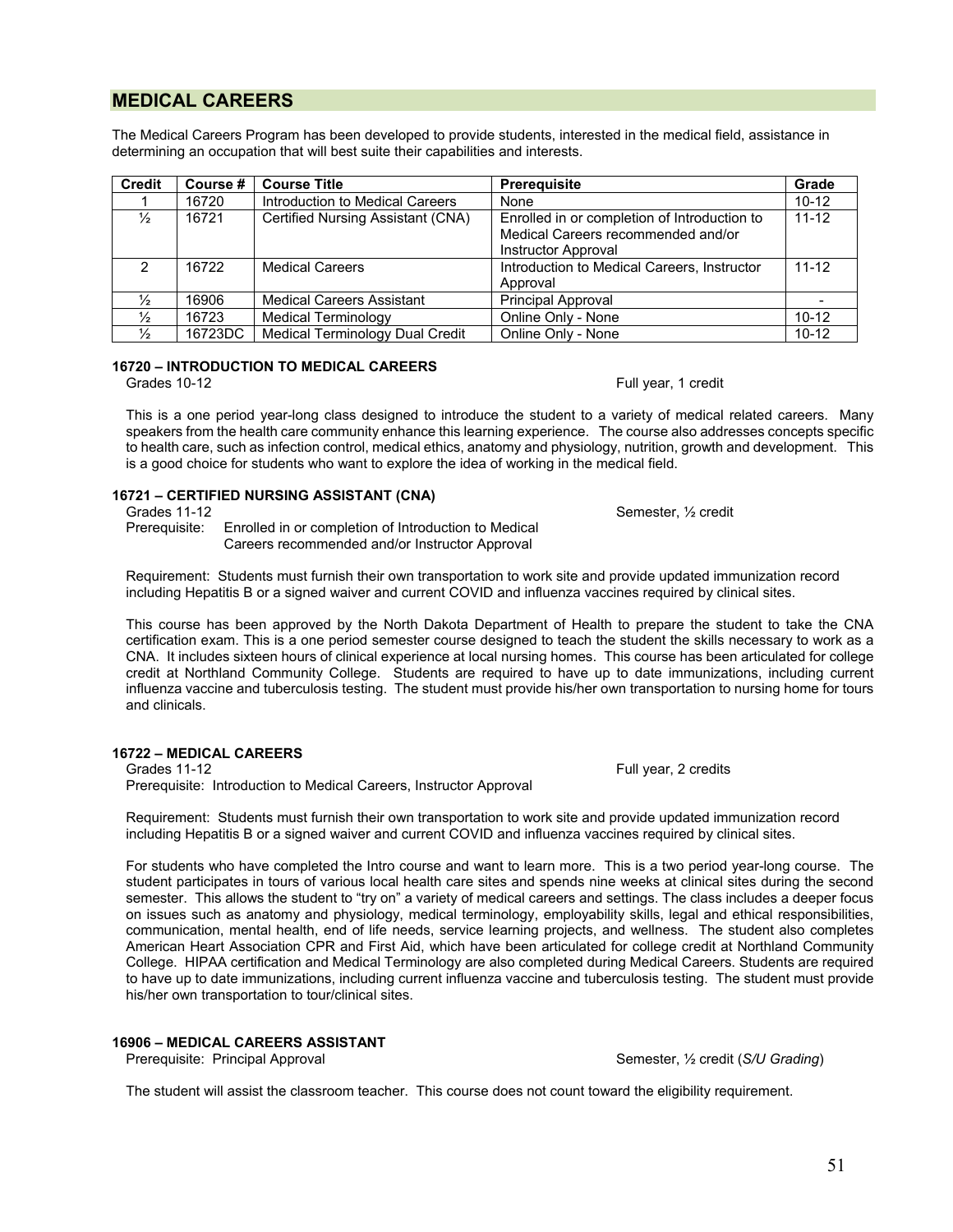# **16723 – MEDICAL TERMINOLOGY – (Online Course Only)**

Semester, 1/2 credit

This class is designed to introduce students to the health information technology field. Students will learn prefixes, suffixes and root words for medical terms. This will include meanings, spellings and pronunciations. Emphasis is on building a working medical vocabulary based on body systems. Students will also learn medical terminology as it relates to pathology, diagnostic, surgical, clinical and laboratory procedures, and common abbreviations and acronyms by body systems.

### **16723DC – MEDICAL TERMINOLOGY DUAL CREDIT – (Online Course Only)**

Grades 10-12<br>Prerequisite: Students must be at least 16 years old by the first day Students must be at least 16 years old by the first day of the course.

3 Credits (BOTE 171 Medical Terminology) at Lake Region State College

In this course, students will develop skills necessary for decoding of commonly used medical terms including the meaning of medical suffixes, prefixes, and word roots. Students will learn terminology associated with body systems, diseases, and disorders of those systems.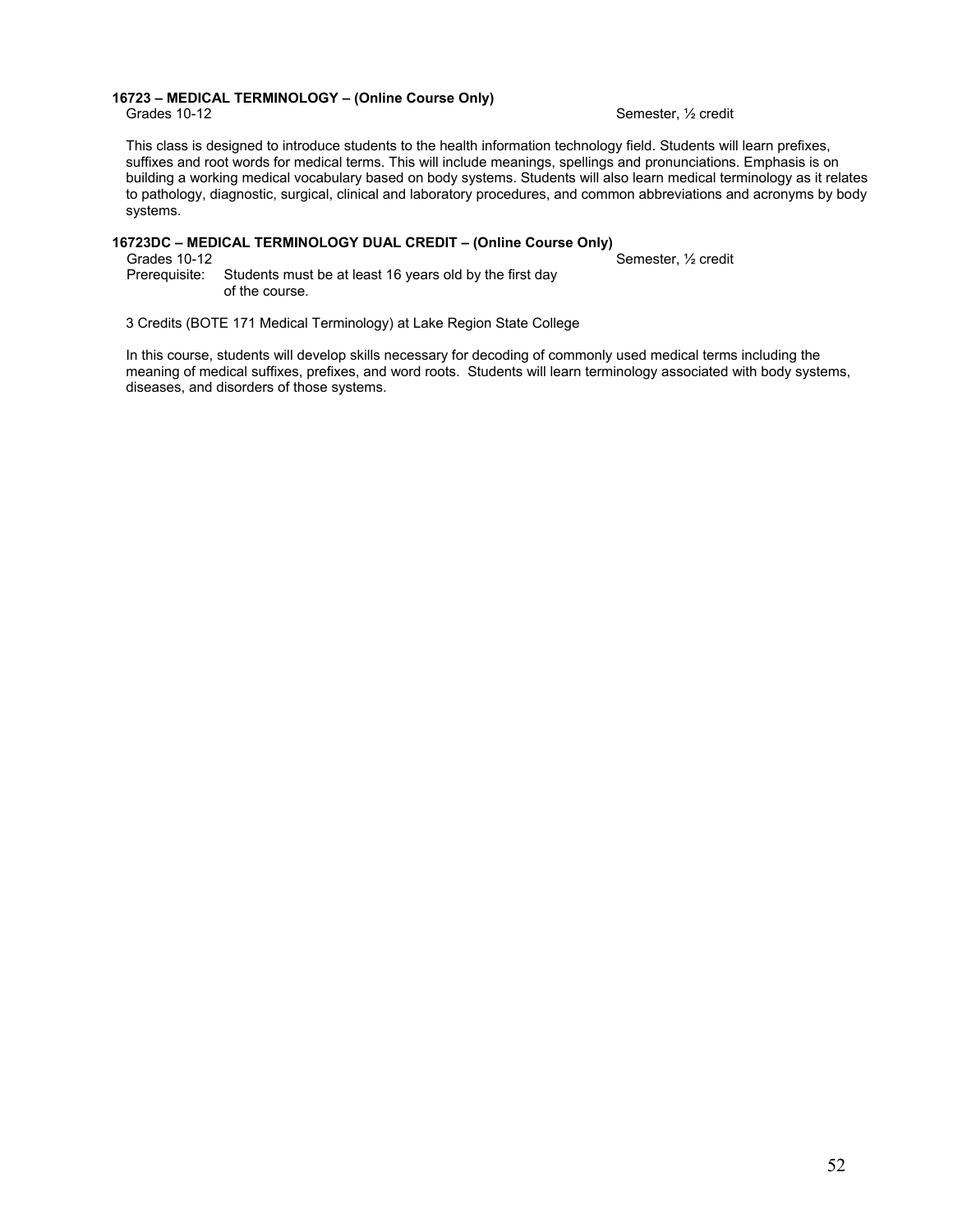### **FOREIGN LANGUAGES**

Students who have studied a foreign language in high school will find that they are better prepared to enter many universities or other fields of study in professional and technical areas which require knowledge of a second language. Students will also find that more job opportunities will be available to them in a world which relies increasingly on the cooperative exchange of international business and the technological advances of science and industry. Foreign language programs prepare students to communicate with people from other countries and to be knowledgeable participants in the global community.

The primary purpose of the foreign language class is to enable students to understand, speak, read, and write in the target language. They will also gain a broader perspective of life when they are introduced to the literature, art and music of a particular culture. In addition, foreign language students will strengthen their critical thinking skills, knowledge, memory, and logical reasoning.

The classes will use a variety of methods and materials, including use of a variety of current technology, textbooks, workbooks, tapes, CDs, videos, dialogues, music, communicative activities, literature, realia, authentic material, art projects, native speakers, and ethnic foods in order to learn not only the language but about the lands and lives of the people who speak that language.

| <b>Credit</b> | Course # | <b>Course Title</b>        | Prerequisite              | Grade     |
|---------------|----------|----------------------------|---------------------------|-----------|
|               |          |                            |                           |           |
|               | 17611    | French I                   | None                      | $9 - 12$  |
|               | 17612    | French II                  | French 1                  | $9 - 12$  |
|               | 17613    | French III                 | French   & II             | $10 - 12$ |
|               | 17614    | French IV                  | French I, II, & III       | $11 - 12$ |
|               | 17621    | Spanish I                  | None                      | $9 - 12$  |
|               | 17622    | Spanish II                 | Spanish I                 | $9 - 12$  |
|               | 17623    | Spanish III                | Spanish I & II            | $10 - 12$ |
|               | 17624    | Spanish IV                 | Spanish I, II, & III      | $11 - 12$ |
|               | 17631    | German I                   | None                      | $9 - 12$  |
|               | 17632    | German II                  | German I                  | $9 - 12$  |
|               | 17633    | German III                 | German   & II             | $10 - 12$ |
|               | 17634    | German IV                  | German I, II, & III       | $11 - 12$ |
| $\frac{1}{2}$ | 17901    | Foreign Language Assistant | <b>Principal Approval</b> |           |

**17611 – FRENCH I 17621 – SPANISH I 17631 – GERMAN I** 

.

Recommended: A good background in language arts is desirable.

Grades 9-12 Full year, 1 credit

Level I students will learn to communicate in the target language about familiar and predictable topics: family and household, weather, school, places, free-time activities, food, and other vocabulary intrinsic to everyday conversation. They will learn to ask questions and handle elementary needs within the language such as expressing basic courtesies, likes and dislikes, and rudimentary opinions. Students will learn through instruction, modeling, and active practice with the language. At the same time, students will begin to learn about the cultures and peoples who speak the language of study.

**17612 – FRENCH II 17622 – SPANISH II 17632 – GERMAN II**  Grades 9-12 Full year, 1 credit Prerequisite: Level I Recommended: "C" avg. or above in Level I

Level II students will expand their vocabulary in the target language in order to communicate about an even wider range of everyday topics. They will be introduced to and practice with the structures that allow them to talk about events that occurred in the past. Students at this level will begin to create more within the language, going from the use of isolated phrases to longer sequences of sentences. They also will be able to ask and answer more questions, handle more social situations and continue to learn about the cultures of the target language. Emphasis again is on active practice with the structures and vocabulary that allow them to fulfill these needs.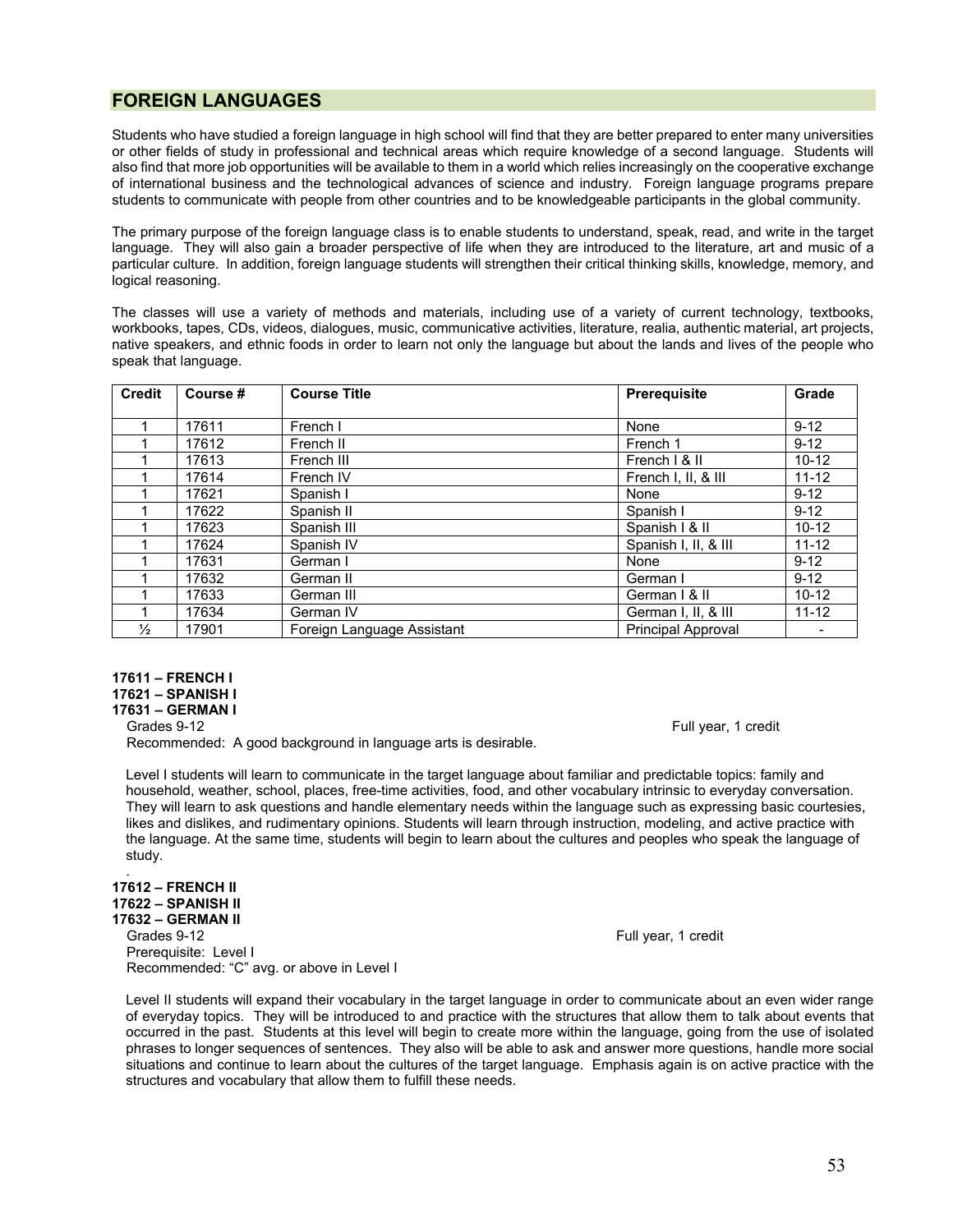**17613 – FRENCH III 17623 – SPANISH III 17633 – GERMAN III**  Prerequisite: Level II Recommended: "C" avg. or above in Level I & II

Full year, 1 credit

Level III students will learn to discuss even more about themselves and their world, give opinions, express emotions, desires, doubts and begin to communicate about topics outside their immediate experience. Students at this level will learn to sustain language for a longer time and will start communicating in small paragraphs. There is an increasing emphasis on being able to effectively discuss personal history and past activities. The methods for learning about the culture of the target language cultures include the use of more literature and authentic materials. Students should expect that the target language be the primary language of classroom communication.

Level III and Level IV classes are advanced academic classes. Upon completion of Level III and Level IV classes students may take CLEP or placement tests at their chosen university which may enable them to earn university credit and/or advanced placement in university language classes

### **17614 – FRENCH IV 17624 – SPANISH IV 17634 – GERMAN IV** Prerequisite: Level III Recommended: "C" avg. or above in Level I, II, and III

Full year, 1 credit

Level IV students will expand the structures and strategies necessary to deal with topics that are not as familiar to them or situations that require problem solving. They will begin to narrate and describe in longer and more cohesive paragraphs about a wide range of subjects. Level IV will also focus more directly on a variety of special studies within the history, literature and art of various target language countries. Students should expect the target language to be the primary language of classroom communication in Levels III and IV.

\*Level III and Level IV classes are advanced academic classes. Upon completion of Level III and Level IV classes, students may take CLEP or placement tests at their chosen university which may enable them to earn university credit and/or advanced placement in university language classes.

### **17901 – FOREIGN LANGUAGE ASSISTANT**

Prerequisite: Principal Approval Semester, <sup>1</sup>/<sub>2</sub> credit (*S/U Grading*) Semester, <sup>1</sup>/<sub>2</sub> credit (*S/U Grading*)

The student will assist the classroom teacher. This course does not count toward the eligibility requirement.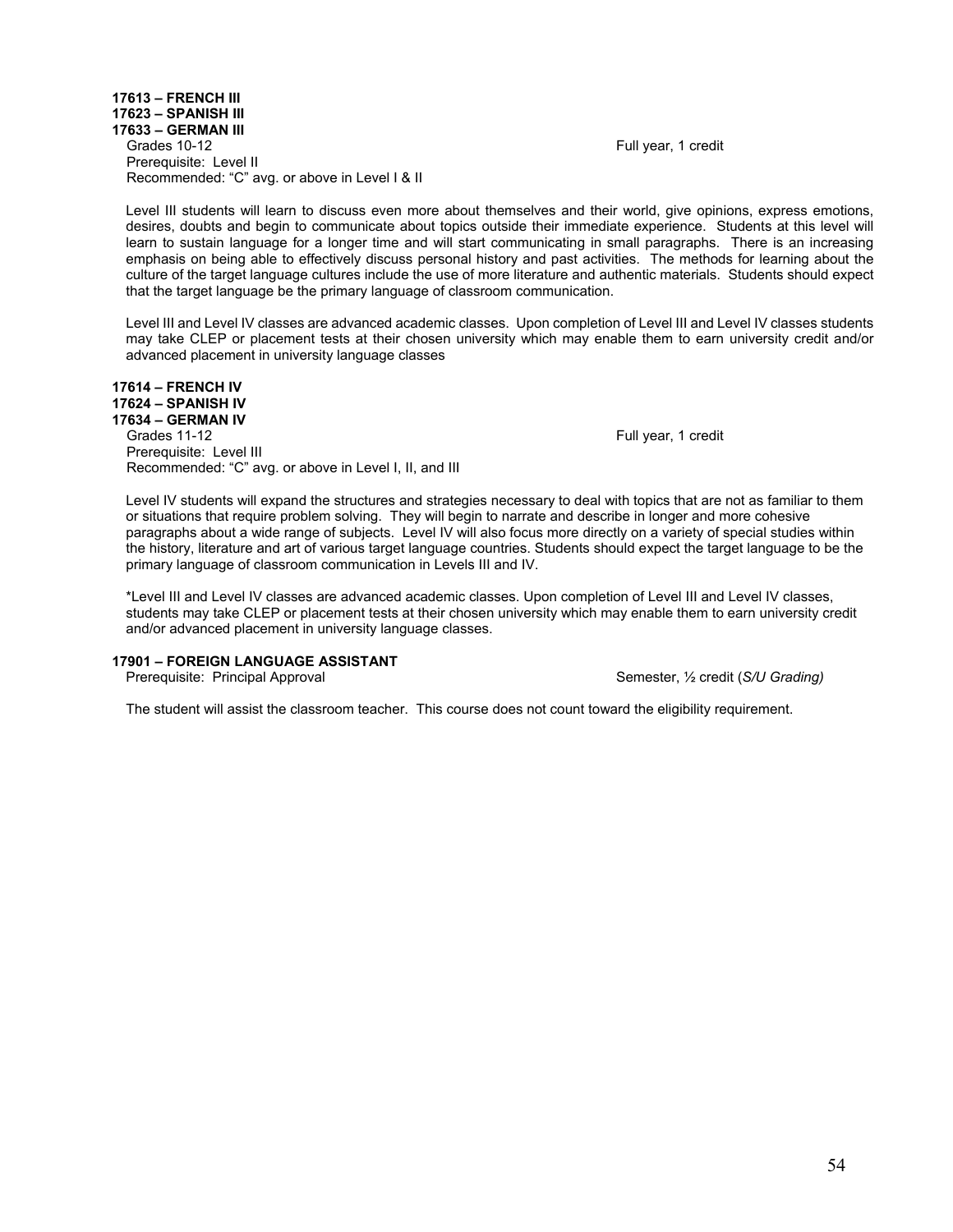### **MUSIC**

The Grand Forks Public School system seeks to provide a musical education to all students striving for aesthetic, musical experiences gained through study, performance, listening, and creating.

Music education is indispensable to the well-rounded cognitive, emotional and expressive development of all children. Music education provides the student with opportunities for: self-expression, creativity, aesthetic, intellectual and emotional judgment, development of self-esteem, development of full human potential, and the study of the cultural and historical importance of music.

Music is an essential part of every culture and the appreciation of music can provide the key to understanding the unique qualities of different people of the world, past, present, and future. In today's diverse society music serves as a "universal language".

The art of music provides and promotes the social and psychological development of students through both the physical performances of the art and through the interaction and communication with other students. Music provides students with a unique way to deal with life and its changing emotions through learning the art itself. There is unique experience between the performers and the audience that teaches self-expression and communications.

The music program in every American school should: be suited to the individual needs of the students, reflect the multimusical nature of our pluralistic American culture, include samples of the various music of the world, and be responsive to the requirements of the diverse special populations present in our schools, including the musically gifted and talented. Musically American Schools should also provide sufficient course offerings for students who lack time, talent (or commitment) to participate in select performing groups and related activities and incorporate the music, media, and technology of contemporary America.

Public school music education instruction must be on a sequential learning program that begins in kindergarten and continues through high school graduation, striving for the aesthetic musical experience through the study, performing, listening, and creating.

| <b>Credit</b> | Course # | <b>Course Title</b>         | Prerequisite                               | Grade     |
|---------------|----------|-----------------------------|--------------------------------------------|-----------|
| $\frac{1}{2}$ | 18611    | Choir I                     | None                                       | $9 - 12$  |
|               | 18612    | Choir II                    | None                                       | $10 - 12$ |
|               | 18613    | Choir III                   | <b>Audition</b>                            | $10 - 12$ |
|               | 18614    | Choir IV                    | <b>Audition</b>                            | $10 - 12$ |
| $\frac{1}{2}$ | 18616    | Chamber Choir I             | Selected by director                       | $9 - 10$  |
| $\frac{1}{2}$ | 18617    | <b>Chamber Choir II</b>     | Selected by director                       | $11 - 12$ |
|               | 18621    | Harmony                     | Approval by instructor                     | $11 - 12$ |
| $\frac{1}{2}$ | 18631    | Band I                      | None                                       | 9         |
|               | 18632    | Band II                     | None                                       | $10 - 12$ |
|               | 18633    | Band III                    | <b>Audition</b>                            | $9 - 12$  |
| $\frac{1}{2}$ | 18641    | Jazz Band I                 | Selected by director                       | $9 - 12$  |
| $\frac{1}{2}$ | 18642    | Jazz Band II                | Selected by director                       | $9 - 12$  |
| $\frac{1}{2}$ | 18643    | <b>Jazz Band III</b>        | Audition                                   | $9 - 12$  |
|               | 18651    | Orchestra I                 | Previous experience                        | $9 - 12$  |
|               | 18652    | Orchestra II                | Orchestra I and selected by audition       | $10 - 12$ |
| $\frac{1}{2}$ | 18653    | <b>String Chamber Music</b> | Orchestra I or II and selected by audition | $10 - 12$ |
| $\frac{1}{2}$ | 18655    | Intro to Guitar             | None                                       | $9 - 12$  |
| $\frac{1}{2}$ | 18656    | Intermediate Guitar         | Intro to Guitar                            | $9 - 12$  |
| $\frac{1}{2}$ | 18901    | Music Assistant             | <b>Principal Approval</b>                  |           |

#### **18611 – CHOIR I**

Grade 9-12 **Full year, 1/2 credit** Service of the Service of the Service of Tell year, 1/2 credit

Full year, 1 credit

Choir I is made up of  $9<sup>th</sup>$  grade students registering for a full year of choir. The choir rehearses every other day opposite Band I. Basic objectives are fundamentals of musicianship, choral techniques, the study of a variety of choral literature, basic music theory, and vocal techniques. Individual instruction is available to students in Choir I.

# **18612 – CHOIR II**

Choir II rehearses daily, and is focused on progressively more difficult literature and music fundamentals. Increased study of the human voice is a main focus of this performance ensemble. Individual instruction is available to all students.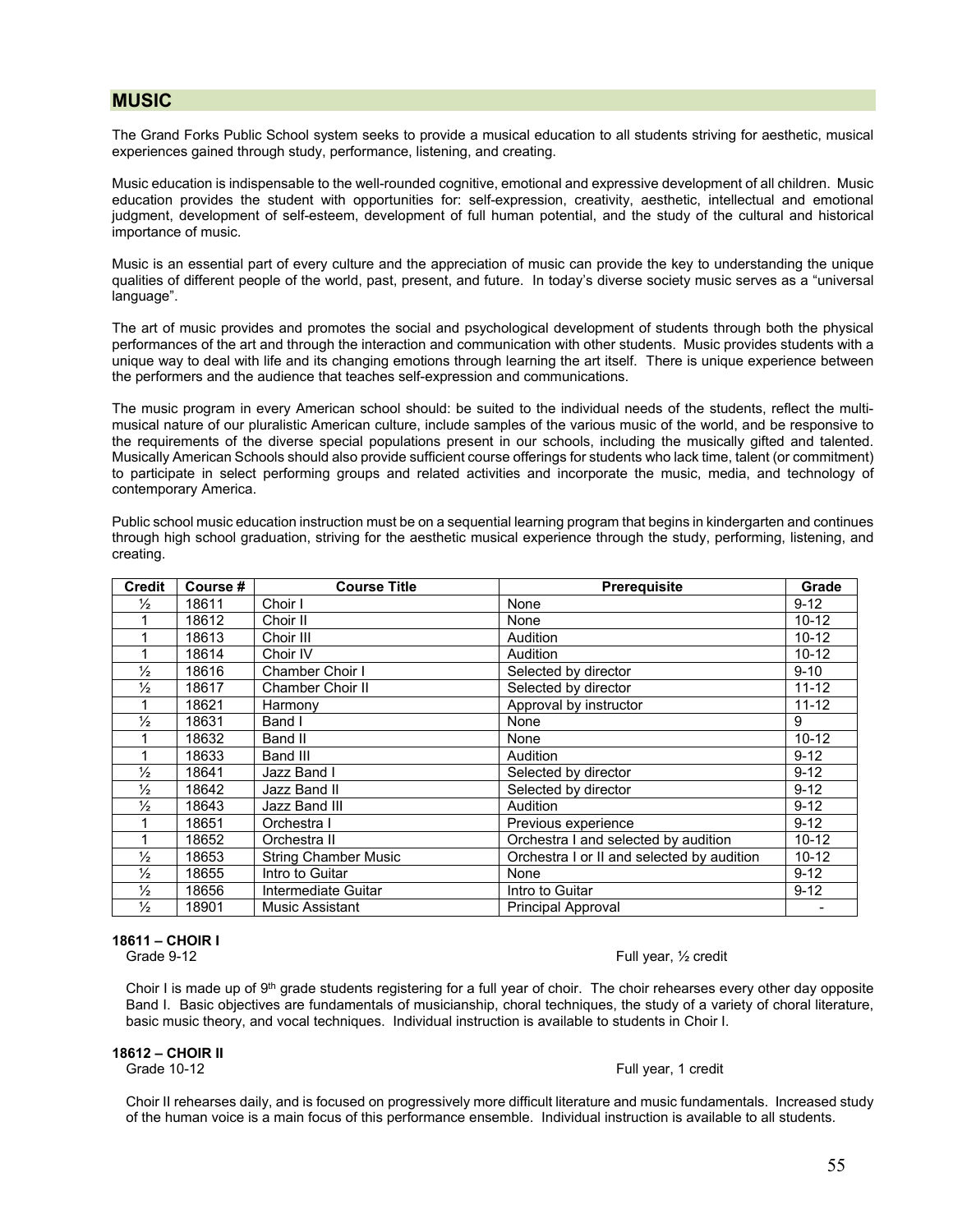**18613 – CHOIR III**

Grade 10-12 Full year, 1 credit Prerequisite: Audition required, Selected by directors

The singers strive to provide a greater understanding of music, musical concepts and vocal development. Vocal students have the opportunity of individualized instruction, as well as large and small ensemble training. Students in grades 10-12 are invited to audition for this ensemble which rehearses daily for the entire year. Activities include concerts, solos, ensembles, and participation in musical production.

### **18614 – CHOIR IV**

Grade 10-12 **Full year, 1 credit** Prerequisite: Audition required, Selected by directors

The choir is designed to offer a challenging musical experience to the singers within the group. It further creates an awareness of the individual performer within the framework of excellent literature. Excellence in performance is the major goal of the choir. Students in grades 10-12 are invited to audition for this select ensemble. Other activities include concerts, trips, music festivals, solos, ensembles, and participation in musical production.

### **18616 – CHAMBER CHOIR I**

Grade 9-10 Full year, ½ credit Prerequisite: Selected by director and enrolled in Choir I, III, or IV

The group provides opportunities to develop vocal skills and techniques of ensemble singing. The literature used is mostly of the secular variety from the  $16<sup>th</sup>$  through the  $20<sup>th</sup>$  centuries. This choir performs at school concerts, as well as other performances including community, festivals, contests, etc. The director selects this ensemble of 16-24 singers through a screening process.

### **18617 - CHAMBER CHOIR II**

Grades 11-12 **Full year, 12** Credit Control of the United States of the European Control of the European Control of the European Control of the European Control of the European Control of the European Control of the Europe Prerequisite: Selected by director and enrolled in Choir IV

The instructor selects this small ensemble (12-16). Members must be from the Choir IV. The group uses community and school performances as its major goal. The literature is mostly of the secular variety from the 16<sup>th</sup> through the 20<sup>th</sup> Century. The group is non-directed in performance.

### **18621 – HARMONY**

Grades 11-12 Full year, 1 credit with the state of the state of the state of the state of the state of the state of the state of the state of the state of the state of the state of the state of the state of the state of th Prerequisite: Some formal study on an instrument, experience in band, orchestra or chorus and approval by instructor

This course deals with the structure of written music. Students learn to completely dismantle a musical composition and discover what there is about it that makes it good or bad. This process involves an analysis of the melody for its rhythmic significance, as well as for its melodic aspects. In addition, the harmonic structures are studied. Students learn to put a song of their own together in both form and harmonic structure. Students should be able to listen to all types of music more intelligently as a result of this type of study.

### **18631 – BAND I**

This band is made up of 9<sup>th</sup> graders and will meet every other day, opposite Choir I. This band provides an opportunity for the student to develop the techniques and skills necessary for the performance of quality band literature. Individual lessons are required for the continued development of tone, pitch, technique, and style. Other performing opportunities would include concerts, solos, and ensembles.

# **18632 – BAND II**

This band is made up of 10-12 grade students. This band provides an opportunity for the student to develop the techniques and skills necessary for the performance of quality band literature. Individual lessons are required for the continued development of tone, pitch, technique and style. Other performing opportunities would include concerts, solos, and ensembles, Marching Band, Pep Band and Graduation.

**18633 – BAND III**  Grades 9-12 **Full year, 1** credit Prerequisite: Selected by audition

Grade 9 Semester,  $\frac{1}{2}$  credit

Full year, 1 credit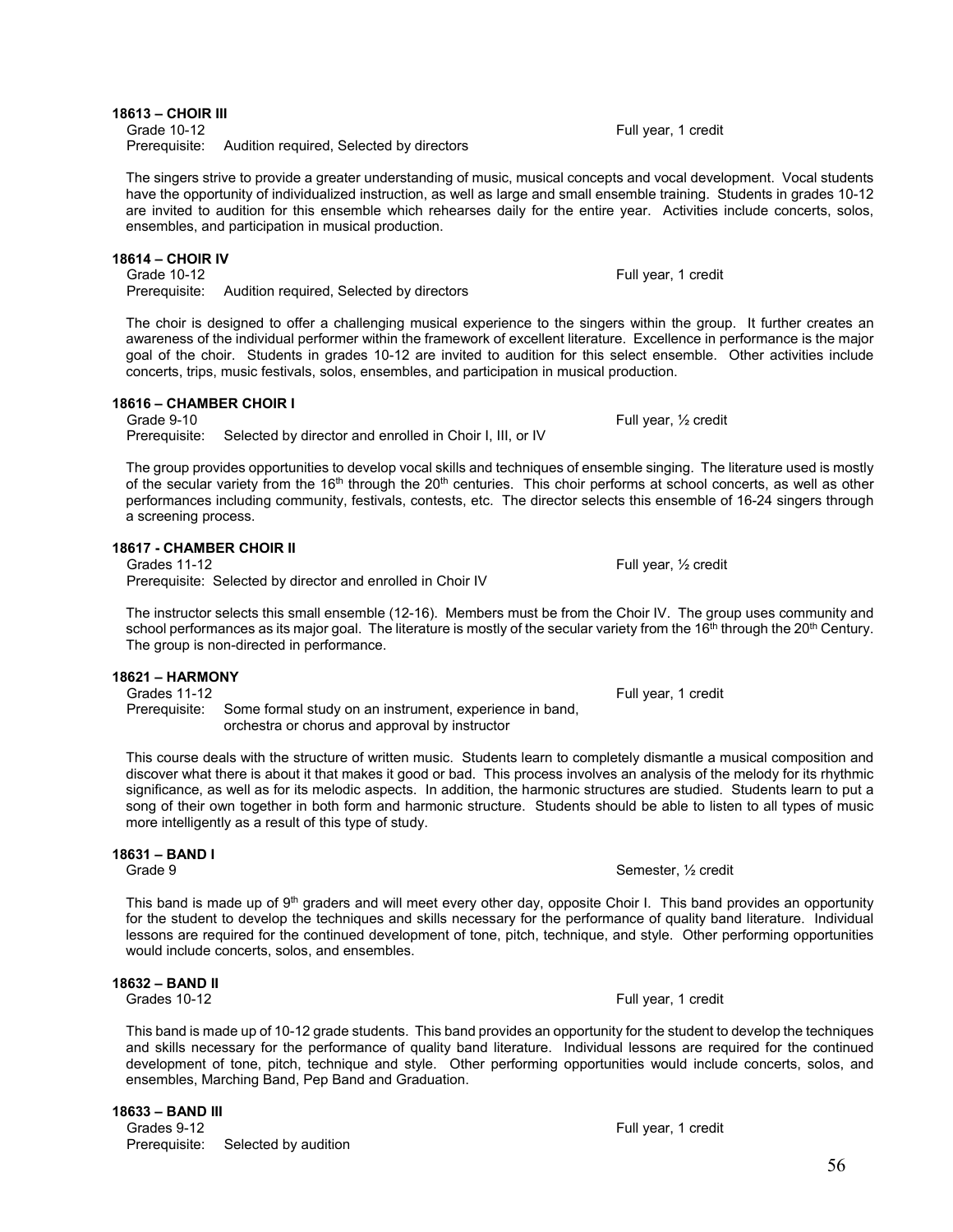This is a select band. This band provides an opportunity for the student to develop the techniques and skills necessary for the performance of quality band literature. Individual lessons are required for the continued development of tone, pitch, technique, and style. Besides the concert opportunities this band may take a semi-annual trip for additional performance opportunities. Solo and ensembles, Marching Band, Pep Band and Graduation are also part of this band's curriculum.

#### **18641 – JAZZ BAND I 18642 – JAZZ BAND II 18643 – JAZZ BAND III**

Prerequisite: Jazz band members must be members of Band I, Band II, or Band III. Exceptions may be made for keyboard and string performers. The director will assign students to the appropriate Jazz Band.

Jazz Band will meet every other day. The course emphasis will be the performance and study of jazz literature, history, techniques, and improvisational skills.

### **18651 – ORCHESTRA I**

Prerequisite: Previous training and experience on violin, viola, cello or double bass

Orchestra I provides a string orchestra experience for students in grades 9-12. Development of fundamental skills and learning to play musically in a larger ensemble are stressed. Students will receive individual instruction on their instrument and have the opportunity to participate in regional and state music festivals and contests. The Orchestra performs three to four major concerts each year.

# **18652 – ORCHESTRA II**

Prerequisite: 1 year of Orchestra I and selected by audition

Orchestra II is an advanced string orchestra for students in grades 10-12. Students are selected by audition to be part of this ensemble. The emphasis of this ensemble is on the study and performance of advanced string orchestra literature. Students continue to receive individual instruction and participate in regional and state music festivals and contests. The orchestra performs in four to five major concerts each year and may take trips for additional performance opportunities.

### **18653 – STRING CHAMBER MUSIC**

Prerequisite: Orchestra I or II and selected by audition

This course offers advanced string students an intensive, in-depth experience in string chamber music, with an emphasis on the study and performance of small ensemble music. Acceptance is by audition, and students must be enrolled in Orchestra I or II concurrently. The ensembles will perform both on school concerts and in the community.

# **18655 – INTRO TO GUITAR**

This class will give students a basic overview of the guitar with emphasis on the various techniques of performance as well as fundamental concepts of music theory and practice.

Guitar is a performance-based techniques class offering introductory experience in, and opportunity for development and improvement of fundamental skills in guitar. This class is open to students with **no previous musical experience**. The purpose of this course is to prepare students for a lifetime of guitar playing and music appreciation. Topics covered include: tuning, instrument care, and basic maintenance, basic guitar playing technique, learning note names on the guitar fretboard and how to find them, reading music notes, rests, music symbols, and guitar tablature from the printed page, reading melodies, chords, and scales, identifying different music forms, structures, and styles, basic strumming and picking patterns/techniques performing a mixture of different song styles as a soloist, with a partner, and as a group

### **18656 – INTERMEDIATE GUITAR**

Grades 9-12 Semester,  $\frac{1}{2}$  credit Prerequisite: Intro to Guitar

This class is open to students who have completed the Beginning Guitar class. Students may also be accepted by audition. Students will learn and improve upon the skills learned in Beginning Guitar

Grades 9-12 Semester,  $\frac{1}{2}$  credit

Grades 9-12 Full Year, 1 credit

Full Year, 1 credit

Grades 10-12 Semester,  $\frac{1}{2}$  credit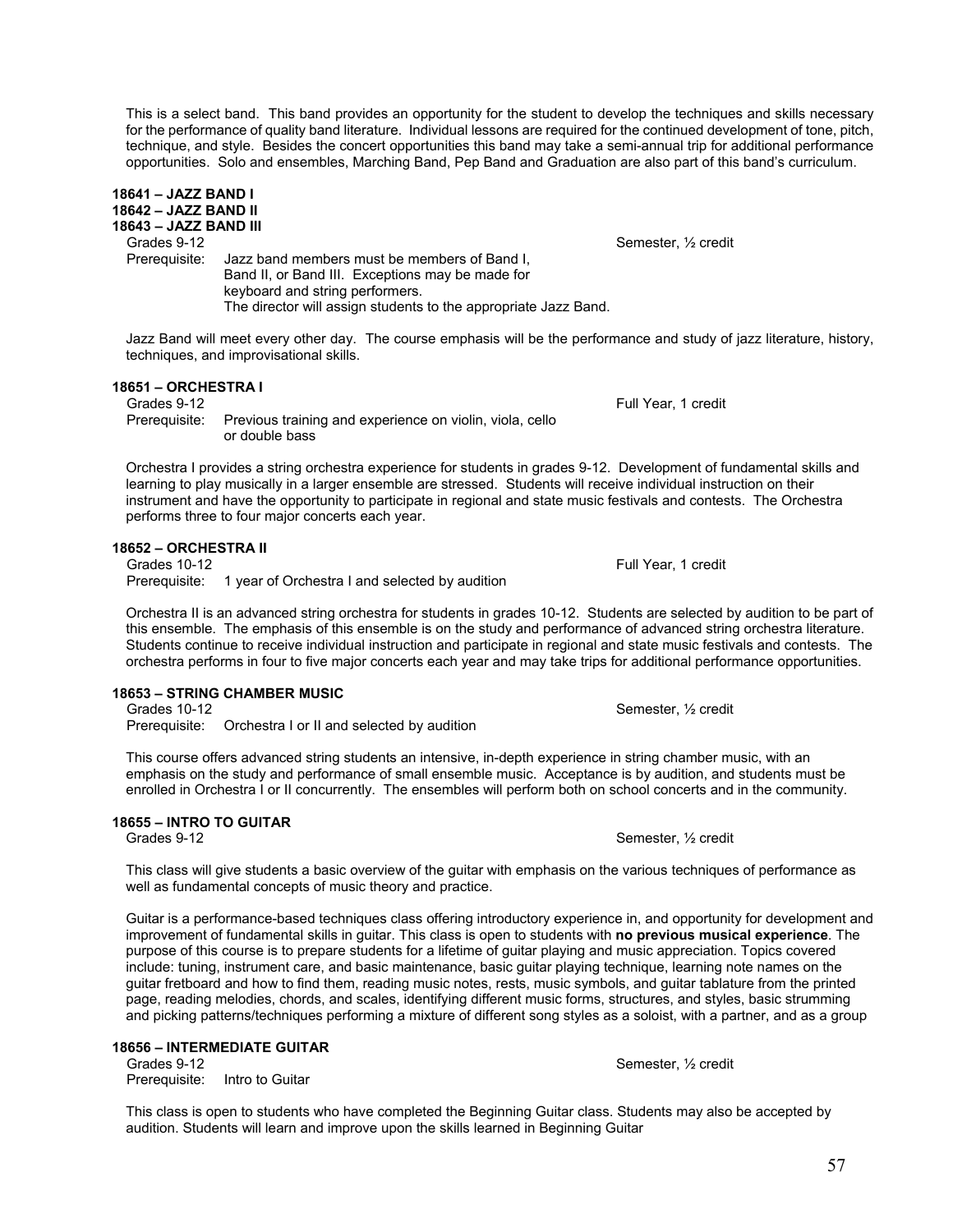### **18901 – MUSIC ASSISTANT**

Semester, ½ credit (*S/U Grading*)

Prerequisite: Principal Approval

The student will assist the classroom teacher. This course does not count toward the eligibility requirement.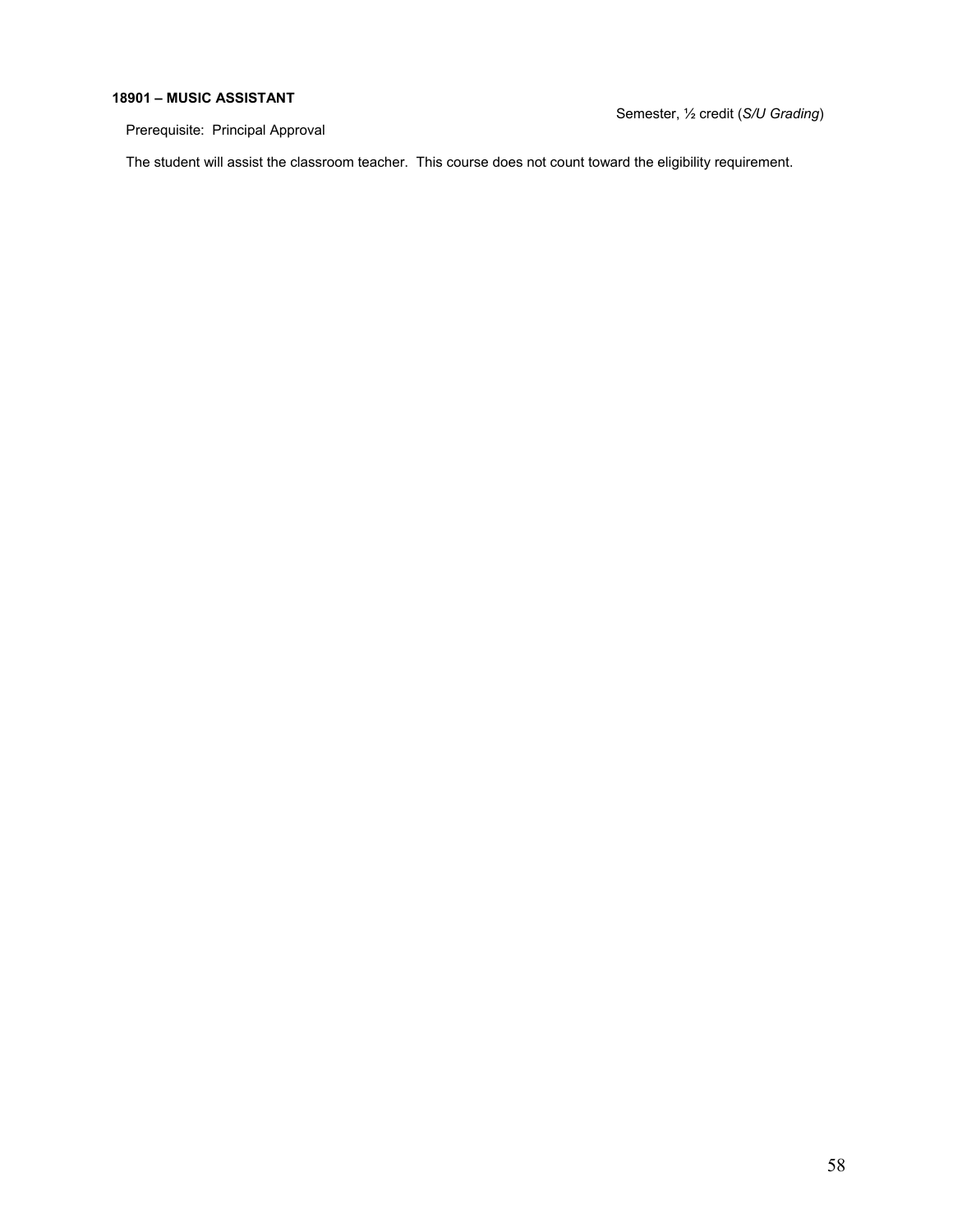**ART**

Visual Arts is a year-long elective course incorporating art curriculum and 21st Century learning skills which are used to explore the areas of drawing, compositional design, painting, printmaking, ceramics, sculpture, digital art, and art history. Students will develop and build technical skills essential in the creation of original works of art. Students will also develop critical and analytical thinking skills in creativity, problem solving, and analysis as they create and study their art and the art of others throughout the year.

| <b>Credit</b> | Course # | <b>Course Title</b> | <b>Prerequisite</b>       | Grade     |
|---------------|----------|---------------------|---------------------------|-----------|
|               | 18661    | Art I               | None                      | $9 - 12$  |
|               | 18662    | Art II              | Art I                     | $10 - 12$ |
|               | 18663    | Art III             | Art I & II                | $11 - 12$ |
|               | 18664    | Art IV              | Art I. II. III            | $11 - 12$ |
| 1/2           | 18902    | Art Assistant       | <b>Principal Approval</b> |           |

### **18661 – ART I**

Art I is a foundation course that introduces a variety of techniques and skills into art production areas such as drawing, painting, ceramics, printmaking, sculpture, computer art, etc. Art I also incorporates studies in art criticism (understanding art), art history (art in culture and the study of past art movements), as well as aesthetics (influences of good design).

#### **18662 – ART II**

Grades 10-12 **Full year, 1** credit Prerequisite: Art I

This is a course that builds on the foundation established in Art I. Students are guided and encouraged to build and master their skills in the various art production areas as they develop more confidence in their expressive freedom. Art II also continues to study and incorporate within the areas of study: art criticism, art history, and aesthetics.

**18663 – ART III**

Grades 11-12 Full year, 1 credit Prerequisite: Art I and II

Recommendations: "B" avg. in previous art courses and teacher approval.

This course is designed to expand on the student's individual creative expression and techniques in art production areas for those students who are preparing for college or post high school study of art. Art III also continues to study and incorporate art criticism, art history, and aesthetics.

### **18664 – ART IV**

Grades 11-12 **Full year, 1 credit** example of the state of the state of the state of the state of the state of the state of the state of the state of the state of the state of the state of the state of the state of the sta Prerequisite: Art I, II, and III

Recommendations: "B" avg. in previous art courses and teacher approval

This course is designed to meet the needs of the advanced art student who is preparing for college or post high school study in art. The Art IV student is required to prepare a portfolio of fifteen pieces of quality artwork in various media demonstrating mastery of concepts and techniques. In addition, the student is required to produce and present commentary on one of their major art projects, which concentrates on a specific concept and technique. Art IV also continues to prepare a student for studies in art criticism, art history, and aesthetics.

### **18669 – 3D SCULPTURE AND FORM**

Prerequisite: None

This course is a hands-on introduction to basic three-dimensional design through multiple sculptural processes such as carving, modeling, casting, and construction. Students will gain knowledge in additive, subtractive, and assemblage techniques. Various materials may include clay, wood, wire, cloth, paper, metal, cardboard, tape, plaster, or found objects.

### **18902 – ART ASSISTANT**

Prerequisite: Principal Approval

The student will assist the classroom teacher. This course does not count toward the eligibility requirement.

Grades 9-12 Semester, 1/2 credit

Semester, ½ credit (*S/U Grading*)

Grades 9-12 **Full year, 1** credit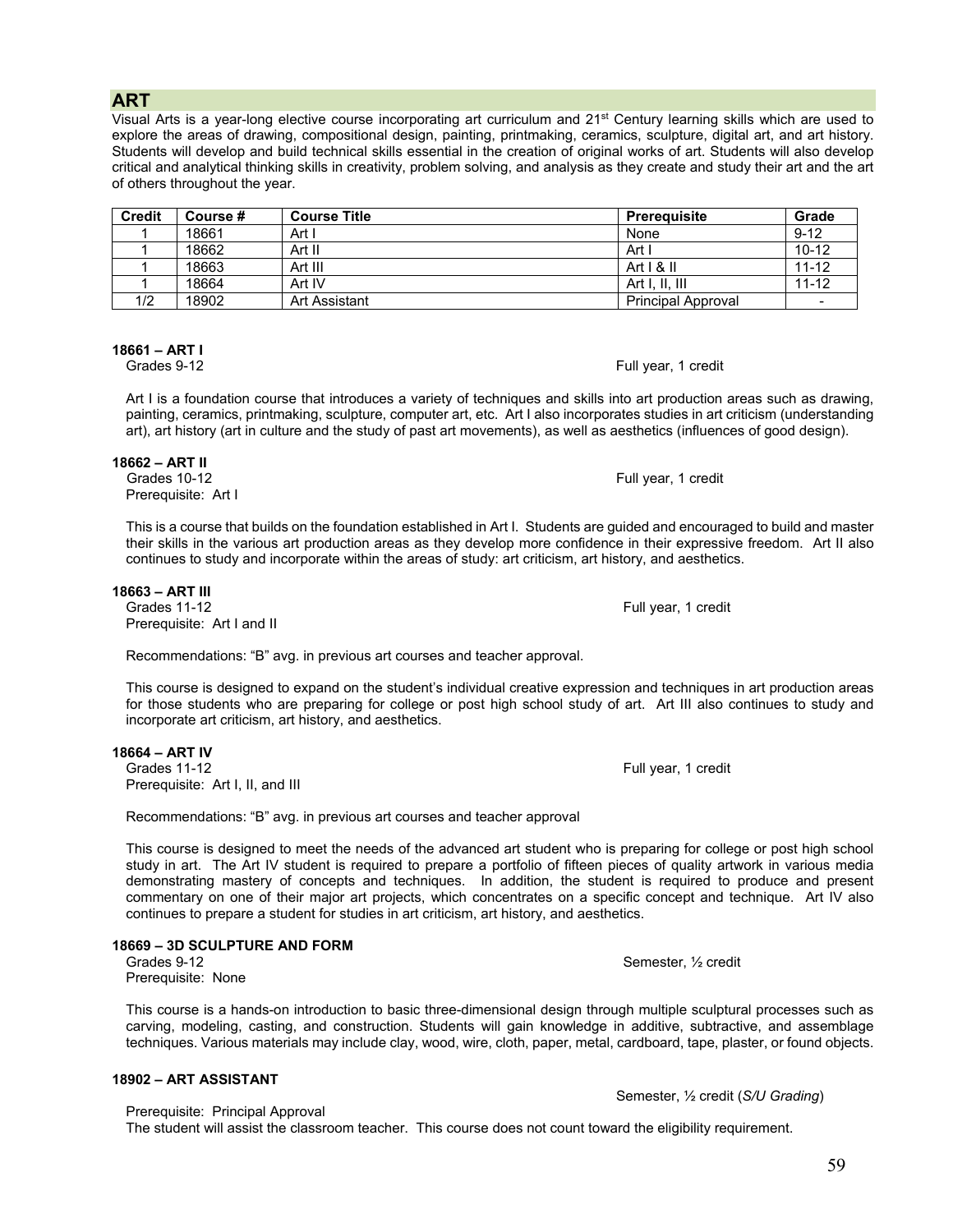### **THEATRE ARTS**

Theatre Arts is designed to provide an opportunity for students to explore the performing arts. Skills developed will help the students not only create and perform, but also an opportunity to work in groups, problem solve, and develop self-esteem.

Theatre Arts offers the student an excellent background in theatre appreciation. It also provides practical skills of performance. Students are also exposed to the technical aspects of theatre including lights, sound, and construction.

The Theatre Arts curriculum will provide the student with lifelong benefits of theatre appreciation and practical skills from the world of dramatic art.

| <b>Credit</b> | Course # | <b>Course Title</b>    | <b>Prerequisite</b>                         | Grade     |
|---------------|----------|------------------------|---------------------------------------------|-----------|
| 1/2           | 18671A   | Theatre Arts I A       | None                                        | $9 - 12$  |
| $\frac{1}{2}$ | 18671B   | Theatre Arts I B       | None                                        | $9 - 12$  |
| $\frac{1}{2}$ | 18672A   | Theatre Arts II A      | None                                        | $10-12$   |
| 1/2           | 18672B   | Theatre Arts II B      | None                                        | $10-12$   |
| $\frac{1}{2}$ | 18673A   | Theatre Arts III A     | Theatre Arts I or II or instructor approval | $11-12$   |
| $\frac{1}{2}$ | 18673B   | Theatre Arts III B     | Theatre Arts I or II or instructor approval | $11 - 12$ |
| $\frac{1}{2}$ | 18903    | Theatre Arts Assistant | Theatre Arts I and instructor approval      | $10 - 12$ |

### **18671A – THEATRE ARTS I A**

Grades 9-12 Semester, 1/2 credit

This course provides the students with an introduction to creative dramatics. It is designed to develop self-expression and self-confidence. Students will be exposed to the basic elements of creative dramatics, including movement, storytelling, improvisation, and play development. Included will be a discussion of theatre history and dramatic criticism.

# **18671B – THEATRE ARTS I B**

This course provides the students with an introduction to creative dramatics. It is designed to develop self-expression and self-confidence. Students will be exposed to the basic elements of creative dramatics, including movement, storytelling, improvisation, and play development. Included will be a discussion of theatre history and dramatic criticism.

### **18672A – THEATRE ARTS II A**

Prerequisite: None

This course provides the student with a second year of creative dramatics. It is designed to develop self-expression and self-confidence. Students will be exposed to the basic elements of creative dramatics, including movement, storytelling, improvisation, and play development. Included will be a discussion of theatre history and dramatic criticism. Although this course is designed as a continuation of Theatre I, there is no prerequisite to enroll.

### **18672B – THEATRE ARTS II B**

Prerequisite: None

This course provides the student with a second year of creative dramatics. It is designed to develop self-expression and self-confidence. Students will be exposed to the basic elements of creative dramatics, including movement, storytelling, improvisation, and play development. Included will be a discussion of theatre history and dramatic criticism. Although this course is designed as a continuation of Theatre I, there is no prerequisite to enroll.

### **18673A – THEATRE ARTS III A**

Grades 11-12 Semester, 1/2 credit Prerequisite: Theatre Arts I or II or instructor approval

This course is designed for the more advanced theatre student. The curriculum will focus on playwriting and directing. The curriculum will also include elements of lighting design, set design, and other elements of play production.

### **18673B – THEATRE ARTS III B**

Grades 11-12 Semester,  $\frac{1}{2}$  credit Prerequisite: Theatre Arts I or II or instructor approval

Semester,  $\frac{1}{2}$  credit

Grades 10-12 Semester,  $\frac{1}{2}$  credit

Grades 10-12 Semester,  $\frac{1}{2}$  Semester,  $\frac{1}{2}$  credit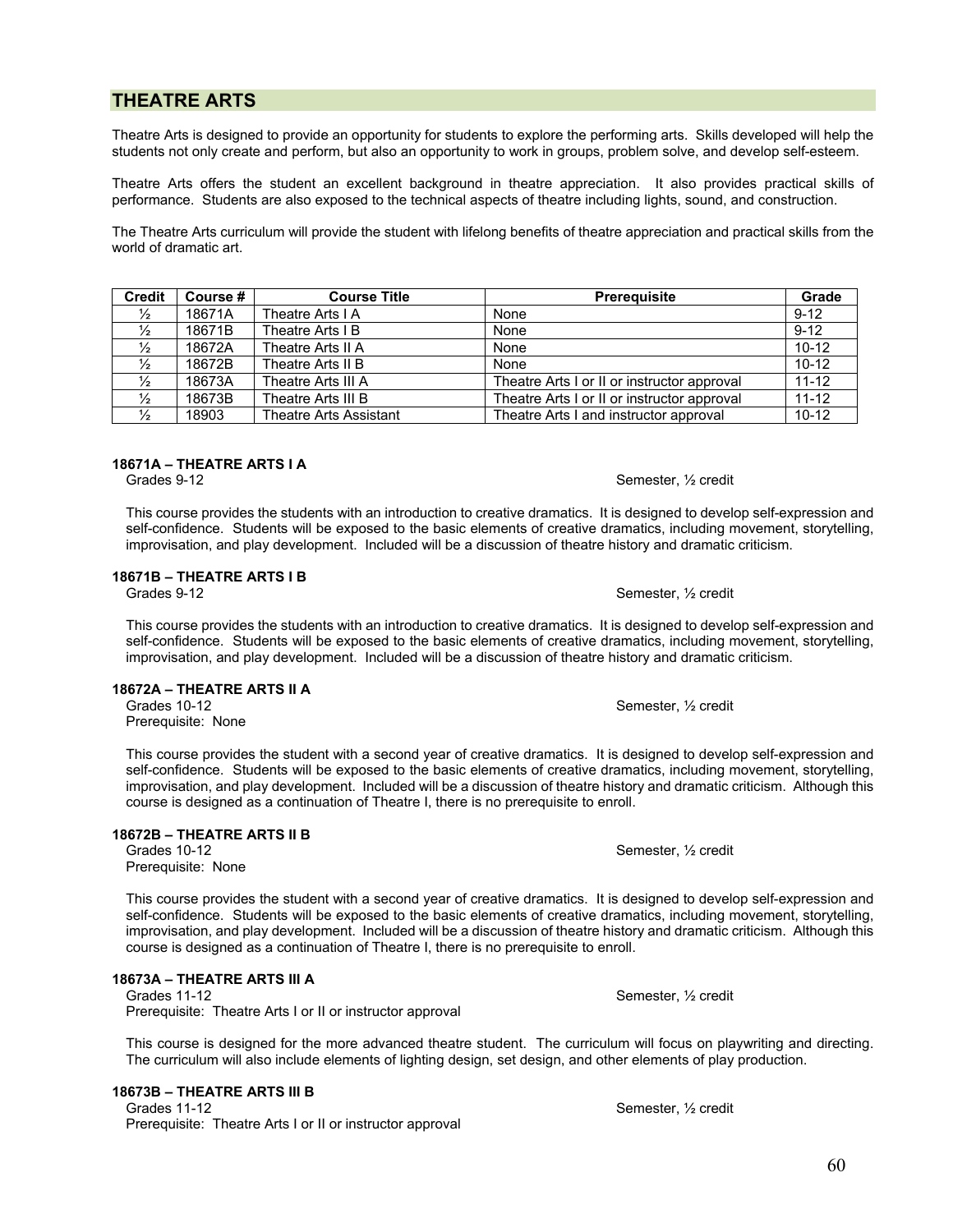This course is designed for the more advanced theatre student. The curriculum will focus on playwriting and directing. The curriculum will also include elements of lighting design, set design, and other elements of play production.

# **18903 – THEATRE ARTS ASSISTANT**

Semester, 1/2 credit

Prerequisite: Principal Approval

The Theatre Arts Assistant will assist with the Theatre Arts I class. They will provide technical support, as well as help in small group settings. They will also provide help with some organizational tasks for the Theatre Department.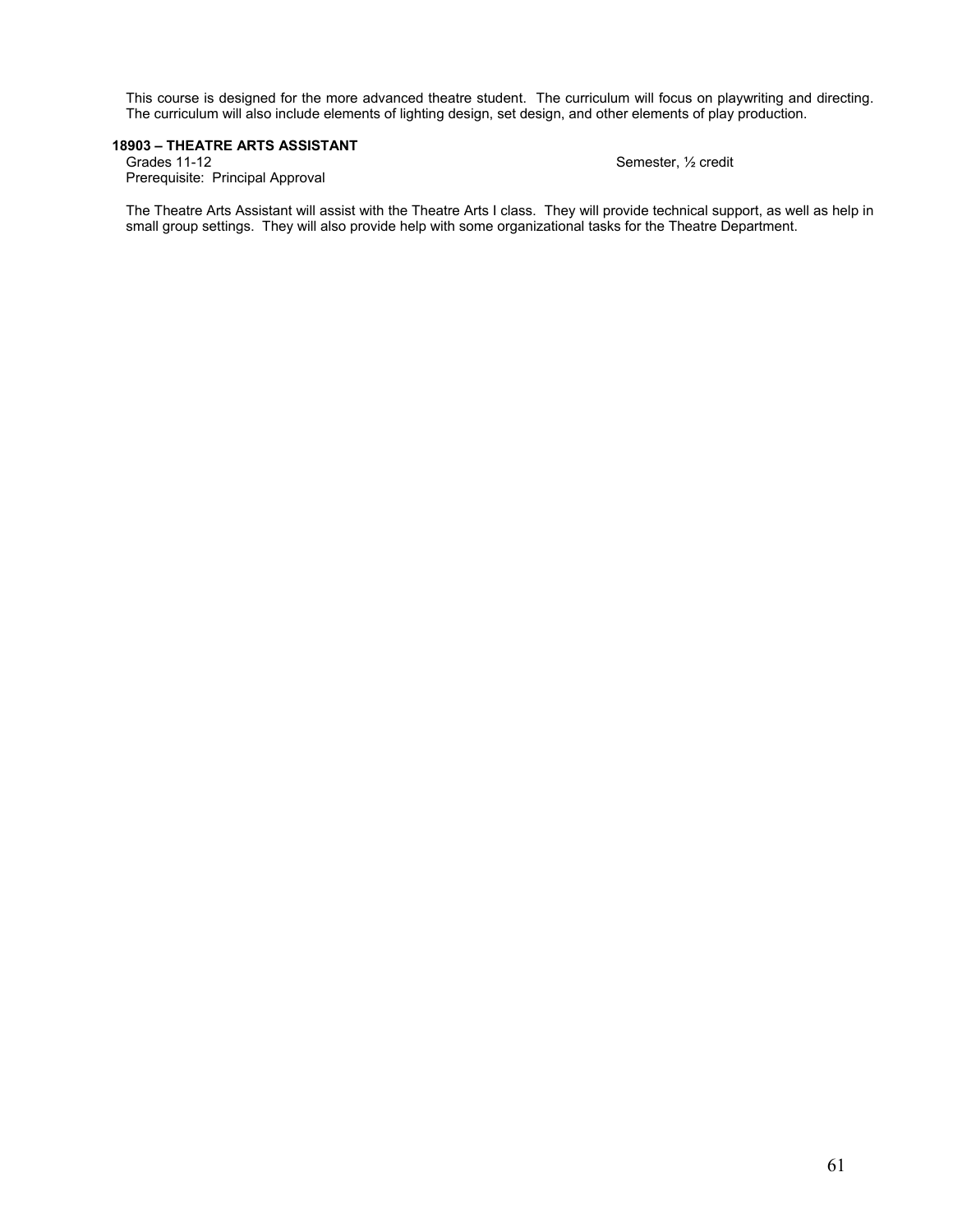### **MILITARY SCIENCE**

The objective of this program is to develop in each student better citizenship, self-reliance, leadership, responsiveness to constituted authority, and understanding of the role of the US Army in our society. They will also develop an ability to communicate effectively and an appreciation of the importance of physical education to the accomplishment of these objectives.

| <b>Credit</b> | Course # | <b>Course Title</b>    | <b>Prerequisite</b>                          | Grades    |
|---------------|----------|------------------------|----------------------------------------------|-----------|
|               |          |                        |                                              |           |
|               | 18681    | <b>JROTC I</b>         | None                                         | $9 - 12$  |
|               | 18682    | <b>JROTC II</b>        | <b>JROTC I</b>                               | $10 - 12$ |
|               | 18683    | <b>JROTC III</b>       | JROTC I and II                               | $11 - 12$ |
|               | 18684    | <b>JROTC IV</b>        | JROTC I, II, and III and instructor approval | 12        |
| $\frac{1}{2}$ | 18904    | <b>JROTC Assistant</b> | <b>Principal Approval</b>                    |           |

#### **18681 – JROTC I**

#### Grades 9-12 Full year, 1 credit

Level I students will develop teamwork, leadership, communication skills, and an appreciation for physical fitness. Emphasis is on team learning, responsibilities and rights of citizenship, self-reliance and discipline. They will learn citizenship, techniques of communication, first aid, leadership principles, and military history. There are also many extracurricular activities they may participate in including drill teams, color guards, raiders, military ball, parades, community activities, and various camps.

#### **18682 – JROTC II**

Grades 10-12 **Full year, 1 credit** example of the state of the state of the state of the state of the state of the state of the state of the state of the state of the state of the state of the state of the state of the sta Prerequisite: JROTC I

Level II students expand and refine their teamwork, leadership, communication skills, and improve their physical fitness. Emphasis shifts to leadership development, improving communication skills and strength of character development. They will learn citizenship, techniques of communications first aid, leadership theory, military history, military map reading, career opportunities, first aid and drug abuse prevention. There are also many extracurricular activities available such as drill team, color guards, raiders, military ball, parades, community activities, and camps.

### **18683 – JROTC III**

Grades 11-12 **Full year, 1 credit** example of the state of the state of the state of the state of the state of the state of the state of the state of the state of the state of the state of the state of the state of the sta Prerequisite: JROTC I and II

The primary focus of Level III is leadership. Level III students will be placed in leadership positions and are responsible for training, teaching, and leading Level I and Level II students. Emphasis is on advanced leadership, communication, and physical fitness skills. They will learn citizenship, techniques of communication, first aid, AIDS awareness, leadership theory, military history, orienteering, role of US Armed Forces, and career planning. The opportunities for extracurricular activities remain the same as Level I and II.

#### **18684 – JROTC IV**

Grade 12 Full year, 1 credit Prerequisite: JROTC I, II, and III and instructor approval

Primary emphasis for Level IV will be the practical application of the cadet's leadership duties and responsibilities within the corps of cadets. The class is structured to allow students to apply advanced communication skills, to perform their assigned command and staff duties, and act as a class instructor for subjects such as leadership and military history. The extracurricular activities remain the same as previous levels.

### **18904 – JROTC ASSISTANT**

Prerequisite: Principal Approval Semester, <sup>1</sup>/<sub>2</sub> credit (*S/U Grading*) Semester, <sup>1</sup>/<sub>2</sub> credit (*S/U Grading*)

The student will assist the classroom teacher. This course does not count toward the eligibility requirement.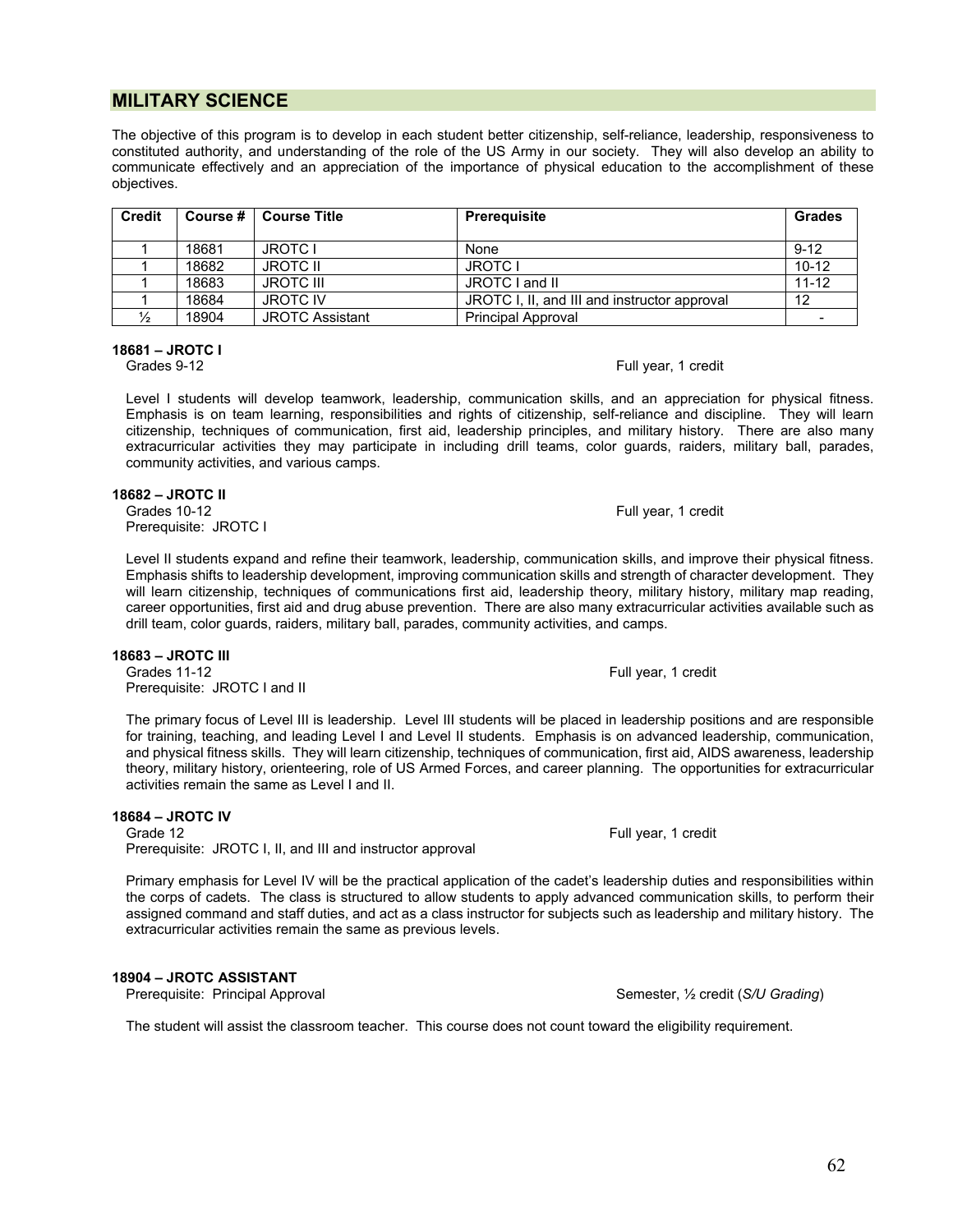### **OFFICE – LIBRARY – COUNSELING**

| <b>Credit</b> | Course # | <b>Course Title</b>        | <b>Prereguisite</b>                                    | Grade     |
|---------------|----------|----------------------------|--------------------------------------------------------|-----------|
| $\frac{1}{2}$ | 19901    | Office Assistant           | Principal Approval – Good attendance                   | $11 - 12$ |
| $\frac{1}{2}$ | 19902    | Librarv Assistant          | <b>Principal and Library Media Specialist Approval</b> | $11 - 12$ |
| $\frac{1}{2}$ | 19903    | <b>Counselor Assistant</b> | Counselor Approval                                     | $11 - 12$ |

### **19901 - OFFICE ASSISTANT**

Grades 11-12 Semester, ½ credit (*S/U Grading*) Prerequisite: Principal Approval – Good attendance

The office aide is responsible for delivering request slips and/or messages for the office staff, and doing various office duties as requested by the office personnel. Students may repeat the course but only one credit may be used toward graduation requirements.

This course does not count toward the eligibility requirement.

# **19902 – LIBRARY ASSISTANT**

Grades 11-12 Crades 11-12 Librarian approval Crades Crades Credit Semester, 1/2 credit/ Full year, 1 credit<br>Prerequisite: Librarian approval Librarian approval (*S/U Grading*)

The library is an important part of the school and the curriculum, serving the needs of students and staff through a variety of print and electronic sources.

Student assistants deliver messages and items to classrooms, assist with photocopying, hand out printouts and laptop computers to students, assist with recycling, and complete other duties as assigned.

# **19903 - COUNSELOR ASSISTANT**

Prerequisite: Counselor Approval

Semester, 1/2 credit (*S/U Grading*)

The counselor aide is responsible for delivering request slips and/or messages for the counseling staff, and doing various office duties as requested by the counseling personnel. Students may repeat the course but only one credit may be used toward graduation requirements.

This course does not count toward the eligibility requirement.